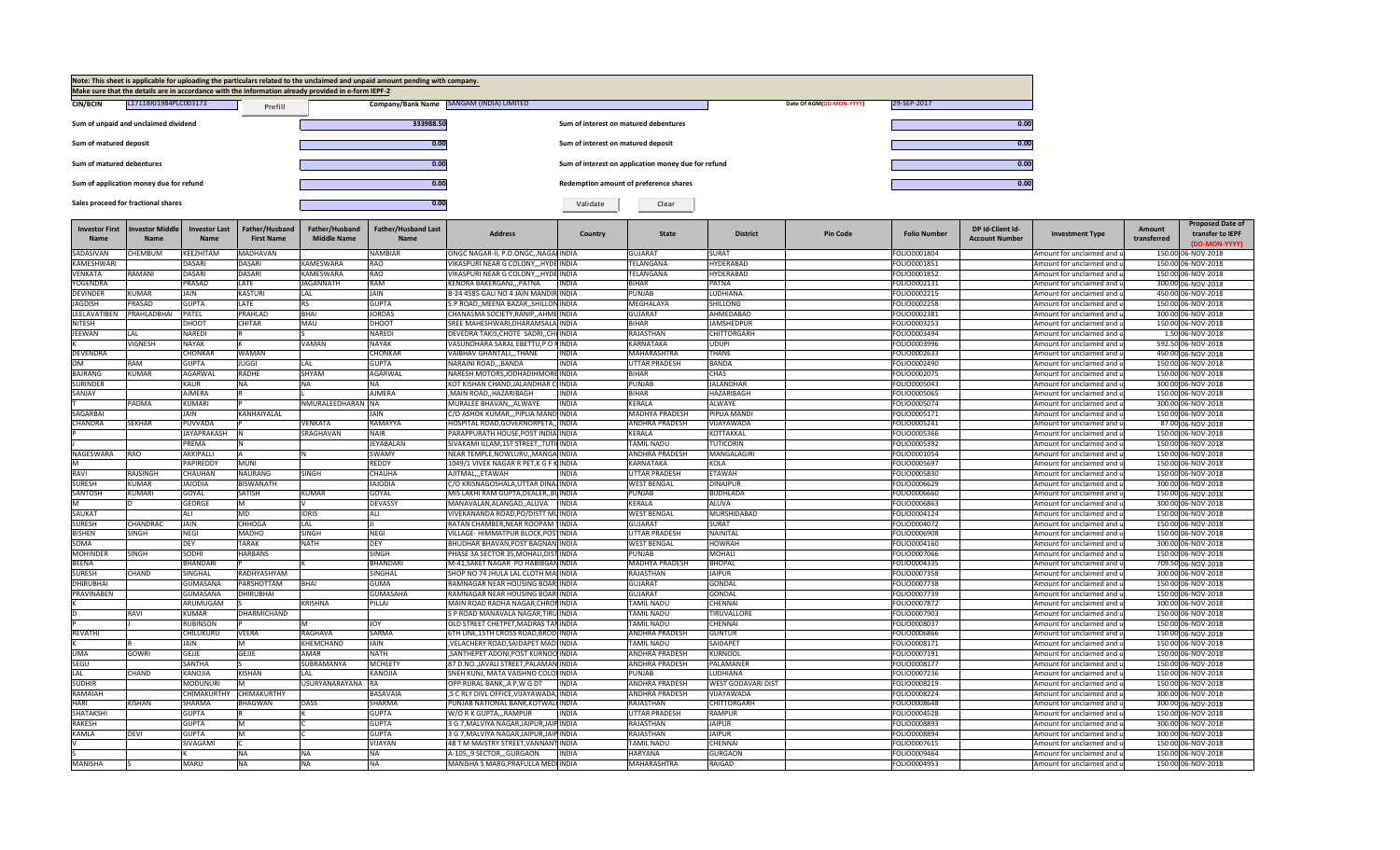|                   | PADMANABHA NAYAK   |                   |                          |                   | <b>NAYAK</b>    | AMRUIT NT ROAD,,,SHIMOGA<br><b>INDIA</b>   | KARNATAKA             | SHIMOGA                        | FOLIO0009579 | Amount for unclaimed and u | 150.00 06-NOV-2018 |
|-------------------|--------------------|-------------------|--------------------------|-------------------|-----------------|--------------------------------------------|-----------------------|--------------------------------|--------------|----------------------------|--------------------|
|                   | <b>DHARMI</b>      | CHAND             | <b>DHANRAJ</b>           |                   |                 | VALLALAR STREET PERIYA, TIRUVALI INDIA     | <b>TAMIL NADU</b>     | TIRUVALLORE                    | FOLIO0007902 | Amount for unclaimed and u | 300.00 06-NOV-2018 |
| <b>DHARAMJIT</b>  |                    | <b>SINGH</b>      | <b>NA</b>                | <b>NA</b>         | <b>NA</b>       | KOT KISHAN CHAND, JALANDHAR CHINDIA        | PUNJAB                | <b>JALANDHAR</b>               | FOLIO0005044 | Amount for unclaimed and u | 300.00 06-NOV-2018 |
| <b>ANITA</b>      |                    | <b>KUMARI</b>     | <b>NA</b>                | <b>NA</b>         | <b>NA</b>       | DASHMESH NAGAR, DHILWAN ROA INDIA          | PUNJAB                | <b>JALANDHAR</b>               | FOLIO0005050 | Amount for unclaimed and u | 150.00 06-NOV-2018 |
| <b>JAYESH</b>     | CHAMANLAL          | <b>VORA</b>       | CHAMANLAL                |                   | <b>KABABHAI</b> | RANJEET NAGAR,,,NAGOUR<br><b>INDIA</b>     | RAJASTHAN             | <b>NAGOUR</b>                  | FOLIO0009692 | Amount for unclaimed and u | 150.00 06-NOV-2018 |
| MUHAMMADHU: JUSAB |                    | <b>GHUMRA</b>     | <b>JUSAB</b>             | HAJIHASAM         | <b>GHUM</b>     | GARIARA WAD, RING ROAD,, SURAT INDIA       | <b>GUJARA1</b>        | <b>SURAT</b>                   | FOLIO0009697 | Amount for unclaimed and u | 150.00 06-NOV-2018 |
| <b>JASMER</b>     |                    | SINGH             | <b>BABURAM</b>           |                   |                 | WPN/FIT NO. 42 SAN, C/O 52 APO,, INDIA     | DFLHI                 | DFLHI                          | FOLIO0009735 | Amount for unclaimed and u | 150.00 06-NOV-2018 |
| RAM               | <b>KISHOR</b>      | <b>ADAV</b>       | RAMSHARAN                |                   | YADAV           | 92 SQN AIR FORCE, C\O 52 APO,,  INDIA      | DELHI                 | DELHI                          | OLIO0009736  | Amount for unclaimed and u | 150.00 06-NOV-2018 |
| SAROJ             | <b>BALA</b>        | MOHANTY           |                          |                   | <b>MOHANTY</b>  | 72 R K PURAM, SECTOR X, NEW DELINDIA       | DELHI                 | DELHI                          | FOLIO0009767 |                            | 150.00 06-NOV-2018 |
| KAMALA            |                    | <b>JAIN</b>       |                          |                   |                 |                                            |                       |                                |              | Amount for unclaimed and u |                    |
|                   | <b>DEVI</b>        |                   | LILAMCHAND               |                   |                 | JAIN TRADERS SARAFA BAZAR, ,, SUFINDIA     | <b>GUJARAT</b>        | <b>SURAT</b>                   | FOLIO0009850 | Amount for unclaimed and u | 150.00 06-NOV-2018 |
| SIVARAMIREDDY     |                    | <b>BADDURU</b>    | <b>NARASA</b>            |                   | <b>REDDY</b>    | LECTURER, BHAVANAGAR COLONY, INDIA         | <b>ANDHRA PRADESH</b> | <b>PONNUR</b>                  | FOLIO0005239 | Amount for unclaimed and u | 150.00 06-NOV-2018 |
| <b>BANGARA</b>    | RAJUNALLAPA        | RAJU              |                          | /SURYANARAYANA    |                 | KALAWACHARLA, E G DIST,, KALAWAINDIA       | <b>ANDHRA PRADESH</b> | <b>KALAWACHARLA</b>            | FOLIO0009936 | Amount for unclaimed and u | 150.00 06-NOV-2018 |
| RAM               | <b>BABU</b>        | <b>MARRIPUDI</b>  | VENKATESWARULL           |                   |                 | WYRA ROAD,,,KHAMMAM<br><b>INDIA</b>        | <b>FELANGANA</b>      | KHAMMAM                        | FOLIO0005271 | Amount for unclaimed and u | 150.00 06-NOV-2018 |
| SAFDAR            | AHMED              | SHEIG             | <b>KHADER</b>            | <b>MOHIDDIN</b>   | SHEI            | SREE LAXMI, NARSIMHASWAMY CO INDIA         | ELANGANA              | SECUNDERABAD                   | FOLIO0009976 | Amount for unclaimed and u | 150.00 06-NOV-2018 |
|                   |                    | HEGDE             |                          |                   | HEGDE           | SOUTH EASTERN ROADWAYS, 72(2) INDIA        | MAHARASHTRA           | <b>BASTI</b>                   | FOLIO0009999 | Amount for unclaimed and u | 150.00 06-NOV-2018 |
|                   |                    | NAGULSAMY         |                          | <b>KUPPANA</b>    | <b>GOUNDER</b>  | INDIA<br>RAMAKRISHNA, PURAM, , KARUR       | TAMIL NADU            | <b>KARUR</b>                   | FOLIO0005438 | Amount for unclaimed and u | 150.00 06-NOV-2018 |
| <b>BIDYADHAR</b>  |                    | <b>PAREEK</b>     | SONA                     | RAM               | <b>PAREEK</b>   | $$ CHURU<br><b>INDIA</b>                   | RAJASTHAN             | <b>CHURU</b>                   | FOLIO0005580 | Amount for unclaimed and u | 150.00 06-NOV-2018 |
| <b>RAM</b>        | PRASAD             | <b>VERMA</b>      | <b>HARIDAS</b>           |                   |                 | UNION BANK OF INDIA, STATION ROINDIA       | <b>UTTAR PRADESH</b>  | <b>TUNDLA</b>                  | FOLIO0010163 | Amount for unclaimed and u | 150.00 06-NOV-2018 |
| <b>GURUPADA</b>   |                    | <b>KUNDU</b>      | LATE                     | INDRANARAYAN      | KO              | SAHARPURA,,,DHANBAD<br><b>INDIA</b>        | Jharkhand             | Dhanbad                        | FOLIO0010204 | Amount for unclaimed and u | 150.00 06-NOV-2018 |
| BAI               | <b>KRISHAN</b>     | MAHAJAN           | <b>DESRAI</b>            |                   | MAHAJAN         | INDHRA COLONY GALI NO 1,,, PATH INDIA      | PUNJAB                | PATHANKOT                      | FOLIO0010214 | Amount for unclaimed and u | 150.00 06-NOV-2018 |
| <b>SHIV</b>       | <b>NATH</b>        | RAVI              | <b>MUNESHWAR</b>         |                   | SINGH           | MUNESHWAR SINGH, B.C. PATEL HICINDIA       | <b>SIHAR</b>          | NALANDA                        | FOLIO0010225 | Amount for unclaimed and u | 300.00 06-NOV-2018 |
|                   |                    | RAGUPATHY         |                          |                   | NAGARETHINAM    | AVAL KARA STREET MAYILADUTHUNDIA           | Tamil Nadu            |                                | OLIO0005649  | Amount for unclaimed and u | 300.00 06-NOV-2018 |
| <b>KAMINI</b>     |                    |                   |                          |                   |                 |                                            | <b>BIHAR</b>          | Nagapattinam                   |              |                            |                    |
|                   |                    | RANJAN            | KAMAL                    | <b>KRISHNA</b>    | RANJAN<br>DAS   | BHCHHAWAN GOPALI,, BHOJPUR  INDIA          | <b>BIHAR</b>          | <b>BHOJPUR</b><br><b>PATNA</b> | FOLIO0010316 | Amount for unclaimed and u | 150.00 06-NOV-2018 |
| <b>MANISH</b>     |                    | AGRAWAL           | <b>ARUN</b>              |                   |                 | C/O A K DAS, STATION ROAD, , PATN INDIA    |                       |                                | FOLIO0010332 | Amount for unclaimed and u | 150.00 06-NOV-2018 |
| SANDEER           |                    | <b>KUMAR</b>      | <b>MADAN</b>             | <b>MOHAN</b>      | LAL             | RAJBHANSHI NAGAR,,,DARBHANGAINDIA          | <b>BIHAR</b>          | <b>DARBHANGA</b>               | FOLIO0010338 | Amount for unclaimed and u | 150.00 06-NOV-2018 |
| <b>JAGTAR</b>     |                    | <b>SINGH</b>      |                          | DALIP             | <b>SINGH</b>    | INCOME TAX OFFICER, TAGORE NACINDIA        | <b>PUNJAB</b>         | <b>LUDHIANA</b>                | FOLIO0010415 | Amount for unclaimed and u | 300.00 06-NOV-2018 |
| <b>JAYNTILAL</b>  |                    | MEHTA             | MOHANLAL                 |                   | MEHTA           | 199 C WARD LAXMIPURI,,,KOLHAPUINDIA        | MAHARASHTRA           | KOLHAPUR                       | FOLIO0005972 | Amount for unclaimed and u | 300.00 06-NOV-2018 |
| PAWAN             | KUMAR              | CHANDAK           | MADAN                    | LAL               | CHANDA          | C/O C M ENTERPRISES, 4TH LANE LINDIA       | KARNATAKA             | <b>BANGALORE</b>               | FOLIO0010560 | Amount for unclaimed and u | 300.00 06-NOV-2018 |
| <b>PRAKASH</b>    | <b>KUMAR</b>       | CHANDAK           | <b>MADAN</b>             | LAL               | CHANDAK         | C/O C M ENTERPRISES, 4TH LANE, , HINDIA    | <b>KARNATAKA</b>      | <b>BANGALORE</b>               | FOLIO0010561 | Amount for unclaimed and u | 300.00 06-NOV-2018 |
| PRABHA            | KUMARI             | CHANDAK           | MADAN                    | LAL               | CHANDAK         | C/O C M ENTERPRISES, 4TH LANE,,, HINDIA    | KARNATAKA             | <b>BANGALORE</b>               | FOLIO0010562 | Amount for unclaimed and u | 300.00 06-NOV-2018 |
| VINABEN           |                    | <b>GOSWAMI</b>    | <b>PRAVINPUR</b>         |                   | GOSWAMI         | STREET NO 2, TA PALANPUR BK,, PALINDIA     | <b>GUJARAT</b>        | PALANPUR                       | FOLIO0010691 | Amount for unclaimed and u | 150.00 06-NOV-2018 |
| <b>KANUBHA</b>    | <b>MOHANLAL</b>    | <b>BHAVSAR</b>    | <b>MOHANLAL</b>          |                   | <b>MORARDAS</b> | BHAVSARWADA KHADIYA CHOWK, INDIA           | <b>MADHYA PRADESH</b> | <b>INDORE</b>                  | FOLIO0010737 | Amount for unclaimed and u | 300.00 06-NOV-2018 |
| <b>MFFRA</b>      |                    | <b>TODI</b>       | <b>SURESH</b>            |                   | <b>TODI</b>     | JASH MARKET, RING ROAD,, SURAT INDIA       | <b>GUJARAT</b>        | SURAT                          | FOLIO0006580 | Amount for unclaimed and u | 150.00 06-NOV-2018 |
| <b>DEVJIBHAI</b>  | <b>JESHINGBHAI</b> | PATEL             | <b>JESHINGBHAI</b>       |                   | <b>MOTIBHAI</b> | TA MODASA, DIST SABARKANTHA,, NINDIA       | <b>GUJARAT</b>        | <b>MODASA</b>                  | FOLIO0010826 | Amount for unclaimed and u | 150.00 06-NOV-2018 |
| <b>DILIPKUMAR</b> |                    | PATEL             | <b>BAVALAL</b>           |                   | PATEL           | G H COLONEY, SARASPUR, , AHMEDAINDIA       | <b>GUJARAT</b>        | AHMEDABAD                      | FOLIO0010864 | Amount for unclaimed and u | 150.00 06-NOV-2018 |
| <b>AUDREY</b>     |                    | <b>ERNANDES</b>   |                          |                   | FERNANDES       | H NO 477 PORTA VADDO, SIOLIM BAINDIA       | GOA                   | <b>BARDEZ</b>                  | OLIO0006859  | Amount for unclaimed and u | 150.00 06-NOV-2018 |
| <b>RAJESH</b>     |                    | RAHUL             |                          |                   | RAHUL           | KALPTARU APPARTMENT, B/H PATE INDIA        | <b>GUJARAT</b>        | AHMEDABAD                      | OLIO0011001  | Amount for unclaimed and u | 150.00 06-NOV-2018 |
| <b>NAMRATA</b>    | <b>NITIN</b>       | CHORDIA           | NITIN                    |                   | CHORDIA         | AMOL ONKAR NAGER,,,JALGAON  INDIA          | MAHARASHTRA           | <b>JALGAON</b>                 | FOLIO0011305 |                            | 150.00 06-NOV-2018 |
|                   |                    |                   |                          |                   |                 |                                            |                       |                                |              | Amount for unclaimed and u | 300.00 06-NOV-2018 |
|                   | KSUSEELA           | LAKSHM            |                          | KSREENIVASAN      | UNNI            | T C 28/41 LAKSHMI BHAVAN, KOTA INDIA       | RAJASTHAN             | KOTATALA                       | FOLIO0008313 | Amount for unclaimed and u |                    |
|                   | <b>CVIJAY</b>      | <b>KUMAR</b>      |                          |                   | CHANNAVEERAPPA  | MRITUNJAY NIWAS, MAJESTIC CIRC INDIA       | <b>ANDHRA PRADESH</b> | <b>CHITTOR</b>                 | FOLIO0012039 | Amount for unclaimed and u | 150.00 06-NOV-2018 |
| SAVITHA           |                    | <b>MORE</b>       | <b>ASHOK</b>             |                   |                 | APPAJI COMPOUND, DESH PUNDER INDIA         | ANDHRA PRADESH        | HUBLI                          | FOLIO0012053 | Amount for unclaimed and u | 150.00 06-NOV-2018 |
|                   |                    | SHARMA            | KALU                     | RAM               | <b>SHARMA</b>   | JANTA CLINUIC, KAPASAN, CHITTOR INDIA      | RAJASTHAN             | CHITTORGARH                    | FOLIO0012237 | Amount for unclaimed and u | 150.00 06-NOV-2018 |
| <b>ARCHANA</b>    |                    | KABARA            | SHANKER                  | LAL               | <b>MAHESHWA</b> | D/O SHANKER LAL MAHESHWARI.PIINDIA         | RAJASTHAN             | <b>AJMER</b>                   | FOLIO0012262 | Amount for unclaimed and u | 150.00 06-NOV-2018 |
| <b>MOHAMMED</b>   | <b>IAHIR</b>       | KHAN              | MOHAMMED                 | <b>IARIE</b>      | KHAN            | GOVT. SECONDARY SCHOOL, RUPAHINDIA         | <b>RAJASTHAN</b>      | <b>BHILWARA</b>                | FOLIO0012333 | Amount for unclaimed and u | 150.00 06-NOV-2018 |
| PARAS             | <b>ESHWANT</b>     | CHOUDHARY         | YESHWANT                 | GOVIND            | CHOU            | ANAND BHUVAN MANGALWADI,1SINDIA            | MAHARASHTRA           | <b>MUMBAI</b>                  | FOLIO0012448 | Amount for unclaimed and u | 150.00 06-NOV-2018 |
| <b>RAJENDRA</b>   | PRASAD             | <b>MAHESHWARI</b> | RAM                      | NARAYAN           | MAHESHWA        | RAJARAM ROAD, ICHALKARANJI, DIS INDIA      | MAHARASHTRA           | ICHALKARANJI                   | FOLIO0012471 | Amount for unclaimed and u | 150.00 06-NOV-2018 |
| <b>SUNITA</b>     |                    | <b>KABRA</b>      | <b>NA</b>                | <b>NA</b>         | <b>NA</b>       | RAJARAM ROAD, POST., ICHALKARAINDIA        | <b>MAHARASHTRA</b>    | <b>ICHALKARANJI</b>            | FOLIO0012472 | Amount for unclaimed and u | 300.00 06-NOV-2018 |
| GOUTAM            | CHAND              | SHAH              | DEVICHAND                |                   |                 | SHAHI BAUGH,,,AHMEDABAD<br>INDIA           | <b>GUJARAT</b>        | AHMEDABAD                      | FOLIO0012780 | Amount for unclaimed and u | 150.00 06-NOV-2018 |
| <b>HULASHI</b>    |                    | <b>DEVI</b>       | BANDMAL                  |                   | LUNKED          | NILESHKUMAR SHANTILAL, AZAD CHINDIA        | MAHARASHTRA           | <b>JALGAON</b>                 | FOLIO0012811 | Amount for unclaimed and u | 150.00 06-NOV-2018 |
| VASUMAT           |                    | <b>SUKHADIA</b>   | HASMUKHLAL               |                   | SUKHADIA        | 520 HARINAGAR 3-OPP BRC GATE, AINDIA       | <b>GUJARAT</b>        | SURAT                          | OLIO0013742  | Amount for unclaimed and u | 150.00 06-NOV-2018 |
| <b>TEJABHAI</b>   |                    | <b>TADHA</b>      | <b>LAKHABHAI</b>         |                   |                 | SHYAM SOCIETY,,,SURAT<br><b>INDIA</b>      | <b>GUJARA1</b>        | <b>SURAT</b>                   | FOLIO0013874 | Amount for unclaimed and u | 300.00 06-NOV-2018 |
| BIMLA             | <b>DEVI</b>        | DALMIA            | SITARAM                  |                   | DALMIA          | C/O SITARAM DALMIA, NEW ROAD IINDIA        | <b>BIHAR</b>          | <b>PATNA</b>                   | FOLIO0014024 | Amount for unclaimed and u | 300.00 06-NOV-2018 |
| POONAM            |                    | BHATEJA           | <b>ASH</b>               | PAUL              | <b>BHATEJA</b>  | RAJINDER NAGAR, "NEW DELHI<br><b>INDIA</b> | DFLHI                 | DELHI                          | FOLIO0014100 | Amount for unclaimed and u | 300.00 06-NOV-2018 |
| <b>KALEEM</b>     | AHMED              | <b>KHAN</b>       | LATE                     | <b>IOBALAHMED</b> | KHA             | MUFFAR HOUSE, NOOR MEHAL ROAINDIA          | Madhya Pradesh        | <b>UJJAIN</b>                  | FOLIO0014120 | Amount for unclaimed and u | 300.00 06-NOV-2018 |
| <b>I AI IT</b>    | <b>MOHAN</b>       | <b>MOHANTY</b>    | LATE                     | <b>KB</b>         | <b>MOHANTY</b>  | Q NO 103 R K PURAM, SEC XI,, N DELINDIA    | DFLHI                 | DFLHI                          | FOLIO0014281 | Amount for unclaimed and u | 150.00 06-NOV-2018 |
|                   |                    |                   |                          |                   |                 |                                            |                       | <b>NEGEROOIL</b>               |              |                            |                    |
| SARASAM           |                    | RAMAKRISHNAN      |                          |                   | RAMAKRISHNAN    | KANAGAMOOLAM NEW STREET, VAINDIA           | TAMIL NADU            |                                | FOLIO0014311 | Amount for unclaimed and u | 150.00 06-NOV-2018 |
|                   |                    | BHATI             | <b>RAGHUBIR</b>          |                   | <b>SINGH</b>    | PO DADRI,,,GHAZIABAD<br><b>NDIA</b>        | <b>JTTAR PRADESH</b>  | GHAZIABAD                      | FOLIO0014360 | Amount for unclaimed and u | 150.00 06-NOV-2018 |
| <b>NARFSH</b>     |                    | <b>KUMAR</b>      | <b>JMRAO</b>             |                   | SINGH           | GANDHI NAGAR, KHANDSA ROAD, GINDIA         | <b>HARYANA</b>        | <b>GURGAON</b>                 | FOLIO0014411 | Amount for unclaimed and u | 300.00 06-NOV-2018 |
| <b>RAJESH</b>     |                    | <b>KUMAR</b>      | SURINDER                 |                   | KUMAF           | DDA S MIG FLATS, LONI ROAD CHITFINDIA      | DELHI                 | DELHI                          | FOLIO0014416 | Amount for unclaimed and u | 150.00 06-NOV-2018 |
| SANTOSH           |                    | GAUTAM            |                          |                   | GAUTAM          | GOVT COLLEGE, NILOKHER,, KARNAL INDIA      | <b>HARYANA</b>        | <b>KARNAL</b>                  | FOLIO0014448 | Amount for unclaimed and u | 300.00 06-NOV-2018 |
|                   |                    | VAID              |                          | LM                | VAID            | CENTRAL ACADEMY,,,PANIPAT<br>INDIA         | <b>HARYANA</b>        | PANIPAT                        | FOLIO0014454 | Amount for unclaimed and u | 150.00 06-NOV-2018 |
| SEEMA             |                    | <b>GUTPA</b>      |                          |                   | <b>GUPTA</b>    | 3 G 7, MALVIYA NAGAR, JAIPUR, JAIP INDIA   | <b>RAJASTHAN</b>      | <b>JAIPUR</b>                  | FOLIO0008895 | Amount for unclaimed and u | 300.00 06-NOV-2018 |
| SURYAKANT         |                    | <b>KOTHARI</b>    | PRANJIVAN                |                   | DAS             | GEB COLONY, TA THASRA, , THASRA INDIA      | <b>GUJARAT</b>        | THASRA                         | FOLIO0014562 | Amount for unclaimed and u | 150.00 06-NOV-2018 |
| ANJU              |                    | <b>JANGID</b>     | AXM                      | NARAYAN           | <b>JANGID</b>   | C/O LAXMI NARAYAN JANGID, MALI INDIA       | <b>RAJASTHAN</b>      | <b>UDAIPUR</b>                 | FOLIO0009054 | Amount for unclaimed and u | 150.00 06-NOV-2018 |
| SAYEEDA           |                    | KHAN              | NAZIR                    |                   | KHAN            | KAPADIA NAGAR.KURLA WMUMBINDIA             | <b>MAHARASHTRA</b>    | <b>MUMBAI</b>                  | OLIO0014686  | Amount for unclaimed and u | 150.00 06-NOV-2018 |
| <b>MANOI</b>      | DALICHAND          | <b>OSWAL</b>      | <b>DALICHAND</b>         |                   | VARDICHAND      | GANDHI CHOWK,,,SANGLI<br><b>INDIA</b>      | <b>MAHARASHTRA</b>    | SANGLI                         | FOLIO0014688 | Amount for unclaimed and u | 150.00 06-NOV-2018 |
| <b>GURVINDER</b>  |                    | KAUR              | NA                       | <b>NA</b>         | <b>NA</b>       | VAIBHAV NAGAR,, NEAR LODO WALINDIA         | PUNJAB                | <b>JALANDHAR</b>               | FOLIO0014891 | Amount for unclaimed and u | 150.00 06-NOV-2018 |
| SARLA             |                    | <b>GANDH</b>      | <b>NA</b>                | <b>NA</b>         | <b>NA</b>       | ADAMPUR, , JALANDHAR<br><b>INDIA</b>       | PUNJAB                | <b>JALANDHAR</b>               | FOLIO0014892 | Amount for unclaimed and u | 300.00 06-NOV-2018 |
| <b>HARSH</b>      |                    | <b>JAIN</b>       | <b>DEVINDER</b>          | <b>KUMAR</b>      | <b>JAIN</b>     | B-24 4585 GALI NO 4 JAIN MANDIR INDIA      | PUNJAB                | <b>LUDHIANA</b>                | FOLIO0002230 | Amount for unclaimed and u | 450.00 06-NOV-2018 |
|                   |                    |                   | RAMANATHAN MUTHUKARUPPAN |                   |                 | POOSARI KADU STREET, SURAMPAT INDIA        | ANDHRA PRADESH        | <b>GUNTUR</b>                  | FOLIO0014947 | Amount for unclaimed and u | 150.00 06-NOV-2018 |
|                   |                    |                   |                          |                   |                 |                                            |                       |                                |              |                            |                    |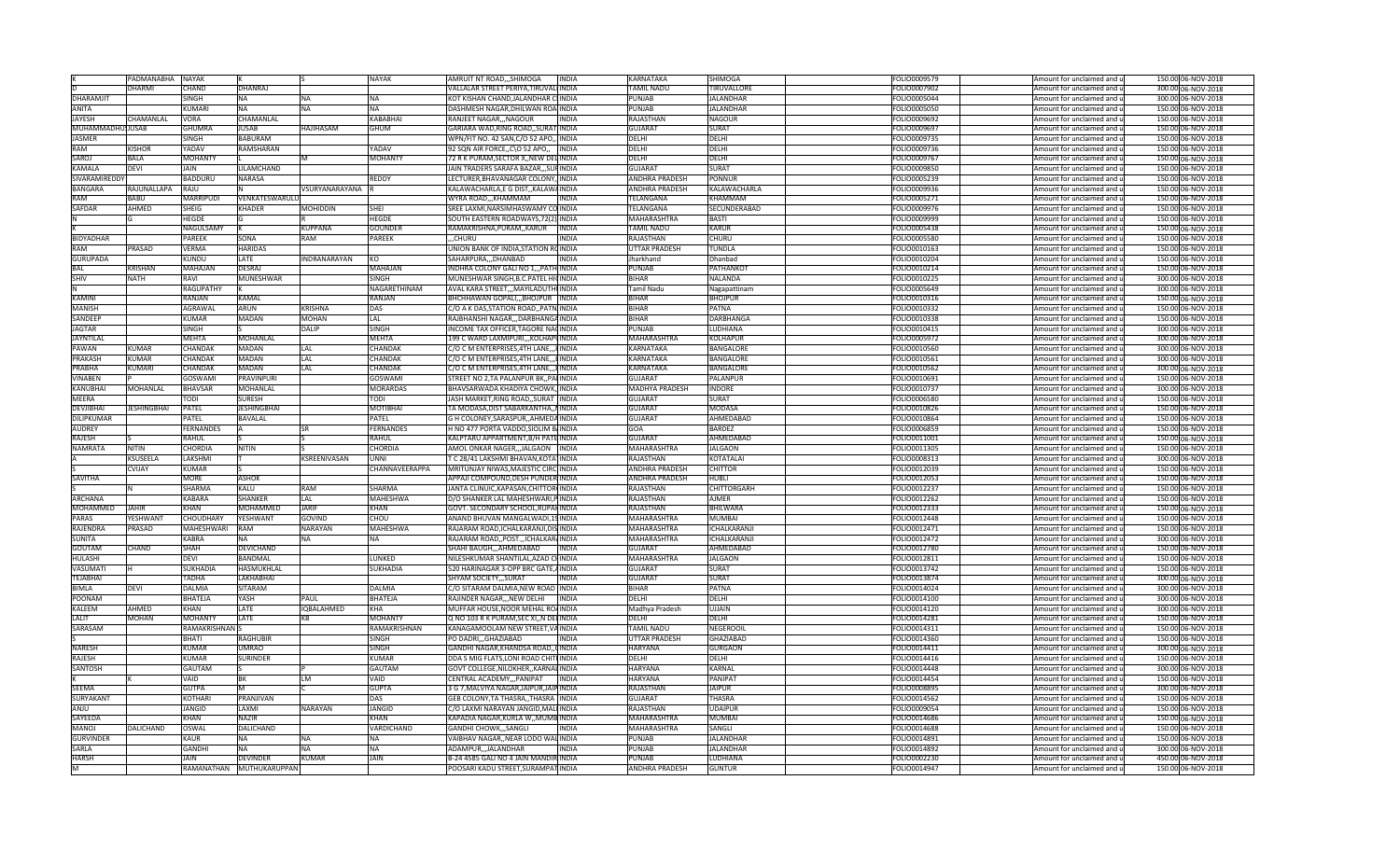|                              |                      | MALARURHI                    |                             |                   | SIVAMANI              | SIVA FIBRE PRODUCTS,,,NAGPUR  INDIA                                                              |              | <b>MAHARASHTRA</b>     | <b>NAGPUR</b>          | FOLIO0014949                 | Amount for unclaimed and u                               | 300.00 06-NOV-2018                       |
|------------------------------|----------------------|------------------------------|-----------------------------|-------------------|-----------------------|--------------------------------------------------------------------------------------------------|--------------|------------------------|------------------------|------------------------------|----------------------------------------------------------|------------------------------------------|
|                              |                      | <b>BASKARAN</b>              |                             |                   | RAMASAMY              | SOUTH VENUGOPALAPURAM,,,MAIINDIA                                                                 |              | <b>TAMIL NADU</b>      | MANJAKUPPAM            | FOLIO0014956                 | Amount for unclaimed and u                               | 300.00 06-NOV-2018                       |
| LAKSHMI                      | <b>RAMESH</b>        | <b>BUKKAPATNAM</b> B         |                             |                   | RAMESH                | SRI B RAMESH, CENTNAL BANK OF ILINDIA                                                            |              | ORISSA                 | BHUBANESHWAR           | FOLIO0015043                 | Amount for unclaimed and u                               | 150.00 06-NOV-2018                       |
| <b>VARGHESE</b>              | PM                   | VAMIAN                       |                             | <b>OMATHEW</b>    | VAIDIAN               | KONNAVILAYIL PO,,,COCHIN                                                                         | INDIA        | KERALA                 | <b>COCHIN</b>          | FOLIO0015050                 | Amount for unclaimed and u                               | 225.00 06-NOV-2018                       |
| <b>DURGAMBA</b>              |                      | <b>BATTINA</b>               | <b>RAMA</b>                 | <b>MOHANARAO</b>  |                       | PWD QUARTERS, VENKATE SWARAFINDIA                                                                |              | TELANGANA              | <b>HYDERABAD</b>       | FOLIO0015060                 | Amount for unclaimed and u                               | 150.00 06-NOV-2018                       |
| VIJAYA                       | BHASKARAVARM POTHURI |                              | <b>VENKATA</b>              | KRISHNAM          | RAI                   | CHINA KOTHA LANKA PO,,, MUMMI INDIA                                                              |              | ANDHRA PRADESH         | MUMMIDIVARAM           | FOLIO0015082                 | Amount for unclaimed and u                               | 150.00 06-NOV-2018                       |
| PAWAN                        | KUMAR                | AGRAWAL                      | <b>KHEMCHAND</b>            |                   | AGRAWAL               | KUMAR MEDICAL AGENCY,,,SAMBAINDIA                                                                |              | ORISSA                 | SAMBALPUR              | FOLIO0015111                 | Amount for unclaimed and u                               | 300.00 06-NOV-2018                       |
| PUSHP                        | LATA                 | SHARMA                       | RAMESH                      | <b>CHANDRA</b>    | SHARM                 | C/O SHIV SHANKER,DHOLI PYAU,JAIINDIA                                                             |              | RAJASTHAN              | <b>JAIPUR</b>          | FOLIO0009419                 | Amount for unclaimed and u                               | 300.00 06-NOV-2018                       |
| YOGENDRA                     | <b>KUMAR</b>         | JAIN                         | <b>INDRA</b>                | <b>SEN</b>        | JAIN                  | JAIN AUSHADHI BHANDAR,S P ROAINDIA                                                               |              | <b>JTTAR PRADESH</b>   | MATHURA                | FOLIO0009430                 | Amount for unclaimed and u                               | 150.00 06-NOV-2018                       |
|                              | MOHAMED              | <b>JAFFAR</b>                | м                           | <b>ABDUL</b>      | KAREEM                | 42 INDIRA NAGAR, UTHAMA,, PALAYINDIA                                                             |              | <b>TAMIL NADU</b>      | PALAYAM                | FOLIO0015163                 | Amount for unclaimed and u                               | 300.00 06-NOV-2018                       |
|                              |                      | <b>JEYARAJ</b>               |                             | LG                | PAULRAJAN             | 12 JALANI ST., TUTICORIN                                                                         | INDIA        | TAMIL NADU             | <b>TUTICORIN</b>       | FOLIO0015166                 | Amount for unclaimed and u                               | 300.00 06-NOV-2018                       |
|                              | vs                   | <b>MUTHUVALE</b>             | <b>IM</b>                   |                   | SHUNMUGOVALE          | 16 SOUTH RAJA STREET,,,TUTICORI INDIA                                                            |              | <b>FAMIL NADU</b>      | <b>TUTICORIN</b>       | FOLIO0015168                 | Amount for unclaimed and u                               | 150.00 06-NOV-2018                       |
| <b>SUDHAKAR</b>              |                      | <b>VUDUTHA</b>               | JAGADEESWARAIAH             |                   |                       | BIBINAGAR DIST NALGONDA, A P, B INDIA                                                            |              | <b>ANDHRA PRADESH</b>  | <b>BIBINAGAR</b>       | FOLIO0015190                 | Amount for unclaimed and u                               | 150.00 06-NOV-2018                       |
| CHANDRAMOUL                  |                      | PULIGILLA                    | VENKATESHAM                 |                   |                       | H NO 4-324 PATELPURA, DIST MEDAINDIA                                                             |              | <b>ANDHRA PRADESH</b>  | SIDDIPET               | FOLIO0015192                 | Amount for unclaimed and u                               | 472.50 06-NOV-2018                       |
|                              | MANGALA              | <b>GOWRI</b>                 | N.                          |                   | RADHAKRISHNAN         | LAKSHMI VILAS, NORTH PET,, SATHY INDIA                                                           |              | TAMIL NADU             | SATHYAMANGALAM         | FOLIO0015211                 | Amount for unclaimed and u                               | 300.00 06-NOV-2018                       |
|                              |                      | KAMALAVENI                   | ΙM                          | <b>NATARAJA</b>   | MURTHY                | R S ROAD, PERUNDURAI T K,, PERIYA INDIA                                                          |              | TAMIL NADU             | PERIYAR                | FOLIO0015212                 | Amount for unclaimed and u                               | 150.00 06-NOV-2018                       |
| <b>GOPAL</b>                 | LAI.                 | <b>SWARNKAR</b>              | <b>BHAGWAN</b>              | LAL               | SWARNKAR              | GOPAL LAL SWARNKAR BUS STOP,, INDIA                                                              |              | RAJASTHAN              | DAUSA                  | FOLIO0015406                 | Amount for unclaimed and u                               | 300.00 06-NOV-2018                       |
| <b>RAM</b>                   | <b>BHAROSI</b>       | <b>SWARNKAR</b>              | <b>BHAGWAN</b>              | LAL               | <b>SWARNKAR</b>       | RAM BHAROSI SWARNKAR BUS STAINDIA                                                                |              | <b>RAJASTHAN</b>       | <b>DAUSA</b>           | FOLIO0015407                 | Amount for unclaimed and u                               | 300.00 06-NOV-2018                       |
| <b>HANSHABEN</b>             |                      | <b>GAJIPARA</b>              | <b>HARSUKH</b>              |                   |                       | OPP CO-OP SOCIETY, NEAR JAMADA INDIA                                                             |              | <b>GUJARAT</b>         | <b>BHAVNAGAR</b>       | FOLIO0015511                 | Amount for unclaimed and u                               | 150.00 06-NOV-2018                       |
| <b>JANAK</b>                 |                      | GAJIPARA                     | <b>JAGJIVAN</b>             |                   |                       | OPP CO-OP SOCIETY, NEAR JAMADA INDIA                                                             |              | <b>GUJARAT</b>         | BHAVNAGAR              | FOLIO0015512                 | Amount for unclaimed and u                               | 150.00 06-NOV-2018                       |
| <b>KISHOR</b>                |                      | GAJIPARA                     | CHUNILAL                    |                   |                       | OPP CO-OP SOCIETY, JAMADAR WAINDIA                                                               |              | GUJARAT                | <b>BHAVNAGAR</b>       | OLIO0015513                  | Amount for unclaimed and u                               | 150.00 06-NOV-2018                       |
| <b>INDIRA</b>                | NAND                 | LAL                          | <b>NANDLAL</b>              |                   |                       | OPP CO-OP SOCIETY, JAMADAR WA INDIA                                                              |              | GUJARAT                | <b>BHAVNAGAR</b>       | FOLIO0015514                 | Amount for unclaimed and u                               | 150.00 06-NOV-2018                       |
| JAGJIVAN                     | ANAND                | <b>BHAI</b>                  | ANANDBHAI                   |                   |                       | OPP CO-OP SOCIETY, JAMADAR WAINDIA                                                               |              | GUJARAT                | BHAVNAGAR              | FOLIO0015515                 | Amount for unclaimed and u                               | 150.00 06-NOV-2018                       |
| NIRMALA                      |                      | <b>KISHORBHAI</b>            | <b>KISHOR</b>               |                   |                       | OPP CO-OP SOCIETY, JAMADAR WAINDIA                                                               |              | <b>GUJARA1</b>         | <b>BHAVNAGAF</b>       | FOLIO0015516                 | Amount for unclaimed and u                               | 150.00 06-NOV-2018                       |
| HARSUKH                      |                      | GAJIPARA                     | CHUNILAL                    |                   |                       | OPP CO-OP SOCIETY, JAMADAR WA INDIA                                                              |              | <b>GUJARAT</b>         | <b>BHAVNAGAR</b>       | FOLIO0015517                 | Amount for unclaimed and u                               | 150.00 06-NOV-2018                       |
| SHALINI                      |                      | AGRAWAL                      | SHAMBHU                     | LAL               | AGRAWAL               | C/O SH B L AGRAWAL, RAYON, , VER INDIA                                                           |              | <b>UTTAR PRADESH</b>   | AGRA                   | FOLIO0015522                 | Amount for unclaimed and u                               | 237.00 06-NOV-2018                       |
| <b>SUNITA</b>                |                      | AGRAWAL                      | SHAMBHULAL                  |                   | AGRAWAL               | C/O SH B L AGRAWAL, RAYON, , VER INDIA                                                           |              | <b>UTTAR PRADESH</b>   | AGRA                   | FOLIO0015523                 | Amount for unclaimed and u                               | 237.00 06-NOV-2018                       |
| <b>JASHVANTI</b>             |                      | PATFL                        | <b>JAYANTILAL</b>           |                   |                       | KHALAVAD PLOT, KHIJDA STREET,, D INDIA                                                           |              | <b>GUJARAT</b>         | DHORAJ                 | FOLIO0015525                 | Amount for unclaimed and u                               | 450.00 06-NOV-2018                       |
|                              |                      | BALAKRISHNAN SUBRAMANIAN     |                             |                   |                       | PLOT 11 G BLOCK 1ST STREET 5, AV INDIA                                                           |              | TAMIL NADU             | CHENNAI                | FOLIO0015546                 | Amount for unclaimed and u                               | 300.00 06-NOV-2018                       |
|                              | LFKHRAJ              | JAIN                         | <b>JUGRAJ</b>               |                   | JAIN                  | LIG COLONY, 1ST STREET, NEW WAS INDIA                                                            |              | <b>TAMIL NADU</b>      | CHENNAI                | FOLIO0015548                 | Amount for unclaimed and u                               | 165.00 06-NOV-2018                       |
|                              |                      | VANDHANA                     |                             |                   | <b>JAIN</b>           | NO 123 PALAYAKAR STREET, AYANA INDIA                                                             |              | <b>TAMIL NADU</b>      | CHENNAI                | FOLIO0015553                 | Amount for unclaimed and u                               | 150.00 06-NOV-2018                       |
|                              | KULDFFI              | <b>JAIN</b>                  | PRAKASHJI                   |                   |                       | NO 123 PALAYAKAR STREET, AYANA INDIA                                                             |              | TAMIL NADU             | CHENNAI                | FOLIO0015554                 | Amount for unclaimed and u                               | 150.00 06-NOV-2018                       |
|                              | SALAMCHAND           | <b>JAIN</b>                  | RANGLALJI                   |                   |                       | NO 123 PALAYAKAR STREET, AYANA INDIA                                                             | <b>NDIA</b>  | TAMIL NADU             | <b>CHENNAI</b>         | FOLIO0015555                 | Amount for unclaimed and u                               | 150.00 06-NOV-2018                       |
| RAMAKRISHNA<br><b>THOMAS</b> |                      | PINTO                        | MUNISONAPPA<br><b>SIMON</b> |                   |                       | J E CIVIL,,,SIMOGA<br>LAZAR ROAD LAYOUT, FRAZER TOW INDIA                                        |              | KARNATAKA<br>KARNATAKA | SIMOGA<br>BANGALORE    | FOLIO0015576<br>FOLIO0015577 | Amount for unclaimed and u                               | 150.00 06-NOV-2018<br>150.00 06-NOV-2018 |
| <b>ALICE</b>                 |                      | PINTO                        | THOMAS                      |                   | <b>OTNI</b><br>PINTO  | LAZAR ROAD LAYOUT, FRAZER TOW INDIA                                                              |              | KARNATAKA              | BANGALORE              | OLIO0015578                  | Amount for unclaimed and u<br>Amount for unclaimed and u | 150.00 06-NOV-2018                       |
|                              | RAMACHANDRA MURTHY   |                              |                             |                   | SEKHA                 |                                                                                                  |              |                        | BANGALORE              |                              |                                                          |                                          |
| VASANTH                      |                      | KUMAR                        | LATE<br>GHEESU              | PCHANDRA          | LAL                   | V B MAIN ROAD, YELAHANKA NEW INDIA<br>RAMESH JEWELLERY MART,,, HASSAINDIA                        |              | KARNATAKA<br>KARNATAKA | HASSAN                 | FOLIO0015586<br>FOLIO0015593 | Amount for unclaimed and u                               | 300.00 06-NOV-2018<br>300.00 06-NOV-2018 |
| ANEES                        |                      | <b>KHAISER</b>               | <b>MOHAMED</b>              |                   | ATHAULLA              | ANEES KHAISER, S M ROAD, CHIKMAINDIA                                                             |              | <b>KARNATAKA</b>       | CHIKMANGALUR           | FOLIO0015595                 | Amount for unclaimed and u<br>Amount for unclaimed and u | 150.00 06-NOV-2018                       |
| SARITA                       |                      | <b>AGARWAI</b>               |                             |                   | AGARWAL               | C/O PRIME INDUSTRIES, 1ST. FLOORINDIA                                                            |              | <b>KARNATAKA</b>       | <b>BANGALORE</b>       | FOLIO0015597                 | Amount for unclaimed and u                               | 300.00 06-NOV-2018                       |
| <b>ROOPA</b>                 |                      | <b>BHASKAR</b>               | <b>SINGIRI</b>              |                   | <b>BHASKAR</b>        | ADI KRUPA I FLOOR, UTTARADI MUTINDIA                                                             |              | <b>KARNATAKA</b>       | BANGALORE              | FOLIO0015605                 | Amount for unclaimed and u                               | 150.00 06-NOV-2018                       |
| <b>SHRIPAD</b>               |                      | <b>BHAT</b>                  | PARAMESHWARA                |                   | <b>BHAT</b>           | S N HEGDE D NO 468 13THA-CROSSINDIA                                                              |              | Gujarat                | <b>BHAVNAGAR</b>       | FOLIO0015608                 | Amount for unclaimed and u                               | 150.00 06-NOV-2018                       |
|                              |                      | <b>INDIRA</b>                |                             |                   | SURESH                | 77 KOUNDINYA 6TH FLOORGOUNIINDIA                                                                 |              | <b>BIHAR</b>           | PATNA                  | FOLIO0015611                 | Amount for unclaimed and u                               | 150.00 06-NOV-2018                       |
| RAM                          |                      | <b>PRAKASH</b>               | PRAN                        |                   | SUKH                  | HOUSE NO.5/21 ASHOK NAGAR,,,HINDIA                                                               |              | <b>HARYANA</b>         | <b>HISSAR</b>          | FOLIO0015633                 | Amount for unclaimed and u                               | 150.00 06-NOV-2018                       |
| SAJJAN                       |                      | KUMAR                        | <b>PARTAP</b>               |                   | SINGH                 | UPS SECTION, 272 SU, AF, C/O 56 ALINDIA                                                          |              | DELHI                  | DELHI                  | FOLIO0009886                 | Amount for unclaimed and u                               | 450.00 06-NOV-2018                       |
| <b>KIRAN</b>                 | KUMAR                | CHERUKU                      | NARASIMHA                   |                   | REDDY                 | 545 SANJAY COLONY,,, BIKANER                                                                     | <b>INDIA</b> | RAJASTHAN              | BIKANER                | FOLIO0015702                 | Amount for unclaimed and u                               | 150.00 06-NOV-2018                       |
| <b>VENKATA</b>               | RAMANA               | SEELA                        | <b>KRISHNA</b>              | <b>MOORTHY</b>    | SEEL                  | STATE BANK OF INDIA, MAIN BRANCINDIA                                                             |              | <b>RAJASTHAN</b>       | PALI                   | FOLIO0015703                 | Amount for unclaimed and u                               | 150.00 06-NOV-2018                       |
| <b>SREENIVASA</b>            | CHARYRAMADU GU       |                              | NAGABUSHANA                 | <b>CHARY</b>      |                       | GOUTHAM NAGAR COLLONY, H N-6 INDIA                                                               |              | ANDHRA PRADESH         | ANAND                  | FOLIO0015706                 | Amount for unclaimed and u                               | 150.00 06-NOV-2018                       |
| PADMAVATHI                   |                      | SIMHADR                      | <b>KRISHNA</b>              |                   | RAO                   | W/O KRISHNA RAO G.E.O., SUJATHA INDIA                                                            |              | ANDHRA PRADESH         | VISHAKHAPATNAM         | FOLIO0009910                 | Amount for unclaimed and u                               | 150.00 06-NOV-2018                       |
| SIRIGIREDDY                  | RAMAMOHAN            | <b>REDDY</b>                 | SIRIGIREDDY                 |                   | NARAYANA              | AGADUR SO PULIVENDULA,, CUDD INDIA                                                               |              | <b>ANDHRA PRADESH</b>  | KADAPA                 | FOLIO0009913                 | Amount for unclaimed and u                               | 150.00 06-NOV-2018                       |
| <b>MANGALA</b>               |                      | SHINDE                       | SAMBHAJI                    |                   | SHINDE                | SUCHAK APARTMENT.NEAR WASANINDIA                                                                 |              | <b>MAHARASHTRA</b>     | <b>HANE</b>            | FOLIO0010018                 | Amount for unclaimed and u                               | 150.00 06-NOV-2018                       |
| YAKUB                        |                      | <b>KAPASI</b>                | SULATAN                     | BHAI              | KAPASI                | OPP S B S MAIN BRANCH, SHAHJAHINDIA                                                              |              | UTTAR PRADESH          | SHAHJAHANPUR           | FOLIO0010087                 | Amount for unclaimed and u                               | 300.00 06-NOV-2018                       |
| SAROJ                        | <b>DEEPAK</b>        | <b>SHAH</b>                  | <b>DEEPAK</b>               | <b>CHHABILDAS</b> |                       | 211, MAHESH NAGAR, ,, SHRI GANGAINDIA                                                            |              | RAJASTHAN              | SRI GANGANAGAF         | FOLIO0016395                 | Amount for unclaimed and u                               | 150.00 06-NOV-2018                       |
| PRITIMA                      | <b>HITENDRA</b>      | <b>SHAH</b>                  | <b>HITENDRA</b>             |                   | <b>CHHABILDAS</b>     | 211, MAHESH NAGAR,,, SHRI GANGAINDIA                                                             |              | RAJASTHAN              | SRI GANGANAGAR         | FOLIO0016397                 | Amount for unclaimed and u                               | 300.00 06-NOV-2018                       |
| <b>SARLIP</b>                | CHAND                | <b>DHIR</b>                  | LATE                        | <b>CL</b>         | DHIR                  | H NO 1013 BLOCK-10, WEA ABDULA INDIA                                                             |              | DELHI                  | DELHI                  | FOLIO0016491                 | Amount for unclaimed and u                               | 150.00 06-NOV-2018                       |
| <b>SURESH</b>                |                      | LAL                          | SHIVAGOBIND                 |                   | PRASAD                | 12 BARADWARI FLATS, SAKCHI, JAMINDIA                                                             |              | <b>BIHAR</b>           | <b>JAMSHEDPUR</b>      | FOLIO0016621                 | Amount for unclaimed and u                               | 300.00 06-NOV-2018                       |
| RAJESH                       |                      | AGARWAL                      | <b>BISWANATH</b>            |                   | <b>AGARWALLA</b>      | C/O ANAND, TAXI STAND, CALCUTT INDIA                                                             |              | <b>WEST BENGAL</b>     | KOLKATA                | FOLIO0016622                 | Amount for unclaimed and u                               | 450.00 06-NOV-2018                       |
| <b>BASANT</b>                | KUMAR                | KASHYAP                      | <b>GHAMANDI</b>             |                   | RAMA                  | KEDAR KUNJ NO 2,,, PATNA                                                                         | <b>NDIA</b>  | <b>BIHAR</b>           | PATNA                  | FOLIO0016623                 | Amount for unclaimed and u                               | 300.00 06-NOV-2018                       |
| KUNTI                        |                      | KASHYAP                      | BASANT                      | <b>KUMAR</b>      | KASHYAF               | KEDAR KUNJ NO 2,,, PATNA                                                                         | NDIA         | <b>BIHAR</b>           | PATNA                  | FOLIO0016624                 | Amount for unclaimed and u                               | 450.00 06-NOV-2018                       |
| SANGITA                      |                      | SINHA                        | SANJAY                      | <b>KUMAR</b>      | SINHA                 | TARALAY NEW JAKKANPUR,,,PATANINDIA                                                               |              | <b>GUJARA</b>          | PATAN                  | FOLIO0010307                 | Amount for unclaimed and u                               | 150.00 06-NOV-2018                       |
| ABDUL                        |                      | HAMEED                       | <b>ABDUL</b>                |                   | HAKEEM                | DISPENSAR ASSA MORIYA, ALRASS KSAUDI ARABIA                                                      |              | <b>NA</b>              | NA                     | FOLIO0016682                 | Amount for unclaimed and u                               | 300.00 06-NOV-2018                       |
| PARAMJEE <sup>-</sup>        | <b>SINGH</b>         | <b>BEDI</b>                  | MAJ                         | <b>GS</b>         | BEDI                  | BIETILA VEIEN 14,9800 VADSQ,, NO UNITED KINGDOM                                                  |              | NA.                    | <b>NA</b>              | FOLIO0016698                 | Amount for unclaimed and u                               | 1500.00 06-NOV-2018                      |
| NIRMAL                       | CHAND                | <b>SACHETI</b>               | <b>JATAN</b>                | CHAND             | SACHETI               | COLLEGE OF SCIENCE, SULTAN QABIOMAN                                                              |              |                        | <b>NA</b>              | FOLIO0016699                 | Amount for unclaimed and u                               | 900.00 06-NOV-2018                       |
| <b>KRISHNA</b>               |                      | RANJAN                       | <b>HARI</b>                 | <b>NARAYAN</b>    | AGRAWAL               | BHCHHAWAN GOPALI,,, BHOJPUR   INDIA                                                              |              | <b>BIHAR</b>           | <b>BHOJPUR</b>         | FOLIO0010315                 | Amount for unclaimed and u                               | 150.00 06-NOV-2018                       |
|                              |                      | RAMALINGAM                   |                             |                   | SWAMINATHAN           | P O BOX 26.RABIGH 21911.K S A.RASAUDI ARABIA                                                     |              |                        | NΑ                     | OLIO0016705                  | Amount for unclaimed and u                               | 300.00 06-NOV-2018                       |
| <b>GURVINDER</b>             | SINGH                | <b>GUJRAL</b>                | RAMKRISHAN                  | <b>SINGH</b>      | GUJ                   | 8139 HEATHERTON LN, 101 VIENNAUNITED STATES OF ANNA                                              |              |                        | NΔ                     | FOLIO0016708                 | Amount for unclaimed and u                               | 150.00 06-NOV-2018                       |
| <b>BHAGWAN</b>               | <b>DASK</b>          | KRIPALANI                    | <b>KUNDAN</b>               | <b>DASK</b>       | KRIPLAN               | BLOCK N 1/713 TELEFORD GARDEN HONG KONG                                                          |              | <b>NA</b>              | <b>NA</b>              | FOLIO0016714                 | Amount for unclaimed and u                               | 1500.00 06-NOV-2018                      |
| SATISH                       | CHANDRA              | <b>ROY</b>                   | <b>BRAJ</b>                 | <b>KISHOR</b>     | ROY                   | ISLAMPUR, DISTT NALANDA,, ISLAMI INDIA                                                           |              | <b>BIHAR</b>           | <b>ISLAMPUR</b>        | FOLIO0010333                 | Amount for unclaimed and u                               | 150.00 06-NOV-2018                       |
| <b>DAISY</b>                 |                      |                              |                             |                   |                       |                                                                                                  |              |                        |                        |                              |                                                          |                                          |
| <b>MAHESH</b>                |                      | <b>MADON</b><br><b>KARNA</b> | <b>JAMSHSD</b>              |                   | MADON<br><b>KARNA</b> | Q G P C OFFSHORS MARINI DIPT, P (SAUDI ARABIA<br>SHEELAS FASHION P O BOX 402, HEI CAYMAN ISLANDS |              | <b>NA</b><br><b>NA</b> | <b>NA</b><br><b>NA</b> | FOLIO0016747<br>FOLIO0016751 | Amount for unclaimed and u<br>Amount for unclaimed and u | 300.00 06-NOV-2018<br>300.00 06-NOV-2018 |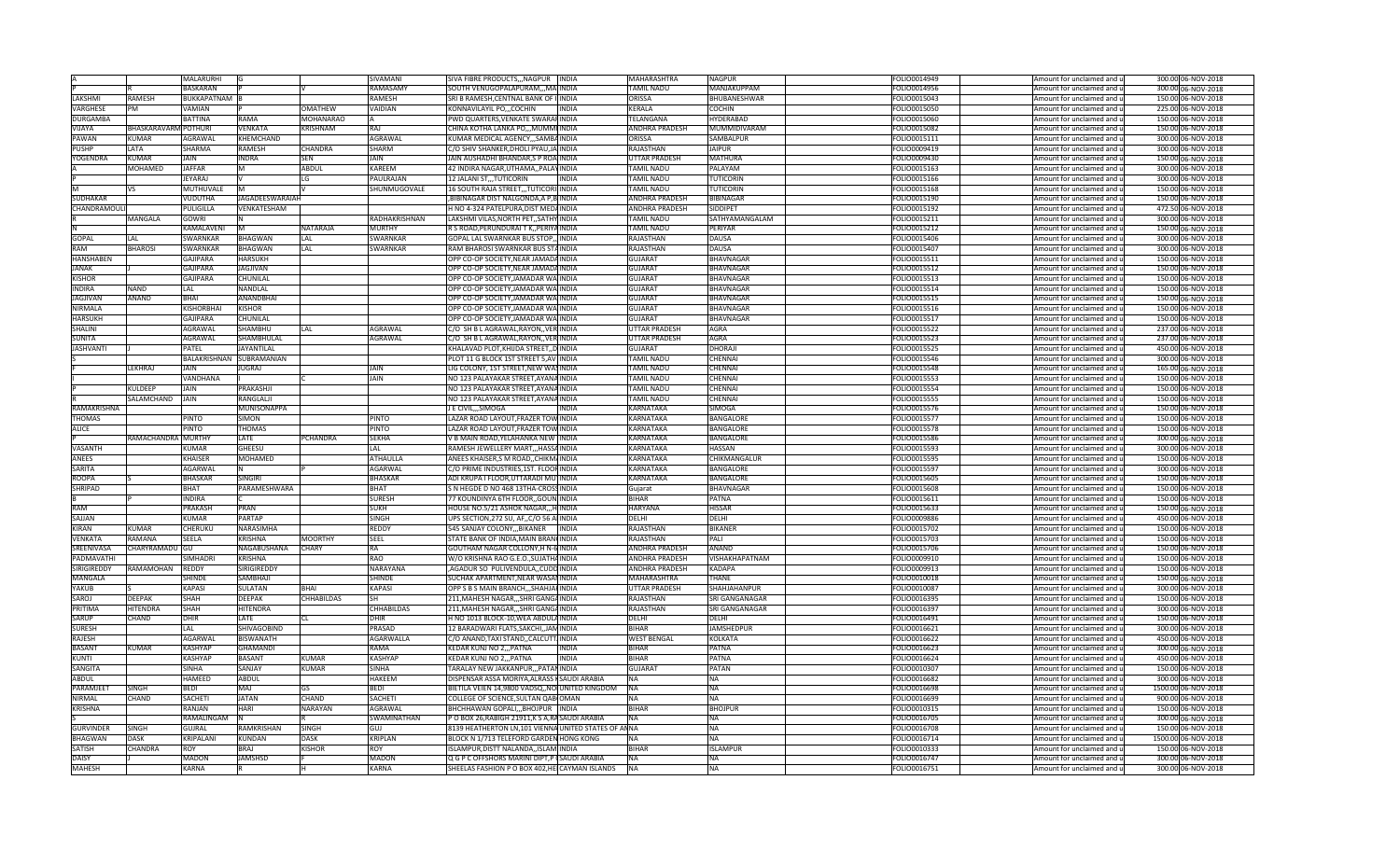| <b>RAJESH</b>            | KUMAR                    | <b>SINGH</b>             | LAKSHMESHWAR      |                   | PRASAD                    | SINGH TRADING AGENCY, BARA BAZINDIA                                    |                      | <b>MFGHALAYA</b>                            | SHILLONG                   | FOLIO0010436                 | Amount for unclaimed and u                               | 300.00 06-NOV-2018                       |
|--------------------------|--------------------------|--------------------------|-------------------|-------------------|---------------------------|------------------------------------------------------------------------|----------------------|---------------------------------------------|----------------------------|------------------------------|----------------------------------------------------------|------------------------------------------|
| <b>BUDHIMATI</b>         |                          | SINGH                    | LAKSHMESHWAR      |                   | PRASAD                    | SINGH TRADING AGENCY, BARA BAZINDIA                                    |                      | <b>MFGHALAYA</b>                            | <b>SHILLONG</b>            | FOLIO0010437                 | Amount for unclaimed and u                               | 300.00 06-NOV-2018                       |
| RAJAMONI                 |                          | KAMATH                   | THULASIDAS        |                   | KAMATH                    | R T KAMATH, PO BOX 50067 DUBAI, UNITED ARAB EMIRATNA                   |                      |                                             | NΑ                         | FOLIO0016786                 | Amount for unclaimed and u                               | 450.00 06-NOV-2018                       |
| GANGA                    | <b>DEVI</b>              | CHANDAK                  | LATE              | SITARAM           | CHANDA                    | C/O C M ENTERPRISES, 4TH LANE HINDIA                                   |                      | <b>KARNATAKA</b>                            | BANGALORE                  | FOLIO0010557                 | Amount for unclaimed and u                               | 300.00 06-NOV-2018                       |
| <b>MADAN</b>             | LAL                      | CHANDAK                  | LATE              | <b>SITARAM</b>    | <b>HANDA</b>              | C/O C M ENTERPRISES, 4TH LANE, HINDIA                                  |                      | KARNATAKA                                   | BANGALORE                  | OLIO0010558                  | Amount for unclaimed and u                               | 300.00 06-NOV-2018                       |
| <b>BHARAT</b>            |                          | PATEL                    | <b>MAGANLAL</b>   |                   |                           |                                                                        |                      |                                             |                            |                              |                                                          |                                          |
|                          |                          |                          |                   |                   | PATEL                     | 6150 BISCAYNE BLYD, MIAMI FL 331 UNITED STATES OF ANNA                 |                      |                                             | NA                         | FOLIO0016805                 | Amount for unclaimed and u                               | 300.00 06-NOV-2018                       |
| AJIT                     |                          | THOMAS                   | ΝA                | <b>NA</b>         | NА                        | P.O.BOX NO. 3323,, POSTAL CODE NOMAN                                   |                      |                                             | <b>NA</b>                  | FOLIO0016816                 | Amount for unclaimed and u                               | 450.00 06-NOV-2018                       |
|                          | SNAINA                   | MOHAMED                  | <b>SEYED</b>      | <b>IBRAHIM</b>    | SAHIB                     | C/O AL MULLA JEWELLERY, P O BOX UNITED ARAB EMIRAT NA                  |                      |                                             | <b>NA</b>                  | FOLIO0016817                 | Amount for unclaimed and u                               | 300.00 06-NOV-2018                       |
| <b>BHAGWATI</b>          | DEVI                     | CHANDAK                  | <b>MADAN</b>      | LAL               | CHANDAK                   | C/O C M ENTERPRISES, 4TH LANE, HINDIA                                  |                      | KARNATAKA                                   | <b>BANGALORE</b>           | FOLIO0010559                 | Amount for unclaimed and u                               | 300.00 06-NOV-2018                       |
| MOHAMMED                 | NIZART                   | M                        | LATE              | <b>ABDULAZIZT</b> |                           | KAZEROONI BROS EST P O BOX 584 BAHRAIN                                 |                      |                                             | NΔ                         | FOLIO0016870                 | Amount for unclaimed and u                               | 300.00 06-NOV-2018                       |
| <b>JATIN</b>             | KALABHAI                 | PATEL                    | <b>KALABHAI</b>   |                   | <b>BAPUBHAI</b>           | 4343 TUCKER N C T, TUCKER GA 300 UNITED STATES OF ANNA                 |                      |                                             | <b>NA</b>                  | FOLIO0016879                 | Amount for unclaimed and u                               | 450.00 06-NOV-2018                       |
| <b>GIGY</b>              |                          | <b>GEORGE</b>            | KURIEN            |                   | GEORGE                    | A L SHAMSI CO,P O BOX 5738, DUB UNITED ARAB EMIRATNA                   |                      |                                             | <b>NA</b>                  | FOLIO0016904                 | Amount for unclaimed and u                               | 600.00 06-NOV-2018                       |
|                          |                          | <b>HANEEFA</b>           |                   |                   | <b>KUNHIMON</b>           | WATER DEPT DISTRIBUTION, P O BOQATAR                                   |                      |                                             | NΔ                         | FOLIO0016914                 | Amount for unclaimed and u                               | 750.00 06-NOV-2018                       |
| <b>SUSHILA</b>           | DEBI                     | <b>BHUWANIA</b>          | PAWAN             | <b>KUMAR</b>      | BHUWANIA                  | SCHEME VII M 1ST FLOOR, ULTADA INDIA                                   |                      | <b>WEST BENGAL</b>                          | <b>KOLKATA</b>             | FOLIO0010569                 | Amount for unclaimed and u                               | 150.00 06-NOV-2018                       |
| <b>PRAVINPUR</b>         | M                        | <b>GOSWAMI</b>           | MANEKPURI         |                   | GOSWAMI                   | STREET NO 2, TA PALANPUR BK,, PALINDIA                                 |                      | <b>GUJARAT</b>                              | PALANPUR                   | FOLIO0010690                 | Amount for unclaimed and u                               | 300.00 06-NOV-2018                       |
| CHANDU                   | <b>GUL</b>               | PUNJWANI                 | <b>NA</b>         | <b>NA</b>         | <b>NA</b>                 | 3334 VISTA LAKE DR SUGAR LAND, JUNITED STATES OF ANNA                  |                      |                                             | NA                         | FOLIO0016954                 | Amount for unclaimed and u                               | 750.00 06-NOV-2018                       |
| PRAKASA                  | <b>RAOP</b>              |                          | CHENNAIAH         |                   | <b>SETTY</b>              | C/O ADDALA D S, NO 7 WOOD THOI UNITED KINGDOM                          |                      | <b>NA</b>                                   | <b>NA</b>                  | FOLIO0016970                 |                                                          | 300.00 06-NOV-2018                       |
|                          |                          |                          |                   |                   |                           |                                                                        |                      |                                             |                            |                              | Amount for unclaimed and u                               |                                          |
| KARIM                    |                          | PIPLODWALA               | <b>HATIMBHAI</b>  |                   | PIPLODWALA                | P O BOX 23691 SAFAT,13097,,KUW KUWAIT                                  |                      |                                             | <b>NA</b>                  | FOLIO0016971                 | Amount for unclaimed and u                               | 300.00 06-NOV-2018                       |
| <b>MAHENDRA</b>          |                          | <b>GANATRA</b>           | <b>JAYANTILAL</b> |                   |                           | 211 HERONSWOOD RD, WELWYN GUNITED KINGDOM                              |                      | <b>NA</b>                                   | <b>NA</b>                  | FOLIO0016975                 | Amount for unclaimed and u                               | 300.00 06-NOV-2018                       |
| TARAK                    | NATH                     | DAS                      |                   |                   | DAS                       | QASCO ENERGY DEPTT W & G,POSTQATAR                                     |                      |                                             | <b>NA</b>                  | OLIO0016994                  | Amount for unclaimed and u                               | 300.00 06-NOV-2018                       |
|                          |                          | <b>GOVINDAN</b>          |                   | VKFLU             | <b>NAIR</b>               | P B NO 55857.DUBAIU A E                                                | UNITED ARAB EMIRATNA |                                             | <b>NA</b>                  | FOLIO0016996                 | Amount for unclaimed and u                               | 3000.00 06-NOV-2018                      |
| VANITA                   | KAMALNATH                | SHENOY                   | KAMALNAIN         |                   | SHENOY                    | MUSCAT FINANCE CO LTD,P BOX 310MAN                                     |                      |                                             | <b>NA</b>                  | FOLIO0017000                 | Amount for unclaimed and u                               | 300.00 06-NOV-2018                       |
| SHIBU                    | THEKKETHALA              | <b>ANTONY</b>            |                   |                   | <b>ANTONY</b>             | NPCC QAS, P O BOX 20188, ABU DH UNITED ARAB EMIRATNA                   |                      |                                             | <b>NA</b>                  | FOLIO0017004                 | Amount for unclaimed and u                               | 150.00 06-NOV-2018                       |
| PANDHAI                  |                          | SURAN                    |                   |                   | KOCHUNNY                  | ALDHAFRA P BOX 270, ADCO ASAB / UNITED ARAB EMIRAT NA                  |                      |                                             | NΔ                         | FOLIO0017057                 | Amount for unclaimed and u                               | 300.00 06-NOV-2018                       |
| VIRENDRA                 | <b>KUMAR</b>             | VIJAY                    | GHANSHYAM         |                   |                           | BEHIND THE CHARBHUJA TEMPLE,, INDIA                                    |                      | RAJASTHAN                                   | <b>TONK</b>                | FOLIO0011661                 | Amount for unclaimed and u                               | 300.00 06-NOV-2018                       |
|                          |                          | <b>KRISHNAN</b>          |                   |                   | VENKATRAMAN               | 11/33 FORSTER STREET, WEST RYDEAUSTRALIA                               |                      |                                             | <b>NA</b>                  | FOLIO0017072                 | Amount for unclaimed and u                               | 300.00 06-NOV-2018                       |
| <b>MOHAMMED</b>          | KHAJAAIJAZ               | AL I                     | <b>MOHD</b>       | YOUSUF            |                           | POST BOX NO 1291, HOLY MAKKAH SAUDI ARABIA                             |                      |                                             | NA                         | FOLIO0017099                 | Amount for unclaimed and u                               | 300.00 06-NOV-2018                       |
| PULAGAM                  | GANGI                    | REDDY                    | <b>KESAVA</b>     |                   | REDDY                     | NATIONAL CEMENT CO LTD, P O BOLUNITED ARAB EMIRATNA                    |                      |                                             | <b>NA</b>                  | FOLIO0017103                 | Amount for unclaimed and u                               | 300.00 06-NOV-2018                       |
|                          |                          |                          |                   |                   |                           |                                                                        |                      |                                             |                            |                              |                                                          |                                          |
| KEERTI                   |                          | WADHAWAN                 | <b>MOHAN</b>      | LAL               | WADMAWAN                  | UNICEF POST BOX NO 1169, ADDIS / ETHIOPIA                              |                      | <b>NA</b>                                   | <b>NA</b>                  | FOLIO0017115                 | Amount for unclaimed and u                               | 300.00 06-NOV-2018                       |
| RAMACHANDRA REDDY        |                          | <b>GOLLAPUDI</b>         |                   | <b>NARWYAN</b>    | REDDY                     | G N R REDDY C/O GWUFF INGENEILZAMBIA                                   |                      | <b>NA</b>                                   | <b>NA</b>                  | FOLIO0017119                 | Amount for unclaimed and u                               | 900.00 06-NOV-2018                       |
| <b>ATTOTI</b>            |                          | ANKAMMA                  | <b>SINGAIAH</b>   |                   | <b>ATTOTI</b>             | 672 WOOD AVE, COLONIA NJ-07067 UNITED STATES OF ANNA                   |                      |                                             | <b>NA</b>                  | FOLIO0017123                 | Amount for unclaimed and u                               | 1350.00 06-NOV-2018                      |
| <b>INDERBETHAL</b>       | <b>SINGH</b>             | THAKRAL                  | <b>KARTAR</b>     | <b>SINGH</b>      | THAKRAL                   | 6/F HONGKONG PACIFIC CENTRE, 28 HONG KONG                              |                      | <b>NA</b>                                   | <b>NA</b>                  | FOLIO0017125                 | Amount for unclaimed and u                               | 150.00 06-NOV-2018                       |
| PRABHA                   |                          | SHAH                     | BIPINCHANDRA      |                   | SHAH                      | 1830 EDOUARD LAURIN BLVD, ST LACANADA                                  |                      |                                             | NΔ                         | FOLIO0017175                 | Amount for unclaimed and u                               | 600.00 06-NOV-2018                       |
| <b>SARWAN</b>            |                          | MEENA                    | wo                | SHBHARAT          | MEENA                     | 5/4 MALVIYA NAGAR,JAIPUR,,JAIPUINDIA                                   |                      | RAJASTHAN                                   | <b>JAIPUR</b>              | FOLIO0017200                 | Amount for unclaimed and u                               | 2250.00 06-NOV-2018                      |
| <b>SMIRITI</b>           |                          | MEENA                    | <b>NA</b>         | <b>NA</b>         |                           | C/O SH. BHARAT MEENA,5/4 MALV INDIA                                    |                      | RAJASTHAN                                   | <b>JAIPUR</b>              | FOLIO0017201                 | Amount for unclaimed and u                               | 2250.00 06-NOV-2018                      |
|                          |                          |                          |                   |                   |                           |                                                                        |                      |                                             |                            |                              |                                                          |                                          |
| <b>MOTI</b>              | LAL                      | MUNDRA                   | RAJMAL            |                   | MUNDRA                    | 3, HIRAN MAGRI,SCHOOL MARG,,U INDIA                                    |                      | RAJASTHAN                                   | UDAIPUR                    | FOLIO0017313                 | Amount for unclaimed and u                               |                                          |
| SHOYEB                   |                          | KHODA                    | YAKUB             |                   | KHODA                     | AT PO,,, NADIAD                                                        | INDIA                | <b>GUJARAT</b>                              | NADIAD                     | FOLIO0017385                 |                                                          | 150.00 06-NOV-2018                       |
|                          | KUMAR                    |                          | lsн               | RAMDATT           |                           |                                                                        | INDIA                | <b>BIHAR</b>                                | <b>DHANBAD</b>             |                              | Amount for unclaimed and u                               | 600.00 06-NOV-2018                       |
| <b>SURESH</b><br>M       |                          | <b>AGARWAI</b>           | M                 |                   | AGARWAL                   | TYNDI ROAD,,,,DHANBAD                                                  |                      |                                             |                            | FOLIO0017620                 | Amount for unclaimed and u                               | 300.00 06-NOV-2018                       |
|                          | <b>RSHIVA</b>            | <b>MURTHY</b>            |                   | <b>RAMA</b>       | <b>RAO</b>                | KARAGADI HANIYA POST,,,SHIMOGINDIA                                     |                      | <b>KARNATAKA</b>                            | SHIMOGA                    | FOLIO0013607                 | Amount for unclaimed and u                               | 300.00 06-NOV-2018                       |
| 'M                       | HARISCHANDRA SHETTY      |                          | M                 | <b>GUNAPALA</b>   | SHETTY                    | ,BETKERI ROAD,,MOODBIDRI                                               | <b>INDIA</b>         | KARNATAKA                                   | <b>MOODBIDRI</b>           | FOLIO0013618                 | Amount for unclaimed and u                               | 300.00 06-NOV-2018                       |
| <b>RAKESH</b>            |                          | GOEL                     | <b>NA</b>         | <b>NA</b>         |                           | POCKET F, MAYUR VIHAR II, , DELHI  INDIA                               |                      | DELHI                                       | DELHI                      | FOLIO0018062                 | Amount for unclaimed and u                               | 300.00 06-NOV-2018                       |
| <b>AMRITH</b>            |                          | <b>LAL</b>               | <b>NA</b>         | <b>NA</b>         | NA                        | NAMBOOR MARKET,T N SETTY LAN INDIA                                     |                      | KARNATAKA                                   | BANGALORE                  | FOLIO0018154                 | Amount for unclaimed and u                               | 150.00 06-NOV-2018                       |
| NAHARMAL                 |                          | JAIN                     | <b>NA</b>         | <b>NA</b>         | ΝA                        | NAMBOOR MARKET, TN SETTY LAN INDIA                                     |                      | <b>KARNATAKA</b>                            | BANGALORE                  | FOLIO0018155                 | Amount for unclaimed and u                               | 150.00 06-NOV-2018                       |
|                          | <b>DRAMACHANDRAHEGDE</b> |                          | <b>NA</b>         | <b>NA</b>         | NA                        | ,SAGAR TALUK,DIST,SHIMOGA                                              | INDIA                | KARNATAKA                                   | SHIMOGA                    | FOLIO0018172                 | Amount for unclaimed and u                               | 150.00 06-NOV-2018                       |
| PRAKASH                  |                          | RANBIR                   | <b>NA</b>         | <b>NA</b>         | <b>NA</b>                 | FEET ROAD, RAJAJI NAGAR, DR RAJ IINDIA                                 |                      | <b>KARNATAKA</b>                            | <b>BANGALORI</b>           | FOLIO0018214                 | Amount for unclaimed and u                               | 150.00 06-NOV-2018                       |
| SURESH                   |                          | KUMAR                    | <b>NA</b>         | <b>NA</b>         | <b>NA</b>                 | SHA HIRACHAND, D S LANE CHICKP INDIA                                   |                      | <b>KARNATAKA</b>                            | BANGALORE                  | FOLIO0018222                 | Amount for unclaimed and u                               | 150.00 06-NOV-2018                       |
| <b>KUNHAMED</b>          |                          |                          | <b>NA</b>         | <b>NA</b>         | <b>NA</b>                 | P P KUNHAMED, POST BOX NO 311 JUNITED ARAB EMIRATNA                    |                      |                                             | <b>NA</b>                  | FOLIO0018538                 | Amount for unclaimed and u                               | 472.50 06-NOV-2018                       |
|                          |                          | SADANANDAN NA            |                   | <b>NA</b>         | <b>NA</b>                 | P O BOX NO 270 ALDHAFRA ADCO / UNITED ARAB EMIRAT NA                   |                      |                                             | <b>NA</b>                  | FOLIO0018559                 | Amount for unclaimed and u                               | 300.00 06-NOV-2018                       |
| HUNED                    |                          | BAHRAINWALA NA           |                   | <b>NA</b>         |                           | ANAND CHAMBERS, IST FLOOR NO. INDIA                                    |                      | MAHARASHTRA                                 | <b>MUMBAI</b>              | FOLIO0018606                 | Amount for unclaimed and u                               | 150.00 06-NOV-2018                       |
| SALMA                    |                          | <b>PARVEEN</b>           | <b>MD</b>         |                   | RAHMATULLAH               | MD RAHMATULLAH, SOUTH SHIBPUINDIA                                      |                      | <b>WEST BENGAL</b>                          | <b>HOWRAH</b>              | FOLIO0013943                 | Amount for unclaimed and u                               | 300.00 06-NOV-2018                       |
| VINOD                    |                          | AJMERA                   | NA                | <b>NA</b>         | ΝA                        | N/1 MLA FLATS BAJAJ NAGAR,,,JAILINDIA                                  |                      | RAJASTHAN                                   | JAIPUR                     | FOLIO0018730                 | Amount for unclaimed and u                               |                                          |
| DURGAPERSHAD             |                          |                          | <b>MUSADDI</b>    |                   | LAL                       |                                                                        |                      | <b>HARYANA</b>                              | NARNAUI                    |                              |                                                          | 472.50 06-NOV-2018                       |
|                          |                          |                          |                   |                   | NA                        | MUSADDILAL DURGA PERSHAD, BAI INDIA                                    |                      |                                             |                            | FOLIO0014262                 | Amount for unclaimed and u                               | 300.00 06-NOV-2018                       |
|                          | SURESH                   | KUMAR                    | <b>NA</b>         | <b>NA</b>         |                           | C/O GAJENDRA TEX, 11 GODOWN SINDIA                                     |                      | TAMIL NADU                                  | CHENNAI                    | FOLIO0019011                 | Amount for unclaimed and u                               | 150.00 06-NOV-2018                       |
| <b>MANGAL</b>            | <b>BAJRAO</b>            | <b>PATIL</b>             | <b>NA</b>         | <b>NA</b>         | <b>NA</b>                 | TAL-WALWA, DIST-SANGLI, AT POST, INDIA                                 |                      | <b>MAHARASHTRA</b>                          | SANGLI                     | FOLIO0019091                 | Amount for unclaimed and u                               | 150.00 06-NOV-2018                       |
| <b>NILAM</b>             |                          | <b>DEVI</b>              | <b>NA</b>         | <b>NA</b>         | <b>NA</b>                 | W/O VINOD KUMAR, IMALITAL DALINDIA                                     |                      | <b>BIHAR</b>                                | PATNA                      | FOLIO0019115                 | Amount for unclaimed and u                               | 150.00 06-NOV-2018                       |
| VILAS                    |                          | <b>THANK</b>             | <b>NA</b>         | <b>NA</b>         | <b>NA</b>                 | ISHWARKRUPA NEAR A C ROAD, , CHINDIA                                   |                      | <b>GUJARA1</b>                              | CHHAYA                     | FOLIO0019142                 | Amount for unclaimed and u                               | 150.00 06-NOV-2018                       |
| <b>ANIL</b>              |                          | RATHI                    | <b>NA</b>         | <b>NA</b>         | NA                        | 38.RING ROADSURAT                                                      | <b>INDIA</b>         | <b>GUJARAT</b>                              | <b>SURAT</b>               | FOLIO0019149                 | Amount for unclaimed and u                               | 150.00 06-NOV-2018                       |
| <b>MAMTA</b>             |                          | AGARWAL                  | <b>NA</b>         | <b>NA</b>         | NA                        | M 203 MANOJ VIHAR, INDIAN PURA INDIA                                   |                      | UTTAR PRADESH                               | GHAGIALAD                  | FOLIO0019206                 | Amount for unclaimed and u                               | 150.00 06-NOV-2018                       |
| ZUBIN                    |                          | RATWANI                  | <b>NA</b>         | <b>NA</b>         | <b>NA</b>                 | 74 POLO ROAD, DELHI CANTT,, N DE INDIA                                 |                      | DELHI                                       | DELHI                      | FOLIO0014276                 | Amount for unclaimed and u                               | 150.00 06-NOV-2018                       |
| <b>MOHAMOOD</b>          |                          |                          | <b>NA</b>         | <b>NA</b>         |                           | POST BOX NO. 31153, DOHA QATAR QATAR                                   |                      |                                             | NA                         | FOLIO0017070                 | Amount for unclaimed and u                               | 300.00 06-NOV-2018                       |
|                          |                          | RAMAKRISHNAN R           |                   |                   |                           | SANKARASINTHAMONY KANAGAMOOLAM NEW STREET,, VAINDIA                    |                      | TAMIL NADU                                  | NAGEROOIL                  | FOLIO0014312                 | Amount for unclaimed and u                               | 150.00 06-NOV-2018                       |
| <b>SUDHIR</b>            |                          | <b>JOSHI</b>             | <b>MOHAN</b>      | LAL               | <b>JOSHI</b>              | 203, SAI SADAN, 76/78, MODY STREINDIA                                  |                      | MAHARASHTRA                                 | <b>MUMBAI</b>              | FOLIO0024368                 | Amount for unclaimed and u                               | 150.00 06-NOV-2018                       |
|                          |                          | KHANDELWAL               | RAMCHARAN         |                   | KHANDELWAL                | ,75, INDIRA COLONY,,,BHARAT PUR INDIA                                  |                      | RAJASTHAN                                   | <b>BHARATPUR</b>           | FOLIO0024529                 | Amount for unclaimed and u                               | 150.00 06-NOV-2018                       |
| VINODBHAI                |                          | <b>CHAVADA</b>           | <b>MAGANBHAI</b>  |                   | CHAVADA                   | SWAMI VIVEKANAND HOUSING SOLINDIA                                      |                      | <b>GUJARAT</b>                              | RAJKOT                     | FOLIO0024565                 | Amount for unclaimed and u                               | 150.00 06-NOV-2018                       |
|                          | RSHASHI                  | KAMALA                   |                   |                   | RAMESH                    | NO.71. MAIN ROAD.III BLOCK, JAYA INDIA                                 |                      | KARNATAKA                                   | <b>BANGALORE</b>           | OLIO0024636                  |                                                          |                                          |
|                          |                          | SINGH                    | NΑ                |                   |                           |                                                                        |                      |                                             |                            |                              | Amount for unclaimed and u                               | 150.00 06-NOV-2018                       |
| PRITPAL                  |                          |                          |                   | <b>NA</b>         | NA                        | TEH & DIST-JALANDHAR,,,JALANDH <mark>INDIA</mark>                      |                      | PUNJAB                                      | <b>JALANDHAR</b>           | FOLIO0014900                 | Amount for unclaimed and u                               | 150.00 06-NOV-2018                       |
| <b>SHANTI</b>            |                          | BHANUSHALI               | KANJI             |                   |                           | SHIVAJI NAGAR, LINK ROAD, GHATK INDIA                                  |                      | MAHARASHTRA                                 | MUMBAI                     | FOLIO0025132                 | Amount for unclaimed and u                               | 450.00 06-NOV-2018                       |
| <b>SEETHARAMAYYAV</b>    |                          |                          | <b>APPA</b>       |                   | RAO                       | PRATHAPNAGAR,,,KAKINADA                                                | INDIA                | <b>ANDHRA PRADESH</b>                       | KAKINADA                   | FOLIO0015090                 | Amount for unclaimed and u                               | 150.00 06-NOV-2018                       |
| CHHAYA<br><b>VENKATA</b> | BHANOJIRAO               | KHANDALIKAR ANIL<br>GADU |                   |                   | <b>RAO</b><br>PADMANABHAM | 104 GANDHI ROAD,,,PANDHARPUR INDIA<br>C/O G PADMANABHAM, DOOR NO INDIA |                      | <b>MAHARASHTRA</b><br><b>ANDHRA PRADESH</b> | PANDHARPUR<br>VIZIANAGARAM | FOLIO0015119<br>FOLIO0015147 | Amount for unclaimed and u<br>Amount for unclaimed and u | 150.00 06-NOV-2018<br>150.00 06-NOV-2018 |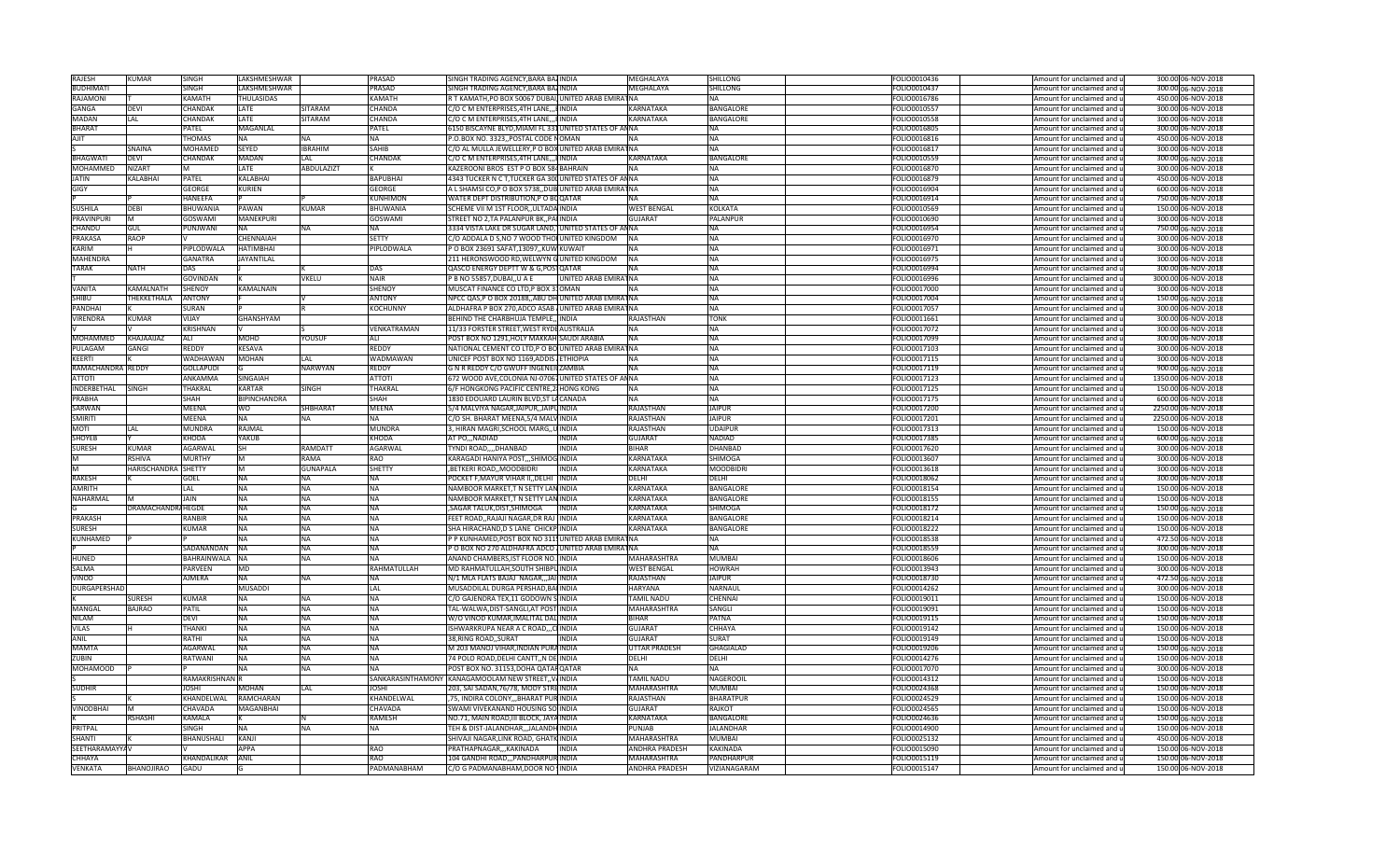| <b>VENKATA</b>                 | <b>BHANOJIRAO</b>     | GADU                    |                   |                  | PADMANABHAM        | C/O G PADMANABHAM, DOOR NO INDIA                                                                |                       | ANDHRA PRADESH                  | VIZIANAGARAM           |                | FOLIO0015148                 | Amount for unclaimed and u                               | 150.00 06-NOV-2018                       |
|--------------------------------|-----------------------|-------------------------|-------------------|------------------|--------------------|-------------------------------------------------------------------------------------------------|-----------------------|---------------------------------|------------------------|----------------|------------------------------|----------------------------------------------------------|------------------------------------------|
| KALU                           | RAM                   | KARWA                   | <b>GOPIKISHAN</b> |                  | KARWA              | KALURAM DEVI DAYAL, NOHAR, JAILINDIA                                                            |                       | <b>RAJASTHAN</b>                | <b>JAIPUR</b>          |                | FOLIO0015347                 | Amount for unclaimed and                                 | 300.00 06-NOV-2018                       |
| <b>JAYANTI</b>                 | <b>LALV</b>           | PATEL                   | VRAJLAL           |                  |                    | KHALAVAD PLOT, KHIJDA STREET, DINDIA                                                            |                       | <b>GUJARAT</b>                  | <b>DHORAJI</b>         |                | FOLIO0015526                 | Amount for unclaimed and                                 | 450.00 06-NOV-2018                       |
| <b>HINABEN</b>                 |                       | PATEL                   | VIRENDRA          |                  |                    | KHALAVAD PLOT, KHIJDA STREET,, D INDIA                                                          |                       | <b>GUJARAT</b>                  | DHORAJI                |                | FOLIO0015527                 | Amount for unclaimed and                                 | 450.00 06-NOV-2018                       |
| RAJENDRA                       |                       | PATEL                   | JAYANTILAL        |                  |                    | VANTHALI GATE,,,JUNAGARH                                                                        | INDIA                 | <b>GUJARAT</b>                  | <b>JUNAGARH</b>        |                | FOLIO0015528                 | Amount for unclaimed and                                 | 450.00 06-NOV-2018                       |
| ANWER                          | HUSSAIN               | ALI                     |                   | HUNNUR           | SAHEB              | NO 21/225, PALEM PAPAIAH STREE INDIA                                                            |                       | ANDHRA PRADESH                  | KANDUKUR               |                | OLIO0015544                  | Amount for unclaimed and                                 | 300.00 06-NOV-2018                       |
|                                | SAGARDFFF             | Jain                    | PRAKASH           |                  |                    | NO 123 PALAYAKAR STREET, AYANA INDIA                                                            |                       | <b>TAMIL NADU</b>               | CHENNAI                |                | FOLIO0015551                 | Amount for unclaimed and                                 | 237.00 06-NOV-2018                       |
|                                | ASHOKKUMAR            | <b>JAIN</b>             |                   |                  | JAIN               | NO 123 PALAYAKAR STREET, AYANA INDIA                                                            |                       | TAMIL NADU                      | CHENNAI                |                | FOLIO0015552                 | Amount for unclaimed and u                               | 150.00 06-NOV-2018                       |
| SREEVANI                       |                       | <b>MANNEM</b>           | M                 | <b>NAGESH</b>    | REDDY              | Z P COLONY, , NELLORE                                                                           | INDIA                 | <b>ANDHRA PRADESH</b>           | <b>NELLORE</b>         |                | FOLIO0015571                 | Amount for unclaimed and u                               | 150.00 06-NOV-2018                       |
| <b>KAMALA</b>                  | <b>DEVI</b>           | AVULA                   |                   | <b>BABU</b>      | <b>RAO</b>         | H NO 36-2. MAHAKALESHWAR COLUINDIA                                                              |                       | Madhya Pradesh                  | <b>BHOPAL</b>          |                | FOLIO0015688                 | Amount for unclaimed and u                               | 300.00 06-NOV-2018                       |
| ADI                            | REDDY                 | <b>EDA</b>              | RAMAKRISHNA       | PRASAD           |                    | S/O E K R PRASAD REDDY, ASHOK N. INDIA                                                          |                       | <b>KERALA</b>                   | TRIVENDRAM             |                | FOLIO0015699                 |                                                          | 150.00 06-NOV-2018                       |
|                                |                       |                         |                   |                  |                    |                                                                                                 |                       |                                 |                        |                |                              | Amount for unclaimed and u                               |                                          |
| SHIVALEELA                     | VISWANATH             | SAVAKAR                 | VISHWANATH        |                  | <b>GURUSHIDH</b>   | R G SAVADKAR ADARSH,ATHANI,,BIINDIA                                                             |                       | KARNATAKA                       | <b>BELGAUM</b>         |                | FOLIO0016613                 | Amount for unclaimed and                                 | 150.00 06-NOV-2018                       |
|                                |                       | BHATTATHIRIPAD K        |                   | <b>KKRISHNAN</b> | BHATTAT            | PO & DAPPALLUY DEVANKHLANGA INDIA                                                               |                       | KERALA                          | <b>COCHIN</b>          |                | FOLIO0016638                 | Amount for unclaimed and                                 | 300.00 06-NOV-2018                       |
| <b>PRITHVI</b>                 |                       | RAJ                     | LATE              | <b>MRUTTAM</b>   | CHAND              | MABATI ROLLING MILLS LTD,PO BO KENYA                                                            |                       | <b>NA</b>                       | <b>NA</b>              |                | FOLIO0016700                 | Amount for unclaimed and                                 | 1050.00 06-NOV-2018                      |
| ALI                            |                       | SHER                    | LATE              | ABDUL            | LATIF              | POST BOX NO 35180, SHAAB 36052, KUWAIT                                                          |                       | NA.                             | <b>NA</b>              |                | FOLIO0016731                 | Amount for unclaimed and                                 | 450.00 06-NOV-2018                       |
| THIRUVENGADANN                 |                       |                         | RAJAGOPALACHARIAR |                  | TN                 | ARAB INSURANCE GROUP, PO BOX JBAHRAIN                                                           |                       | <b>NA</b>                       | <b>NA</b>              |                | FOLIO0016736                 | Amount for unclaimed and                                 | 300.00 06-NOV-2018                       |
|                                | MANJUNATH             | KAMATH                  |                   | <b>VITTALDAS</b> | <b>KAMATH</b>      | C/O ALYOUSEF INTERNATIONAL, POOMAN                                                              |                       | <b>NA</b>                       | <b>NA</b>              |                | FOLIO0016788                 | Amount for unclaimed and                                 | 900.00 06-NOV-2018                       |
| <b>ZACHARIA</b>                |                       | <b>MATHEW</b>           | LATE              | KC               | <b>MATHEW</b>      | POST BOX 1703,, RUWI, P.C. 112,,, SIOMAN                                                        |                       | <b>NA</b>                       | <b>NA</b>              |                | FOLIO0016789                 | Amount for unclaimed and                                 | 1099.50 06-NOV-2018                      |
| <b>DEVSHI</b>                  | RAMJI                 | PINDORIA                | RAMJI             | <b>JADVA</b>     | PINDORIA           | P O BOX 3491, RUWI, , MUSCAT                                                                    | UNITED ARAB EMIRATNA  |                                 | <b>NA</b>              |                | FOLIO0016851                 | Amount for unclaimed and                                 | 300.00 06-NOV-2018                       |
| <b>KARUNAKARAN</b>             |                       | KALATHIL                |                   | <b>MADHAVAN</b>  | NAIR               | C/O HSBC P.O.BOX 240, POSTAL COLOMAN                                                            |                       |                                 | <b>INA</b>             |                | FOLIO0016924                 | Amount for unclaimed and                                 | 600.00 06-NOV-2018                       |
|                                | MSAYEDRAHIM           | SHAH                    | <b>RSYED</b>      | <b>MOHIDEEN</b>  | SHAH               | P O BOX 50001 QAFCO.U M M SAIDQATAR                                                             |                       | <b>NA</b>                       | <b>NA</b>              |                | FOLIO0016925                 | Amount for unclaimed and                                 | 600.00 06-NOV-2018                       |
| <b>KOPPU</b>                   | CHAND                 | BASHA                   |                   | KHAJA            | MEAH               | POST BOX NO 2490, HAIL KIOOGDO SAUDI ARABIA                                                     |                       | <b>NA</b>                       | <b>NA</b>              |                | FOLIO0016966                 | Amount for unclaimed and                                 | 300.00 06-NOV-2018                       |
| <b>NAYANA</b>                  | <b>ASHOK</b>          | PATEL                   | <b>ASHOK</b>      |                  | PATEL              | NIKINS EXPORT 1 ALBERT ROAD, UP UNITED KINGDOM                                                  |                       | <b>NA</b>                       | <b>NA</b>              |                | FOLIO0017052                 | Amount for unclaimed and u                               | 300.00 06-NOV-2018                       |
| <b>NAVDEEF</b>                 |                       | SINGH                   | TARLOK            |                  | SINGH              | 11 DORSET AVNEW SOUTH, WIGSTOUNITED KINGDOM                                                     |                       | <b>NA</b>                       | <b>NA</b>              |                | FOLIO0017157                 | Amount for unclaimed and u                               | 300.00 06-NOV-2018                       |
| <b>SHILA</b>                   |                       | THAKRAR                 | NAYAN             |                  | KUMAR              | 40 COVENDISH SQ, SWINDON SN 3 UNITED KINGDOM                                                    |                       | <b>NA</b>                       | <b>NA</b>              |                | FOLIO0016982                 | Amount for unclaimed and                                 | 300.00 06-NOV-2018                       |
| <b>SURENDRA</b>                | <b>SINGH</b>          | YADAV                   | SUKHDEV           | SINGH            | YADAV              | C/O JOHN TAYLOR & SONS, P O BOXUNITED ARAB EMIRATNA                                             |                       |                                 | <b>NA</b>              |                | FOLIO0017034                 | Amount for unclaimed and                                 | 600.00 06-NOV-2018                       |
| NEETRAVATI                     |                       | HEBBAR                  | ΝA                | <b>NA</b>        | NΑ                 | C/O I S HEBBAR, ALTINHO PANAJI, GINDIA                                                          |                       | GOA                             | PANAJI                 |                | FOLIO0018066                 | Amount for unclaimed and                                 | 150.00 06-NOV-2018                       |
|                                |                       |                         |                   |                  |                    |                                                                                                 |                       |                                 |                        |                |                              |                                                          |                                          |
| м                              | CHANDRA               | KAANTHA                 | <b>NA</b>         | <b>NA</b>        | <b>NA</b>          | II FLOOR 26TH B CROSS, 5TH BLOCK INDIA                                                          |                       | KARNATAKA                       | <b>BANGALORE</b>       |                | FOLIO0018278                 | Amount for unclaimed and                                 | 150.00 06-NOV-2018                       |
| SANJAY                         | <b>MANOHAR</b>        | GADRE                   | <b>NA</b>         | <b>NA</b>        | <b>NA</b>          | PANCHARATNA MANPADA ROAD, CINDIA                                                                |                       | <b>MAHARASHTRA</b>              | THANE                  |                | FOLIO0019215                 | Amount for unclaimed and                                 | 225.00 06-NOV-2018                       |
| <b>JAYANTI</b>                 |                       | GADA                    | <b>NAGSI</b>      |                  | GADA               | 601 GANESH VIHAR, RAM MANDIR INDIA                                                              |                       | <b>MAHARASHTRA</b>              | <b>MUMBAI</b>          |                | FOLIO0025253                 | Amount for unclaimed and u                               | 600.00 06-NOV-2018                       |
| <b>HITESH</b>                  | <b>GOPALDAS</b>       | PAREKH                  | <b>GOPAL</b>      | <b>DASV</b>      | PAREKI             | 61, CHAKALA STREET, MUSZID BUNIINDIA                                                            |                       | <b>MAHARASHTRA</b>              | <b>MUMBAI</b>          |                | FOLIO0025750                 | Amount for unclaimed and                                 | 150.00 06-NOV-2018                       |
|                                | VL                    | RAJYAM                  | <b>KRISHNA</b>    | <b>MURTHY</b>    | <b>SASTR</b>       | H.NO. 12-28, P & T COLONY, DILKHUINDIA                                                          |                       | TELANGANA                       | <b>HYDERABAD</b>       |                | FOLIO0025983                 | Amount for unclaimed and                                 | 150.00 06-NOV-2018                       |
| MANOJ                          | KUMARD                | JHA                     | <b>DIGAMBAR</b>   |                  | JHA                | PO BOX 28427, ABUDHABI, UAE,                                                                    | UNITED ARAB EMIRAT NA |                                 | <b>NA</b>              |                |                              | DPID-CLID-IN30023911 Amount for unclaimed and            | 750.00 06-NOV-2018                       |
| THEKKOTTL                      | ANANDAN               | KUMARAN                 | THEKKOTTU         |                  | <b>KUMARAN</b>     | P.O.BOX NO.1801, DUBAI, UAE,                                                                    | UNITED ARAB EMIRATNA  |                                 | <b>NA</b>              |                |                              | DPID-CLID-IN30023912 Amount for unclaimed and            | 300.00 06-NOV-2018                       |
| ANURAG                         | KRISHNA               | AGRAWAL                 | <b>JAGDISH</b>    |                  |                    |                                                                                                 |                       |                                 |                        |                |                              |                                                          |                                          |
|                                |                       |                         |                   | PRASAD           | AGRAW              | C/131VASANT VIHAR COLONY, SECLINDIA                                                             |                       | Chhattisgarh                    | <b>BILASPUR</b>        |                |                              | DPID-CLID-1201130000 Amount for unclaimed and            | 1275.00 06-NOV-2018                      |
| <b>ISHRAT</b>                  |                       | ROMALE                  | SAGHIR            |                  | AHAMED             | SHAH GANJ (PALTAN BAGAR),,,SULTINDIA                                                            |                       | <b>UTTAR PRADESH</b>            | <b>SULTANPUR</b>       |                |                              | DPID-CLID-120132000 Amount for unclaimed and u           | 150.00 06-NOV-2018                       |
| <b>POKHAR</b>                  | MAL                   | <b>GUJAR</b>            | HAZARI            |                  | GUJAR              | THAGO KA KHERA, VPO AATUN, ., DISINDIA                                                          |                       | RAJASTHAN                       | <b>BHILWARA</b>        |                |                              | DPID-CLID-1301760000 Amount for unclaimed and u          | 2529.00 06-NOV-2018                      |
| DEVARAJULU                     |                       | MEDASANI                | M                 | RAMACHANDRA      | <b>NAIDU</b>       | LECTURER, SV UNIVERSITY, TIRUPA INDIA                                                           |                       | <b>ANDHRA PRADESH</b>           | <b>TIRUPATI</b>        |                | FOLIO0005655                 | Amount for unclaimed and u                               | 150.00 06-NOV-2018                       |
| SAWAILAL                       |                       | <b>NAHAR</b>            | SUGANCHAND        |                  |                    | VENKATARAYAN LANE, PARK TOWN INDIA                                                              |                       | TAMIL NADU                      | <b>CHENNAI</b>         |                | FOLIO0008108                 | Amount for unclaimed and u                               | 150.00 06-NOV-2018                       |
| <b>DAKHAKANWAR</b>             |                       |                         | SAWAILAL          |                  | <b>NAHAR</b>       | VENKATARAYAN LANE, PARK TOWN INDIA                                                              |                       |                                 | <b>CHENNAI</b>         |                | FOLIO0008109                 | Amount for unclaimed and u                               | 150.00 06-NOV-2018                       |
| <b>BASANT</b>                  | KUMAR                 | JAIN                    | LADULAL           |                  | JAIN               |                                                                                                 |                       | <b>TAMIL NADU</b><br>TAMIL NADU | CHENNAI                |                | FOLIO0008111                 | Amount for unclaimed and                                 |                                          |
| <b>SANTOSH</b>                 |                       | KUMARI                  | <b>BASARB</b>     |                  | KUMAR              | VENKATARAYAN LANE, PARK TOWN INDIA<br>VENKATARAYAN LANE.PARK TOWNINDIA                          |                       | <b>TAMIL NADU</b>               | CHENNAI                |                | FOLIO0008112                 | Amount for unclaimed and                                 | 150.00 06-NOV-2018                       |
|                                |                       |                         |                   |                  |                    |                                                                                                 |                       |                                 |                        |                |                              |                                                          | 150.00 06-NOV-2018                       |
| LAKSHMINARAYA BABU             |                       | <b>BRUNDAVANAM</b> B    |                   |                  |                    | KRISHNAMACHARYULU B L NARAYANA BABU SRILAKSHMI NINDIA                                           |                       | ANDHRA PRADESH                  | <b>KRISHNA</b>         |                | FOLIO0015081                 | Amount for unclaimed and                                 | 150.00 06-NOV-2018                       |
| <b>RADHA</b>                   | <b>KRISHNAN</b>       | м                       | KRISHNA           |                  | <b>UARRIFF</b>     | ELECTRICITY NET WORKS, P O BOX COATAR                                                           |                       | <b>NA</b>                       | <b>NA</b>              |                | FOLIO0017116                 | Amount for unclaimed and                                 | 300.00 06-NOV-2018                       |
| <b>SUBASH</b>                  |                       | MADHUSOODAN PAPPU       |                   |                  | MADYUSOODANAN      | SAUDI OGER ROYAL DIWAN OFFICE SAUDI ARABIA                                                      |                       |                                 | <b>NA</b>              |                | FOLIO0017180                 | Amount for unclaimed and u                               | 300.00 06-NOV-2018                       |
| RAJESH                         | KUMAR                 | <b>VERMA</b>            | <b>NA</b>         | <b>NA</b>        | <b>NA</b>          | IV/II CENTRAL REVENUE COLONY, JYINDIA                                                           |                       | RAJASTHAN                       | <b>JAIPUR</b>          |                |                              | DPID-CLID-1201770100 Amount for unclaimed and            | 1500.00 06-NOV-2018                      |
| <b>YOGENDRA</b>                | <b>NARAYAN</b>        | <b>KUMAR</b>            | <b>AAJURAM</b>    |                  | <b>KUMAR</b>       | BLOCK 1B, ST. NO. 26, SECTOR 4, BHI INDIA                                                       |                       | Chhattisgarh                    | Bilaspur               |                |                              | DPID-CLID-1201130000 Amount for unclaimed and            | 7.50 06-NOV-2018                         |
|                                |                       | THOMAS                  | BALASWAMY         |                  |                    | M/V PUERTO CORTES PACIFICA, SHI SINGAPORE                                                       |                       |                                 | <b>NA</b>              | 105            | FOLIO0017054                 | Amount for unclaimed and                                 | 450.00 06-NOV-2018                       |
|                                |                       | RAJENDRAN               | <b>DWAKARA</b>    |                  | PRABHL             | HANOVER MANAGEMANT CONSUL SINGAPORE                                                             |                       |                                 | <b>NA</b>              | 617            | FOLIO0017190                 | Amount for unclaimed and                                 | 750.00 06-NOV-2018                       |
|                                | <b>JAYA</b>           | KUMAR                   |                   |                  | NATARAJAN          | HOUSE NO 74 LORONG -19, GEYLAN SINGAPORE                                                        |                       | <b>NA</b>                       | <b>NA</b>              | 1438           | FOLIO0017176                 | Amount for unclaimed and                                 | 300.00 06-NOV-2018                       |
| <b>DINESH</b>                  |                       | KATARIA                 | NA                | <b>NA</b>        | NA                 | C/O ANIL KUMAR ASHOK KUMAR, KINDIA                                                              |                       | Madhya Pradesh                  | <b>GWALIOR</b>         |                | FOLIO0006919                 | Amount for unclaimed and                                 | 150.00 06-NOV-2018                       |
| <b>MANJARI</b>                 |                       | DANI                    | <b>NA</b>         | <b>NA</b>        | <b>NA</b>          | 407 ASHFORD EVERNEW 3RD FLOO UNITED STATES OF ANNA                                              |                       |                                 | <b>NA</b>              | 10522          | FOLIO0016951                 | Amount for unclaimed and u                               | 300.00 06-NOV-2018                       |
| <b>DILIP</b>                   |                       | DANI                    | <b>BHAILAL</b>    |                  |                    | 407 ASHFORD EVERNEW.3RD FLOOUNITED STATES OF ANNA                                               |                       |                                 | <b>NA</b>              | 10523          | FOLIO0016957                 | Amount for unclaimed and u                               | 150.00 06-NOV-2018                       |
| PRABUDHAN                      |                       | <b>KRISHNAN</b>         |                   |                  | <b>KRISHNAN</b>    | ABB ELECTRICAL INDUSTRIES, P B 87 SAUDI ARABIA                                                  |                       | <b>NA</b>                       | <b>NA</b>              | 11492          | FOLIO0016932                 | Amount for unclaimed and u                               | 300.00 06-NOV-2018                       |
| LALITHA                        |                       | KAMINI                  | SATYA             | <b>MURTHY</b>    | ALLURI             | PO BOX NO 90128, DLETA POLY CLINSAUDI ARABIA                                                    |                       | <b>NA</b>                       | <b>NA</b>              | 11613          | FOLIO0016721                 | Amount for unclaimed and                                 | 300.00 06-NOV-2018                       |
| <b>SURESH</b>                  |                       | <b>BALIJA</b>           | RAMA              | KRISHNA          | RAO                | DR SAAD ALGWAIZ POLYCLINIC, PO SAUDI ARABIA                                                     |                       | <b>NA</b>                       | <b>NA</b>              | 11622          | FOLIO0016780                 | Amount for unclaimed and                                 | 300.00 06-NOV-2018                       |
| <b>BANGAR</b>                  | RAIU                  | MUDUNURI                | GANNIRAJU         |                  | MUDUNUR            | P B NO 100 ALMUZA MIYAM, TEBRASAUDI ARABIA                                                      |                       | <b>NA</b>                       | <b>NA</b>              | 11972          | FOLIO0017088                 | Amount for unclaimed and                                 | 300.00 06-NOV-2018                       |
| VEERA                          | VENKATA               | SATYANARAYANA KAMARAJU  |                   |                  | NAGAVARAPU         | P B NO 100 ALMUZAMIYAM, TEBRA SAUDI ARABIA                                                      |                       | <b>NA</b>                       | <b>NA</b>              | 11972          | FOLIO0017122                 | Amount for unclaimed and                                 | 300.00 06-NOV-2018                       |
| <b>JAMIL</b>                   | AHMEDSHARFUD RAJIWATE |                         | SHARFUDDIN        | <b>ABDULLA</b>   |                    | BADER ALMULLA & BROS CO, SHOP KUWAIT                                                            |                       | <b>NA</b>                       | <b>NA</b>              | 13034          | FOLIO0016745                 | Amount for unclaimed and                                 | 300.00 06-NOV-2018                       |
| <b>JOSEPH</b>                  | FRANCISJACINTO DCOSTA |                         | EDMUND            |                  | COSTA              | AL RABIAH LIGHTING COMPANY, P (KUWAIT                                                           |                       | <b>NA</b>                       | <b>INA</b>             | 13082          | FOLIO0017008                 | Amount for unclaimed and                                 | 300.00 06-NOV-2018                       |
| <b>MARIA</b>                   | <b>JOAQUINA</b>       | <b>DSOUZA</b>           | <b>MATHEW</b>     |                  | SOUZA              | AL RABIAH LIGHTING CO,P O BOX 2 KUWAIT                                                          |                       | <b>NA</b>                       | <b>NA</b>              | 13082          | FOLIO0017058                 | Amount for unclaimed and                                 | 300.00 06-NOV-2018                       |
| <b>HASSAN</b>                  | SAEED                 | BAJHAO                  | SAEED             | YESLAM           | <b>BAJHAO</b>      | BIN LADEN RD P O BOX 31917, JEDD SAUDI ARABIA                                                   |                       | <b>NA</b>                       | <b>NA</b>              | 21418          | FOLIO0016911                 | Amount for unclaimed and                                 | 300.00 06-NOV-2018                       |
| <b>ABDUL</b>                   | KARIM                 | ANSARI                  | ABDUL             |                  | GAFFAR             | SAUDI WIEMER & TRACHTE CO, POSSAUDI ARABIA                                                      |                       | <b>NA</b>                       | <b>NA</b>              | 21453          | FOLIO0016718                 | Amount for unclaimed and                                 | 900.00 06-NOV-2018                       |
| SAEED                          | YESLAM                | BAJHAO                  | YESLAM            | <b>NASEER</b>    | <b>BAJHAO</b>      | NCB COMP CNTRE P O BOX 3555, JE SAUDI ARABIA                                                    |                       | <b>NA</b>                       | <b>NA</b>              | 21481          | FOLIO0016910                 | Amount for unclaimed and                                 | 300.00 06-NOV-2018                       |
|                                | SAMRATH               | KIIMAR                  |                   |                  | RAJAN              |                                                                                                 |                       | <b>NA</b>                       | <b>NA</b>              | 31941          | FOLIO0017177                 | Amount for unclaimed and                                 | 300.00 06-NOV-2018                       |
| URVA                           |                       | RAUTH                   |                   |                  |                    | ENGINEER HADIHAIDERV BROS CO, SAUDI ARABIA                                                      |                       |                                 | <b>INA</b>             | 31952          |                              |                                                          |                                          |
|                                | MURAHARI              |                         | SADHASHIVA        |                  | RAUTH              | P O BOX NO 20833, AL THOQBAH, SASAUDI ARABIA                                                    |                       | <b>NA</b>                       | <b>INA</b>             |                | FOLIO0016769                 | Amount for unclaimed and u                               | 300.00 06-NOV-2018                       |
| MINI                           | SUSAN                 | OOMMEN                  | <b>OOMMEN</b>     |                  | CHERIAN            | AL AZZAZ EST P O B 3454, AL KHOBA SAUDI ARABIA                                                  |                       | <b>NA</b>                       |                        | 31952          | FOLIO0016990                 | Amount for unclaimed and                                 | 300.00 06-NOV-2018                       |
| <b>GOPINATHAN</b>              |                       |                         | <b>ACHCITHAN</b>  |                  |                    | P O BOX 3462 S A KENI, PETROCHEN SAUDI ARABIA                                                   |                       | <b>NA</b>                       | <b>NA</b>              | 31952          | FOLIO0016998                 | Amount for unclaimed and u                               | 300.00 06-NOV-2018                       |
| <b>NAHID</b><br><b>PONNIAH</b> | KHALID<br><b>ASAR</b> | SHETHWALA<br>THANGAVELU | KHALID<br>PONNIAH |                  | SHETHWALA<br>ASARI | P O BOX NO 1748, AL-KHOBAR, , K S / SAUDI ARABIA<br>D R PRODUCTION-12, HADEEP 1005 SAUDI ARABIA |                       | <b>NA</b><br><b>NA</b>          | <b>NA</b><br><b>NA</b> | 31952<br>31961 | FOLIO0016983<br>FOLIO0016984 | Amount for unclaimed and u<br>Amount for unclaimed and u | 750.00 06-NOV-2018<br>600.00 06-NOV-2018 |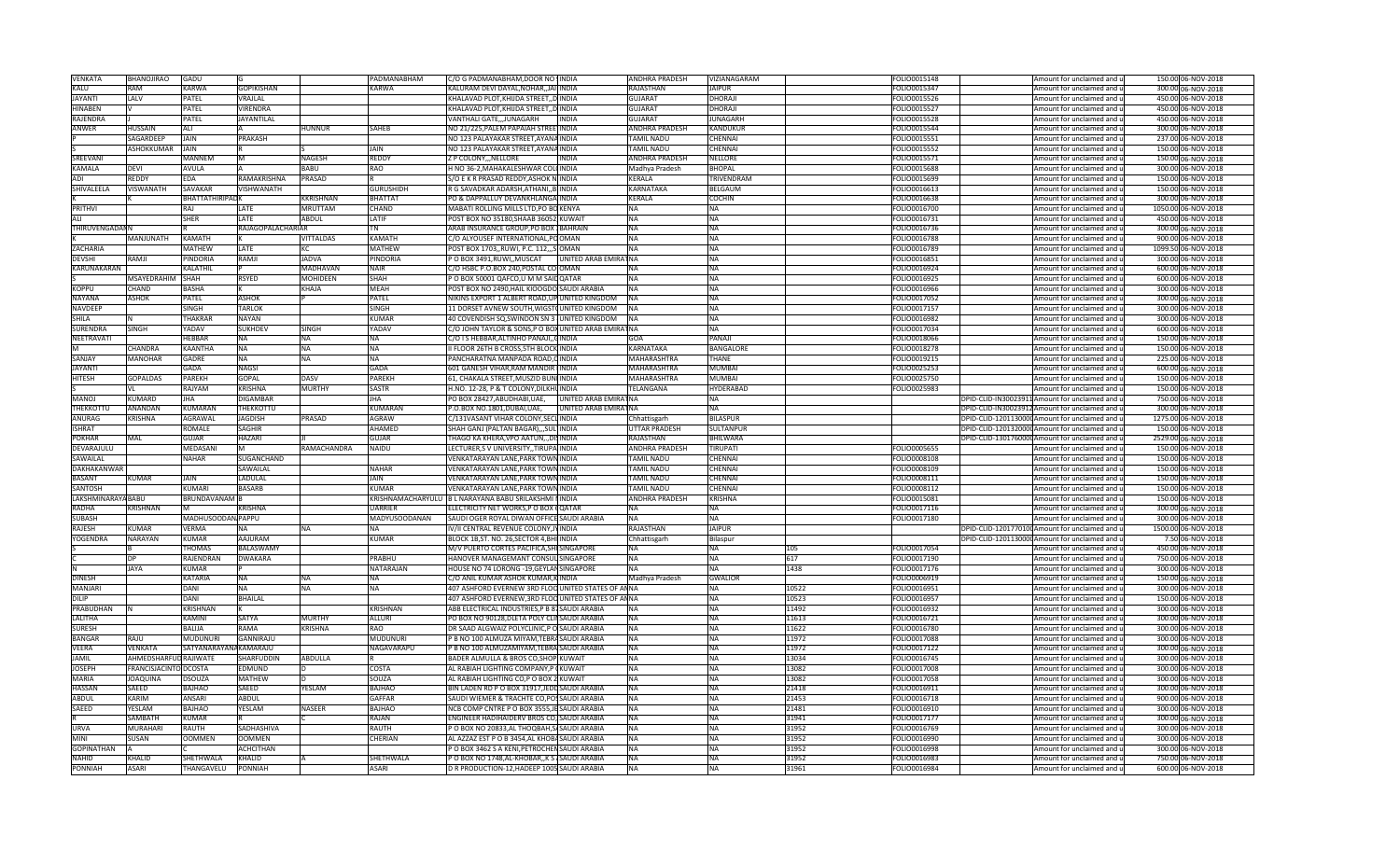| <b>JESANG</b>       |                 | CHAUDHARI             | <b>DALSANGBHAI</b>          |                  |                  | 940 COPPER CT ELKGROVE, ILL 6000 UNITED STATES OF AN NA |                         | <b>NA</b>            | 60007  | FOLIO0016973 | Amount for unclaimed and u                      | 450.00 06-NOV-2018  |
|---------------------|-----------------|-----------------------|-----------------------------|------------------|------------------|---------------------------------------------------------|-------------------------|----------------------|--------|--------------|-------------------------------------------------|---------------------|
|                     |                 |                       |                             |                  |                  |                                                         |                         |                      |        |              |                                                 |                     |
| <b>MITA</b>         | RAHUL           | <b>PARIKH</b>         | RAHUL                       |                  | <b>PARIKH</b>    | 6525 S GESSIVER, 2047 HOUSTAN TIUNITED STATES OF ANNA   |                         | <b>NA</b>            | 77036  | FOLIO0016801 | Amount for unclaimed and u                      | 300.00 06-NOV-2018  |
| <b>UMESH</b>        |                 | СНОКЅНІ               | MADHAVLAL                   |                  | CHOKSHI          | 4511 MEADOW GREEN DR, SUGAR UNITED STATES OF ANNA       |                         | <b>NA</b>            | 77479  | FOLIO0016825 | Amount for unclaimed and u                      | 450.00 06-NOV-2018  |
| <b>SUSHMA</b>       |                 | <b>JAIN</b>           |                             |                  | GOEL             | 1497 TOPEKA STREET, PASADENA C/UNITED STATES OF ANNA    |                         | <b>NA</b>            | 91104  | FOLIO0016709 | Amount for unclaimed and u                      | 600.00 06-NOV-2018  |
| <b>NARESH</b>       | CHAND           | <b>BANSAL</b>         | BALKISHAN                   |                  |                  | 450 N, METHILDA AVE., V-307, SUNIUNITED STATES OF ANNA  |                         | <b>NA</b>            | 94086  | OLIO0016694  | Amount for unclaimed and u                      | 150.00 06-NOV-2018  |
|                     |                 |                       |                             |                  |                  |                                                         |                         |                      |        |              |                                                 |                     |
| <b>AMIT</b>         |                 | GATTANI               |                             |                  | GATTANI          | LEVEL ONE COMMUNICATIONS INCUNITED STATES OF ANNA       |                         | <b>INA</b>           | 95630  | FOLIO0016679 | Amount for unclaimed and u                      | 300.00 06-NOV-2018  |
| TEMTI               | MANEKSHAW       | BODKANWALA            | <b>NA</b>                   | NA               | <b>NA</b>        | C/O OMANI FOODSTUFF TRAD, P O UNITED ARAB EMIRATNA      |                         | <b>NA</b>            | 111111 | FOLIO0027319 | Amount for unclaimed and u                      | 259.50 06-NOV-2018  |
| <b>NAVNEET</b>      |                 | <b>JAITHALIA</b>      | JAIKISHAN                   |                  | <b>JAITHALIA</b> | ABOVE TARANG TV IIND FLOOR, OF INDIA                    | GUIARAT                 | <b>SURAT</b>         |        |              | DPID-CLID-IN30048410 Amount for unclaimed and u | 300.00 06-NOV-2018  |
| <b>SAMIR</b>        | GANESH          | <b>JOSHI</b>          | GANESH                      | <b>JANARDHAN</b> | <b>JOS</b>       | ABU DHABI, PO BOX 130427, ABU DI UNITED ARAB EMIRAT NA  |                         | <b>NA</b>            | 111111 |              | DPID-CLID-IN30133019 Amount for unclaimed and u | 1875.00 06-NOV-2018 |
|                     |                 |                       |                             |                  |                  |                                                         |                         |                      |        |              |                                                 |                     |
| RAHULKUMAR          | ASHOKKUMAR      | <b>MODI</b>           | <b>ASHOKKUMAR</b>           |                  | <b>MAFATLAL</b>  | 19, KARMYOG SOCIETY,, NS CITY SU INDIA                  | <b>GUJARAT</b>          | <b>MEHSANA</b>       |        |              | DPID-CLID-IN30226911 Amount for unclaimed and u | 300.00 06-NOV-2018  |
| <b>PARAYIL</b>      | <b>GEORGE</b>   | <b>MATHEW</b>         |                             |                  | <b>GEORGE</b>    | P O BOX 2785, MANAMA,, BAHRAIN BAHRAIN                  |                         | <b>NA</b>            | 999999 |              | DPID-CLID-IN30154918 Amount for unclaimed and u | 4633.50 06-NOV-2018 |
|                     |                 | SAHABUDEEN            |                             | <b>JAHABAR</b>   | ALI              | P O BOX 313 ABU DHABI ISLAMIC BUNITED ARAB EMIRATNA     |                         | <b>NA</b>            | 999999 |              | DPID-CLID-IN30267932 Amount for unclaimed and u | 75.00 06-NOV-2018   |
| SYED                |                 | <b>MAHMOOD</b>        | LATE                        | SYFD             | GALIB            | H NO 23 2 371/1/B, MOGHAL PURA INDIA                    | <b>FELANGANA</b>        | <b>HYDERABAD</b>     | 500002 |              | DPID-CLID-IN30051313 Amount for unclaimed and u | 37.50 06-NOV-2018   |
|                     |                 |                       |                             |                  |                  |                                                         |                         |                      |        |              |                                                 |                     |
| YELURI              |                 | VEERAMANI             | <b>VEERA</b>                | <b>BHADRAM</b>   | YANDAM           | H NO 6 47/30 PLOT NO 31, DINAKA INDIA                   | <b>FELANGANA</b>        | <b>HYDERABAD</b>     | 500015 |              | DPID-CLID-IN30051318 Amount for unclaimed and u | 12.00 06-NOV-2018   |
| <b>GUNTREDD</b>     | UMAMAHESWAR RAO |                       |                             |                  | <b>GUNTREDDI</b> | FLAT - 26 SAVALI ALI HEAVENS, BEH INDIA                 | <b>FELANGANA</b>        | HYDERABAD            | 500016 |              | DPID-CLID-120300000 Amount for unclaimed and u  | 1.50 06-NOV-2018    |
| PANKAJ              |                 |                       | SATYANARAYANA               |                  | <b>KISHAN</b>    | H NO 11 3 357/8/5/1, PARSIGUTTA, INDIA                  | <b>FELANGANA</b>        | <b>HYDERABAD</b>     | 500020 |              | DPID-CLID-IN30059710 Amount for unclaimed and u | 15.00 06-NOV-2018   |
| VAMSI               | <b>KRISHNA</b>  | <b>CHIKKAM</b>        | <b>CHANDRA</b>              | <b>SEKHARRAO</b> |                  | 9 68/9 EAST HANUMAN NAGAR, BO INDIA                     | TELANGANA               | <b>HYDERABAD</b>     | 500032 |              | DPID-CLID-IN30051313 Amount for unclaimed and u | 384.00 06-NOV-2018  |
|                     |                 |                       |                             |                  |                  |                                                         |                         |                      |        |              |                                                 |                     |
|                     | <b>GSHIVA</b>   | PRASAD                |                             |                  | GANESH           | NO 1699 MIG, BHEL, R C PURAM, HYI INDIA                 | TELANGANA               | <b>HYDERABAD</b>     | 500032 |              | DPID-CLID-IN30113526 Amount for unclaimed and u | 150.00 06-NOV-2018  |
| VISHWANATH          |                 | <b>SUPPALA</b>        |                             |                  | KISTAIAH         | BLOCK 3 FLAT 8 MIG II BAGHLINGAI INDIA                  | TELANGANA               | <b>HYDERABAD</b>     | 500044 | FOLIO0009952 | \mount for unclaimed and u                      | 300.00 06-NOV-2018  |
| LALITHA             |                 | SUBRAMANIAN           |                             |                  | SUBRAMANIAN      | C/O SH. S RAMANATHAN, 23-36/5, INDIA                    | ELANGANA                | HYDERABAD            | 500047 | OLIO0015181  | Amount for unclaimed and u                      | 150.00 06-NOV-2018  |
| <b>KAVERI</b>       |                 | RAMANATHAN            |                             |                  | RIAMANATHAN      | C/O SH. S RAMANATHAN, 23-36/5, INDIA                    | <b>FELANGANA</b>        | <b>HYDERABAD</b>     | 500047 | FOLIO0015182 | Amount for unclaimed and u                      |                     |
|                     |                 |                       |                             |                  |                  |                                                         |                         |                      |        |              |                                                 | 150.00 06-NOV-2018  |
| CHALOURMI           |                 | MUKHERJEE             | <b>KALYAN</b>               |                  | MUKHERJEE        | KANBAY SOFTWARE INDIA P LTD, PLINDIA                    | <b>FELANGANA</b>        | HYDERABAD            | 500081 |              | DPID-CLID-IN30039415 Amount for unclaimed and u | 150.00 06-NOV-2018  |
| THALLAM             | <b>NAGA</b>     | RANI                  | <b>THALLAM</b>              | NAGAR            | NARAYA           | D 217, KANTI SIKHARA APTS, PANJA INDIA                  | <b>FELANGANA</b>        | HYDERABAD            | 500082 |              | DPID-CLID-IN30102220 Amount for unclaimed and u | 300.00 06-NOV-2018  |
| <b>ANURADHA</b>     |                 | RAJAGOPALAN           | RAJAGOPALAN                 |                  | <b>KUPPUSWA</b>  | NO 21 S B H COLONY, BEHIND D B R INDIA                  | TELANGANA               | <b>HYDERABAD</b>     | 500380 | FOLIO0009926 | Amount for unclaimed and u                      | 150.00 06-NOV-2018  |
|                     | RVPRABHAKAR RAO |                       |                             | PRAMA            | RAO              |                                                         | TELANGANA               | <b>HYDERABAD</b>     | 500380 | FOLIO0026200 |                                                 | 150.00 06-NOV-2018  |
|                     |                 |                       |                             |                  |                  | 1-1-385/A, FLAT 'F' II FLOOR, B.G. AP INDIA             |                         |                      |        |              | Amount for unclaimed and u                      |                     |
| SURYANARAYANA       |                 | <b>KULAPUDI</b>       |                             |                  | BULLISESHIAH     | BLOCK 2 FLAT 4 VIJAYANAGAR,,, HY INDIA                  | TELANGANA               | <b>HYDERABAD</b>     | 500457 | FOLIO0009988 | Amount for unclaimed and u                      | 300.00 06-NOV-2018  |
| <b>ASADULLA</b>     |                 | <b>HUSSAINI</b>       | SAJJAD                      | <b>PASHA</b>     | HUSSAIN          | SAMATHA ELECTRICALS KANCHIT X INDIA                     | <b>FELANGANA</b>        | <b>MEDAK</b>         | 502103 | FOLIO0015681 | Amount for unclaimed and u                      | 150.00 06-NOV-2018  |
|                     | SURYA           | PRAKASH               |                             |                  | CHAKRAPANI       | SR ASST(P), APSRTC DM'S OFFICE,, KIINDIA                | <b><i>TELANGANA</i></b> | KARIMNAGAR           | 505326 |              | DPID-CLID-IN30039412 Amount for unclaimed and u | 150.00 06-NOV-2018  |
| <b>MUNDADA</b>      |                 | MURALIDHAR            |                             |                  |                  |                                                         |                         | WARANGAL             |        |              |                                                 | 450.00 06-NOV-2018  |
|                     |                 |                       | GANESH                      |                  | LAL              | 8-4-5,, SRI KRISHNA COLONY,, STATI INDIA                | <b>FELANGANA</b>        |                      | 506002 |              | DPID-CLID-IN30061010 Amount for unclaimed and u |                     |
| MOHD                | <b>IQBAL</b>    | AHMED                 | IIAH                        | ZAKARIYA         | GIGRA            | 21-93 BADEPALLY, JADCHERLA, MAHINDIA                    | <b>FELANGANA</b>        | <b>MAHBOOBNAGAR</b>  | 509301 |              | DPID-CLID-1203070000 Amount for unclaimed and u | 300.00 06-NOV-2018  |
|                     |                 | HARIPRASAD            | <b>RANGAPPA</b>             |                  | <b>MURAR</b>     | H NO 10-9 JAMMULA VARI PALLI, KUINDIA                   | ANDHRA PRADESH          | <b>ANANTAPUR</b>     | 515531 |              | DPID-CLID-1204470005 Amount for unclaimed and u | 30.00 06-NOV-2018   |
| <b>KRISHNA</b>      | <b>KISHOR</b>   | <b>BUSETTY</b>        | <b>BUSETTY</b>              | <b>SYAM</b>      | <b>SUNDAR</b>    | MAIN ROAD,,,GUNTAKAL<br><b>INDIA</b>                    | <b>ANDHRA PRADESH</b>   |                      | 515808 | FOLIO0001579 | Amount for unclaimed and u                      | 150.00 06-NOV-2018  |
| <b>GA</b>           | RAI             | <b>BAID</b>           | <b>JAICHAND</b>             |                  |                  |                                                         |                         | <b>KRISHNA</b>       |        |              |                                                 |                     |
|                     |                 |                       |                             | LAL              | BAID             | 20 SRI KANKA VALLI COMPLEX, TAR INDIA                   | ANDHRA PRADESH          |                      | 520001 |              | DPID-CLID-IN30002010 Amount for unclaimed and u | 300.00 06-NOV-2018  |
| LAKSHMANA           | RAO             | THOTAKURA             | <b>VEERAIAH</b>             |                  |                  | DOOR NO 30-20/1-10, DAMERLAKO INDIA                     | <b>ANDHRA PRADESH</b>   | <b>KRISHNA</b>       | 520002 | FOLIO0008191 | mount for unclaimed and u                       | 300.00 06-NOV-2018  |
| SAMBASIVA           | <b>RAO</b>      | ALLA                  | <b><i>VENKAIAH</i></b>      |                  |                  | 4-31-22 OPP NAGANMASATRAM, N INDIA                      | <b>ANDHRA PRADESH</b>   | KRISHNA              | 520009 | OLIO0008193  | Amount for unclaimed and u                      | 150.00 06-NOV-2018  |
| <b>KOTESWARARAO</b> |                 | <b>KRISHNAHSETTY</b>  | <b>VEERAIAH</b>             |                  | <b>NAIDU</b>     | 32-9-9 NEAR CURRENTWELL, HOGA INDIA                     | ANDHRA PRADESH          | <b>KRISHNA</b>       | 520010 | FOLIO0005269 | Amount for unclaimed and u                      | 300.00 06-NOV-2018  |
| <b>POTLURI</b>      | MADHAVA         | <b>RAO</b>            | PATAMATA                    |                  |                  | 56-15-5/A NEAR GANAPATI, SACHID INDIA                   | ANDHRA PRADESH          | <b>KRISHNA</b>       | 520010 |              | DPID-CLID-IN30045013 Amount for unclaimed and u | 300.00 06-NOV-2018  |
|                     |                 |                       |                             |                  |                  |                                                         |                         |                      |        |              |                                                 |                     |
| LAKSHMIKANTHAMMA    |                 | CHILAKA               | SAMBASIVA                   | <b>RAO</b>       | CHILAK           | 41-24-46, GANGANAMMA TEMPLE INDIA                       | ANDHRA PRADESH          | <b>KRISHNA</b>       | 520013 | FOLIO0025636 | Amount for unclaimed and u                      | 150.00 06-NOV-2018  |
| <b>LALITHA</b>      |                 | <b>BODEPUDI</b>       | <b>ANIL</b>                 | <b>KUMAR</b>     | <b>BODEPUDI</b>  | ANJANA EYE HOSPITAL, POLICE STATINDIA                   | <b>ANDHRA PRADESH</b>   | <b>KRISHNA</b>       | 521126 |              | DPID-CLID-IN30039411 Amount for unclaimed and u | 187.50 06-NOV-2018  |
| APSARULLAH          |                 | SYED                  | AMANULLA                    |                  | <b>SYED</b>      | C/O ABHIMAN SILKS, INDRA BAZAAFINDIA                    | <b>ANDHRA PRADESH</b>   | <b>GUNTUR</b>        | 522003 | FOLIO0000279 | Amount for unclaimed and u                      | 150.00 06-NOV-2018  |
| <b>HAR</b>          | <b>BABU</b>     | <b>YENDUR</b>         | VENKATESWARA                |                  | <b>RAO</b>       | 4 8 34 4 PLOT NO 204,3RD LINE, BRUNDIA                  | ANDHRA PRADESH          | <b>GUNTUR</b>        | 522006 |              | DPID-CLID-1304140000 Amount for unclaimed and u | 75.00 06-NOV-2018   |
|                     |                 |                       |                             |                  |                  |                                                         |                         |                      |        |              |                                                 |                     |
| VENKATA             | <b>SUBBARAO</b> | CHIVUKULA             | SRIMANNARAYANA              |                  | VITTA            | 19-2-25, MUTHI SETHI VARI PALEM, INDIA                  | <b>ANDHRA PRADESH</b>   | <b>GUNTUR</b>        | 522201 |              | DPID-CLID-IN30039411 Amount for unclaimed and u | 150.00 06-NOV-2018  |
| <b>POLURI</b>       | <b>NAGA</b>     | <b>KUMAR</b>          | <b>PURNARAO</b>             |                  | <b>POLUR</b>     | D NO 11-3-338 (A), LIBRARY LINE, , MINDIA               | <b>ANDHRA PRADESH</b>   | <b>GUNTUR</b>        | 522426 |              | DPID-CLID-120191010(Amount for unclaimed and u  | 150.00 06-NOV-2018  |
| VIJAYA              | KUMARI          | DUDDEMPUDI            | NA                          |                  | <b>NA</b>        | W/O D.L.N. CHOUDHARY, G.R.C., JR. INDIA                 | ANDHRA PRADESH          | PRAKASAM             | 523301 | FOLIO0015713 | Amount for unclaimed and u                      | 150.00 06-NOV-2018  |
| THUMMALA            |                 | <b>BHAKTHAVATSALT</b> |                             | SUNDARARAMI      | REDDY            | 15/43 BRINDAVANAM, NELLORE,, A INDIA                    | ANDHRA PRADESH          | <b>NELLORE</b>       | 524001 | FOLIO0016861 | Amount for unclaimed and u                      | 750.00 06-NOV-2018  |
|                     |                 |                       |                             |                  |                  |                                                         |                         |                      |        |              |                                                 |                     |
|                     | <b>SUKA</b>     | VANI                  | VENKATARAMANAIAH            |                  |                  | 27/3/753-1,8TH CROSS ROAD NEARINDIA                     | <b>ANDHRA PRADESH</b>   | <b>NELLORE</b>       | 524002 |              | DPID-CLID-IN30290240 Amount for unclaimed and u | 4.50 06-NOV-2018    |
| <b>SWAPNA</b>       |                 |                       | SUBRAMANYAM                 |                  | <b>REDDY</b>     | 16 111 1132 / 4, SRAMIKA NAGAR, NINDIA                  | <b>ANDHRA PRADESH</b>   | <b>NELLORE</b>       | 524003 |              | DPID-CLID-IN30290242 Amount for unclaimed and u | 2100.00 06-NOV-2018 |
| PRFM                | CHAND           | JAIN                  | SAMPATLAL                   |                  | <b>JAIN</b>      | PRASANTI NAGAR, PEDA WALTAIR,, INDIA                    | ANDHRA PRADESH          | VISHAKHAPATNAM       | 530017 | FOLIO0000513 | Amount for unclaimed and u                      | 150.00 06-NOV-2018  |
| <b>DONDETI</b>      | <b>JAYA</b>     | <b>DEVI</b>           | LOKESHWARA                  |                  | REDDY            | MIG 24 B 4 49 16 LOWSONS BAY COINDIA                    | <b>ANDHRA PRADESH</b>   | VISHAKHAPATNAM       | 530017 |              | DPID-CLID-IN30021411Amount for unclaimed and u  | 15.00 06-NOV-2018   |
| PEDARAJU            |                 |                       | SANKARAVAMSA NARASIMHAMURTY |                  | RAJU             | 14 27 16 Q NO 15 MIG II, VUDA QUAINDIA                  | <b>ANDHRA PRADESH</b>   | VISHAKHAPATNAM       | 530026 |              | DPID-CLID-IN30051314 Amount for unclaimed and u | 90.00 06-NOV-2018   |
|                     |                 |                       |                             |                  |                  |                                                         |                         |                      |        |              |                                                 |                     |
|                     | VS.             | LAKSHMIDEVI           |                             | BVKOTESWARA      | RAO              | BHUPAYYA AGRAHANAM,,,AMALAFINDIA                        | ANDHRA PRADESH          | <b>EAST GODAVARI</b> | 533201 | FOLIO0005238 | Amount for unclaimed and u                      | 150.00 06-NOV-2018  |
|                     | VENUGOPAL       | RAJU                  | SUBBARAJU                   |                  |                  | D NO 1-181, SRI KRISHNA BHAVAN, INDIA                   | ANDHRA PRADESH          | <b>WEST GODAVARI</b> | 534208 |              | DPID-CLID-IN30232410 Amount for unclaimed and u | 1.50 06-NOV-2018    |
| <b>BYREDDI</b>      | <b>NAGA</b>     | RAJU                  | <b>BYREDDI</b>              |                  | RAMANA           | D NO 50-141/1, GOLLAPALLI VILLAG INDIA                  | ANDHRA PRADESH          | VIZIANAGARAM         | 535573 |              | DPID-CLID-IN30232411Amount for unclaimed and u  | 75.00 06-NOV-2018   |
| <b>PARTHA</b>       |                 | <b>MODAK</b>          | <b>TAPAN</b>                |                  | <b>MODAK</b>     | KEDIA PURAM PO HOJAI, PS HOJAI NINDIA                   | <b>ASSAM</b>            | <b>NOWGONG</b>       | 782435 |              | DPID-CLID-IN30051319 Amount for unclaimed and u | 105.00 06-NOV-2018  |
|                     |                 |                       |                             |                  |                  |                                                         |                         |                      |        |              |                                                 |                     |
| <b>MANIK</b>        | CHAND           | SARAWAGI              | LATE                        | MOTILAL          | SARAWA           | C/O M/S SHANTI STORES CHOWK BINDIA                      | ASSAM                   | <b>DHUBRI</b>        | 783301 | FOLIO0001711 | Amount for unclaimed and u                      | 150.00 06-NOV-2018  |
| <b>SHANTA</b>       | <b>DEVI</b>     | <b>JAIN</b>           | PRAKASH                     | CHAND            |                  | C/O M/S SHANTI STORES CHOWK BINDIA                      | ASSAM                   | <b>DHUBRI</b>        | 783301 | FOLIO0001710 | Amount for unclaimed and u                      | 150.00 06-NOV-2018  |
| <b>GOURI</b>        |                 |                       |                             |                  |                  |                                                         |                         |                      |        |              |                                                 |                     |
| <b>AIAY</b>         | <b>SHANKAR</b>  | CHITLANGI             | <b>BHAGWANDAS</b>           |                  | CHITLANGI        | C/O R.S.PHARMACEUTICALS, RAJEN INDIA                    | <b>ASSAM</b>            | <b>DIBRUGARH</b>     | 786125 |              | DPID-CLID-120109000 Amount for unclaimed and u  | 300.00 06-NOV-2018  |
| <b>NISHA</b>        |                 |                       |                             |                  |                  |                                                         |                         |                      |        |              |                                                 |                     |
|                     |                 | <b>AGARWAL</b>        | <b>MAHABIR</b>              | PRASAD           | <b>AGARW</b>     | SRIPURIA LNB ROAD, TINSUKIA,, TINJINDIA                 | <b>ASSAM</b>            | <b>DIBRUGARH</b>     | 786145 |              | DPID-CLID-120106000(Amount for unclaimed and u  | 150.00 06-NOV-2018  |
|                     |                 | SINHA                 | GOURI                       | SHANKER          | PRASAD           | PRABHA NIKETAN KANOOLALL ROAINDIA                       | <b>BIHAR</b>            | PATNA                | 800001 | FOLIO0010359 | Amount for unclaimed and u                      | 150.00 06-NOV-2018  |
| VINOD               |                 | <b>KUMAR</b>          | RAM                         | DAS              | SAH              | SHIV SHAKTI BHAWAN, FREE PRESS INDIA                    | <b>BIHAR</b>            | <b>PATNA</b>         | 800001 | FOLIO0010331 | Amount for unclaimed and u                      | 150.00 06-NOV-2018  |
| MD                  | NEHAL           | <b>SHAMS</b>          | SHAMSUL                     |                  | <b>HASSAN</b>    | FLAT NO 402 HYTECH REGENCY RAI INDIA                    | <b>BIHAR</b>            | <b>PATNA</b>         | 800001 |              | DPID-CLID-IN30021415 Amount for unclaimed and u | 150.00 06-NOV-2018  |
|                     |                 |                       |                             |                  |                  |                                                         |                         |                      |        |              |                                                 |                     |
| <b>DINESH</b>       | RAJ             | RANJAN                | GULAB                       |                  | <b>ROY</b>       | C/O SRI GULAB ROY, AAKRITI, 226 A INDIA                 | <b>BIHAR</b>            | <b>PATNA</b>         | 800001 | FOLIO0002203 | Amount for unclaimed and u                      | 300.00 06-NOV-2018  |
| ZUBAIR              |                 | AHMAD                 | AYUB                        |                  | HUSSAIN          | L 1 ALI NAGAR COLONY, PO ANISABI INDIA                  | <b>BIHAR</b>            | PATNA                | 800002 | FOLIO0010335 | Amount for unclaimed and u                      | 150.00 06-NOV-2018  |
| SHEELA              |                 | DFVI                  | <b>YOGENDRA</b>             |                  | PRASAD           | <b>BAKER GANJ,,,PATNA</b><br><b>INDIA</b>               | BIHAR                   | PATNA                | 800004 | FOLIO0002132 | Amount for unclaimed and u                      | 300.00 06-NOV-2018  |
| <b>ROSH</b>         |                 | KUMARI                | <b>KRISHNA</b>              |                  | PRASAD           | W/O RAJ KISHORE, PATEL COLONY INDIA                     | <b>BIHAR</b>            | PATNA                | 800006 |              | DPID-CLID-IN30021412 Amount for unclaimed and u | 300.00 06-NOV-2018  |
| <b>NEELESH</b>      |                 | PRASAD                |                             | <b>KISHORE</b>   |                  |                                                         | <b>BIHAR</b>            | PATNA                | 800007 |              |                                                 |                     |
|                     |                 |                       | ANIL                        |                  | PRASAD           | C/O RAM PRAVESH PRASAD SAKAR INDIA                      |                         |                      |        | FOLIO0010344 | Amount for unclaimed and u                      | 300.00 06-NOV-2018  |
| MEENAL              |                 | PRASAD                | ANIL                        | <b>KISHORE</b>   | PRASAD           | C/O RAM PRAVESH PRASAD SAKAR INDIA                      | <b>BIHAR</b>            | PATNA                | 800007 | FOLIO0010340 | Amount for unclaimed and u                      | 300.00 06-NOV-2018  |
| <b>RISHITOSH</b>    |                 | PRASAD                | <b>ANIL</b>                 | <b>KISHORE</b>   | PRASAD           | C/O RAM PRAVESH PRASAD SAKAR INDIA                      | <b>BIHAR</b>            | <b>PATNA</b>         | 800007 | FOLIO0010345 | Amount for unclaimed and u                      | 300.00 06-NOV-2018  |
| <b>BINOD</b>        | KUMAR           | <b>AGRAWAL</b>        | SHYAM                       | SUNDER           | AGRAWAI          | MARUFGANJ PATNACITY,,,PATNA INDIA                       | <b>BIHAR</b>            | <b>PATNA</b>         | 800008 | FOLIO0002205 | Amount for unclaimed and u                      | 150.00 06-NOV-2018  |
| <b>KESHAV</b>       | PRASAD          | <b>SINHA</b>          | SHYAM                       | <b>NANDAN</b>    | PRASAD           | SAKLAKOTHI, 21, ANNUGRAH NARA INDIA                     | <b>BIHAR</b>            | PATNA                | 800013 | FOLIO0002161 | Amount for unclaimed and u                      | 300.00 06-NOV-2018  |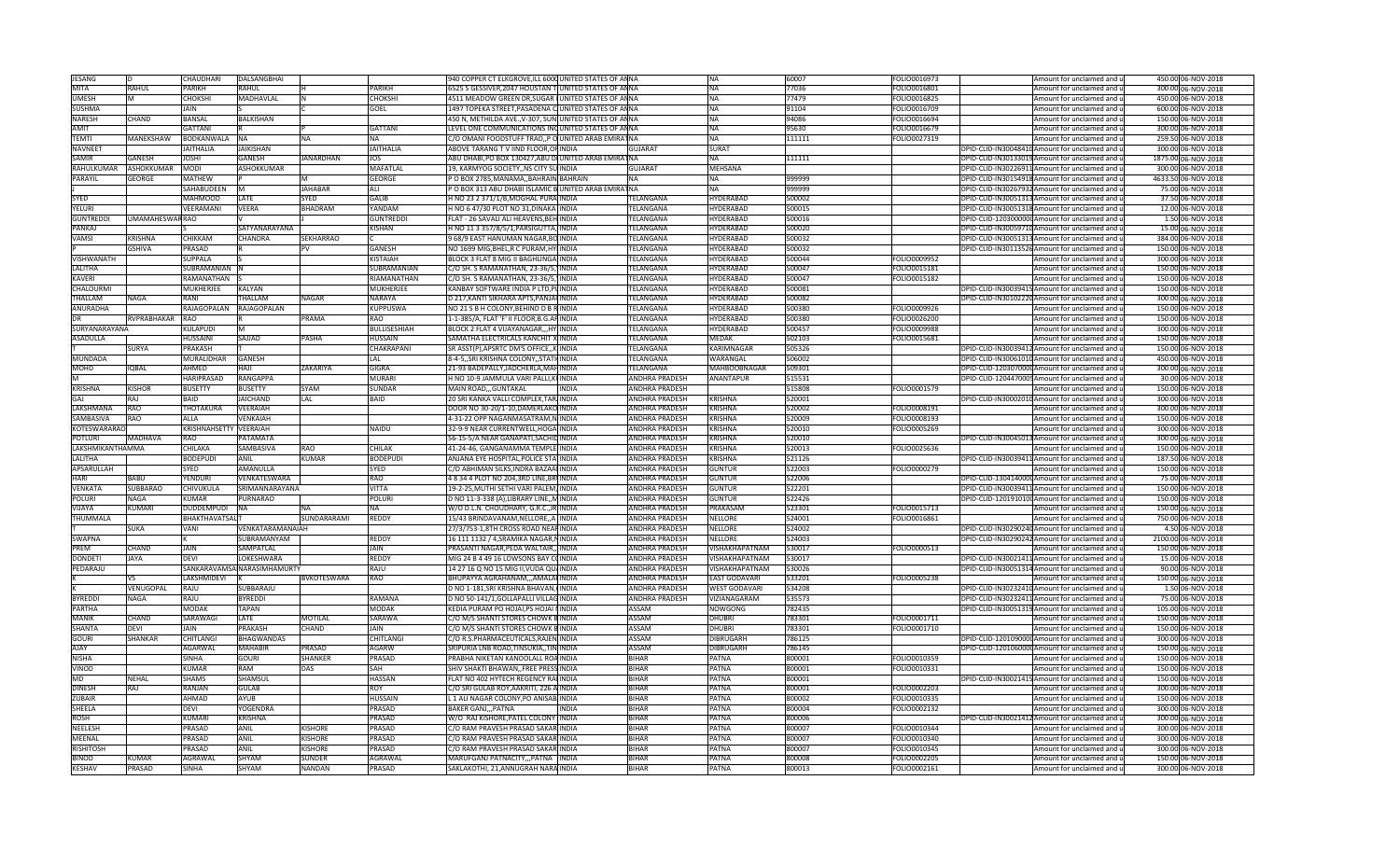| <b>NAVANEET</b>  |                 | <b>KUMAR</b>            | SRI                 | <b>MURARI</b>     | LAL               | C/O NATIONAL AGRO CHEMICALS, CINDIA      |              | <b>BIHAR</b> | <b>PATNA</b>            | 800013 | FOLIO0024501 | Amount for unclaimed and u                      | 150.00 06-NOV-2018 |
|------------------|-----------------|-------------------------|---------------------|-------------------|-------------------|------------------------------------------|--------------|--------------|-------------------------|--------|--------------|-------------------------------------------------|--------------------|
| ABHA             |                 | <b>IHA</b>              | <b>ANIL</b>         | <b>KUMAR</b>      | <b>JHA</b>        | FLAT NO 103, RAMJIT APARTMENT, INDIA     |              | <b>BIHAR</b> | PATNA                   | 800014 |              | DPID-CLID-IN30051311Amount for unclaimed and u  | 225.00 06-NOV-2018 |
| <b>RAN</b>       | VIJAY           | PRASAD                  | <b>NA</b>           | <b>NA</b>         | NA                | SECTION OFFICER LIBRARY BIHAR, VINDIA    |              | <b>BIHAR</b> | PATNA                   | 800015 | FOLIO0010341 | Amount for unclaimed and u                      | 300.00 06-NOV-2018 |
| MADHURI          |                 | SINHA                   | <b>RABINDRA</b>     | <b>KUMAR</b>      | SINHA             | NEAR I O C MAIN GATE SIPARA, POSINDIA    |              | <b>BIHAR</b> | PATNA                   | 800020 |              | DPID-CLID-IN30051312 Amount for unclaimed and u | 75.00 06-NOV-2018  |
| RAJESH           |                 | <b>KUMAR</b>            | DSR                 | RAM               | SCNGH             | A 38 SECTOR 0, SALHIWALYA COLONINDIA     |              | BIHAR        | PATNA                   | 800020 |              | DPID-CLID-1201320000 Amount for unclaimed and u | 225.00 06-NOV-2018 |
| <b>MADAN</b>     | MOHAN           | <b>MISHRA</b>           | SHASH               | <b>BHUSHAN</b>    | <b>MISHR</b>      | VILL CHANDWA PO CHANDWARA,DINDIA         |              | <b>BIHAR</b> | <b>BHOJPUR</b>          | 802312 | FOLIO0002188 | Amount for unclaimed and u                      | 300.00 06-NOV-2018 |
| <b>SUJAY</b>     | RHAN            | SINGH                   | SHYAM               | <b>PRAKASH</b>    | SINGH             | MOH - PARNAWADA.BUNDELKHANINDIA          |              | RIHAR        | NAWADA                  | 805110 |              | DPID-CLID-IN30058910 Amount for unclaimed and u | 150.00 06-NOV-2018 |
| <b>DIPAK</b>     |                 |                         |                     |                   |                   |                                          | <b>INDIA</b> | <b>BIHAR</b> |                         |        |              |                                                 |                    |
| <b>KAMESHWAR</b> | KUMAR<br>PRASAD | MEHARIA<br><b>SINGH</b> | <b>KUMAR</b><br>SRI | <b>RAM</b>        | SINGH             | MAIN ROAD, DUMKA,, DUMKA                 |              | <b>BIHAR</b> | DUMKA<br><b>DEOGHAF</b> | 814101 |              | DPID-CLID-1201320000 Amount for unclaimed and u | 150.00 06-NOV-2018 |
|                  |                 |                         |                     |                   |                   | INDIAN OVERSEAS BANK,,, DEOGHAINDIA      |              |              |                         | 814112 |              | DPID-CLID-1201092600 Amount for unclaimed and u | 583.50 06-NOV-2018 |
| AWADH            | <b>KISHORE</b>  | PATHAK                  | <b>RAM</b>          | <b>KISHUN</b>     | PATHAK            | PRAKASH HARDWARE, GAYATRI MAINDIA        |              | <b>BIHAR</b> | PALAMU                  | 822101 |              | DPID-CLID-IN30027110 Amount for unclaimed and u | 30.00 06-NOV-2018  |
| <b>MALTI</b>     |                 | <b>JAIN</b>             | PHOOLCHAND          |                   | JAIN              | ANAND NIWAS 92,G B ROAD,, GAYA INDIA     |              | <b>BIHAR</b> | GAYA                    | 823001 |              | DPID-CLID-IN30177415 Amount for unclaimed and u | 525.00 06-NOV-2018 |
| RAHUL            |                 | <b>KUMAR</b>            | RAM                 | PRAKASH           | BHARTI            | VILL- KUJAPI, PO- CAHNDAUTI,, GAY, INDIA |              | BIHAR        | GAYA                    | 823002 |              | DPID-CLID-1205910000 Amount for unclaimed and u | 15.00 06-NOV-2018  |
| SANJAY           |                 | BHADANI                 | <b>BHIMRAM</b>      |                   | <b>HADANI</b>     | S/O BHIM RAM BHADANI, G.T. ROADINDIA     |              | <b>BIHAR</b> | HAZARIBAGH              | 825107 |              | DPID-CLID-1203450000 Amount for unclaimed and u | 300.00 06-NOV-2018 |
| ANJU             |                 | AGRAWAL                 | <b>RADHF</b>        | PRASAD            | AGRAWAL           | M/S ANJU DISTRIBUTOR, BANSHI LIINDIA     |              | <b>BIHAR</b> | HAZARIBAGH              | 825301 |              | DPID-CLID-IN30021412 Amount for unclaimed and u | 150.00 06-NOV-2018 |
| <b>KRISHNA</b>   | MURARI          | PRASAD                  | LAXMI               | <b>NARAYAN</b>    | LAL               | 202/4 CANARY ROAD, BEHIND LABOINDIA      |              | <b>BIHAR</b> | <b>HAZARIBAGH</b>       | 825301 |              | DPID-CLID-1201092600 Amount for unclaimed and u | 150.00 06-NOV-2018 |
| <b>PURABI</b>    |                 | DAS                     | RAKHAL              |                   | DAS               | C/O RAKHAL DAS BHEL SITE OFFICE INDIA    |              | <b>BIHAR</b> | DHANBAD                 | 827001 | FOLIO0004128 | Amount for unclaimed and u                      | 300.00 06-NOV-2018 |
| SHASANKHA        | <b>SHEKHAR</b>  | CHATTERJEE              | LATE                | <b>HARISADHAN</b> | CHA               | QTRS NO KD 154 POST SINDRI, ,, DIS INDIA |              | <b>BIHAR</b> | <b>DHANBAD</b>          | 828122 | FOLIO0002083 | Amount for unclaimed and u                      | 150.00 06-NOV-2018 |
| MANJU            |                 | <b>RAY</b>              | <b>BAIDYANATH</b>   |                   | <b>RAY</b>        | C/O SRI BAIDYANATH RAY, VIP COLOIDIA     |              | <b>BIHAR</b> | <b>DHANBAD</b>          | 828130 |              | DPID-CLID-IN30112715 Amount for unclaimed and u | 300.00 06-NOV-2018 |
| PANKAJ           |                 | <b>KUMAR</b>            | <b>RAMESH</b>       | <b>KUMAR</b>      | SHARMA            | MATIGARH QRT NO - SEC 3, NADKH INDIA     |              | <b>BIHAR</b> | DHANBAD                 | 828307 |              | DPID-CLID-1201092600 Amount for unclaimed and u | 150.00 06-NOV-2018 |
| <b>JAIMAL</b>    |                 | SINGH                   | TARA                |                   | SINGH             | 60 JHANDA CHOWK, JAGJEET CLOTHINDIA      |              | <b>BIHAR</b> | SINGHBHUM               | 831001 | FOLIO0005031 | Amount for unclaimed and u                      | 300.00 06-NOV-2018 |
|                  |                 | <b>CHANDRASHEKH</b>     |                     | DS                | MANI              | 325 A E C C FLAT, KADMA, E. SINGHIINDIA  |              | BIHAR        | SINGHBHUM               | 831005 |              | DPID-CLID-1201060000 Amount for unclaimed and u | 15.00 06-NOV-2018  |
|                  | KR              |                         |                     |                   | <b>AGARWAL</b>    | PALU RAM PRAMOD KUMAR, JUGSAINDIA        |              | <b>BIHAR</b> |                         | 831006 |              |                                                 |                    |
| <b>ASHOK</b>     |                 | AGARWAL                 | <b>GIRDHARI</b>     | ALL               |                   |                                          |              |              | SINGHBHUM               |        | FOLIO0005036 | Amount for unclaimed and u                      | 225.00 06-NOV-2018 |
| SHARWAN          | <b>KUMAR</b>    | MITTAL                  | LATE                | RADHAKISHAN       | MI                | C/O MITTAL TEXTILES, 17 SONKAR KINDIA    |              | <b>BIHAR</b> | SINGHBHUM               | 831006 | FOLIO0005030 | Amount for unclaimed and u                      | 150.00 06-NOV-2018 |
| SATYA            | <b>BHAMA</b>    | <b>DEVI</b>             | <b>GIRDHARI</b>     | LAL               | SARAIWA           | SARAIWALA CLOTH CENTRE, JUGSAI INDIA     |              | <b>BIHAR</b> | SINGHBHUM               | 831006 | FOLIO0005035 | Amount for unclaimed and u                      | 300.00 06-NOV-2018 |
| <b>HARBHAJAN</b> |                 | <b>KAUR</b>             | <b>KULDIP</b>       |                   | SINGH             | H NO D/24 KHUTADIH SONARI,,,JANINDIA     |              | <b>BIHAR</b> | <b>SINGHBHUM</b>        | 831011 | FOLIO0014881 | Amount for unclaimed and u                      | 150.00 06-NOV-2018 |
| <b>ZEENAT</b>    |                 | <b>KAUSER</b>           | <b>ABDUR</b>        |                   | RASHEED           | H.NO-11, MOH AZAD BASTI, AZAD I INDIA    |              | <b>BIHAR</b> | <b>RANCHI</b>           | 834001 |              | DPID-CLID-IN30295120 Amount for unclaimed and u | 150.00 06-NOV-2018 |
| <b>GOPAL</b>     | <b>IIVAN</b>    | MAHAJAN                 | <b>JIVAN</b>        | SUPADU            | MAHAJAN           | SAIL SATELLITE TOWNSHIP, DHURWINDIA      |              | <b>BIHAR</b> | DHURWA                  | 834004 | FOLIO0005070 | Amount for unclaimed and u                      | 300.00 06-NOV-2018 |
| RAJEEV           |                 | <b>PRAKASH</b>          | JAI                 | <b>PRAKASH</b>    | SINGH             | AT-SONPUR, NAKHASH, SARAN, SONINDIA      |              | <b>BIHAR</b> | SARAN                   | 841101 |              | DPID-CLID-120191010(Amount for unclaimed and u  | 450.00 06-NOV-2018 |
| <b>DHARAM</b>    | SHILA           | SINGH                   | <b>JAI</b>          | <b>PRAKASH</b>    | SINGH             | AT-SONEPUR, NAKHAS (DHARMDECINDIA        |              | <b>BIHAR</b> | SARAN                   | 841101 |              | DPID-CLID-1201910100 Amount for unclaimed and u | 450.00 06-NOV-2018 |
| MURARI           | SHARAN          | VERMA                   | PARAS               | NATH              | VERMA             | ADARSH COLONY, SHYAMCHAK, NOI INDIA      |              | <b>BIHAR</b> | SARAN                   | 841301 |              | DPID-CLID-1201092400 Amount for unclaimed and u | 150.00 06-NOV-2018 |
| <b>GIRISH</b>    |                 | <b>KUMAR</b>            | GOPAL               |                   | AGARWAL           | C/O SURUCHI BRAHAMAN TOLI,,, MINDIA      |              | <b>BIHAR</b> | MUZAFFARPUR             | 842001 | FOLIO0002121 | Amount for unclaimed and u                      | 1.50 06-NOV-2018   |
| <b>GEETESH</b>   |                 | <b>KUMAR</b>            | <b>GOPAL</b>        |                   | AGARWAL           | C/O SURUCHI BRAHAMAN TOLI,,, MINDIA      |              | <b>BIHAR</b> | <b>MUZAFFARPUR</b>      | 842001 | FOLIO0002122 | Amount for unclaimed and u                      | 1.50 06-NOV-2018   |
| <b>GOPAL</b>     |                 | <b>AGARWAL</b>          | NARAIN              |                   | AGARWAL           | C/O SURUCHI BRAHAMAN TOLI,,, MINDIA      |              | <b>BIHAR</b> | <b>MUZAFFARPUR</b>      | 842001 | FOLIO0002124 | Amount for unclaimed and u                      | 1.50 06-NOV-2018   |
| <b>PUSHPA</b>    | <b>DEVI</b>     | <b>TIKMANI</b>          | <b>GOPAL</b>        |                   | TIKMANI           | BHRHAMAN TOLI,,, MUJAFFARPUR INDIA       |              | <b>BIHAR</b> | MUZAFFARPUR             | 842001 | FOLIO0002126 | Amount for unclaimed and u                      | 1.50 06-NOV-2018   |
| <b>SUNITA</b>    |                 | PANSARI                 | <b>GHANSHYAM</b>    |                   | PANSARI           | C/O SURUCHI BRAHAMAN TOLI,,, MINDIA      |              | <b>BIHAR</b> | MUZAFFARPUR             | 842001 | FOLIO0002128 | Amount for unclaimed and u                      | 1.50 06-NOV-2018   |
| <b>GOPAL</b>     | PRASAD          | <b>TIKMANI</b>          | <b>NARAIN</b>       |                   | <b>IKMANI</b>     | BHRHAMAN TOLI,,,MUJAFFARPUR INDIA        |              | <b>BIHAR</b> | <b>MUZAFFARPUR</b>      | 842001 | OLIO0002125  | Amount for unclaimed and u                      | 1.50 06-NOV-2018   |
|                  |                 |                         |                     |                   |                   |                                          |              | <b>BIHAR</b> |                         |        |              |                                                 |                    |
| PUSHPA           |                 | AGARWAI                 | <b>GOPAL</b>        |                   | AGARWAL           | C/O SURUCHI BRAHAMAN TOLI,,, MINDIA      |              |              | <b>MUZAFFARPUR</b>      | 842001 | FOLIO0002123 | Amount for unclaimed and u                      | 1.50 06-NOV-2018   |
| SITAL            |                 | PANSARI                 | GHANSHYAM           |                   | PANSARI           | C/O SURUCHI BRAHAMAN TOLI,,, MINDIA      |              | <b>BIHAR</b> | MUZAFFARPUR             | 842001 | FOLIO0002127 | Amount for unclaimed and u                      | 1.50 06-NOV-2018   |
| RAJESH           | KUMAR           | AGARWAL                 | YUGAL               | <b>KISHORF</b>    | AGARWA            | S/O. JUGAL KISHORE AGARWAL, SIK INDIA    |              | <b>BIHAR</b> | MUZAFFARPUR             | 842001 |              | DPID-CLID-IN30099910 Amount for unclaimed and u | 150.00 06-NOV-2018 |
| <b>SHANKAF</b>   | LAL             | CHOUDHARY               | LATE                | <b>MUKTIRAM</b>   | <b>CHOUD</b>      | BANGALI TOLA, LAHERIASARAI, , DARINDIA   |              | <b>BIHAR</b> | <b>DARBHANGA</b>        | 846001 |              | DPID-CLID-1201890100 Amount for unclaimed and u | 750.00 06-NOV-2018 |
| <b>GHULAM</b>    | HAMDANI         | <b>KHAN</b>             | ZAFIRUDDIN          |                   | KHAN              | HOUSE NO 567, MILAN CHOWK, PO: INDIA     |              | <b>BIHAR</b> | DARBHANGA               | 846004 |              | DPID-CLID-1201890100 Amount for unclaimed and u | 300.00 06-NOV-2018 |
| <b>HARI</b>      | <b>BANS</b>     | RAUT                    |                     | RAMESHWER         | RAUT              | VILL MAJHAVRA, P.O. DUHBI BAZA INDIA     |              | <b>BIHAR</b> | MADHUBANI               | 847225 |              | DPID-CLID-IN30133017 Amount for unclaimed and u | 450.00 06-NOV-2018 |
| MD               |                 | FAKHRUDDIN              | MD                  |                   | ZEYAUDDIN         | KASHIPUR, (K.E. INTER COLLEGE RO/INDIA   |              | <b>BIHAR</b> | SAMASTIPUR              | 848101 |              | DPID-CLID-1201910100 Amount for unclaimed and u | 150.00 06-NOV-2018 |
| <b>SURESH</b>    | KUMAR           | <b>MOHAN</b>            | GANAUR              |                   | THAKUR            | MUSAPUR, NR. - R. N. A. R. COLLEGE INDIA |              | <b>BIHAR</b> | SAMASTIPUR              | 848101 |              | DPID-CLID-120191010(Amount for unclaimed and u  | 150.00 06-NOV-2018 |
| <b>GOVIND</b>    |                 | <b>AGGARWAL</b>         | <b>NA</b>           | <b>NA</b>         | NA                | 725 NAI BASTI KATRA, NEEL CH CH,, INDIA  |              | DELHI        | DELHI                   | 110006 | FOLIO0004589 | Amount for unclaimed and u                      | 300.00 06-NOV-2018 |
| SATISH           | KUMAR           | <b>DEWAN</b>            | AMAR                | <b>NATH</b>       | <b>DEWAN</b>      | 4936 BARA TOOTI, SADAR BAZAR, DINDIA     |              | DELHI        | DELHI                   | 110006 | FOLIO0014391 | Amount for unclaimed and u                      | 150.00 06-NOV-2018 |
| <b>KUL</b>       | <b>BHUSHAN</b>  | <b>JAIN</b>             |                     |                   | <b>JAIN</b>       | 3692, JAMADAR STREET, PAHARI DH INDIA    |              | <b>DELHI</b> | DELHI                   | 110006 |              | DPID-CLID-IN30011810 Amount for unclaimed and u | 87.00 06-NOV-2018  |
| <b>BAJRANG</b>   | LAL             | <b>GOEL</b>             | SH                  | <b>INDER</b>      | <b>MAL</b>        | 8, CORONATION BUILDING, FATEHP INDIA     |              | DELHI        | DELHI                   | 110006 |              | DPID-CLID-IN30020610 Amount for unclaimed and u | 150.00 06-NOV-2018 |
| SANGEETA         |                 | AGARWA                  | SHIV                | KUMAR             | AGARWAL           | VAIDYA NANDRAM GIJRAJ CHAMAFINDIA        |              | DELHI        | DELHI                   | 110006 | FOLIO0006958 | mount for unclaimed and u                       | 300.00 06-NOV-2018 |
| <b>PRAVIN</b>    |                 | VFRMA                   | SATYA               | <b>NARAYAN</b>    |                   | FLAT NO. 71-C POCKET - A-9, GOMT INDIA   |              | <b>DELHI</b> | DELHI                   | 110011 |              | DPID-CLID-1203660000 Amount for unclaimed and u | 150.00 06-NOV-2018 |
| <b>SHASHI</b>    |                 | ARORA                   | PARVEEN             | <b>KUMAR</b>      | ARORA             | 8/37 DOUBLE STOREY FLAT JANGPUINDIA      |              | DELHI        | DELHI                   | 110014 | FOLIO0004591 | Amount for unclaimed and u                      | 300.00 06-NOV-2018 |
| GAYA             | PRASAD          | GAUTAM                  | LATE                | DP                | GAUTAM            | GREEN PRAK EXTENSION,,, NEW DELINDIA     |              | DELHI        | DELHI                   | 110016 | FOLIO0014145 | Amount for unclaimed and u                      | 300.00 06-NOV-2018 |
| ARVIND           |                 | GOEL                    |                     |                   | GOEL              | 36A, II FLOOR, BEGUMPUR, NEAR MINDIA     |              | DELHI        | DELHI                   | 110017 |              | DPID-CLID-IN30036021 Amount for unclaimed and u | 150.00 06-NOV-2018 |
| <b>RACHNA</b>    |                 | GOEL                    | ARVIND              |                   | GOEL              | M-16 FIRST FLOOR KALKAJI,,,NEW LINDIA    |              | DELHI        | DELHI                   | 110019 | FOLIO0014184 | Amount for unclaimed and u                      | 150.00 06-NOV-2018 |
| <b>MAGAN</b>     | PREET           | <b>SINGH</b>            | <b>NA</b>           | <b>NA</b>         | <b>NA</b>         | 15/12, KALKAJI EXTENSION, OPP. B-INDIA   |              | DELHI        | DELHI                   | 110019 | FOLIO0015830 |                                                 | 150.00 06-NOV-2018 |
| <b>AMRIK</b>     |                 |                         |                     |                   | <b>NA</b>         |                                          |              |              |                         |        |              | Amount for unclaimed and u                      |                    |
|                  |                 | <b>SINGH</b>            | <b>NA</b>           | <b>NA</b>         |                   | 15/12, KALKAJI EXTENSION,, OPP. `BINDIA  |              | DELHI        | DELHI                   | 110019 | FOLIO0015831 | Amount for unclaimed and u                      | 150.00 06-NOV-2018 |
| <b>JAGDISH</b>   | CHANDER         | <b>MEHTA</b>            | <b>GHANSHYAM</b>    |                   | DAS               | G-5/49/50,RED ROSE BUILDING,NEIINDIA     |              | DELHI        | DELHI                   | 110019 |              | DPID-CLID-IN30105510 Amount for unclaimed and u | 270.00 06-NOV-2018 |
| RAM              | <b>MURTI</b>    | SHARMA                  | LATE                | SHRIRAM           | KISHAN            | G-69 NANAK PURAN DELHI                   | INDIA        | <b>DELHI</b> | DELHI                   | 110021 | FOLIO0014274 | Amount for unclaimed and u                      | 150.00 06-NOV-2018 |
| RADHAKISHAN      |                 | CHANDNANI               | SIRUMAL             |                   |                   | NARAINA VIHAR,,,NEW DELHI                | <b>INDIA</b> | DELHI        | DELHI                   | 110028 | FOLIO0004508 | Amount for unclaimed and u                      | 150.00 06-NOV-2018 |
| LACHMAN          |                 | PANJABI                 | LATE                | SHRI              | MEGHRAJ           | I-110, NARAINA VIHAR,,, NEW DELH INDIA   |              | DELHI        | DELHI                   | 110028 | FOLIO0014289 | Amount for unclaimed and u                      | 150.00 06-NOV-2018 |
| <b>URMIL</b>     |                 | <b>MINOCHA</b>          |                     |                   | MINOCHA           | A-1/73 SAFDARJUNG ENCLAVE,, DE INDIA     |              | DELHI        | DELHI                   | 110029 | FOLIO0006704 | Amount for unclaimed and u                      | 150.00 06-NOV-2018 |
| <b>MANOJ</b>     | KUMAR           | <b>SINHA</b>            | RAM                 | LAKHAN            | PRASAD            | A-1/73 SAFDARJUNG ENCLAVE,, DE INDIA     |              | DELHI        | DELHI                   | 110029 | FOLIO0006705 | Amount for unclaimed and u                      | 150.00 06-NOV-2018 |
| VIJAY            |                 | KAPILA                  |                     |                   | KAPILA            | A-1/73 SAFDARJUNG ENCLAVE,, DE INDIA     |              | DELHI        | DELHI                   | 110029 | FOLIO0006709 | Amount for unclaimed and u                      | 150.00 06-NOV-2018 |
| MADAN            | LAL             | KHANNA                  | LATE                | <b>SHSHIVNATH</b> |                   | IX/6446 MUKHERJI STREET, GANDHI INDIA    |              | DELHI        | DELHI                   | 110031 | FOLIO0014324 | Amount for unclaimed and u                      | 300.00 06-NOV-2018 |
| SARITA           |                 | BARMECHA                | <b>BINOD</b>        | KUMAR             | <b>BARMECHA</b>   | SHREE MAHAVEER INDUSTRIES, 4/5 INDIA     |              | DELHI        | DFLHI                   | 110032 | OLIO0001743  | Amount for unclaimed and u                      | 150.00 06-NOV-2018 |
| <b>SACHIN</b>    |                 | MAHFSHWARI              | DAUDAYAL            |                   | <b>MAHESHWARI</b> | LOK VIHAR.PITAMPURADELHI                 | <b>INDIA</b> | DFLHI        | DELHI                   | 110034 | FOLIO0014482 | Amount for unclaimed and ul                     | 150.00 06-NOV-2018 |
| <b>IAI</b>       | BHAGWAN         | GUPTA                   | JOG                 |                   | RAI               | B-158 ASHOKA ENCLAVE, PEERA GA INDIA     |              | DELHI        | DELHI                   | 110041 | FOLIO0008305 | Amount for unclaimed and u                      | 150.00 06-NOV-2018 |
| <b>SWARAN</b>    |                 | <b>NAGPAL</b>           | <b>HAR</b>          | <b>PARKASH</b>    | NAGPAL            | BC-13 MIANWALI, NAGAR PASCHIM INDIA      |              | DELHI        | DELHI                   | 110041 | FOLIO0006733 | Amount for unclaimed and u                      | 150.00 06-NOV-2018 |
| SANJEEV          |                 | SACHDEVA                | <b>SH</b>           | <b>HKL</b>        | SACHDEVA          | RZ 24/A VIRENDRA MARKET, NAJAF INDIA     |              | DELHI        | DELHI                   | 110043 |              | DPID-CLID-IN30159010 Amount for unclaimed and u | 750.00 06-NOV-2018 |
| ANJANA           |                 | <b>JAIN</b>             | LAXMI               | <b>PRAKASH</b>    | JAIN              | C-214, PUL PEHLAD PUR, NEW DELHINDIA     |              |              | DFLHI                   | 110044 |              | DPID-CLID-IN30262010 Amount for unclaimed and u | 450.00 06-NOV-2018 |
|                  |                 |                         |                     |                   |                   |                                          |              | DELHI        |                         |        |              |                                                 |                    |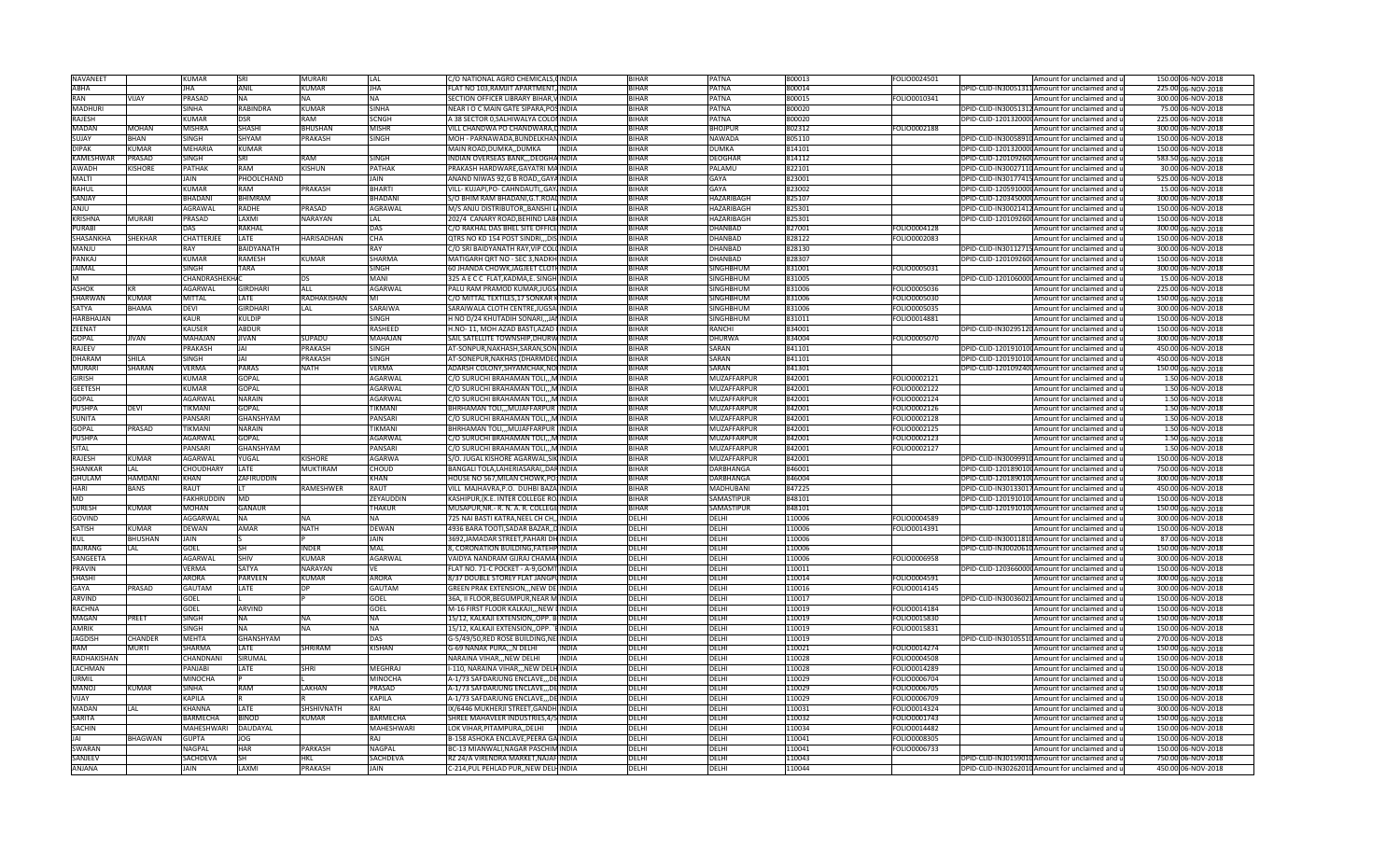| <b>VED</b>                         |                             | PRAKASH              | ΝA                              | NA               | <b>NA</b>       | WZ 87A D 21 RAJ NAGAR, PALAM COINDIA                                          |              | DELHI          | DELHI               | 110045 | FOLIO0019205 | Amount for unclaimed and u                      | 150.00 06-NOV-2018  |
|------------------------------------|-----------------------------|----------------------|---------------------------------|------------------|-----------------|-------------------------------------------------------------------------------|--------------|----------------|---------------------|--------|--------------|-------------------------------------------------|---------------------|
| <b>MUKESH</b>                      | KUMAR                       | <b>GUPTA</b>         | <b>KANHAIYA</b>                 | LAL              | <b>GUPTA</b>    | F 41/C, SADH NAGAR, NEW DELHI INDIA                                           |              | DELHI          | DELHI               | 110045 |              | DPID-CLID-1202990000 Amount for unclaimed and u | 30.00 06-NOV-2018   |
| <b>ARCHNA</b>                      |                             |                      | NΔ                              | <b>NA</b>        | <b>NA</b>       | WZ 1179/2 NANGAL RAYA, NEW DE INDIA                                           |              | DELHI          | DELHI               | 110046 |              | DPID-CLID-IN30112715 Amount for unclaimed and u | 300.00 06-NOV-2018  |
| ARJAN                              | <b>DFV</b>                  | <b>TANFIA</b>        | LATE                            | <b>SHRIFATEH</b> | <b>CHAN</b>     | S-387, GREATER KAILASH-II,,, NEW LINDIA                                       |              | <b>DELHI</b>   | DELHI               | 110048 | FOLIO0017601 | Amount for unclaimed and u                      | 300.00 06-NOV-2018  |
| <b>BNB</b>                         | <b>INVESTMENTSAN LTD</b>    |                      | NA                              | <b>NA</b>        | <b>NA</b>       | 70 HEMKUNT COLONY, IIND FLOOR, INDIA                                          |              | <b>DELHI</b>   | DELHI               | 110048 |              | DPID-CLID-120242000(Amount for unclaimed and u  | 1500.00 06-NOV-2018 |
| ANIL                               |                             | VERMA                | LATE                            | SHLPG            | <b>VERMA</b>    | B-97, (GROUND FLOOR), NITI BAGH, INDIA                                        |              | DELHI          | DELHI               | 110049 | FOLIO0024578 | Amount for unclaimed and u                      | 150.00 06-NOV-2018  |
| PRERNA                             |                             | <b>MEHRA</b>         | <b>DEEPAK</b>                   |                  | <b>MEHRA</b>    | 14/6 B,, KRISHNA NAGAR, DELHI INDIA                                           |              | DFLHI          | DELHI               | 110051 |              | DPID-CLID-IN30011811 Amount for unclaimed and u | 6.00 06-NOV-2018    |
| <b>KUSUM</b>                       |                             | LATA                 |                                 |                  | <b>GUPTA</b>    | B-186 ASHOK VIHAR, PHASE I, , DELH INDIA                                      |              | DELHI          | DELHI               | 110052 | FOLIO0014282 | Amount for unclaimed and u                      | 300.00 06-NOV-2018  |
| YOGESH                             | <b>BIHARI</b>               | <b>GUPTA</b>         |                                 |                  | <b>GUPTA</b>    | C 92,, NEW USMANPUR, DELHI                                                    | <b>INDIA</b> | DELHI          | DELHI               | 10053  |              | DPID-CLID-IN30240410 Amount for unclaimed and u | 150.00 06-NOV-2018  |
|                                    |                             | SHANTH               |                                 |                  | RAJA            | C5D 43/A JANAKPURI,,,N DELHI                                                  | <b>INDIA</b> | DELHI          | DELHI               | 110058 | FOLIO0014256 | Amount for unclaimed and u                      | 150.00 06-NOV-2018  |
| PRABHAKAR                          |                             | <b>RAWAT</b>         | PREM                            | <b>SINGH</b>     | <b>RAWAT</b>    | C-120, DASHRATH PURI, PALAM DABINDIA                                          |              | <b>DELHI</b>   | DELHI               | 110059 |              | DPID-CLID-IN30021414 Amount for unclaimed and u | 750.00 06-NOV-2018  |
| LALIT                              |                             | KUMAR                |                                 |                  | <b>SHARMA</b>   | 21 - A, BLOCK - B, BHAGWATI GARDINDIA                                         |              | DELHI          | DELHI               | 110059 |              | DPID-CLID-IN30120910 Amount for unclaimed and u | 75.00 06-NOV-2018   |
| <b>SUMAN</b>                       |                             | <b>KAPOOR</b>        | SANJAY                          |                  | <b>KAPOOR</b>   | D171II FLOOR, NEW RAJINDER NAGINDIA                                           |              | <b>DELHI</b>   | DELHI               | 110060 |              | DPID-CLID-1201910100 Amount for unclaimed and u | 300.00 06-NOV-2018  |
| <b>MADHU</b>                       |                             | VARSHNEY             | VINOD                           |                  | <b>VARSHNE</b>  | H-17/51, SECTOR 7, ROHINI, DELHI INDIA                                        |              | <b>DELHI</b>   | DELHI               | 10085  | OLIO0004598  | Amount for unclaimed and u                      | 150.00 06-NOV-2018  |
| <b>GARIMA</b>                      |                             | <b>GUPTA</b>         | <b>NARESH</b>                   |                  | <b>GUPTA</b>    | H-17/51, SECTOR 7, ROHINI, NEW DINDIA                                         |              | <b>DELHI</b>   | DELHI               | 110085 | FOLIO0001767 | Amount for unclaimed and u                      | 150.00 06-NOV-2018  |
| KAMLA                              |                             | AHUJA                |                                 | BDASS            | AHUJA           | FLAT NO.326, POCKET B-5, SECTOR-INDIA                                         |              | <b>DELHI</b>   | DELHI               | 110085 | FOLIO0011080 | Amount for unclaimed and u                      | 150.00 06-NOV-2018  |
| SANT                               |                             | <b>DASS</b>          | BHOLAMAL                        |                  |                 | 162, AGROHA KUNJ, PLOT 1/1 SECTIINDIA                                         |              | DELHI          | DELHI               | 110085 | FOLIO0026432 | Amount for unclaimed and u                      | 150.00 06-NOV-2018  |
| <b>TEJ</b>                         |                             | <b>ANAND</b>         |                                 |                  | <b>ANAND</b>    | FLAT NO 16 AMBA ENCLAVE, PLOT NINDIA                                          |              | DFLHI          | DFLHI               | 110085 |              | DPID-CLID-IN30011810 Amount for unclaimed and u | 150.00 06-NOV-2018  |
| <b>RAJESH</b>                      |                             | <b>GUPTA</b>         | SINGHASAN                       |                  | <b>GUPTA</b>    | B-156 PKT 00, SECTOR 1, ROHINI, DINDIA                                        |              | DELHI          | DELHI               | 110085 |              | DPID-CLID-IN30226910 Amount for unclaimed and u | 16.50 06-NOV-2018   |
| CHAMAN                             |                             | LAL                  | MANGAT                          |                  | <b>RAM</b>      | CC-43 B, SHALIMAR BAGH, , DELHI  INDIA                                        |              | DELHI          | DELHI               | 110088 |              | DPID-CLID-IN30176610 Amount for unclaimed and u | 300.00 06-NOV-2018  |
| ANIL                               |                             | AGGARWAL             | GOVIND                          |                  | <b>AGGARWAL</b> | DESH BANDHU HOUSING SOCIETY, FINDIA                                           |              | DFLHI          | DELHI               | 10092  | FOLIO0004587 | Amount for unclaimed and u                      | 150.00 06-NOV-2018  |
| VINOD                              | PRASAD                      | MAMGAIN              |                                 | RAM              | <b>MAMGAIN</b>  | PLOT NO 248.PATPARGANJ INDUSTINDIA                                            |              | <b>DELHI</b>   | DELHI               | 10092  |              |                                                 |                     |
|                                    |                             |                      | GOVIND                          |                  |                 |                                                                               |              |                |                     |        |              | DPID-CLID-IN30177413 Amount for unclaimed and u | 9.00 06-NOV-2018    |
| <b>BHARAT</b>                      | KUMAF                       | GUPTA                | SURESH                          | KUMAF            | <b>GUPTA</b>    | 43, ADARSH C G H S, 85 PATPARGAN INDIA                                        |              | DELHI          | DELHI               | 10092  |              | DPID-CLID-1202990006 Amount for unclaimed and u | 24.00 06-NOV-2018   |
| <b>RAMESH</b>                      | CHAND                       | <b>SHARMA</b>        | SRI                             | KRISHAN          | <b>SHARMA</b>   | H NO B-259, ASHOK NAGAR, , DELHI INDIA                                        |              | DELHI          | DELHI               | 110093 |              | DPID-CLID-IN30114310 Amount for unclaimed and u | 75.00 06-NOV-2018   |
| <b>ISHWAR</b>                      |                             | HEBBAR               | SEETARAM                        |                  | <b>HEBBAR</b>   | MICROWAVE QUARTERS, ALTINHO IINDIA                                            |              | GOA            | PANAJI              | 403001 | OLIO0014967  | Amount for unclaimed and u                      | 150.00 06-NOV-2018  |
| <b>ARUN</b>                        | <b>VITHAL</b>               | <b>SALKER</b>        | VITHAL                          | <b>DATTA</b>     | <b>SALKER</b>   | SHILA WADA, GOA VELHA ST ANDREINDIA                                           |              | GOA            | <b>GOA VELHA</b>    | 403108 | FOLIO0006860 | Amount for unclaimed and u                      | 150.00 06-NOV-2018  |
| <b>RAJESH</b>                      | <b>ULHAS</b>                | <b>SHETKAR</b>       | ULHAS                           |                  | <b>SHETKAR</b>  | ADAN TONK, MARCAIM GOA, POST IINDIA                                           |              | <b>GOA</b>     | MARDOL              | 403404 |              | DPID-CLID-IN30051310 Amount for unclaimed and u | 30.00 06-NOV-2018   |
| <b>NILESH</b>                      | RAVINDRA                    | <b>NAIK</b>          | RAVINDRA                        |                  | NAIK            | FLAT NO 3 DESTERRO APARTMENT INDIA                                            |              | GOA            | <b>DABOLIM</b>      | 403801 |              | DPID-CLID-IN30021410 Amount for unclaimed and u | 1500.00 06-NOV-2018 |
| <b>DHYAN</b>                       | <b>SINGH</b>                | THIARA               | <b>HARISINGH</b>                |                  | THIARA          | GOVT QUARTER NO.D142 LAL BAH/INDIA                                            |              | <b>GUJARAT</b> | RAJKOT              | 360001 | FOLIO0007785 | Amount for unclaimed and u                      | 300.00 06-NOV-2018  |
| LALIT                              | D                           | PATEL                | DURLABHJI                       |                  |                 | C/O KISHAN TRADING CO 67 GUMAINDIA                                            |              | <b>GUJARAT</b> | RAJKOT              | 360001 | FOLIO0007788 | Amount for unclaimed and u                      | 150.00 06-NOV-2018  |
| <b>ARCHANA</b>                     | $\mathsf{V}$                | PATEL                | VALLABHDAS                      |                  |                 | C/O KISHAN TRADING CO 67 GUMAINDIA                                            |              | <b>GUJARAT</b> | RAJKOT              | 360001 | FOLIO0007791 | Amount for unclaimed and u                      | 150.00 06-NOV-2018  |
| <b>BHUPAT</b>                      |                             | <b>GANATRA</b>       | <b>DAHYALAL</b>                 |                  |                 | C/O SANJAY TRADING CO, MILL PAR INDIA                                         |              | <b>GUJARAT</b> | RAJKOT              | 360002 | FOLIO0013136 | Amount for unclaimed and u                      | 150.00 06-NOV-2018  |
| <b>MAMATA</b>                      |                             | SAHA                 |                                 |                  | SAHA            | C/O M N SAHA GAYATRI KRUPA, OP INDIA                                          |              | <b>GUJARAT</b> | <b>JUNAGADH</b>     | 360550 | FOLIO0000816 | Amount for unclaimed and u                      | 150.00 06-NOV-2018  |
| <b>VILAS</b>                       |                             | THANKI               | HIMAT                           | <b>LALR</b>      | THANKI          | AT CHHAYA SHIV RAM PATEL'S HOUINDIA                                           |              | <b>GUJARAT</b> | JUNAGADH            | 360578 | FOLIO0000785 | Amount for unclaimed and u                      | 150.00 06-NOV-2018  |
| <b>DHARMESH</b>                    | <b>ARVINDBHAI</b>           | <b>MEHTA</b>         | ARVIND                          | KUMAF            | <b>JETHALA</b>  | C/O ARVINDKUMAR JETHALAL MEHINDIA                                             |              | <b>GUJARAT</b> | AMNAGAR             | 61001  | OLIO0015721  | Amount for unclaimed and u                      | 472.50 06-NOV-2018  |
| <b>PARUL</b>                       |                             | MEHTA                | RAJESH                          |                  | <b>MEHTA</b>    | C/O MEHTA FINANCE, GRAIN MARK INDIA                                           |              | <b>GUJARAT</b> | AMNAGAR             | 361001 | OLIO0025731  | Amount for unclaimed and u                      | 450.00 06-NOV-2018  |
| CHETAN                             |                             | LOHIA                | CHATER                          |                  | LAL             | 02, OSWAL COLONY, OPP. "JASMIN" INDIA                                         |              | <b>GUJARAT</b> | <b>JAMNAGAR</b>     | 361004 | FOLIO0025000 | Amount for unclaimed and u                      | 750.00 06-NOV-2018  |
| <b>KAMLESH</b>                     | DEVSHI                      | CHOVATIA             | <b>NA</b>                       | <b>NA</b>        | <b>NA</b>       | 1RAGHUVIR SOCIETY, B/H I.T.I., JAM INDIA                                      |              | <b>GUJARAT</b> | JAMNAGAR            | 361005 |              | DPID-CLID-1203060100 Amount for unclaimed and u | 1.50 06-NOV-2018    |
|                                    |                             | RAMAKRISHNANIC       |                                 |                  | <b>KRISHNAN</b> | NO 41/F TYPE T/5, SECTORE 11 INDIA                                            |              | <b>GUJARAT</b> | <b>JAMNAGAR</b>     | 361140 |              | DPID-CLID-IN30103924 Amount for unclaimed and u | 750.00 06-NOV-2018  |
| <b>KANTABEN</b>                    | <b>BABUBHAI</b>             | LATHIA               | <b>BABU</b>                     |                  | BHAI            | SARVODAYA ASHRAM SHAPUR {SULINDIA                                             |              | <b>GUJARAT</b> | <b>JUNAGADH</b>     | 362205 | FOLIO0007678 | Amount for unclaimed and u                      | 225.00 06-NOV-2018  |
|                                    |                             | POPAT                |                                 |                  |                 | NILKANTH SECURITY,, 81, SREENATHINDIA                                         |              |                |                     |        |              | DPID-CLID-IN30097410 Amount for unclaimed and u |                     |
| <b>ISHITA</b>                      | <b>DIPEN</b>                |                      | <b>DIPEN</b>                    |                  | <b>POPAT</b>    |                                                                               |              | <b>GUJARAT</b> | <b>JUNAGADH</b>     |        |              |                                                 |                     |
| CHIRAG                             | LILADHARBHAI                | POPAT                | LILADHARBHAI                    |                  |                 |                                                                               |              |                | <b>IUNAGADH</b>     | 362220 |              |                                                 | 225.00 06-NOV-2018  |
|                                    |                             |                      |                                 |                  | <b>GOHIL</b>    | STATION ROAD, KESHOD, DIST- JUNAINDIA                                         |              | <b>GUJARAT</b> |                     | 362220 |              | DPID-CLID-1203320002 Amount for unclaimed and u | 30.00 06-NOV-2018   |
| <b>NARESH</b>                      | <b>BOGHABHAI</b>            | <b>GOHIL</b><br>VALA | <b>BOGHABHAI</b><br>GORDHANBHAI |                  |                 | ELECTRICAL DEPARTMENT, GUJARA INDIA                                           |              | <b>GUJARAT</b> | <b>JUNAGADH</b>     | 362715 |              | DPID-CLID-IN30103924 Amount for unclaimed and u | 37.50 06-NOV-2018   |
| KALUBHAI                           |                             |                      | <b>IBRAHIMBHAI</b>              |                  | VALA            | AYODHYA NAGAR STREET NO. 2,80 INDIA                                           |              | <b>GUJARAT</b> | SURENDRANAGAR       | 363002 |              | DPID-CLID-IN30199110 Amount for unclaimed and u | 1.50 06-NOV-2018    |
| <b>IDRISHBHAI</b>                  | <b>IBRAHIMBHAI</b>          | <b>BADI</b>          |                                 |                  |                 | AT MAHIKA, TA WANKANER, , RAJKO INDIA                                         |              | <b>GUJARAT</b> | RAJKOT              | 363621 |              | DPID-CLID-1203320001Amount for unclaimed and u  | 150.00 06-NOV-2018  |
| <b>SUNIL</b>                       | MULVANTRAJ                  | <b>MEHTA</b>         | <b>MULVANTRAJ</b>               | M                | <b>MEHTA</b>    | SHREEAMBIKA GUEST HOUSE, BIHG INDIA                                           |              | <b>GUJARAT</b> | <b>BHAVNAGAR</b>    | 364001 | FOLIO0001964 | Amount for unclaimed and u                      | 150.00 06-NOV-2018  |
| <b>FATNANI</b>                     |                             | <b>ASHWIN</b>        | RAMCHANDRA                      |                  |                 | PLOT NO 1281 C, GHOGHA CIRCLE, NINDIA                                         |              | <b>GUJARAT</b> | <b>BHAVNAGAR</b>    | 364001 |              | DPID-CLID-IN30039413 Amount for unclaimed and u | 1.50 06-NOV-2018    |
| <b>DILIPBHAI</b>                   |                             | HANSALIA             | NARSIBHAI                       |                  |                 | P. G. V. C. L.,,,,MAHUVA.                                                     | <b>INDIA</b> | <b>GUJARAT</b> | <b>BHAVNAGAR</b>    | 364290 |              | DPID-CLID-IN30097410 Amount for unclaimed and u | 300.00 06-NOV-2018  |
| CHAMANLAL                          | MANILAL                     | DOSHI                | POPATLAL                        |                  |                 | VARDHMAN NAGAR,NC47,BHUJOD INDIA                                              |              | <b>GUJARAT</b> | <b>ВНИЈ КИСНСНН</b> | 370001 |              | DPID-CLID-1204840000 Amount for unclaimed and u | 150.00 06-NOV-2018  |
| <b>MUKESH</b>                      | HIRJI                       | VEERA                | HIRII                           | VIRII            | VEERA           | SB/40 VARDHAMANNAGAR,BHUJO INDIA                                              |              | <b>GUJARAT</b> | <b>ВНИЈ КИСНСНН</b> | 370020 |              | DPID-CLID-1204840000 Amount for unclaimed and u | 300.00 06-NOV-2018  |
| RAMANLAL                           | CHUNILAL                    | RAVAL                | CHUNILAL                        |                  | <b>RAVAL</b>    | FCX- N-20,,,GIM (KUTCH)                                                       | <b>INDIA</b> | <b>GUJARAT</b> | <b>GANDHIDHAM</b>   | 370201 |              | DPID-CLID-IN30245310 Amount for unclaimed and u | 750.00 06-NOV-2018  |
| NANDLAL                            | PRABHULAL                   | LALWAN               | PRABHULAL                       | M                | LALWANI         | 160 3 A, ADIPUR, GANDHIDHAM                                                   | <b>INDIA</b> | <b>GUJARAT</b> | <b>ВНUJ KUCHCHH</b> | 370205 |              | DPID-CLID-1203330000 Amount for unclaimed and u | 2625.00 06-NOV-2018 |
| ANJALI                             |                             | <b>WANI</b>          | PARESH                          |                  | <b>WANI</b>     | 7 A TRUPTI APP NAVARANGPURA, BINDIA                                           |              | <b>GUJARAT</b> | AHMEDABAD           | 380001 | FOLIO0006552 | Amount for unclaimed and u                      | 450.00 06-NOV-2018  |
| <b>MRUGESHWARAIS</b>               |                             | AMBLER               | SHUBERMANYEN                    |                  | <b>POLEISW</b>  | MUNSHI COMPOUND BETHAK.NAR INDIA                                              |              | <b>GUJARAT</b> | AHMEDABAD           | 380001 |              | DPID-CLID-1204910000 Amount for unclaimed and u | 300.00 06-NOV-2018  |
| <b>SHRIMAN</b>                     | SECURITIESPVT               | <b>LTD</b>           | NΔ                              | <b>NA</b>        | <b>NA</b>       | 514, SAHAJANAND SHOPPING CENTINDIA                                            |              | <b>GUJARAT</b> | AHMEDABAD           | 380004 | FOLIO0025652 | Amount for unclaimed and u                      | 600.00 06-NOV-2018  |
| <b>SUSHILA</b>                     |                             | MEHTA                | <b>ANUBHAI</b>                  |                  | <b>MEHTA</b>    | 3 VEER DHARMYUG SOCIETY, NEAR INDIA                                           |              | <b>GUJARAT</b> | AHMEDABAD           | 380007 | FOLIO0012883 | Amount for unclaimed and u                      | 300.00 06-NOV-2018  |
| <b>INDU</b>                        |                             | SHARDA               | NΑ                              | NA               | <b>NA</b>       | UF-21 FAIRDEAL HOUSE, SWASTIK CINDIA                                          |              | <b>GUJARAT</b> | AHMEDABAD           | 380009 | FOLIO0012539 | Amount for unclaimed and u                      | 150.00 06-NOV-2018  |
| <b>RAJESH</b>                      |                             | <b>SHAH</b>          | CHAMPAKLAL                      |                  | <b>SHAH</b>     | 3 MANSURI PARK CO OP HOU SOCIINDIA                                            |              | <b>GUJARAT</b> | AHMFDABAD           | 380013 |              | DPID-CLID-IN30148510 Amount for unclaimed and u | 1.50 06-NOV-2018    |
| <b>BIPIN</b>                       | м                           | PATEL                | MANEK                           | LAL              | PATEL           | VAIBHAV LAXMI APART., SARDAR PINDIA                                           |              | <b>GUJARAT</b> | AHMEDABAD           | 380014 | FOLIO0000525 | Amount for unclaimed and u                      | 450.00 06-NOV-2018  |
| SHYAMSUNDER G                      |                             | KANJANI              | GOPALDAS                        |                  | JETHANAND       | NEW SHIV SHAKTI O/S RAIPUR NR CINDIA                                          |              | <b>GUJARAT</b> | AHMEDABAD           | 380022 | FOLIO0010946 | Amount for unclaimed and u                      | 150.00 06-NOV-2018  |
| SANJAY                             | AMRUTLAL                    | <b>MORAKHIYA</b>     | AMRUTLAL                        |                  | MORAKHIYA       | 4, AVANISH SOCIETY, CTM CHAR RAINDIA                                          |              | <b>GUJARAT</b> | AHMEDABAD           | 380026 |              | DPID-CLID-IN30146910 Amount for unclaimed and u | 300.00 06-NOV-2018  |
| <b>RAGHUBHAI</b>                   | <b>BAHECHRBHAI</b>          | <b>SOLANKI</b>       | <b>BAHECHARBHAI</b>             |                  | <b>FUSHABH</b>  | PLOT NO 792 1 SECTOR 2 C., GANDINDIA                                          |              | <b>GUJARAT</b> | <b>GANDHINAGAR</b>  | 382002 |              | DPID-CLID-IN30018313 Amount for unclaimed and u | 75.00 06-NOV-2018   |
| <b>SAROJ</b>                       |                             | <b>THAKKFF</b>       | <b>ANIL</b>                     |                  | <b>THAKKER</b>  | BLOCK 64/2 CH SECTOR 16, GANDHIINDIA                                          |              | <b>GUJARAT</b> | AHMEDABAD           | 382016 | FOLIO0007288 | Amount for unclaimed and u                      | 150.00 06-NOV-2018  |
| <b>MADANLAL</b>                    |                             | MANIK                | <b>ATMA</b>                     | RAMR             | <b>MANIK</b>    | 67 ANAND NAGAR SECTOR 27, GAN INDIA                                           |              | <b>GUJARAT</b> | AHMEDABAD           | 382028 | FOLIO0007280 | Amount for unclaimed and u                      | 300.00 06-NOV-2018  |
| <b>KALPANABEN</b>                  | <b>ARUNBHAI</b>             | RAVAI                | ARUNBHAI                        |                  | RAVAL           | 6. MANTHAN TENAMENT.NR OLD INDIA                                              |              | <b>GUJARAT</b> | AHMEDABAD           | 82405  |              | DPID-CLID-IN30220111Amount for unclaimed and u  | 300.00 06-NOV-2018  |
| <b>RUPIN</b>                       |                             | PARIKH               | PRAVIN                          |                  | <b>PARIKH</b>   | PATWA POLE,,, KADI                                                            | <b>INDIA</b> | <b>GUJARAT</b> | KALOL               | 382715 | FOLIO0025835 | Amount for unclaimed and u                      | 300.00 06-NOV-2018  |
| <b>SHAH</b>                        | <b>DILIPKUMAR</b>           | SURESHKUMAR          | SURESHKUMAR                     |                  |                 | AT-D BHILODA, HIMMATNAGAR, DISINDIA                                           |              | <b>GUJARAT</b> | SABARKANTHA         | 383245 |              | DPID-CLID-1203320004 Amount for unclaimed and u | 75.00 06-NOV-2018   |
| <b>ASHOK</b>                       | KUMARDHULJIBH PATEL         |                      | PATEL                           | <b>ASHOKBHAI</b> | <b>DHUL</b>     | AT PO DADHVAV, TA VIJAY NAGARINDIA                                            |              | <b>GUJARAT</b> | SABARKANTHA         | 383462 |              | DPID-CLID-IN30021413 Amount for unclaimed and u | 150.00 06-NOV-2018  |
| <b>LAKSHMI</b><br><b>PRAJAPATI</b> | <b>RAO</b><br>PANKAJKUMAR M | <b>VEETURI</b>       |                                 | <b>JOITARAM</b>  | RAO             | B-78, ONGC COLONY, ONGC NAGARINDIA<br>13 , NEW ASOPALAV SOCY, OPP JAY   INDIA |              | <b>GUJARAT</b> | KALOL               | 384001 | FOLIO0010850 | Amount for unclaimed and u                      | 150.00 06-NOV-2018  |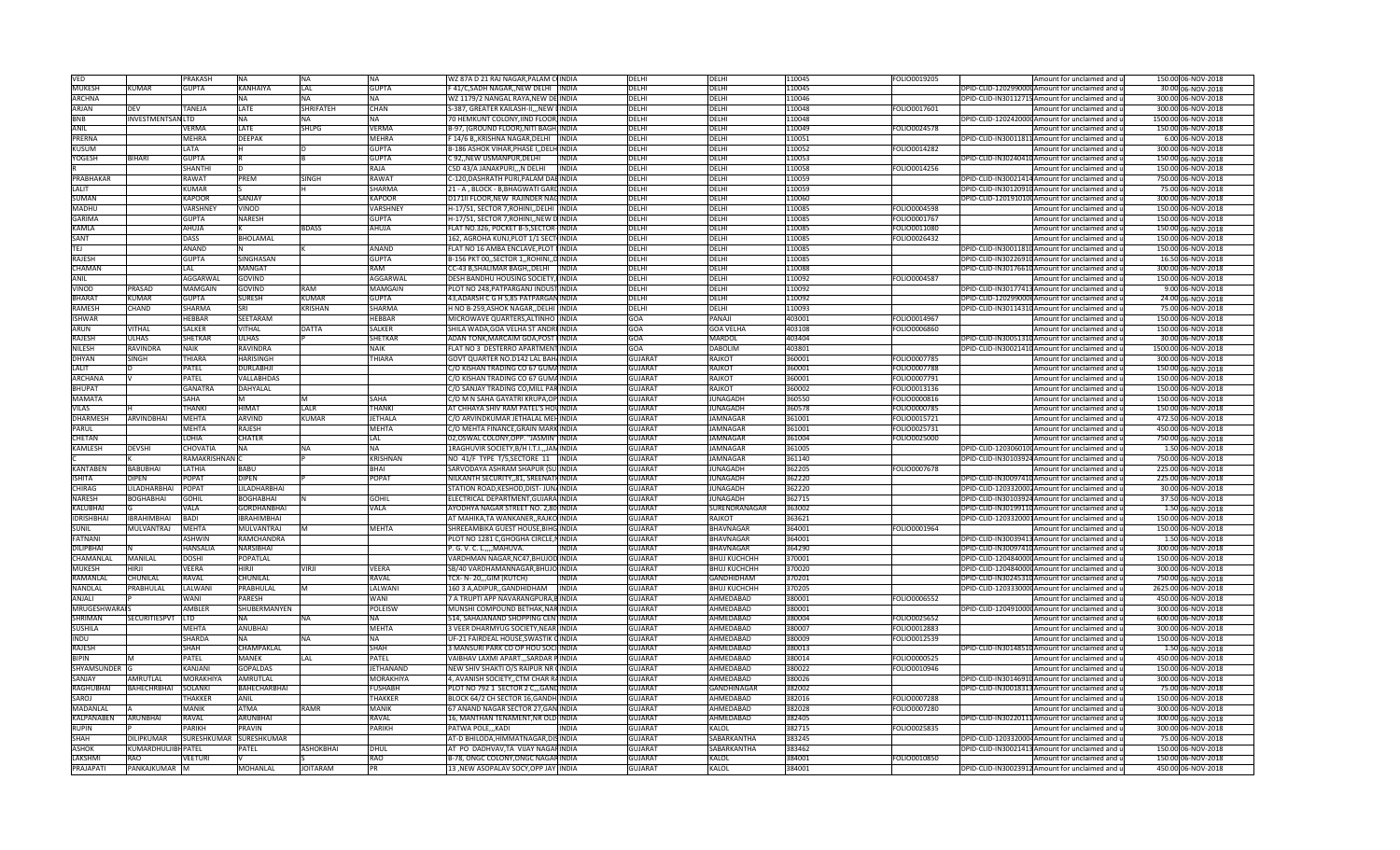| PRAHLADBHAI                     | PARSHOTTAMDA PATEL            |                              | PARSHOTTAMDAS                  |                | <b>KUBER</b>     | 37, HILL NAGAR SOCIETY PART - 2,, INDIA                                               | <b>GUJARAT</b>                   | KALOL                  | 384002           |              | DPID-CLID-IN30034310 Amount for unclaimed and u                                                    | 150.00 06-NOV-2018                       |
|---------------------------------|-------------------------------|------------------------------|--------------------------------|----------------|------------------|---------------------------------------------------------------------------------------|----------------------------------|------------------------|------------------|--------------|----------------------------------------------------------------------------------------------------|------------------------------------------|
| <b>MEENABEN</b>                 | <b>JAGDISHBHAI</b>            | PATEL                        | <b>JAGDISHBHAI</b>             |                | <b>MANILAL</b>   | C/O PRIME SYSTEM 113 PRUTHVI CINDIA                                                   | <b>GUJARAT</b>                   | <b>KALOL</b>           | 384002           |              | DPID-CLID-IN30051311 Amount for unclaimed and u                                                    | 300.00 06-NOV-2018                       |
| <b>NITIN</b>                    | <b>SOMABHAI</b>               | PATEL                        | SOMABHAI                       | <b>BAPUDAS</b> | PAT              | AT-MULSAN, TA-DI-MEHSANA, , MEHINDIA                                                  | <b>GUJARAT</b>                   | <b>KALOL</b>           | 384002           |              | DPID-CLID-1201090004Amount for unclaimed and u                                                     | 75.00 06-NOV-2018                        |
| <b>KANDARP</b>                  | SHANTILAL                     | PADH                         | SHANTILAL                      |                | PADH             | 135, SUN NAGAR SOCIETY, NEAR BININDIA                                                 | <b>GUJARAT</b>                   | <b>KALOL</b>           | 384151           |              | DPID-CLID-IN30034320 Amount for unclaimed and u                                                    | 75.00 06-NOV-2018                        |
| DASHRATHLAL                     | <b>BABULAL</b>                | SONI                         | BABULAL                        |                | SONI             | 20, VASUNDHARA SOCIETY, BECHARINDIA                                                   | <b>GUJARAT</b>                   | <b>KALOL</b>           | 384210           |              | DPID-CLID-IN30023911 Amount for unclaimed and u                                                    | 300.00 06-NOV-2018                       |
| BHARATBHAI<br>PRAJAPATI         | AMARABHAI<br><b>AMRUTBHAI</b> | PAVARA                       | AMARABHAI<br>RAMABHAI          |                | KHODABHAI        | AT POST SHANKHESHWAR,TA SAMI INDIA<br><b>PRAJAPATI VAS AT &amp; POST.BABASA INDIA</b> | <b>GUJARAT</b><br><b>GUJARAT</b> | KALOL<br>KALOL         | 384246<br>384255 |              | DPID-CLID-IN30098210 Amount for unclaimed and u<br>DPID-CLID-1201090002Amount for unclaimed and ul | 75.00 06-NOV-2018<br>150.00 06-NOV-2018  |
|                                 | MAHESHKUMAR BHAGVANBHAI       | PATEL                        | BHAGVANBHAI                    |                | PATEL            | 3 PATEL VAS, AT AND POST SATLASAINDIA                                                 | GUJARAT                          | <b>KALOL</b>           | 384330           |              | DPID-CLID-IN30127630 Amount for unclaimed and u                                                    | 450.00 06-NOV-2018                       |
| BHIKHABHAI                      | TRIBHOVANDAS                  | PATEL                        | <b>TRIBHOVAN</b>               | DAS            | AMICHA           | BHUTVAS, AT POST AMBASAN, TA DIINDIA                                                  | GUJARAT                          | KALOL                  | 384435           |              | DPID-CLID-IN30023912 Amount for unclaimed and u                                                    | 150.00 06-NOV-2018                       |
| PRAFULCHANDRACHIMANLAL          |                               | SONI                         | CHIMANLAL                      |                | SONI             | MARDA BARINADIAD<br><b>INDIA</b>                                                      | <b>GUJARAT</b>                   | KHEDA                  | 387001           |              | DPID-CLID-IN30177415 Amount for unclaimed and u                                                    | 6.00 06-NOV-2018                         |
| <b>FULKERIYA</b>                | <b>ASHIRVAD</b>               | <b>CHRISTIAN</b>             | <b>ASHIRVAD</b>                |                | <b>CHRISTIAN</b> | AT POST NENPUR, TAL MAHEMADA INDIA                                                    | <b>GUJARAT</b>                   | <b>KHEDA</b>           | 387130           | FOLIO0011008 | Amount for unclaimed and u                                                                         | 300.00 06-NOV-2018                       |
| MAHENDRAKUM MANIBHAI            |                               | PATEL                        | <b>MANIBHAI</b>                | KASHIBHAI      |                  | VRAJ 20 TULSI PARK SOCIETY, NR PRINDIA                                                | <b>GUJARAT</b>                   | <b>KHEDA</b>           | 388001           |              | DPID-CLID-IN30051311 Amount for unclaimed and u                                                    | 450.00 06-NOV-2018                       |
| <b>MAULIK</b>                   | <b>KANTILAL</b>               | <b>NADPARA</b>               | KANTILAL                       | RAMJIBHAI      |                  | A2 RAMDEV KUTIR, GOVARDHAN SOINDIA                                                    | <b>GUJARAT</b>                   |                        | 388002           |              | DPID-CLID-IN30177416 Amount for unclaimed and u                                                    | 51.00 06-NOV-2018                        |
| <b>NEETU</b>                    |                               | SINGH                        | SAMSHER                        | <b>GULAB</b>   | SINGH            | A 16 NILKANTH BUNGLOWS, B/H YAINDIA                                                   | <b>GUJARAT</b>                   | KHEDA                  | 388120           |              | DPID-CLID-IN30051313 Amount for unclaimed and u                                                    | 1200.00 06-NOV-2018                      |
| <b>ALPESH</b>                   |                               | PATEL                        | <b>BACHUBHAI</b>               |                | PATEL            | C\O VIMAL G PATEL, PATEL STREET INDIA                                                 | <b>GUJARAT</b>                   | <b>KHEDA</b>           | 388440           | FOLIO0007536 | Amount for unclaimed and u                                                                         | 150.00 06-NOV-2018                       |
| <b>INDIRABEN</b>                |                               | PATEL                        | <b>BACHUBHAI</b>               |                | <b>PATEL</b>     | C\O VIMAL G PATEL, PATEL STREET INDIA                                                 | <b>GUJARAT</b>                   | KHEDA                  | 388440           | FOLIO0007537 | Amount for unclaimed and u                                                                         | 150.00 06-NOV-2018                       |
| <b>DHARMESH</b>                 |                               | PATEL                        | <b>BACHUBHAI</b>               |                | <b>PATEL</b>     | C\O VIMAL G PATEL, PATEL STREET INDIA                                                 | <b>GUJARAT</b>                   | KHEDA                  | 388440           | FOLIO0007538 | Amount for unclaimed and u                                                                         | 150.00 06-NOV-2018                       |
| VIJAY                           | <b>RAMKISHAN</b>              | <b>SHARMA</b>                | RAMKISHAN                      |                | KANIHYALAL       | 01-VALLABH NAGAR SOCIETY, POST INDIA                                                  | <b>GUJARAT</b>                   | PANCHMAHAL             | 389330           |              | DPID-CLID-1202740000 Amount for unclaimed and u                                                    | 75.00 06-NOV-2018                        |
| PRADEEP                         | <b>KUMAR</b>                  | <b>AGRAWAL</b>               |                                |                | <b>AGRAWAL</b>   | C/O TRANSPARENT OVERSEAS OPP INDIA                                                    | <b>GUJARAT</b>                   |                        | 390000           |              | DPID-CLID-1203040000 Amount for unclaimed and u                                                    | 750.00 06-NOV-2018                       |
| <b>SUPTI</b>                    | ABHIJIT                       | GHOSH                        | ABHIJIT                        |                |                  | B216 AKASHGANGA, RAJMAHAL RO INDIA                                                    | <b>GUJARAT</b>                   | VADODARA               | 390001           |              | DPID-CLID-1301670000 Amount for unclaimed and u                                                    | 750.00 06-NOV-2018                       |
| <b>MANOHAF</b>                  | LAXUMAN                       | CHAVAN                       | LAXUMAN                        |                | <b>HAVAN</b>     | KADAM S CHAL OPP. POLICE GROUNDIA                                                     | GUJARAT                          | VADODARA               | 390004           |              | DPID-CLID-IN30075710 Amount for unclaimed and u                                                    | 45.00 06-NOV-2018                        |
| NEERAJ                          |                               | <b>HINGORANI</b>             | SHYAM                          |                | <b>HINGORANI</b> | BUNGALOW NO.6 T-49, WARASHIA INDIA                                                    | <b>GUJARAT</b>                   | VADODARA               | 390006           | OLIO0016992  | Amount for unclaimed and u                                                                         | 1500.00 06-NOV-2018                      |
| <b>RAMESH</b>                   |                               | PATEL                        | ΝA                             | NA             | NA               | 21-MANEK PARK SOCIETY, HARNI RONDIA                                                   | <b>GUJARAT</b>                   | VADODARA               | 390006           | FOLIO0019161 | Amount for unclaimed and u                                                                         | 150.00 06-NOV-2018                       |
| MANISH                          | RAMANLAL                      | PATEL                        | RAMANLAL                       |                | PATEL            | A-9VATSA DUPLEXNR.GAJANAND, PINDIA                                                    | <b>GUJARAT</b>                   | VADODARA               | 390008           |              | DPID-CLID-1201750000 Amount for unclaimed and u                                                    | 229.50 06-NOV-2018                       |
| <b>KAWAL</b>                    | PALSINGH                      | <b>BAKSHI</b>                | <b>GURUDIAL</b>                | SINGH          | <b>BAKSH</b>     | SGT KPS BAKSHI TRAINING WING, ICINDIA                                                 | <b>GUJARAT</b>                   | VADODARA               | 390010           |              | DPID-CLID-IN30199110 Amount for unclaimed and u                                                    | 300.00 06-NOV-2018                       |
| <b>PRABHUDAS</b>                | <b>ISHWARBHAI</b>             | PATEL                        | VINODCHANDRA                   |                | PRABHUD          | NEAR SAIDEEP APP 3 MUKTIDHAM, INDIA                                                   | <b>GUJARAT</b>                   | VADODARA               | 390018           | OLIO0014592  | Amount for unclaimed and u                                                                         | 150.00 06-NOV-2018                       |
| SNEHA                           |                               | SHAH                         |                                |                | SHAH             | 19, JYOTNAGAR, NR. HARIOM NAGAINDIA                                                   | <b>GUJARAT</b>                   | VADODARA               | 390023           |              | DPID-CLID-IN30023950 Amount for unclaimed and u                                                    | 37.50 06-NOV-2018                        |
| VINODCHANDRA SHANKARLAL         |                               | SHAH                         | SHANKARLAL                     |                | GANESHMAL        | NEAR RANJITNAGAR SOCIETY, B\H. IINDIA                                                 | <b>GUJARAT</b>                   | VADODARA               | 391240           |              | DPID-CLID-IN30199110 Amount for unclaimed and u                                                    | 750.00 06-NOV-2018                       |
| <b>BINAY</b>                    | <b>KRISHNA</b>                | <b>HALDAR</b>                | <b>KRISHNA</b>                 |                | HALDAR           | BIRLA COPPER.DAHEJBHARUCH   INDIA                                                     | <b>GUJARAT</b>                   | <b>BHARUCH</b>         | 392015           |              | DPID-CLID-1201070000 Amount for unclaimed and ul                                                   | 298.50 06-NOV-2018                       |
| <b>JYOTIBEN</b>                 | DHIRLIRHAL                    | SARANG                       | DHIRUBHAI                      |                | <b>NATHUBHAI</b> | 838, KRIBHCO TOWNSHIP, POST KRIINDIA                                                  | <b>GUJARAT</b>                   | <b>SURAT</b>           | 394515           | FOLIO0004079 | Amount for unclaimed and u                                                                         | 150.00 06-NOV-2018                       |
| <b>MANAHARLAL</b>               | DHIRAJLAL                     | DESAI                        | DHIRAJLAL                      |                |                  | 8/1671, DARUFALIA, NEAR GOPIPUHINDIA                                                  | <b>GUJARAT</b>                   | <b>SURAT</b>           | 395001           | FOLIO0024393 | Amount for unclaimed and u                                                                         | 150.00 06-NOV-2018                       |
| <b>JAGDISH</b><br><b>NARESH</b> | KRISHNALAL                    | KAPADIA<br><b>JAIN</b>       | <b>KRISHNALAL</b><br>CHHOGALAL |                | RATA             | 301302SAGAR APRATMENT, GODHAINDIA<br>19-A RATAN CHAMBER, 2ND FLOOFINDIA               | <b>GUJARAT</b><br><b>GUJARAT</b> | <b>SURAT</b><br>SURAT  | 395001<br>395002 | FOLIO0004073 | DPID-CLID-1201090000 Amount for unclaimed and u                                                    | 75.00 06-NOV-2018<br>150.00 06-NOV-2018  |
| <b>ASHOK</b>                    |                               | PATEL                        | ARJAN                          | <b>BHAI</b>    | <b>PATEL</b>     | 202/ROMA APPT, MANIBAUG SOC, KINDIA                                                   | <b>GUJARAT</b>                   | <b>SURAT</b>           | 395004           | OLIO0008282  | Amount for unclaimed and u                                                                         | 150.00 06-NOV-2018                       |
| <b>RANCHHOD</b>                 |                               | PATEL                        | RAVJIBHAI                      |                | PATEL            | 202/ROMA APPT,MANIBAUG SOC,MINDIA                                                     | <b>GUJARAT</b>                   | SURAT                  | 395004           | OLIO0008283  | Amount for unclaimed and u<br>Amount for unclaimed and u                                           | 150.00 06-NOV-2018                       |
| <b>HARSHA</b>                   |                               | PATEL                        |                                | NΑ             | <b>NA</b>        | 202/ROMA APPT MANI BAUG SOC, INDIA                                                    | <b>GUJARAT</b>                   | <b>SURAT</b>           | 395004           | OLIO0008284  | Amount for unclaimed and u                                                                         | 150.00 06-NOV-2018                       |
| RAMANBHAI                       | <b>DAIIRHA</b>                | LAD                          | <b>DAIIRHAI</b>                |                | LAD              | AIP DABHOLITAL-CHORYASI, SURAT, INDIA                                                 | <b>GUJARAT</b>                   | <b>SURAT</b>           | 395004           |              | DPID-CLID-1202470000 Amount for unclaimed and u                                                    | 75.00 06-NOV-2018                        |
| RAMANBHAI                       | <b>DAJIBHAI</b>               | LAD                          | DAJIBHAI                       |                | RATANJIBHAI      | JALARAM KRUPA ",AT & PO : DAB INDIA                                                   | <b>GUJARAT</b>                   | SURAT                  | 395004           |              | DPID-CLID-1204310000 Amount for unclaimed and u                                                    | 75.00 06-NOV-2018                        |
| <b>AMIT</b>                     | BHUPENDRABHA CHAUHAN          |                              | BHUPENDRABHAI                  |                | RAMJIB           | B/3, 2/2622, KHARVAWAD,, DHOBI INDIA                                                  | <b>GUJARAT</b>                   | <b>SURAT</b>           | 395007           |              | DPID-CLID-IN30258210 Amount for unclaimed and u                                                    | 75.00 06-NOV-2018                        |
| SUNILKUMAR                      | SUMITRASINGH                  | <b>DANGI</b>                 | SUMITRASINGH                   |                | DANGI            | 68-69 CHANKYA PURI SOCIETY, NEA INDIA                                                 | <b>GUJARAT</b>                   | <b>SURAT</b>           | 395007           |              | DPID-CLID-1202650000 Amount for unclaimed and u                                                    | 1500.00 06-NOV-2018                      |
| CHANDAN                         |                               | PARMAR                       | GOPAL                          |                | SINGH            | 87 YOGESHWAR PARK, NR REKHA P/INDIA                                                   | <b>GUJARAT</b>                   | SURAT                  | 395009           |              | DPID-CLID-IN30051318 Amount for unclaimed and u                                                    | 33.00 06-NOV-2018                        |
| AJAY                            | <b>DOLATRAI</b>               | VASHI                        | <b>DOLATRAI</b>                |                | VASHI            | 17 AMAR PARK, JANAKAKA NIWADI INDIA                                                   | <b>GUJARAT</b>                   | VALSAD                 | 396001           |              | DPID-CLID-IN30018313 Amount for unclaimed and u                                                    | 300.00 06-NOV-2018                       |
| <b>PRITIBEN</b>                 | ROHITKUMAR                    | <b>DOSHI</b>                 | ROHITKUMAR                     |                |                  | NANI MAHETVAD,,,VALSAD<br>INDIA                                                       | <b>GUJARAT</b>                   | VALSAD                 | 396001           |              | DPID-CLID-IN30220110 Amount for unclaimed and u                                                    | 150.00 06-NOV-2018                       |
| <b>DIVYA</b>                    | SUDHAKARAN                    | KUMBAHATIL                   | SUDHAKARAN                     |                |                  | 20 DARPAN SOCIETY, ABRAMA ROA INDIA                                                   | <b>GUJARAT</b>                   | VALSAD                 | 396001           |              | DPID-CLID-1203330000 Amount for unclaimed and u                                                    | 1.50 06-NOV-2018                         |
| <b>RAVINDER</b>                 | KUMAR                         | DUA                          | <b>KISHORI</b>                 | LAL            | DUA              | G 54, JADUNATH ENCLAVE SECTOR INDIA                                                   | <b>HARYANA</b>                   | <b>FARIDABAD</b>       | 121008           |              | DPID-CLID-IN30267936 Amount for unclaimed and u                                                    | 165.00 06-NOV-2018                       |
| <b>KRISHAN</b>                  | <b>KUMAR</b>                  | VIRMANI                      | ΝA                             | NA             | NA               | 64/1041 JAWAHAR NAGAR, PALWA INDIA                                                    | <b>HARYANA</b>                   | <b>FARIDABAD</b>       | 121102           |              | DPID-CLID-IN30133017 Amount for unclaimed and u                                                    | 75.00 06-NOV-2018                        |
| <b>DEEP</b>                     |                               | <b>MALIK</b>                 | PRAN                           |                | <b>MALIK</b>     | C/O R.N. MALIK 012. RAKSHAK HOU INDIA                                                 | <b>HARYANA</b>                   | <b>GURGAON</b>         | 122001           | FOLIO0017158 | Amount for unclaimed and u                                                                         | 300.00 06-NOV-2018                       |
| <b>USHA</b>                     |                               | BAJAJ                        | NΔ                             | <b>NA</b>      | <b>NA</b>        | HOUSE NO 85 8 MARLA, MODEL TO INDIA                                                   | <b>HARYANA</b>                   | <b>GURGAON</b>         | 122001           | FOLIO0027468 | Amount for unclaimed and u                                                                         | 150.00 06-NOV-2018                       |
| PRASHANT                        |                               | RAHEJA                       | KHFM                           | <b>KARAN</b>   | RAHEJA           | H.NO- 966, SECTOR-14,,MEHRAULI INDIA                                                  | <b>HARYANA</b>                   | <b>GURGAON</b>         | 122001           |              | DPID-CLID-IN30198310 Amount for unclaimed and u                                                    | 15.00 06-NOV-2018                        |
| SANJAY                          |                               | RAWAL                        |                                |                | RAWAL            | DW-29, NIRVANA COUNTRY, SECTO INDIA                                                   | <b>HARYANA</b>                   | <b>GURGAON</b>         | 122018           |              | DPID-CLID-IN30009511 Amount for unclaimed and u                                                    | 150.00 06-NOV-2018                       |
| <b>MAYA</b>                     | <b>DEVI</b>                   | GARG                         | <b>SUBHASH</b>                 |                | GARG             | SUBHASH READYMADE STORE, MAHINDIA                                                     | HARYANA                          | MOHINDERGARH           | 123001           | OLIO0016475  | Amount for unclaimed and u                                                                         | 150.00 06-NOV-2018                       |
| <b>PUSHKER</b>                  | LAL                           | SINGHAL                      | RAM                            | <b>KUMAR</b>   | SINGHAL          | VILL .PO. SATNALI, DIST. MAHANDA INDIA                                                | HARYANA                          | BHIWANI                | 123024           |              | DPID-CLID-1201210400 Amount for unclaimed and u                                                    | 600.00 06-NOV-2018                       |
| PRADEEP<br>PADAM                |                               | <b>KUMAR</b><br><b>KUMAR</b> | RAM<br><b>BALBIR</b>           | LAL            | SHARMA<br>SINGH  | S/O SH RAM LAL SHARMA BEHIND IINDIA<br>H NO 11 BLOCK 172,VILL AASAN TE INDIA          | HARYANA<br>HARYANA               | BHIWANI<br><b>JIND</b> | 123306<br>126102 | OLIO0016508  | Amount for unclaimed and u<br>DPID-CLID-IN30114310 Amount for unclaimed and u                      | 150.00 06-NOV-2018<br>150.00 06-NOV-2018 |
| <b>BISHAMBER</b>                | LAL                           | <b>KEDIA</b>                 | SAGAR                          |                | <b>MAL</b>       | 36, OLD LALITA LIVE, BIRLA COLONY, INDIA                                              | <b>HARYANA</b>                   | <b>BHIWANI</b>         | 127021           |              | DPID-CLID-IN30294310 Amount for unclaimed and u                                                    | 75.00 06-NOV-2018                        |
| ROHIT                           |                               | <b>KUMAR</b>                 | <b>JAGDISH</b>                 |                | <b>CHANDER</b>   | CITY CHOWK,,,JAMMU TAWI<br><b>INDIA</b>                                               | HARYANA                          |                        | 130001           | OLIO0000387  | Amount for unclaimed and u                                                                         | 150.00 06-NOV-2018                       |
| <b>MANOJ</b>                    |                               | <b>KUMAR</b>                 | VANSHI                         |                | <b>PARSHAD</b>   | KUMAR M 777472 R,ENGINE FITTEFINDIA                                                   | <b>HARYANA</b>                   | AMBALA                 | 133001           |              | DPID-CLID-IN30047642 Amount for unclaimed and u                                                    | 225.00 06-NOV-2018                       |
| ANUPAM                          |                               | SINGHAL                      | NA                             | <b>ΝΑ</b>      | <b>NA</b>        | HOUSE NO.231, SECTOR-8, DIST. ANINDIA                                                 | HARYANA                          | AMBALA                 | 134109           | OLIO0000404  | Amount for unclaimed and u                                                                         | 150.00 06-NOV-2018                       |
| <b>SURESH</b>                   |                               | SINGLA                       | <b>NA</b>                      | <b>NA</b>      | <b>NA</b>        | HOUSE NO. 231, SECTOR-8, , DIST. AN INDIA                                             | <b>HARYANA</b>                   | AMBALA                 | 134109           | FOLIO0000406 | Amount for unclaimed and u                                                                         | 150.00 06-NOV-2018                       |
| <b>ACHLA</b>                    |                               | <b>GOEL</b>                  | <b>CHANDER</b>                 | <b>HARSH</b>   | GOEL             | HOUSE NO 685 SECTOR 9,,, PANCHKINDIA                                                  | <b>HARYANA</b>                   | AMBALA                 | 134109           | FOLIO0000434 | Amount for unclaimed and u                                                                         | 450.00 06-NOV-2018                       |
| <b>PUNIT</b>                    |                               | <b>GUPTA</b>                 |                                |                | <b>GUPTA</b>     | PREMNIWAS KANLOG,,,SHIMLA<br><b>INDIA</b>                                             | HIMACHAL PRADESH                 | SHIMLA                 | 171001           | FOLIO0000468 | Amount for unclaimed and u                                                                         | 300.00 06-NOV-2018                       |
| SHFFTAL                         |                               | <b>KHINDRY</b>               | <b>SH</b>                      | <b>DFFPAK</b>  | <b>KHINDRI</b>   | 78/1, BAZAR KATCHA TANK, CHHOT INDIA                                                  | HIMACHAL PRADESH                 | <b>SIRMAUR</b>         | 173001           |              | DPID-CLID-IN30231610 Amount for unclaimed and u                                                    | 750.00 06-NOV-2018                       |
| SUDARSHAN                       |                               | <b>MAKIN</b>                 | SITA                           |                | RAM              | CITY CHOWK,,,JAMMU<br><b>INDIA</b>                                                    | JAMMU AND KASHMIR                | <b>JAMMU</b>           | 180001           | FOLIO0000388 | Amount for unclaimed and u                                                                         | 150.00 06-NOV-2018                       |
| <b>MANJU</b>                    |                               | SACHAR                       | ARUN                           | KUMAR          | SACHAR           | 213 GHANDHI NAGAR,,,JAMMU TA'INDIA                                                    | JAMMU AND KASHMIR                | JAMMU                  | 180004           | OLIO0000384  | Amount for unclaimed and u                                                                         | 300.00 06-NOV-2018                       |
| <b>ARUN</b>                     | KUMAR                         | SACHAR                       | GOPAL                          | DASS           | SACHAR           | 213 GANDHI NAGAR,,,JAMMU<br><b>INDIA</b>                                              | JAMMU AND KASHMIR                | <b>JAMML</b>           | 180004           | OLIO0000383  | Amount for unclaimed and u                                                                         | 150.00 06-NOV-2018                       |
| <b>VIMAL</b>                    |                               | <b>KOUR</b>                  | <b>SURJIT</b>                  |                | SINGH            | H NO 1345 SECT NO 9.NANAK NAGJINDIA                                                   | JAMMU AND KASHMIR                | <b>JAMMU</b>           | 180004           | OLIO0007009  | Amount for unclaimed and u                                                                         | 150.00 06-NOV-2018                       |
| <b>THIMMAPPA</b>                | <b>JALU</b>                   | GOWDA                        | <b>KORAGAPPA</b>               | JALU           | GOWDA            | UFLEX LIMITED, LANE 3 SIDCO INDUINDIA                                                 | JAMMU AND KASHMIR                | <b>JAMMU</b>           | 181133           |              | DPID-CLID-1304140004Amount for unclaimed and u                                                     | 3000.00 06-NOV-2018                      |
| <b>PRAKASH</b>                  |                               | PATEL                        | <b>MOHANLAL</b>                |                |                  | BANGALORE METAL MART, SHOP NINDIA                                                     | <b>KARNATAKA</b>                 | <b>BANGALORE</b>       | 560002           | OLIO0024523  | Amount for unclaimed and u                                                                         | 150.00 06-NOV-2018                       |
| <b>SYED</b>                     |                               | AMANULLA                     | SYED                           |                | KHALEELULLA      | LUCKEY TRADERS,465/1, AVENUE RINDIA                                                   | <b>KARNATAKA</b>                 | <b>BANGALORE</b>       | 560002           | FOLIO0025778 | Amount for unclaimed and u                                                                         | 150.00 06-NOV-2018                       |
| <b>KALA</b>                     |                               | PATHY                        | <b>NA</b>                      | <b>NA</b>      | <b>NA</b>        | SREE VENKATESWARA COFFEE AND INDIA                                                    | <b>KARNATAKA</b>                 | <b>BANGALORE</b>       | 560003           | FOLIO0009630 | Amount for unclaimed and u                                                                         | 300.00 06-NOV-2018                       |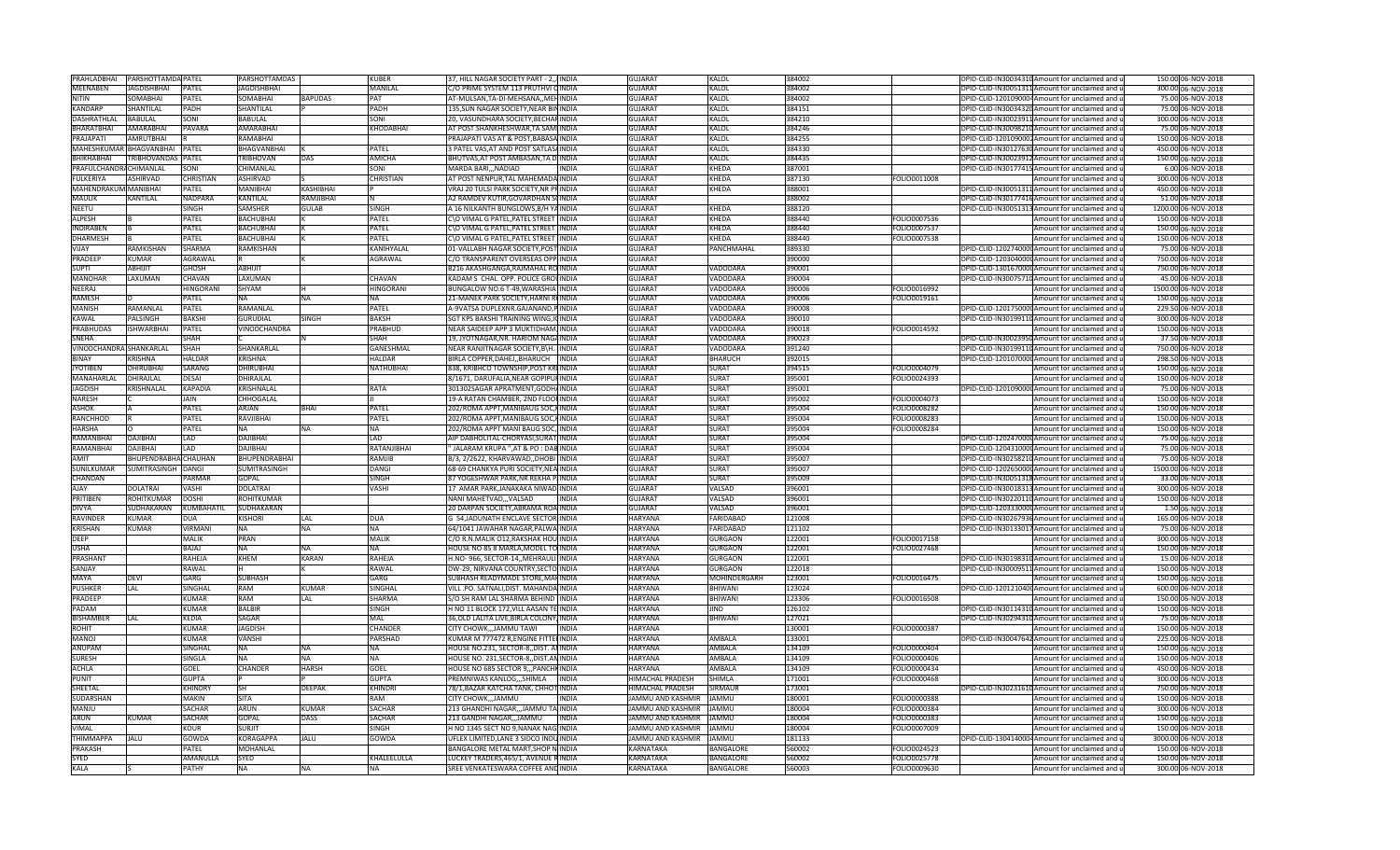|                            |                          | <b>MANICKAM</b>               |                              |                               | KANDASAMY                  | FLAT NO 3 CANARA BANK APARTM INDIA                                           |              | KARNATAKA                                      | <b>BANGALORE</b>         | 560004           | FOLIO0001612 | Amount for unclaimed and u                                                    | 600.00 06-NOV-2018                       |
|----------------------------|--------------------------|-------------------------------|------------------------------|-------------------------------|----------------------------|------------------------------------------------------------------------------|--------------|------------------------------------------------|--------------------------|------------------|--------------|-------------------------------------------------------------------------------|------------------------------------------|
| <b>NAGAJYOTHI</b>          |                          |                               |                              |                               | DWARKANATH                 | 142, G R INVESTMENTS, G R PLAZA, INDIA                                       |              | KARNATAKA                                      | BANGALORE                | 560004           | FOLIO0025743 | Amount for unclaimed and u                                                    | 150.00 06-NOV-2018                       |
|                            |                          | VISHWANATH                    |                              | <b>NANANTHA</b>               | KRISHNA                    | SARITHA LOTTERY NO 5, KRISHNA PINDIA                                         |              | KARNATAKA                                      | BANGALORE                | 560009           | FOLIO0009635 | Amount for unclaimed and u                                                    | 150.00 06-NOV-2018                       |
| <b>PRECIOUS</b>            | <b>SECURITIESP</b>       | <b>LTD</b>                    | <b>NA</b>                    | <b>NA</b>                     |                            | 338 1ST FLOOR, PRABHAT COMPLEX INDIA                                         |              | KARNATAKA                                      | BANGALORE                | 560009           | FOLIO0027635 | Amount for unclaimed and u                                                    | 1.50 06-NOV-2018                         |
|                            | <b>KOSHORE</b>           | <b>JAIN</b>                   | <b>NA</b>                    | <b>NA</b>                     | NΔ                         | NO-2502 (BASEMENT) 8TH FLOOR INDIA                                           |              | <b>KARNATAKA</b>                               | <b>BANGALORE</b>         | 560011           | FOLIO0018220 | Amount for unclaimed and u                                                    | 150.00 06-NOV-2018                       |
| VIKAS                      |                          | <b>BHAGAT</b>                 | <b>VED</b>                   | <b>PRAKASH</b>                | <b>BHAGA</b>               | 402 FLR 4 BLG LUCKY PARADISE, 22 INDIA                                       |              | <b>KARNATAKA</b>                               | <b>BANGALORE</b>         | 560011           | FOLIO0027774 | Amount for unclaimed and u                                                    | 150.00 06-NOV-2018                       |
| <b>ASHOK</b>               | <b>BHIMAJI</b>           | LOKARE                        | NA                           | <b>NA</b>                     |                            | GST SECTION,E 4 ITI, AF, JALHALLI E INDIA                                    |              | KARNATAKA                                      | <b>BANGALORE</b>         | 560014           | FOLIO0010768 | Amount for unclaimed and u                                                    | 150.00 06-NOV-2018                       |
|                            | MOHAN                    | SAMPANGI                      | <b>NA</b>                    | <b>NA</b>                     | <b>NA</b>                  | 82/1 SUNKENA HALLI, HANUMANTHINDIA                                           |              | KARNATAKA                                      | <b>BANGALORE</b>         | 560019           | FOLIO0018460 | Amount for unclaimed and u                                                    | 150.00 06-NOV-2018                       |
|                            | MOHAN                    | SAMDANGI                      | <b>NA</b>                    | <b>NA</b>                     | NA                         | 82/1 SUNKENA HALLI, HANUMANTHINDIA                                           |              | KARNATAKA                                      | <b>BANGALORE</b>         | 560019           | FOLIO0018525 | Amount for unclaimed and u                                                    | 150.00 06-NOV-2018                       |
|                            | <b>MOHAN</b>             | SAMPANGI                      | <b>NA</b>                    | <b>NA</b>                     | NA                         | 82/1 SUNKENAHALLI, HANUMANTH INDIA                                           |              | KARNATAKA                                      | BANGALORE                | 560019           | FOLIO0018532 | Amount for unclaimed and u                                                    | 150.00 06-NOV-2018                       |
| M                          |                          | <b>HFUDF</b>                  | <b>NA</b>                    | <b>NA</b>                     | <b>NA</b>                  | IST FLOOR SWASTIQ COMPLEX, S C HNDIA                                         |              | <b>KARNATAKA</b>                               | <b>BANGALORE</b>         | 560020           | FOLIO0018173 | Amount for unclaimed and u                                                    | 150.00 06-NOV-2018                       |
|                            |                          | RAVIKUMAR                     | <b>HANUMANTHARAO</b>         |                               |                            | NO 63 3RD CROSS, CHOLUR PALYA, INDIA                                         |              | KARNATAKA                                      | BANGALORE                | 560023           |              | DPID-CLID-IN30051311 Amount for unclaimed and u                               | 7.50 06-NOV-2018                         |
| RAHUL                      | <b>KUMAR</b>             | CHOUDHARY                     | <b>VISHNU</b>                | <b>KUMAR</b>                  | CHOUDHA                    | 29,7TH CROSS ROAD, SR NAGAR, BAINDIA                                         |              | KARNATAKA                                      | BANGALORE                | 560027           |              | DPID-CLID-IN30047641 Amount for unclaimed and u                               | 22.50 06-NOV-2018                        |
| MANJU                      |                          | PRAKH                         | NA                           | NA                            |                            | 78 1S FLOOR, VIVEKANAND NAGAR, INDIA                                         |              | KARNATAKA                                      | BANGALORE                | 560033           | FOLIO0018176 | Amount for unclaimed and u                                                    | 150.00 06-NOV-2018                       |
| <b>SURESH</b>              |                          |                               | RAMAKRISHNA                  |                               |                            | 111 C/O R.R. TENT HOUSE, KAMMA INDIA                                         |              | KARNATAKA                                      | BANGALORE                | 560033           |              | DPID-CLID-IN30023911 Amount for unclaimed and u                               | 24.00 06-NOV-2018                        |
| GURU                       | PRASAD                   | <b>RAO</b>                    | PANDURANGA                   | <b>NELYADI</b>                |                            | 12 20TH H CROSS, VIVEKNAGAR POSINDIA                                         |              | KARNATAKA                                      | BANGALORE                | 560047           |              | DPID-CLID-1304140000 Amount for unclaimed and u                               | 225.00 06-NOV-2018                       |
| <b>SUVARNA</b>             |                          | <b>RAVISH</b>                 |                              |                               | RAVISH                     | NO 257 MARUTHI NILAYA, 13TH MAINDIA                                          |              | KARNATAKA                                      | BANGALORE                | 560050           |              | DPID-CLID-IN30214810 Amount for unclaimed and u                               | 37.50 06-NOV-2018                        |
| <b>SUSHEELA</b>            |                          | BAI                           | CHAIN                        |                               | RAI                        | VIMAL DISTRBUTOR, A-59 D S LANE INDIA                                        |              | KARNATAKA                                      | BANGALORE                | 560053           | FOLIO0007564 | Amount for unclaimed and u                                                    | 150.00 06-NOV-2018                       |
| <b>BHARAT</b>              |                          | SALOT                         | <b>NA</b>                    | <b>NA</b>                     | <b>NA</b>                  | C/O NIRAJ NOVELTIES, 6 P S LANE CHNDIA                                       |              | <b>KARNATAKA</b>                               | BANGALORE                | 560053           | FOLIO0009522 | Amount for unclaimed and u                                                    | 150.00 06-NOV-2018                       |
| SOHANLAL                   |                          | <b>NEGHRAJ</b>                | <b>NA</b>                    | <b>NA</b>                     | NΔ                         | C/O MEGHARAJ & CO, 202 D S LANEINDIA                                         |              | KARNATAKA                                      | BANGALORE                | 560053           | FOLIO0018238 | Amount for unclaimed and u                                                    | 150.00 06-NOV-2018                       |
| SOHANLAL                   |                          | NEGHRAJTI                     | <b>NA</b>                    | <b>NA</b>                     | <b>NA</b>                  | C/O MEGHARAJ & CO, 202 D S LANEINDIA                                         |              | KARNATAKA                                      | BANGALORE                | 560053           | FOLIO0018239 | Amount for unclaimed and u                                                    | 150.00 06-NOV-2018                       |
| PREMA                      |                          |                               | <b>NA</b>                    | <b>NA</b>                     | NΔ                         | C/O RAMESH TAILORS, NO-34/1 1ST INDIA                                        |              | KARNATAKA                                      | BANGALORE                | 560053           | OLIO0018386  | Amount for unclaimed and u                                                    | 150.00 06-NOV-2018                       |
| PREMA                      |                          |                               | <b>NA</b>                    | <b>NA</b>                     | NΔ                         | C/O RAMESH TAILORS, NO-34/1 1ST INDIA                                        |              | <b>KARNATAKA</b>                               | BANGALORE                | 560053           | FOLIO0018387 | Amount for unclaimed and u                                                    | 150.00 06-NOV-2018                       |
| PRFMA                      |                          |                               | <b>NA</b>                    | <b>NA</b>                     | ΝA                         | C/O RAMESH TAILORS, NO-34/1 1ST INDIA                                        |              | KARNATAKA                                      | BANGALORE                | 560053           | FOLIO0018388 | Amount for unclaimed and u                                                    | 150.00 06-NOV-2018                       |
| <b>SUSHEELA</b>            |                          | BAI                           |                              | PRAKASH                       | CHAND                      | NO. 119, HOSPITAL ROAD,, BANGAL(INDIA                                        |              | KARNATAKA                                      | BANGALORE                | 560053           | FOLIO0024567 | Amount for unclaimed and u                                                    | 150.00 06-NOV-2018                       |
|                            |                          | GHEWARCHAND MISRIMALJI        |                              |                               |                            | ARADHANA NOVELTIES, 50/56 MAN INDIA                                          |              | KARNATAKA                                      | BANGALORE                | 560053           |              | DPID-CLID-IN30154914 Amount for unclaimed and u                               | 150.00 06-NOV-2018                       |
|                            |                          | <b>DIWAKAR</b>                |                              |                               | <b>APPAIAH</b>             | OLD NO.500/B, NEW NO.42, TULASI INDIA                                        |              | KARNATAKA                                      | BANGALORE                | 560054           | FOLIO0009576 | Amount for unclaimed and u                                                    | 150.00 06-NOV-2018                       |
|                            |                          |                               | NANDAPURMATI URUVAKONDAIAH   |                               | SWAMI                      | NO 18 SHREE GURU KRUPA, IST CROINDIA                                         |              | KARNATAKA                                      | BANGALORE                | 560072           |              | DPID-CLID-IN30135620 Amount for unclaimed and u                               | 375.00 06-NOV-2018                       |
|                            |                          | <b>VENKITARAMANAN</b>         |                              | RAMAKRISHNA                   | <b>BHAT</b>                | WIDIA LTD EXPORTS DEPARTMENT INDIA                                           |              | <b>KARNATAKA</b>                               | BANGALORE                | 560073           |              | DPID-CLID-IN30113526 Amount for unclaimed and u                               | 150.00 06-NOV-2018                       |
|                            |                          | <b>ALEXANDER</b>              | <b>VARGHESE</b>              |                               |                            | 77/1,3RD CROSS 2ND STAGE MICHEINDIA                                          |              | KARNATAKA                                      | <b>BANGALORE</b>         | 560075           |              | DPID-CLID-IN30267933 Amount for unclaimed and u                               | 300.00 06-NOV-2018                       |
| INDFR                      | CHAND                    | <b>JAIN</b>                   | <b>JEETMAL</b>               |                               |                            | NO.643,1ST FLOOR,2ND BLOCK,3RDINDIA                                          |              | <b>KARNATAKA</b>                               | <b>BANGALORE</b>         | 560079           | FOLIO0008050 | Amount for unclaimed and u                                                    | 150.00 06-NOV-2018                       |
| <b>MANISH</b>              | <b>KUMAR</b>             | <b>JALAN</b>                  | <b>MOHAN</b>                 |                               | AGARWAL                    | ADITI TECHNOLOGIES PVT LTD, 224/INDIA                                        |              | KARNATAKA                                      | <b>BANGALORE</b>         | 560080           |              | DPID-CLID-IN30223610 Amount for unclaimed and u                               | 15.00 06-NOV-2018                        |
|                            |                          | <b>CHANDRASHEKAIN</b>         |                              |                               | NANJUNDAIAH                | 3/13, BMP-24, GANESHA BLOCK, 3R INDIA                                        |              | <b>KARNATAKA</b>                               | <b>BANGALORE URBAN</b>   | 560096           | FOLIO0026731 | Amount for unclaimed and u                                                    | 150.00 06-NOV-2018                       |
| <b>RUKMINI</b>             |                          |                               | <b>RADHA</b>                 | <b>KANTHAH</b>                |                            | C/573 TYAGARAJA COLONY, GAUR INDIA                                           |              | <b>KARNATAKA</b>                               | <b>KOLAR</b>             | 561208           |              | DPID-CLID-IN30131320 Amount for unclaimed and u                               | 75.00 06-NOV-2018                        |
|                            |                          | SUDHAMANI                     | <b>NA</b>                    | <b>NA</b>                     | NA                         | HOSSUR,,,KOLAR                                                               | INDIA        | <b>KARNATAKA</b>                               | KOLAR                    | 561212           | FOLIO0000704 | Amount for unclaimed and u                                                    | 300.00 06-NOV-2018                       |
| <b>SUSHIL</b>              |                          |                               | <b>MOHAN</b>                 |                               | <b>AL</b>                  | 31/3 GEETHA ROAD, KRISHNA TALKIINDIA                                         |              | KARNATAKA                                      | KOLAR                    | 563122           | FOLIO0000705 | Amount for unclaimed and u                                                    | 300.00 06-NOV-2018                       |
| SHETAL                     |                          |                               | <b>ASHOK</b>                 |                               | KUMAR                      | I T RAM BUILDING.K G FROBERTSCINDIA                                          |              | KARNATAKA                                      | KOLAR                    | 563124           | FOLIO0001542 | Amount for unclaimed and u                                                    | 150.00 06-NOV-2018                       |
| <b>HEERALAL</b>            |                          |                               | MOHAN                        |                               | LAL                        | GEETHA ROAD, OPP ROBERT SONEP INDIA                                          |              | <b>KARNATAKA</b>                               | KOLAR                    | 563124           | FOLIO0001567 | Amount for unclaimed and u                                                    | 300.00 06-NOV-2018                       |
|                            |                          |                               |                              |                               |                            |                                                                              |              |                                                |                          |                  |              |                                                                               |                                          |
|                            |                          | MANJUNATHA                    |                              | SRIRANGA                      | SETTY                      | DURGIGUDI, HIRIYUR,, CHITRADURG INDIA                                        |              | KARNATAKA                                      | <b>GULBARGA</b>          | 572149           | FOLIO0001654 | Amount for unclaimed and u                                                    | 237.00 06-NOV-2018                       |
| <b>GFFTHA</b>              |                          | <b>MURTHY</b>                 |                              | <b>NS</b>                     | <b>MURTH</b>               | N N S MURTHY STATE BANK OF MY INDIA                                          |              | KARNATAKA                                      | HASSAN                   | 573103           | FOLIO0009608 | Amount for unclaimed and u                                                    | 7.50 06-NOV-2018                         |
| <b>ASHA</b>                |                          |                               |                              | NDEVENDRA                     | <b>RAO</b>                 | KAVYA GARMENTS, AGRAHAR EXTE INDIA                                           |              | KARNATAKA                                      | HASSAN                   | 573112           |              | DPID-CLID-IN30214810 Amount for unclaimed and u                               | 750.00 06-NOV-2018                       |
| <b>SUKUMAF</b>             | VASU                     | SHETTY                        | VASU                         |                               | SHETTY                     | S/O LATE VASU SHETTY, HOTEL SRI SINDIA                                       |              | <b>KARNATAKA</b>                               | <b>MOODBIDRI</b>         | 574227           |              | DPID-CLID-120344010(Amount for unclaimed and u                                | 150.00 06-NOV-2018                       |
| <b>JAYANTHA</b>            | SHASTRY                  |                               | <b>ISHWARA</b>               |                               | SHASTRY                    | ARAMA HOUSE, POST KARIKALA, VIA INDIA                                        |              | KARNATAKA                                      | PANJA                    | 574232           |              | DPID-CLID-1302340000 Amount for unclaimed and u                               | 75.00 06-NOV-2018                        |
|                            |                          | <b>INDIRA</b>                 | MURIGESHAPPA                 |                               |                            | C/O K S MAHABALA SHETTY, B-2 SAHINDIA                                        |              | KARNATAKA                                      | MANGALORE                | 575001           | FOLIO0016375 | Amount for unclaimed and u                                                    | 150.00 06-NOV-2018                       |
| RANJAN                     | KUMAR                    | RAIAN                         | CHANDRAKANT                  |                               | PRASAD                     | C/O MALLIKARJUNAPPA, SANNIDHI INDIA                                          |              | <b>KARNATAKA</b>                               | CHITRADURGA              | 577004           |              | DPID-CLID-IN30023912 Amount for unclaimed and u                               | 225.00 06-NOV-2018                       |
| MANJULA                    |                          |                               | PRAKASH                      |                               |                            | STAFF NURSE, SSIMS AND RH, BY PAINDIA                                        |              | KARNATAKA                                      | <b>CHITRADURGA</b>       | 577005           |              | DPID-CLID-IN30169611 Amount for unclaimed and u                               | 15.00 06-NOV-2018                        |
| <b>MEENA</b>               |                          |                               | <b>ASHOK</b>                 |                               |                            | VINOD TEXTILES, M G ROAD, , CHIKMINDIA                                       |              | KARNATAKA                                      | CHIKAMAGALUR             | 577101           | FOLIO0015717 | Amount for unclaimed and u                                                    | 150.00 06-NOV-2018                       |
| YATHIRAJU                  |                          |                               |                              | <b>SONKAR</b>                 | REDDY                      | SUVARNA INDIRA LAYOUT, CUDA EXINDIA                                          |              | <b>KARNATAKA</b>                               | CHITRADURGA              | 577501           |              | DPID-CLID-IN30023910 Amount for unclaimed and u                               | 450.00 06-NOV-2018                       |
| <b>KUNCHUM</b>             | VIRUPAKSHAIAH CHIDANANDA |                               | KUNCHUM                      |                               | <b>VIRUPAKSHAIA</b>        | GENERAL MERCHANT, 1ST MAIN, KAINDIA                                          |              | <b>KARNATAKA</b>                               | <b>CHITRADURGA</b>       | 577501           |              | DPID-CLID-1201090002 Amount for unclaimed and u                               | 150.00 06-NOV-2018                       |
| <b>GOUTAM</b>              | <b>GURURA</b>            | <b>NAKHATE</b>                | GURURAI                      |                               | NAKHATE                    | RACHANA APARTMET, T-7,3RD FLO(INDIA                                          |              | KARNATAKA                                      | DHARWAD                  | 580002           | FOLIO0002812 | Amount for unclaimed and u                                                    | 150.00 06-NOV-2018                       |
| PRASANNA                   | VINAYAK                  | PAWAR                         | VINAYAK                      |                               | PAWAR                      | POST :- SHEJWAD, KAIGA ROAD, , KAI INDIA                                     |              | KARNATAKA                                      | KARWAR                   | 581306           |              | DPID-CLID-1201260000Amount for unclaimed and u                                | 15.00 06-NOV-2018                        |
| VIJAY                      |                          | KULKARNI                      | <b>NARAYANRAO</b>            |                               | KULKARNI                   | TRUPTI MASALA UDYOG, BENNI COLINDIA                                          |              | <b>KARNATAKA</b>                               | <b>BIJAPUR</b>           | 587101           |              | DPID-CLID-IN30113526 Amount for unclaimed and u                               | 75.00 06-NOV-2018                        |
| NARYANA                    |                          | MALAPANI                      |                              |                               | MALPANI                    | GULEDGUDDA,,,GULEDGUDDA                                                      | <b>INDIA</b> | KARNATAKA                                      | <b>BIJAPUR</b>           | 587203           |              | DPID-CLID-1204470001Amount for unclaimed and u                                | 150.00 06-NOV-2018                       |
| NANASAEB                   | SARJERAO                 | DESHPANDE                     |                              |                               | DESHPANDE                  | ADVOCATE HOSPETH ROAD, GOKAK INDIA                                           |              | KARNATAKA                                      | <b>BELGAUM</b>           | 591307           |              | DPID-CLID-IN30113526 Amount for unclaimed and u                               | 375.00 06-NOV-2018                       |
| VILAS                      | VITHALRAC                | KULKARNI                      | <b>VITHALRAO</b>             |                               | NARAYANRAO                 | H-NO-1783-4,,,UGAR KHURD                                                     | INDIA        | KARNATAKA                                      | BELGAUM                  | 591316           |              | DPID-CLID-1204470004 Amount for unclaimed and u                               | 67.50 06-NOV-2018                        |
| SOSAMMA                    | <b>GEORGE</b>            | MANNARKUDY MANNARKUDY         |                              | PAULOSE                       |                            | THADIKUZHANGARA HOUSE, MUDA INDIA                                            |              | KERALA                                         | PALGHAT                  | 678683           |              | DPID-CLID-IN30039415 Amount for unclaimed and u                               | 600.00 06-NOV-2018                       |
| SUDHAKARAN                 |                          |                               | GOPALAN                      |                               |                            | KADAVIL KOTTUKKAL HOUSE,P O PUINDIA                                          |              | KERALA                                         | <b>TRICHUR</b>           | 680551           |              | DPID-CLID-1201090001Amount for unclaimed and u                                | 187.50 06-NOV-2018                       |
| RAVINDRAN                  |                          |                               | SANKARAN                     |                               | KUTTY                      | KURIYAKOTTIL HOUSE,RAVI NIVAS, INDIA                                         |              | KERALA                                         | RICHUF                   | 680623           |              | DPID-CLID-IN30163740 Amount for unclaimed and u                               | 600.00 06-NOV-2018                       |
| PAREED                     |                          | <b>BASHEEF</b>                | PAREED                       |                               | MEJHAR                     | VALSYAVEETTIL HOUSE,NADACKAL INDIA                                           |              | <b>KERALA</b>                                  | KOTTAYAM                 | 686124           | FOLIO0017090 | Amount for unclaimed and u                                                    | 300.00 06-NOV-2018                       |
| <b>JACOB</b>               |                          | <b>MATHEW</b>                 | <b>MATHEW</b>                |                               | CHEMMALAKUZ                | CHEMMALAKUZHY HOUSE,,,NEEZH INDIA                                            |              | <b>KERALA</b>                                  | KOTTAYAM                 | 686612           | FOLIO0000277 | Amount for unclaimed and u                                                    | 150.00 06-NOV-2018                       |
| <b>GEORGE</b>              |                          |                               | GEORGE                       |                               |                            | MATHALIKUNNEL HOUSE, MUDAVOINDIA                                             |              | KERALA                                         | ERNAKULAM                | 686669           |              | DPID-CLID-IN30023911 Amount for unclaimed and u                               | 150.00 06-NOV-2018                       |
| <b>JOHN</b>                |                          | SEBASTIAN                     | SEBASTIAN                    |                               |                            | KURAVAMVELI, CMC 16/75 PARK VI INDIA                                         |              | <b>KERALA</b>                                  | ALLEPPEY                 | 688545           |              | DPID-CLID-IN30023913 Amount for unclaimed and u                               | 75.00 06-NOV-2018                        |
|                            |                          |                               | VINEESHNAMBIA GOPALAKRISHNAN |                               | <b>NAMBI</b>               | VRINDAVANAM, THAZHAM NORTH, INDIA                                            |              | KERALA                                         | QUILON                   | 691572           |              | DPID-CLID-1205730000 Amount for unclaimed and u                               | 150.00 06-NOV-2018                       |
| PARIMALA                   |                          |                               | <b>KUPPUSWAMY</b>            |                               | <b>SEKAR</b>               | LOBAMUDHRA, 50/852 (1), THOPPILINDIA                                         |              | <b>KERALA</b>                                  | <b>TRIVANDRUM</b>        | 695002           |              | DPID-CLID-IN30189510 Amount for unclaimed and u                               | 6.00 06-NOV-2018                         |
|                            |                          | <b>KOSHY</b>                  |                              |                               | СНАСКО                     | VRINDHAVAN, PATTOM, , TRIVANDRI INDIA                                        |              | KERALA                                         | <b>TRIVANDRUM</b>        | 695004           | FOLIO0001122 | mount for unclaimed and <b>u</b>                                              | 150.00 06-NOV-2018                       |
| <b>MOLLY</b>               |                          | <b>THOMAS</b>                 | THOLOOI                      | <b>MATHFW</b>                 | <b>HOMA</b>                | TC 6/419, ARAPPURA ROAD, VATTIY INDIA                                        |              | KERALA                                         | <b><i>TRIVANDRUM</i></b> | 695013           |              | DPID-CLID-IN30189510 Amount for unclaimed and u                               | 1350.00 06-NOV-2018                      |
| PRARHA                     |                          |                               | SACHIDANANDAI SACHIDANANDAN  |                               |                            | VATTAKKARAVILA PERETTIL,,P.O.KE INDIA                                        |              | KERALA                                         | <b>RIVANDRUM</b>         | 695104           | FOLIO0001118 | Amount for unclaimed and u                                                    | 300.00 06-NOV-2018                       |
| ASHOK                      |                          | AGRAWAL                       | RANDAYAL                     |                               |                            | MORATI MOHALLA,MAIN ROAD,,IN INDIA                                           |              | MADHYA PRADESH                                 | <b>NDORF</b>             | 452001           | FOLIO0000360 | Amount for unclaimed and u                                                    | 150.00 06-NOV-2018                       |
| <b>OM</b><br><b>NIRMAL</b> | PRAKASH<br>KUMAR         | <b>TIWAR</b><br><b>ATREYA</b> | PREM<br><b>BHUTESHWAR</b>    | <b>NARAYAN</b><br><b>NATH</b> | <b>IWAR</b><br><b>ATRF</b> | 4B NIDHIVAN COLONY, NEAR PIPLIA INDIA<br>4 SOUTH RAJMOHALLA,,, INDORE  INDIA |              | <b>MADHYA PRADESH</b><br><b>MADHYA PRADESH</b> | <b>NDORE</b><br>INDORE   | 452001<br>452002 | FOLIO0006922 | DPID-CLID-1302590000 Amount for unclaimed and u<br>Amount for unclaimed and u | 450.00 06-NOV-2018<br>150.00 06-NOV-2018 |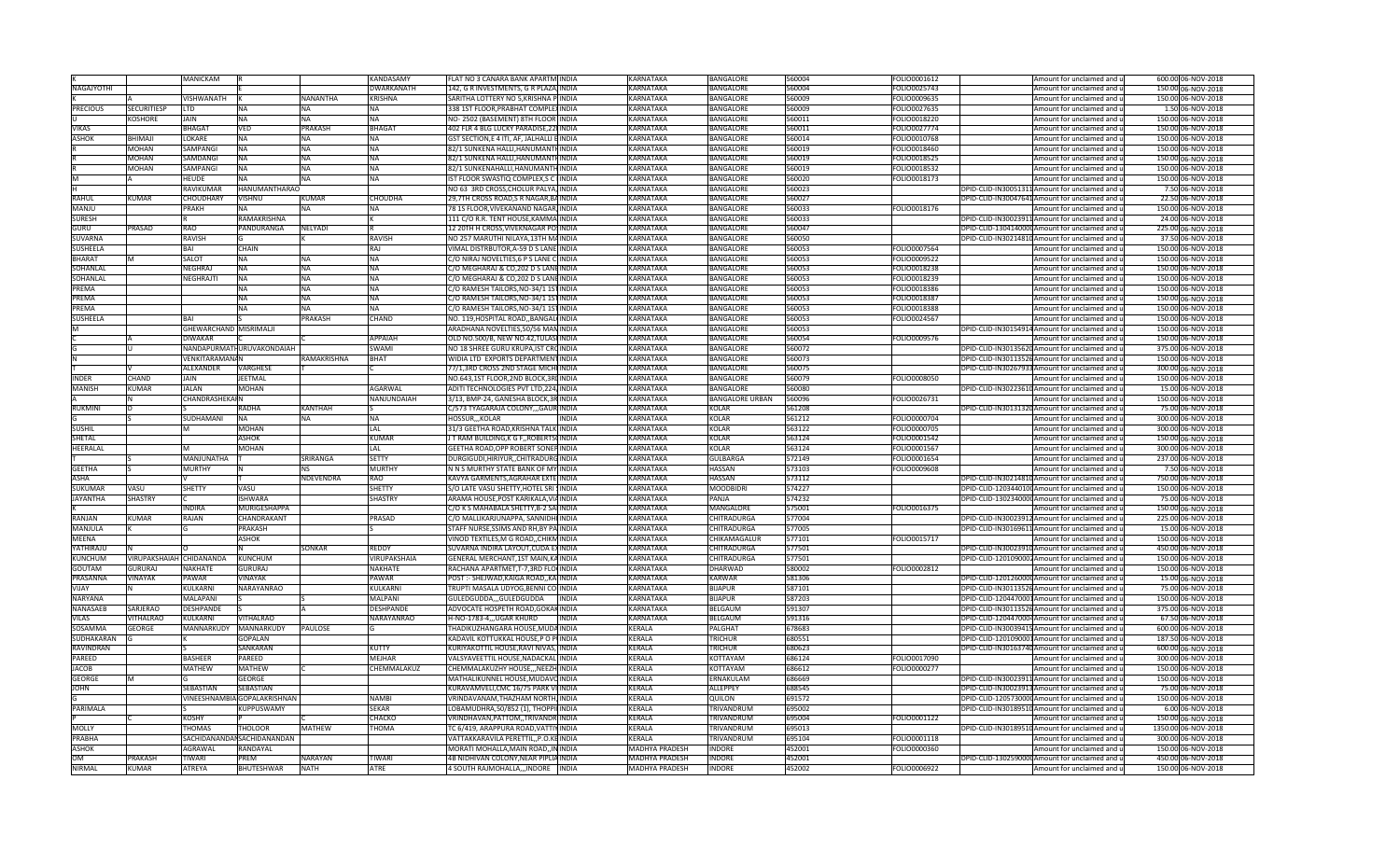| <b>SUNIL</b>                  |                   | <b>GUPTA</b>          | RAMCHANDRA         |                   | <b>GUPTA</b>          | 280/8 GANNA COLONY, DHAR ROADINDIA                                            |              | <b>MADHYA PRADESH</b>      | INDORE           | 452002           |                              | DPID-CLID-1202620000 Amount for unclaimed and u          | 300.00 06-NOV-2018                       |
|-------------------------------|-------------------|-----------------------|--------------------|-------------------|-----------------------|-------------------------------------------------------------------------------|--------------|----------------------------|------------------|------------------|------------------------------|----------------------------------------------------------|------------------------------------------|
| <b>RARY</b>                   |                   | <b>BARJATYA</b>       | <b>PRADEEP</b>     |                   | <b>BARJATYA</b>       | 40ANJANI NAGAR, BIJASAN ROAD, , INDIA                                         |              | <b>MADHYA PRADESH</b>      | INDORE           | 452005           |                              | DPID-CLID-1201700000 Amount for unclaimed and u          | 300.00 06-NOV-2018                       |
| <b>MANISHA</b>                |                   | GAUR                  | <b>AMIT</b>        |                   | <b>GAUR</b>           | 72 RESHAM GAUR, , INDORE                                                      | <b>INDIA</b> | <b>MADHYA PRADESH</b>      | INDORE           | 452006           | FOLIO0000368                 | Amount for unclaimed and u                               | 150.00 06-NOV-2018                       |
| <b>GIRJA</b>                  |                   | GAUR                  | SHANKAR            |                   | GAUR                  |                                                                               |              |                            | <b>NDORE</b>     |                  | FOLIO0000367                 |                                                          |                                          |
|                               |                   |                       |                    |                   |                       | 72 RESHAM GALI, NAND LAL PURA,, INDIA                                         |              | <b>MADHYA PRADESH</b>      |                  | 452006           |                              | Amount for unclaimed and u                               | 150.00 06-NOV-2018                       |
| <b>DEVENDRA</b>               |                   | NAKHAT                | TEJ                | KARAN             | <b>NAKHA</b>          | H NO 551,USHA NAGAR EXTENSIONINDIA                                            |              | MADHYA PRADESH             | <b>NDORE</b>     | 152007           |                              | DPID-CLID-IN30240410 Amount for unclaimed and u          | 150.00 06-NOV-2018                       |
| <b>GEETA</b>                  |                   | GAUR                  | BHAFIGIRATH        |                   | GAUR                  | RESHAM VALA,RAJIV BAZAR,,INDOFINDIA                                           |              | MADHYA PRADESH             | <b>NDORE</b>     | 452008           | OLIO0000365                  | Amount for unclaimed and u                               | 150.00 06-NOV-2018                       |
| <b>SUNANDA</b>                |                   | GAUR                  | <b>BALKISHAN</b>   |                   | GAUR                  | RESHAM VALA,RAJIV BAZAR,,INDOFINDIA                                           |              | MADHYA PRADESH             | <b>NDORE</b>     | 452008           | FOLIO0000366                 | Amount for unclaimed and u                               | 150.00 06-NOV-2018                       |
| KISHANLAL                     |                   | SINGHAL               | <b>NA</b>          | <b>NA</b>         | <b>NA</b>             | 27 INDRALOKE COLONY,,,INDORE INDIA                                            |              | MADHYA PRADESH             | INDORE           | 452009           |                              | DPID-CLID-1202990004Amount for unclaimed and u           | 750.00 06-NOV-2018                       |
| RAJENDRA                      | KUMAR             | <b>JAIN</b>           | <b>AMRITLAL</b>    |                   | <b>JAIN</b>           | S/O AMRIT LAL JAIN, AZAD CHOWK INDIA                                          |              | <b>MADHYA PRADESH</b>      |                  | 455777           | FOLIO0017939                 | Amount for unclaimed and u                               | 150.00 06-NOV-2018                       |
| <b>OM</b>                     | <b>PRAKASH</b>    | <b>MISHRA</b>         | <b>SHANKAR</b>     |                   | <b>MISHRA</b>         | 45/3 GRASIM STAFF COLY, BIRLAGR INDIA                                         |              | <b>MADHYA PRADESH</b>      | UJJAIN           | 456331           |                              | DPID-CLID-IN30051316 Amount for unclaimed and u          | 150.00 06-NOV-2018                       |
| <b>SORABH</b>                 |                   | BAKLIWAL              | RAJENDRA           |                   | <b>BAKLIWAL</b>       | BAKLIWAL BHAWAN, KILA ROAD,, MINDIA                                           |              | <b>MADHYA PRADESH</b>      | MANDASUR         | 458002           |                              | DPID-CLID-1301760000 Amount for unclaimed and u          | 13.50 06-NOV-2018                        |
|                               |                   |                       |                    |                   |                       |                                                                               |              |                            |                  |                  |                              |                                                          |                                          |
| LAL                           | <b>BAHADUR</b>    | CHAUHAN               | KAPUR              | SINGH             | CHAUHAN               | C/O SGT LB CHAUHAN, NO.3 AIRFOHNDIA                                           |              | MADHYA PRADESH             | BETUL            | 460553           | FOLIO0009721                 | Amount for unclaimed and u                               | 450.00 06-NOV-2018                       |
| <b>NEETA</b>                  |                   | MAHESHWARI            | <b>NATWAR</b>      | LAL               | RATHI                 | ISHAN PARISAR,NEAR JAISWAL,I T I INDIA                                        |              | <b>MADHYA PRADESH</b>      | HOSHANGABAD      | 161001           |                              | DPID-CLID-IN30048413 Amount for unclaimed and u          | 375.00 06-NOV-2018                       |
| SHOVIT                        |                   | <b>JAIN</b>           | SUBHASH            | CHANDF            | JAIN                  | 5TH LINE ITARSI,,,ITARSI                                                      | <b>INDIA</b> | <b>MADHYA PRADESH</b>      | HOSHANGABAD      | 461111           |                              | DPID-CLID-1204330000 Amount for unclaimed and u          | 150.00 06-NOV-2018                       |
| RAMESHWAR                     |                   | SINGH                 | RANJEET            | <b>BHADUF</b>     | <b>SINGH</b>          | H NO-97 NEAR SHIV MANDIR, BHOL INDIA                                          |              | <b>MADHYA PRADESH</b>      | BHOPAL           | 462001           |                              | DPID-CLID-1203160000 Amount for unclaimed and u          | 237.00 06-NOV-2018                       |
| <b>ARCHANA</b>                |                   | RAIZADA               | PREM               | SINGH             | RAIZADA               | D-28 74 BUNGALOWS,,,BHOPAL                                                    | <b>INDIA</b> | <b>MADHYA PRADESH</b>      | <b>BHOPAL</b>    | 462003           | FOLIO0006652                 | Amount for unclaimed and u                               | 300.00 06-NOV-2018                       |
| ANURANJA                      |                   | RAIZADA               | PREM               | SINGH             | RAIZADA               | D-28 74 BUNGALOWS,,,BHOPAL                                                    | <b>INDIA</b> | <b>MADHYA PRADESH</b>      | <b>BHOPAL</b>    | 462003           | FOLIO0006653                 | Amount for unclaimed and u                               | 150.00 06-NOV-2018                       |
|                               |                   | <b>BALACHANDRAN K</b> |                    |                   | <b>NANOO</b>          | SARVA DHARMA SOCIETY, KOLAR RUNDIA                                            |              | <b>MADHYA PRADESH</b>      | <b>BHOPAL</b>    | 462016           | FOLIO0004336                 | Amount for unclaimed and u                               | 300.00 06-NOV-2018                       |
|                               |                   |                       |                    |                   |                       |                                                                               |              |                            |                  |                  |                              |                                                          |                                          |
| KALPANA                       |                   | <b>JAIN</b>           | KUNDAN             | LAL               | <b>JAIN</b>           | A-32/C, SHAHANSHAH GARDEN, PUNINDIA                                           |              | MADHYA PRADESH             | <b>BHOPAL</b>    | 462023           |                              | DPID-CLID-1601010000 Amount for unclaimed and u          | 150.00 06-NOV-2018                       |
| <b>BHAVANA</b>                |                   | <b>DUBEY</b>          |                    |                   | <b>DUBEY</b>          | H. NO. 60, PATEL MARG,,,,ASHOK NINDIA                                         |              | <b>MADHYA PRADESH</b>      | GUNA             | 473331           |                              | DPID-CLID-IN30198310 Amount for unclaimed and u          | 75.00 06-NOV-2018                        |
| RAJKUMARI                     |                   | DALMIA                |                    |                   | <b>DALMIA</b>         | SHANTI NIKETAN NEAR SURUCHI,HINDIA                                            |              | <b>MADHYA PRADESH</b>      | <b>GWALIOR</b>   | 474004           |                              | DPID-CLID-1201320000 Amount for unclaimed and u          | 150.00 06-NOV-2018                       |
| YOGESH                        |                   | KAPOOF                | HARBANSLAL         |                   | <b>KAPOOR</b>         | GURU DWARA STREET, MORAR GW INDIA                                             |              | MADHYA PRADESH             | GWALIOR          | 474006           | OLIO0016164                  | Amount for unclaimed and u                               | 237.00 06-NOV-2018                       |
| SANDHYA                       |                   | SHARMA                | SATYANARAYAN       |                   | SHARMA                | C/O SRI S.N.SHARMA, PRECIDENT DIINDIA                                         |              | MADHYA PRADESH             | MORENA           | 476001           | FOLIO0016473                 | Amount for unclaimed and u                               | 150.00 06-NOV-2018                       |
| PIYUSH                        |                   | CHAUDHARI             | <b>NARAYAN</b>     |                   |                       | GUPTAJI'S HOUSE, 234, BADBAN, CHINDIA                                         |              | MADHYA PRADESH             | CHHINDWARA       | 480001           | FOLIO0027077                 | Amount for unclaimed and u                               | 150.00 06-NOV-2018                       |
| RAI                           | KUMAR             | <b>JAIN</b>           | SABHACHAND         |                   | <b>JAIN</b>           | 948 GANJIPURA CHOWK,,,JABALPU INDIA                                           |              | <b>MADHYA PRADESH</b>      | <b>JABALPUR</b>  | 482002           | FOLIO0027443                 | Amount for unclaimed and u                               | 150.00 06-NOV-2018                       |
|                               |                   |                       |                    |                   |                       |                                                                               |              |                            |                  |                  |                              |                                                          |                                          |
| <b>BHUWAN</b>                 | LAL               | VISHWAKARMA           | LAXMAN             | PRASAD            | <b>VISHWA</b>         | OPP. DR. BAJPAI,572 SHASTRI NAGAINDIA                                         |              | MADHYA PRADESH             | <b>JABALPUR</b>  | 482004           |                              | DPID-CLID-1302340000 Amount for unclaimed and u          | 75.00 06-NOV-2018                        |
| <b>ARCHNA</b>                 |                   | <b>AGRAWAL</b>        | KRISHNAMURARI      |                   | <b>AGRAWA</b>         | C/O KRISHNA ALUMINIUM INDUSTIINDIA                                            |              | MADHYA PRADESH             | <b>ABALPUR</b>   | 483501           | FOLIO0005464                 | Amount for unclaimed and u                               | 150.00 06-NOV-2018                       |
| SANJAY                        |                   | SONI                  | SHYAM              | SUNDER            | <sub>SO</sub>         | TETHWAR PARA CHOWK,,,RAJNANI INDIA                                            |              | <b>MADHYA PRADESH</b>      | RAJNANDGAON      | 491441           |                              | DPID-CLID-1201180200 Amount for unclaimed and u          | 150.00 06-NOV-2018                       |
| <b>KUSHAL</b>                 | KUMAR             | VERMA                 | <b>MEHTA</b>       | RAM               | <b>VERMA</b>          | VILL. BIREJHAR, P.O. MANGATA,, RAJINDIA                                       |              | <b>MADHYA PRADESH</b>      | RAJNANDGAON      | 491441           |                              | DPID-CLID-1201180200 Amount for unclaimed and u          | 33.00 06-NOV-2018                        |
| <b>ABDUL</b>                  |                   | <b>GAFFAR</b>         | YUSUF              |                   | <b>BHAI</b>           | C/O NEW DIAMOND BACKERY, SANJINDIA                                            |              | MADHYA PRADESH             | RAIPUR           | 492001           | FOLIO0005112                 | Amount for unclaimed and u                               | 150.00 06-NOV-2018                       |
| <b>SWATI</b>                  |                   | <b>JAIN</b>           | <b>SUBHASH</b>     | CHAND             | <b>JAIN</b>           | <b>GUNJ PARA, RAIPUR,</b>                                                     | <b>INDIA</b> | <b>MADHYA PRADESH</b>      | RAIPUR           | 492001           |                              | DPID-CLID-IN30045010 Amount for unclaimed and u          | 1.50 06-NOV-2018                         |
| RAM                           | LAL               | SHRIVASTAVA           | LATE               | <b>ASHRAFILAL</b> | SHRI                  | HNO Y 250, KOTA,, RAIPUR                                                      | <b>INDIA</b> | <b>MADHYA PRADESH</b>      | RAIPUR           | 492010           | FOLIO0005123                 | Amount for unclaimed and u                               | 150.00 06-NOV-2018                       |
|                               |                   |                       |                    |                   |                       |                                                                               |              |                            |                  |                  |                              |                                                          |                                          |
| SANJEEV                       | <b>SINGH</b>      | THAKUR                |                    |                   | THAKUR                | KUSUM-VILLA,1 RAVINDRA NAGAR INDIA                                            |              | MADHYA PRADESH             | <b>BIJAPUR</b>   | 495001           |                              | DPID-CLID-1201130000 Amount for unclaimed and u          | 75.00 06-NOV-2018                        |
| <b>DEVIDAS</b>                |                   | WADHWANI              | HUNDRAJMAL         |                   |                       | HARPALDAS AND SONS, OLD GOOD INDIA                                            |              | MADHYA PRADESH             | BILASPUR         | 495004           | FOLIO0005217                 | Amount for unclaimed and u                               | 300.00 06-NOV-2018                       |
|                               |                   |                       |                    |                   |                       |                                                                               |              |                            |                  |                  |                              |                                                          |                                          |
| <b>AJEET</b>                  |                   | CHOUDHARY             | <b>UGAM</b>        | SINGE             | <b>SFL</b>            | C-120 VASANT VIHAR COLONY, SEEFINDIA                                          |              | MADHYA PRADESH             | BILASPUF         | 195006           |                              | DPID-CLID-IN30039414 Amount for unclaimed and u          | 150.00 06-NOV-2018                       |
| <b>BALAKRISHNA</b>            |                   | SALIAN                | <b>SHEKAR</b>      | <b>TUKRA</b>      | SALIAN                | QUEENS MANSION BUILDING, 44 4 INDIA                                           |              | <b>MAHARASHTRA</b>         | <b>MUMBAI</b>    | 400001           |                              | DPID-CLID-IN30051313 Amount for unclaimed and u          |                                          |
|                               | KUMAR             | PORWAI                |                    | <b>ALII</b>       |                       |                                                                               |              |                            |                  |                  |                              |                                                          | 37.50 06-NOV-2018                        |
| VINOD                         |                   |                       | SHANTI             |                   | <b>PORWAL</b>         | C\O KAMAL JAIN, ROOM NO.39, 2NDINDIA                                          |              | MAHARASHTRA                | MUMBAI           | 400002           | OLIO0006037                  | Amount for unclaimed and u                               | 1.50 06-NOV-2018                         |
| <b>UGAMRA</b>                 |                   | <b>JAIN</b>           | VAKTAVARMAL        |                   |                       | 108/116 VITHAL WADI, IST FLOOR RINDIA                                         |              | MAHARASHTRA                | <b>MUMBAI</b>    | 400002           | FOLIO0014791                 | Amount for unclaimed and u                               | 150.00 06-NOV-2018                       |
| SIDHRAJ                       | <b>HAMIRMAL</b>   | <b>BAFNA</b>          | <b>HAMIRMAL</b>    |                   | KARAMCHAND            | ROOM NO 16 2MD FLOOR GURUKUINDIA                                              |              | <b>MAHARASHTRA</b>         | <b>MUMBAI</b>    | 400002           | FOLIO0016605                 | Amount for unclaimed and u                               | 150.00 06-NOV-2018                       |
| PANKAJ                        | <b>HIRALAL</b>    | <b>«НАН</b>           | <b>HIRA</b>        |                   | LAL.                  | INDUSTRIAL CORPORATION, 8/B 1S INDIA                                          |              | <b>MAHARASHTRA</b>         | MUMBAI           | 400003           | FOLIO0025424                 | Amount for unclaimed and u                               | 150.00 06-NOV-2018                       |
| SHYLA                         | ANNU              | MATHEW                | <b>JACOB</b>       |                   | <b>MATHEW</b>         | 11, KARTIKEYA NOFRA, NAVY NAGA INDIA                                          |              | MAHARASHTRA                | MUMBAI           | 400005           | FOLIO0024613                 | Amount for unclaimed and u                               | 150.00 06-NOV-2018                       |
| RAJEEV                        |                   | AGARWAI               |                    |                   | AGARWAL               | 53, 'SUNITA', 9TH FLOOR, CUFFE PAINDIA                                        |              | MAHARASHTRA                | MUMBAI           | 400005           | FOLIO0025142                 | Amount for unclaimed and u                               | 600.00 06-NOV-2018                       |
| <b>JANKI</b>                  | LAL               | <b>KABRA</b>          | GOKUL              | CHAND             | <b>KABRA</b>          | JEEVAN VIHAR, GRD. FLOOR, FLAT NUNDIA                                         |              | <b>MAHARASHTRA</b>         | <b>MUMBAI</b>    | 400006           | FOLIO0017584                 | Amount for unclaimed and u                               | 225.00 06-NOV-2018                       |
| <b>DINESH</b>                 | <b>HIRJI</b>      |                       | <b>HIRJI</b>       | м                 |                       |                                                                               |              |                            |                  |                  |                              |                                                          |                                          |
|                               |                   | GALA                  |                    |                   | <b>GALA</b>           | 339 RAJESH BLDG 2ND/77,OPP LAN INDIA                                          |              | MAHARASHTRA                | <b>MUMBAI</b>    | 400007           | FOLIO0004795                 | Amount for unclaimed and u                               | 150.00 06-NOV-2018                       |
| KHUSHALCHAND SOIDAR           |                   | GADA                  | SOJPAR             | <b>NARPAR</b>     | <b>GADA</b>           | R.NO.54, II FLOOR, HABIB MANSION INDIA                                        |              | MAHARASHTRA                | MUMBAI           | 400011           | FOLIO0011435                 | Amount for unclaimed and u                               | 150.00 06-NOV-2018                       |
|                               |                   | SALVI                 |                    |                   | <b>SALVI</b>          | NAIGAON, NEW POLICE LINE, G/13, INDIA                                         |              | <b>MAHARASHTRA</b>         | <b>MUMBAI</b>    | 400012           | FOLIO0010212                 | Amount for unclaimed and u                               | 300.00 06-NOV-2018                       |
| MADHULIKA                     |                   | <b>BOKIL</b>          | SANJIV             |                   | <b>BOKIL</b>          | 302, CONDOR GARDEN, TATA COLINDIA                                             |              | MAHARASHTRA                | MUMBAL           | 400012           |                              | DPID-CLID-IN30076510 Amount for unclaimed and u          | 900.00 06-NOV-2018                       |
| KALPANA                       |                   | <b>JAIN</b>           |                    | <b>NA</b>         | <b>NA</b>             | 3 MOHAN KUNT FIRST FLOOR, 68 JY INDIA                                         |              | MAHARASHTRA                | MUMBAI           | 400014           | FOLIO0018622                 | Amount for unclaimed and u                               | 150.00 06-NOV-2018                       |
| <b>KALPANA</b>                |                   | <b>JAIN</b>           | NA                 | <b>NA</b>         | <b>NA</b>             | 3 MOHAN KUNJ FIRST FLOOR,68 JY INDIA                                          |              | MAHARASHTRA                | MUMBAI           | 400014           | OLIO0018623                  | Amount for unclaimed and u                               | 150.00 06-NOV-2018                       |
| POPAT                         | LALS              | JAIN                  | NA                 | <b>NA</b>         | <b>NA</b>             | 3 MOHAN KUNJ FIRST FLOOR,68 JY INDIA                                          |              | <b>MAHARASHTRA</b>         | MUMBAI           | 400014           | OLIO0018628                  | Amount for unclaimed and u                               | 150.00 06-NOV-2018                       |
| SHARAD                        |                   | <b>RAO</b>            |                    | <b>NVENKAT</b>    | <b>RAO</b>            | C/O SOUTHERN COUNTRIES FINANCINDIA                                            |              | MAHARASHTRA                | MUMBAI           | 400014           | FOLIO0025206                 | Amount for unclaimed and u                               | 300.00 06-NOV-2018                       |
|                               |                   |                       |                    |                   |                       |                                                                               |              |                            |                  |                  |                              |                                                          |                                          |
| VIJAYALAKSHMI                 |                   |                       |                    |                   | RAMNATH               | 5/217 SHREE NIKETAN, MUMBAI TA INDIA                                          |              | MAHARASHTRA                | MUMBAI           | 400022           | FOLIO0011281                 | Amount for unclaimed and u                               | 150.00 06-NOV-2018                       |
| <b>JAYANT</b>                 | <b>DEVCHAND</b>   | <b>SHAH</b>           | <b>DEVCHAND</b>    | VALII             | <b>SHAH</b>           | 87/9 SHANKAR VILLA JAIN SOCIETY INDIA                                         |              | <b>MAHARASHTRA</b>         | <b>MUMBAI</b>    | 400022           | FOLIO0011480                 | Amount for unclaimed and u                               | 150.00 06-NOV-2018                       |
| <b>KETAN</b>                  | <b>DEVCHAND</b>   | <b>SHAH</b>           | <b>DEVCHAND</b>    | VALI              | <b>SHAH</b>           | 87/9 SHANKAR VILLA JAIN SOCIETY INDIA                                         |              | <b>MAHARASHTRA</b>         | <b>MUMBAI</b>    | 400022           | FOLIO0011478                 | Amount for unclaimed and u                               | 150.00 06-NOV-2018                       |
| PRAGNA                        | <b>DEVCHAND</b>   | <b>SHAH</b>           | <b>DEVCHAND</b>    | VAI II            | <b>SHAH</b>           | 87/9 SHANKAR VILLA JAIN SOCIETY, INDIA                                        |              | <b>MAHARASHTRA</b>         | <b>MUMBAI</b>    | 400022           | FOLIO0011479                 | Amount for unclaimed and u                               | 150.00 06-NOV-2018                       |
| SUMAN                         |                   | <b>SHARMA</b>         |                    | PRAMODKUMAR       | SHAR                  | D-9/145, GANDHI NAGAR, NEAR MUINDIA                                           |              | MAHARASHTRA                | MUMBAI           | 400023           |                              | DPID-CLID-IN30231610 Amount for unclaimed and u          | 75.00 06-NOV-2018                        |
| <b>MADHUKAF</b>               |                   | <b>SHETH</b>          | CHIMANLAL          |                   |                       | SHOP NO.3, RAJABAHADUR MANSI INDIA                                            |              | <b>MAHARASHTRA</b>         | <b>MUMBAI</b>    | 400023           | FOLIO0024647                 | Amount for unclaimed and u                               | 750.00 06-NOV-2018                       |
| <b>JEETENDRA</b>              |                   | BHAVANANI             | <b>JETHU</b>       |                   | <b>BHAVNANI</b>       | 3/1 NANIK NIWAS, WARDEN ROAD, INDIA                                           |              | <b>MAHARASHTRA</b>         | <b>MUMBAI</b>    | 400026           | FOLIO0005995                 | Amount for unclaimed and u                               | 150.00 06-NOV-2018                       |
| <b>SUSHIL</b>                 | KHETSHI           | SHAH                  | KHETSHI            | PADAMSHI          | <b>SHA</b>            | 13 SMRUTI KUNJ 1ST FLOOR, 222 SEINDIA                                         |              | MAHARASHTRA                | MUMBAI           | 400028           | FOLIO0011475                 | Amount for unclaimed and u                               | 300.00 06-NOV-2018                       |
|                               |                   |                       |                    |                   |                       |                                                                               |              |                            |                  |                  |                              |                                                          |                                          |
| <b>BILKIS</b>                 |                   | BAHREINWALA           | <b>NA</b>          | NA                | <b>NA</b>             | INDIA HOUSE NO-2/23, KEMPS COR INDIA                                          |              | MAHARASHTRA                | MUMBAI           | 400036           | FOLIO0018665                 | Amount for unclaimed and u                               | 150.00 06-NOV-2018                       |
| SHIV                          | <b>DUTTSINGH</b>  | <b>BHADORIA</b>       | SHYAM              | SINGH             | <b>BHADORIA</b>       | 84 ENTERPRISE 8TH FLOOR, FORJET INDIA                                         |              | MAHARASHTRA                | MUMBAI           | 400036           | FOLIO0014659                 | Amount for unclaimed and u                               | 225.00 06-NOV-2018                       |
| <b>SEMIT</b>                  | PHARMACAUTICALTD  |                       | NΔ                 | NA                | <b>INA</b>            | SEMIT PHARMACAUTLCALS& CHEMINDIA                                              |              | MAHARASHTRA                | MUMBAI           | 400039           | FOLIO0025328                 | Amount for unclaimed and u                               | 150.00 06-NOV-2018                       |
| <b>MANOJ</b>                  | KUMAR             | MITTAL                | LATE               | <b>SR</b>         | <b>MITTAL</b>         | <b>B 5 SUNSET HEIGHTS APTS NARGIS INDIA</b>                                   |              | MAHARASHTRA                | MUMBAI           | 400050           |                              | DPID-CLID-IN30021411Amount for unclaimed and u           | 324.00 06-NOV-2018                       |
| <b>HEMANT</b>                 |                   | SHAH                  |                    | <b>NA</b>         | <b>NA</b>             | 502 5TH FLR PALM GROVE, S C CHA INDIA                                         |              | <b>MAHARASHTRA</b>         | <b>MUMBAI</b>    | 400054           |                              | DPID-CLID-1202890000 Amount for unclaimed and u          | 1.50 06-NOV-2018                         |
| <b>MUKESH</b>                 | <b>MONSHI</b>     | DEDHIA                | <b>MUNSHI</b>      |                   |                       | 1- 6 RAJDEEP,23, LINKING ROAD,KHINDIA                                         |              | <b>MAHARASHTRA</b>         | <b>MUMBAI</b>    | 400054           |                              | DPID-CLID-IN30160410 Amount for unclaimed and u          | 300.00 06-NOV-2018                       |
| <b>HASUMATI</b>               |                   | THAKFR                | <b>ARVIND</b>      |                   | <b>THAKFR</b>         | 4 SURYA SADAN 6TH ROAD T P S V, INDIA                                         |              | MAHARASHTRA                | <b>MUMBAI</b>    | 400055           | FOLIO0011291                 | Amount for unclaimed and ul                              |                                          |
|                               |                   |                       |                    |                   |                       |                                                                               |              |                            |                  |                  |                              |                                                          | 300.00 06-NOV-2018                       |
| SALOCHINA                     |                   | CHANDIRAMANI RAM      |                    |                   |                       | COOPER HOSPITAL STAFF QUARTERINDIA                                            |              | MAHARASHTRA                | MUMBAI           | 400056           | FOLIO0004873                 | Amount for unclaimed and u                               | 300.00 06-NOV-2018                       |
| <b>UDAY</b>                   | RAMESH            | <b>SHAH</b>           | RAMESH             |                   | <b>SHAH</b>           | 41 GEETA, J P ROAD, ANDHERI WESTINDIA                                         |              | <b>MAHARASHTRA</b>         | MUMBAI           | 400058           |                              | DPID-CLID-IN30154916 Amount for unclaimed and u          | 3.00 06-NOV-2018                         |
| <b>SHRFFJI</b><br>PRAHALADBAI | CAPITALANDFINALTD | PATEL                 | SOHAN<br>NARYANDAS | <b>LALII</b>      | <b>KOGTA</b><br>PATEL | 105, RASHMI TOWER, NEAR TO JAIN INDIA<br>205 JAGRUTI APT SAINATH ROAD, MINDIA |              | MAHARASHTRA<br>MAHARASHTRA | MUMBAI<br>MUMBAI | 400059<br>400064 | FOLIO0024847<br>FOLIO0011398 | Amount for unclaimed and u<br>Amount for unclaimed and u | 450.00 06-NOV-2018<br>300.00 06-NOV-2018 |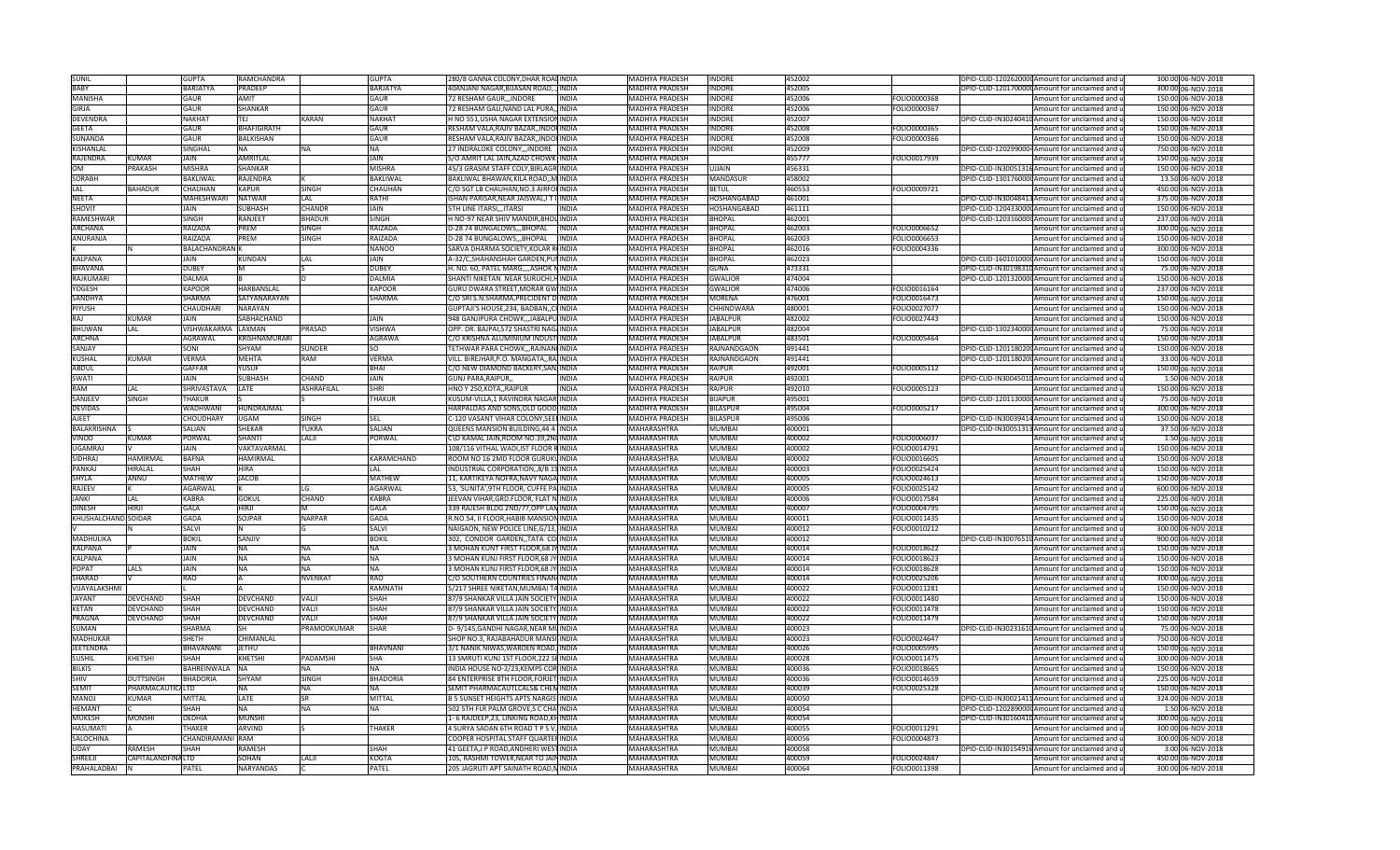| <b>VIJAY</b>          | М                    | <b>MODI</b>     | MAGANLAL                 |                  | <b>MODI</b>                | 11-VYAS BLDG KOTHARI, WADI RAMINDIA       |              | MAHARASHTRA        | MUMBAI                | 400064           | FOLIO0014838 | Amount for unclaimed and u                      | 150.00 06-NOV-2018  |
|-----------------------|----------------------|-----------------|--------------------------|------------------|----------------------------|-------------------------------------------|--------------|--------------------|-----------------------|------------------|--------------|-------------------------------------------------|---------------------|
| <b>NITIN</b>          |                      | GAIKWAD         | <b>MANOHAR</b>           | <b>KASHIRAM</b>  | GAI                        | A-3-622 LINK PALACE CHS, PANNAL INDIA     |              | <b>MAHARASHTRA</b> | MUMBAI                | 400064           |              | DPID-CLID-1202180000 Amount for unclaimed and u | 7.50 06-NOV-2018    |
| CHAND                 | RAKANT               | LAKHANI         | <b>BHAGUANJI</b>         |                  | LAKHANI                    | C/301 RAJKISHORE SOCIETY, MEURI INDIA     |              | <b>MAHARASHTRA</b> | MUMBAI                | 400067           | FOLIO0017130 | Amount for unclaimed and u                      | 300.00 06-NOV-2018  |
| <b>GAURAV</b>         | KIRIT                | <b>SHAH</b>     | KIRTI                    |                  | SHAH                       | C/3 H-81 MAHAVIR NAGAR, SHANK/INDIA       |              | MAHARASHTRA        | MUMBAI                | 400067           |              | DPID-CLID-1202160000 Amount for unclaimed and u | 7.50 06-NOV-2018    |
| <b>KAUSHIK</b>        |                      | GOWDA           | RAJU                     |                  | GOWD/                      | C/O JIGNESH DESAI,B/41-002, ANAIINDIA     |              | MAHARASHTRA        | MUMBAI                | 400068           | FOLIO0026837 | Amount for unclaimed and u                      | 750.00 06-NOV-2018  |
| <b>MUKESH</b>         | UDAYKUMAR            | UDANI           | UDAY                     | <b>CUMARM</b>    | UDANI                      | ENRICH TECHNOLOGIES, 14, KRISHNINDIA      |              | MAHARASHTRA        | MUMBAI                | 400069           |              | DPID-CLID-IN30223610 Amount for unclaimed and u | 1.50 06-NOV-2018    |
| KRISHNANAND           |                      | SHETTY          |                          | <b>NAGAPPA</b>   | <b>SHETTY</b>              | 1-61A SINDHI SOCIETY.CHEMBUR INDIA        |              | <b>MAHARASHTRA</b> | MUMBAI                | 400071           | FOLIO0004830 | Amount for unclaimed and u                      | 300.00 06-NOV-2018  |
|                       |                      |                 |                          |                  |                            |                                           |              |                    |                       |                  |              |                                                 |                     |
| MRUDULA               | M                    | DESAI           | ΝA                       | NA               | <b>NA</b>                  | RAGHUNATH NIWAS, GAVTHAN ROJINDIA         |              | MAHARASHTRA        | MUMBAI                | 400071           | FOLIO0018543 | Amount for unclaimed and u                      | 150.00 06-NOV-2018  |
| <b>JAYARAMAKUMAR</b>  |                      |                 | <b>NA</b>                | <b>NA</b>        | <b>NA</b>                  | C/O BIGSHARE SERVICES PVT LTD, E INDIA    |              | <b>MAHARASHTRA</b> | <b>MUMBAI</b>         | 400072           | FOLIO0027343 | Amount for unclaimed and u                      | 750.00 06-NOV-2018  |
| <b>VISHAL</b>         |                      | <b>JAIN</b>     | <b>SUSHIL</b>            | CHANDRA          | JAIN                       | FLAT NO 401, A WING TRINITY CHS, INDIA    |              | <b>MAHARASHTRA</b> | <b>MUMBAI</b>         | 400076           |              | DPID-CLID-IN30023911 Amount for unclaimed and u | 300.00 06-NOV-2018  |
| <b>DINABEN</b>        | <b>HARKISANDAS</b>   | PAREKH          | <b>HARKISANDAS</b>       |                  | <b>PAREKH</b>              | LAGDIWALA ESTATE HINGWALA LA INDIA        |              | <b>MAHARASHTRA</b> | MUMBAI                | 400077           | FOLIO0011428 | Amount for unclaimed and u                      | 300.00 06-NOV-2018  |
| <b>MAHENDRA</b>       | MANSUKHLAL           | DESAI           | MANSUKHLAL               |                  | <b>DESAI</b>               | 91/2, SHASHI PRABHA, GARODIA NAINDIA      |              | MAHARASHTRA        | MUMBAI                | 400077           | FOLIO0024608 | Amount for unclaimed and u                      | 150.00 06-NOV-2018  |
| <b>SURESH</b>         |                      | KUNDAF          |                          |                  | <b>KUNDAR</b>              | NAGAPPA CHAWL, OPP. BANK OF BINDIA        |              | MAHARASHTRA        | MUMBAI                | 400078           | FOLIO0025745 | Amount for unclaimed and u                      | 150.00 06-NOV-2018  |
| <b>ACHARYA</b>        | MAHFNDRA             | PRASAD          | RFVABHAI                 |                  |                            | 18/B NAND BHUVAN M C ROAD OP INDIA        |              | <b>MAHARASHTRA</b> | <b>MUMBAI</b>         | 400093           | FOLIO0014825 | Amount for unclaimed and u                      | 150.00 06-NOV-2018  |
| DEEDAR                | <b>SINGH</b>         | MATHAROO        | <b>MATHAROO</b>          |                  | RAJENDRASIN                | FLAT NO 6 AMBAR BUILDING, DR CHINDIA      |              | MAHARASHTRA        | <b>MUMBAI</b>         | 400093           |              | DPID-CLID-1201090002 Amount for unclaimed and u | 187.50 06-NOV-2018  |
| HIMANSHU              |                      | <b>GUPTA</b>    | CHANDRA                  |                  | PRAKASH                    | B/8 RANJANI BARC COLONY 1ST FLOINDIA      |              | MAHARASHTRA        | MUMBAI                | 400094           |              | DPID-CLID-IN30154916 Amount for unclaimed and u | 450.00 06-NOV-2018  |
| <b>DINESH</b>         |                      | <b>SHAH</b>     | <b>JESINGLAL</b>         |                  |                            | 12/3, GAUSHALA BUILDING, GAUSH INDIA      |              | <b>MAHARASHTRA</b> | <b>MUMBAI</b>         | 400097           | FOLIO0025712 | Amount for unclaimed and u                      | 150.00 06-NOV-2018  |
| <b>CHANDRASHEKH/H</b> |                      | <b>PUROHIT</b>  | <b>HARIGOPAL</b>         | M                | PUROHIT                    | B 102 PANCHVATI 1, RAHEJA TOWN INDIA      |              | <b>MAHARASHTRA</b> | MUMBAI                | 400097           |              | DPID-CLID-IN30051311 Amount for unclaimed and u | 750.00 06-NOV-2018  |
| <b>FLORA</b>          | TEXCULTUREPVT LTD    |                 | NΔ                       | <b>NA</b>        | <b>NA</b>                  | NO8 GARDENIA COMPLEX, VASANT INDIA        |              | MAHARASHTRA        | <b>MUMBAI</b>         | 400097           |              | DPID-CLID-1201320000 Amount for unclaimed and u | 1500.00 06-NOV-2018 |
| <b>KANNAN</b>         |                      | PARAMASIVAM     | PARAMASIVAM              |                  |                            | A-4/13 NABARD NAGAR, THAKUR CUNDIA        |              | MAHARASHTRA        | MUMBAI                | 400101           | FOLIO0005947 | Amount for unclaimed and u                      | 150.00 06-NOV-2018  |
| GARGI                 |                      | SACHDEVA        | <b>PARMA</b>             | NAND             | SACHDEVA                   | 6D, 402, ALICA NAGAR, LOKHANDWINDIA       |              | <b>MAHARASHTRA</b> | <b>MUMBAI</b>         | 400101           | FOLIO0025695 | Amount for unclaimed and u                      | 150.00 06-NOV-2018  |
| POONAM                |                      | AGARWAL         | SHIV                     | CHARANLAL        | AGAR                       | FLAT NO 204, WING A ,, BARONET LINDIA     |              | MAHARASHTRA        | <b>MUMBAI</b>         | 400101           |              | DPID-CLID-IN30047642 Amount for unclaimed and u | 300.00 06-NOV-2018  |
|                       |                      |                 |                          |                  |                            |                                           |              |                    |                       |                  |              |                                                 |                     |
| <b>BHAVESH</b>        | CHANDRAKANT          | <b>GANDHI</b>   | CHANDRAKANT<br><b>NA</b> | <b>NA</b>        | <b>GANDHI</b><br><b>NA</b> | E/204 GOKUL PARADISE, NEAR CAMINDIA       |              | MAHARASHTRA        | MUMBAI<br><b>HANE</b> | 400101<br>400604 |              | DPID-CLID-1601480000 Amount for unclaimed and u | 1.50 06-NOV-2018    |
|                       |                      | HAWLE           |                          |                  |                            | SAWANT CHAWL ROOM NO 2, KAJUINDIA         |              | MAHARASHTRA        |                       |                  |              | DPID-CLID-IN30001110 Amount for unclaimed and u | 600.00 06-NOV-2018  |
| ANIL                  |                      | <b>SHINDE</b>   | <b>BANDOPANI</b>         |                  | <b>SHINDE</b>              | C6-9 O-4 SECTOR NO 6,CBD KONKA INDIA      |              | <b>MAHARASHTRA</b> | <b>HANE</b>           | 400615           | FOLIO0004781 | Amount for unclaimed and u                      | 300.00 06-NOV-2018  |
| <b>GURMUKH</b>        |                      | WADHWANI        | KISHINDAR                |                  | <b>WADHWANI</b>            | B/208, JAI LAXMI CO-OP-HSG-SOC LINDIA     |              | MAHARASHTRA        | THANE                 | 401105           | FOLIO0026415 | Amount for unclaimed and u                      | 150.00 06-NOV-2018  |
| <b>JATIN</b>          | MAHESH               | PAREKH          | MAHESH                   |                  | <b>PAREKH</b>              | JIVDANI ROAD KRISHNA KUNJ,1ST FINDIA      |              | MAHARASHTRA        | <b>HANE</b>           | 401303           | FOLIO0014754 | Amount for unclaimed and u                      | 150.00 06-NOV-2018  |
| <b>ABHIJEET</b>       | <b>BHAURAO</b>       | SARASWAT        | <b>BHAURAO</b>           |                  |                            | B/2/104 MAHENDRA PARK, BOISAR, INDIA      |              | <b>MAHARASHTRA</b> | <b>HANE</b>           | 401501           |              | DPID-CLID-IN30154915Amount for unclaimed and u  | 225.00 06-NOV-2018  |
| <b>VIKAS</b>          | <b>NATHURAM</b>      | <b>DATAR</b>    | <b>NATHURAM</b>          |                  | <b>DATAR</b>               | SAURABH BLDG, 202 DEO ALI, , PEN INDIA    |              | <b>MAHARASHTRA</b> | <b>HANE</b>           | 402107           |              | DPID-CLID-1203610000 Amount for unclaimed and u | 150.00 06-NOV-2018  |
| <b>SATISH</b>         | GORAKHNATH           | <b>KHESE</b>    | GORAKHNATH               | RAMBHAU          |                            | 274 SHUKRAWARPETH, NEAR CHIN INDIA        |              | MAHARASHTRA        | PUNE                  | 411002           | FOLIO0010012 | Amount for unclaimed and u                      | 150.00 06-NOV-2018  |
| VRUSHALI              | SATISH               | KHESE           | ΝA                       | <b>NA</b>        | <b>INA</b>                 | 154 SHUKRAWAR PETH, NEAR CHIN INDIA       |              | MAHARASHTRA        | PUNE                  | 411002           | FOLIO0019090 | Amount for unclaimed and u                      | 150.00 06-NOV-2018  |
| <b>KRISHNA</b>        |                      | CHOUDHARI       | LATE                     | SUNILKANTI       | <b>CHO</b>                 | RADON-504 5TH FLOOR, ZIRCON SO INDIA      |              | <b>MAHARASHTRA</b> | PUNE                  | 411014           |              | DPID-CLID-1201090001Amount for unclaimed and u  | 1500.00 06-NOV-2018 |
| RANJANA               | <b>RAVINDRA</b>      | PATANGE         | <b>MURALIDHAR</b>        | <b>BABURAO</b>   |                            | NO: 1 - A, KAPILA HOUSING SOCIET INDIA    |              | <b>MAHARASHTRA</b> | PUNE                  | 411016           |              | DPID-CLID-1201060001Amount for unclaimed and u  | 75.00 06-NOV-2018   |
| SUJAYKUMAR            |                      | <b>KASHYAP</b>  | RAJEEVKUMAR              | <b>AMRIT</b>     | <b>KA</b>                  | FLAT NO 4 GANGA COMPLEX, KHAR INDIA       |              | MAHARASHTRA        | PUNE                  | 411018           |              | DPID-CLID-1204470000 Amount for unclaimed and u | 30.00 06-NOV-2018   |
| <b>INDER</b>          |                      | SINGH           | BADLU                    |                  | RAM                        | OC 3 BN, NATIONAL DEFENCE ACAUINDIA       |              | MAHARASHTRA        | PUNE                  | 411023           | FOLIO0015666 | Amount for unclaimed and u                      | 150.00 06-NOV-2018  |
|                       |                      |                 |                          |                  |                            |                                           |              |                    |                       |                  |              |                                                 |                     |
|                       | <b>BABAI</b>         | SURGUDE         |                          |                  |                            |                                           |              |                    |                       |                  |              |                                                 |                     |
| <b>DHONDU</b>         |                      |                 | <b>BABAN</b>             | RAMCHANDRA       | <b>SUR</b>                 | ABHIRUCHI KIRTINAGAR,NEW SANCINDIA        |              | MAHARASHTRA        | UNE                   | 411027           | OLIO0001896  | Amount for unclaimed and u                      | 300.00 06-NOV-2018  |
| CHANDRAKALA DHONDU    |                      | SURGUDE         | DHONDU                   | RARAN            | <b>SURGUDE</b>             | ABHIRUCHI KIRTINAGAR,NEW SANCINDIA        |              | MAHARASHTRA        | PUNE                  | 411027           | FOLIO0001897 | Amount for unclaimed and u                      | 300.00 06-NOV-2018  |
| <b>RENU</b>           |                      |                 | SUDHIR                   |                  | <b>KUMAR</b>               | 302 JACARANDA, NYATI ESTATE MOINDIA       |              | MAHARASHTRA        | PUNE                  | 411028           |              | DPID-CLID-1203040000 Amount for unclaimed and u | 450.00 06-NOV-2018  |
| VIJAY                 | KANTILAL             | <b>GUGALE</b>   | KANTILAL                 |                  |                            | S.NO.275/3SUNDAR BAUG BLC, B WINDIA       |              | MAHARASHTRA        | PUNE                  | 411033           |              | DPID-CLID-1302190000 Amount for unclaimed and u | 150.00 06-NOV-2018  |
| <b>RAJESH</b>         | CHUNILAL             | PARMAR          | CHUNILAI                 | VALII            | PARMA                      | 302, NANCY PARK, PLOT NO. 18-A, INDIA     |              | <b>MAHARASHTRA</b> | PUNE                  | 411037           |              | DPID-CLID-IN30097410 Amount for unclaimed and u | 300.00 06-NOV-2018  |
| <b>NEETU</b>          |                      | MORE            | LAXMAN                   | TULSHIRAM        | SAL                        | 524 BHAVANI PETH, HARKANAGAR, INDIA       |              | MAHARASHTRA        | PUNE                  | 411042           |              | DPID-CLID-IN30051316 Amount for unclaimed and u | 7.50 06-NOV-2018    |
| <b>REKHA</b>          | PRAFULLA             | <b>JADHAV</b>   | PRAFULLA                 |                  | VISHNUPANT                 | MANAV MANDIR HOUSING COMPLINDIA           |              | MAHARASHTRA        | PUNE                  | 411043           | FOLIO0010003 | Amount for unclaimed and u                      | 150.00 06-NOV-2018  |
| <b>SUNITA</b>         | MAHAVIF              | <b>SUTAR</b>    | MAHAVIR                  | <b>ISHWAR</b>    | <b>SUTAR</b>               | <b>GOMATI PRADHIKARAN STAFF CLN INDIA</b> |              | MAHARASHTRA        | PUNE                  | 411044           |              | DPID-CLID-1204470000 Amount for unclaimed and u | 1140.00 06-NOV-2018 |
| SAMBAJ                |                      | <b>SHINDE</b>   | <b>BABURAO</b>           |                  | <b>SHINDE</b>              | 47. HARI PRASAD APPT., VITTHALWINDIA      |              | <b>MAHARASHTRA</b> | PUNE                  | 411051           | FOLIO0011400 | Amount for unclaimed and u                      | 150.00 06-NOV-2018  |
| PREMLATA              |                      | RANDAD          | RAMANUJJI                |                  | <b>RANDAD</b>              | RANDAD HOUSE, 23/41 KAPAD MAHINDIA        |              | MAHARASHTRA        | LATUR                 | 413512           | FOLIO0001898 | Amount for unclaimed and u                      | 150.00 06-NOV-2018  |
| MAHENDRA              | GULABCHANDJI MALPANI |                 | GULABCHAND               |                  | ZUMBERLAL                  | NEAR KALIKA DEVI MANDIR, AUSA FINDIA      |              | MAHARASHTRA        | LATUR                 | 413512           |              | DPID-CLID-1204470000 Amount for unclaimed and u | 300.00 06-NOV-2018  |
| <b>YOGESH</b>         | <b>ASHOKRAO</b>      | <b>GADKARI</b>  | <b>ASHOK</b>             | <b>PRATAPRAO</b> | <b>GADK</b>                | AKSHAY NAGAR, OLD AUSA ROAD, LINDIA       |              | <b>MAHARASHTRA</b> | LATUR                 | 413531           |              | DPID-CLID-1201330000 Amount for unclaimed and u | 300.00 06-NOV-2018  |
| VASANT                | <b>SIDANNA</b>       | <b>DIKONDA</b>  | SIDANNA                  |                  | <b>DIKONDA</b>             | 4236, PAPAYYA GALLI, , AHMEDNAGAINDIA     |              | <b>MAHARASHTRA</b> | AHMEDNAGAR            | 414001           |              | DPID-CLID-1203320000 Amount for unclaimed and u | 150.00 06-NOV-2018  |
| NILESH                | SHIVPRASADANA MANE   |                 | ANANDRAO                 |                  |                            | 89, YADOGOPAL PETH, SAMARTH M. INDIA      |              | MAHARASHTRA        | SATARA                | 415002           |              | DPID-CLID-1203610000 Amount for unclaimed and u | 1.50 06-NOV-2018    |
| SUMITRADEVI           | SHANTILAL            | DHOOT           | NARAYAN                  | LAL              | <b>PARTHVIR</b>            | WARD NO.14, VASANT COLONY, ICH INDIA      |              | MAHARASHTRA        | SATARA                | 415116           |              | DPID-CLID-1202470000 Amount for unclaimed and u | 2250.00 06-NOV-2018 |
| TAUFIQ                | <b>AMIAN</b>         | MULLA           | RAMJAN                   |                  | MULLA                      | NANDANI NAKA,BAYPAS ROAD,JAY INDIA        |              | MAHARASHTRA        | KOLHAPUF              | 416101           |              | DPID-CLID-1206300000 Amount for unclaimed and u | 300.00 06-NOV-2018  |
| MANO.                 | <b>MANIKLAL</b>      | RATHOL          | MANIKI AI                |                  |                            | AP.PETH VADGAON, TAL.HATKANGAINDIA        |              | <b>MAHARASHTRA</b> | KOLHAPUR              | 416112           |              | DPID-CLID-1202890000 Amount for unclaimed and u | 150.00 06-NOV-2018  |
| MUKESH                | <b>TOKARSHI</b>      | SHAH            | TOKARSHI                 | LAKHAMSH         |                            | A/2/4 RATANSHI NAGAR,,,SANGLI  INDIA      |              | MAHARASHTRA        | SANGLI                | 416416           |              | DPID-CLID-1201091900 Amount for unclaimed and u | 450.00 06-NOV-2018  |
|                       |                      |                 |                          |                  |                            |                                           |              |                    |                       |                  |              |                                                 |                     |
| RAJU                  |                      | <b>ASRANI</b>   | <b>JETHANAND</b>         |                  | <b>ASRANI</b>              | BK NO 660 A/12, ULHASNAGAR, DISTINDIA     |              | <b>MAHARASHTRA</b> | THANE                 | 421002           | FOLIO0015872 | Amount for unclaimed and u                      | 150.00 06-NOV-2018  |
| RATNAKUMARI           |                      | <b>KUTTY</b>    |                          | PNARAYANAN       | <b>KUTTY</b>               | 404, SARVODAY SHILP CHS LTD, PATINDIA     |              | <b>MAHARASHTRA</b> | <b>HANE</b>           | 421201           |              | DPID-CLID-IN30047641 Amount for unclaimed and u | 450.00 06-NOV-2018  |
| <b>RAJESH</b>         |                      | <b>AGRAWAL</b>  | OMPRAKASH                |                  | <b>AGRAWAL</b>             | 16 SAI SHYAM CHHAYA, KOPAR ROJINDIA       |              | <b>MAHARASHTRA</b> | THANE                 | 421202           |              | DPID-CLID-IN30073210 Amount for unclaimed and u | 1453.50 06-NOV-2018 |
| DAYANAND              |                      | KAMAT           |                          |                  | KAMAT                      | 5, MANGALDEEP APPTS.,PLOT NO.1 INDIA      |              | MAHARASHTRA        | <b>HANE</b>           | 421501           | FOLIO0024488 | Amount for unclaimed and u                      | 300.00 06-NOV-2018  |
| MILIND                | DHANRAI              | PATIL           | DHANRAJ                  |                  | PATIL                      | 36 GEETANJALI, GANGAPUR ROAD, FINDIA      |              | MAHARASHTRA        | NASHIK                | 422005           |              | DPID-CLID-1201090700 Amount for unclaimed and u | 1.50 06-NOV-2018    |
| <b>VIDYA</b>          | <b>BHUSHAN</b>       | THUKRAL         | <b>LILA</b>              | KRISHAN          | THUKRAL                    | KENDRIYA VIDYALAYA AFS OJHAR,,, INDIA     |              | <b>MAHARASHTRA</b> | <b>NASHIK</b>         | 422221           |              | DPID-CLID-IN30039412 Amount for unclaimed and u | 37.50 06-NOV-2018   |
| <b>AMIT</b>           | HARIDAS              | BHUTRA          | <b>HARIDAS</b>           | KEDARNATH        | <b>BH</b>                  | PLOT NO 11 VAIKUNTA, RAMESHAD INDIA       |              | <b>MAHARASHTRA</b> | <b>ALGAON</b>         | 425001           |              | DPID-CLID-IN30047641 Amount for unclaimed and u | 75.00 06-NOV-2018   |
| KUNAL                 | HIRALAL              | <b>BADGUJAR</b> | HIRALAL                  |                  |                            | PLOT NO 4/2 PUSHPA KUNJ, AMBIK, INDIA     |              | MAHARASHTRA        | <b>JALGAON</b>        | 425001           |              | DPID-CLID-1203320000 Amount for unclaimed and u | 1500.00 06-NOV-2018 |
| <b>NEHA</b>           | RADHESHYAM           | <b>KOGITA</b>   | RADHESHYAM               |                  |                            | 172 KOGTA NIVAS, VISANJI NAGAR, INDIA     |              | <b>MAHARASHTRA</b> | <b>JALGAON</b>        | 425001           |              | DPID-CLID-1203320001Amount for unclaimed and u  | 1500.00 06-NOV-2018 |
| <b>ASHA</b>           | SANJAY               | <b>SHIRUDE</b>  | SANJAY                   | LAXMAN           | <b>SHIRUD</b>              | KASAR LANE, AT POST PAROLA, DIST INDIA    |              | <b>MAHARASHTRA</b> | <b>JALGAON</b>        | 425111           |              | DPID-CLID-1201320000 Amount for unclaimed and u | 450.00 06-NOV-2018  |
| <b>SUDHAKAR</b>       |                      | DAHALE          | RATANLAL                 |                  |                            | 07, RACHANAKAR COLONY, STATION INDIA      |              | MAHARASHTRA        | AURANGABAD            | 431005           |              | DPID-CLID-IN30169610 Amount for unclaimed and u | 19.50 06-NOV-2018   |
| <b>GANESH</b>         | <b>RAMDAS</b>        | WATTAMWAR       | <b>RAMDAS</b>            | PANDARINATH      | IW                         | DOCTORS LANE, JEEVAN REKHA CHEINDIA       |              | MAHARASHTRA        | NANDED                | 431601           |              | DPID-CLID-IN30023912 Amount for unclaimed and u | 300.00 06-NOV-2018  |
| <b>RAMESH</b>         | <b>MAROTIRAO</b>     | KANAKDANDF      | <b>MAROTIRAO</b>         |                  |                            | KALPAVRUKSHA, PATNOORKAR NACINDIA         |              | <b>MAHARASHTRA</b> | NANDED                | 431605           |              | DPID-CLID-1201090001Amount for unclaimed and u  | 52.50 06-NOV-2018   |
| <b>GOPAL</b>          |                      | <b>NIKHADE</b>  | BAKARAMJI                |                  | <b>NIKHADF</b>             | AT WARD NO 8, HINGANGHAT FAIL, INDIA      |              | <b>MAHARASHTRA</b> | WARDHA                | 442302           |              | DPID-CLID-IN30133018 Amount for unclaimed and u | 150.00 06-NOV-2018  |
| AIAY                  | KUMAR                | SINGH           | KEDAR                    | MUKHLAL          | SINGH                      | C/O ASHA V.GHARADE, KARWA ROAINDIA        |              | MAHARASHTRA        | <b>BHANDARA</b>       | 442701           |              | DPID-CLID-IN30169611 Amount for unclaimed and u | 150.00 06-NOV-2018  |
| <b>JAYESH</b>         | RAJKUMARJ            | <b>KOTHAR</b>   | RAJKUMARJI               |                  | KOTHARI                    | GORAKSHAN ROAD,,,AKOLA                    | <b>INDIA</b> | <b>MAHARASHTRA</b> | AKOLA                 | 444001           |              | DPID-CLID-1302310000 Amount for unclaimed and u | 37.50 06-NOV-2018   |
| PRASAD                | PRAKASH              | DANI            | NA                       | <b>NA</b>        | <b>NA</b>                  | 247 ASARA COLONY, AKOT KHANAP INDIA       |              | <b>MAHARASHTRA</b> | AKOLA                 | 444101           |              | DPID-CLID-1202890000 Amount for unclaimed and u | 37.50 06-NOV-2018   |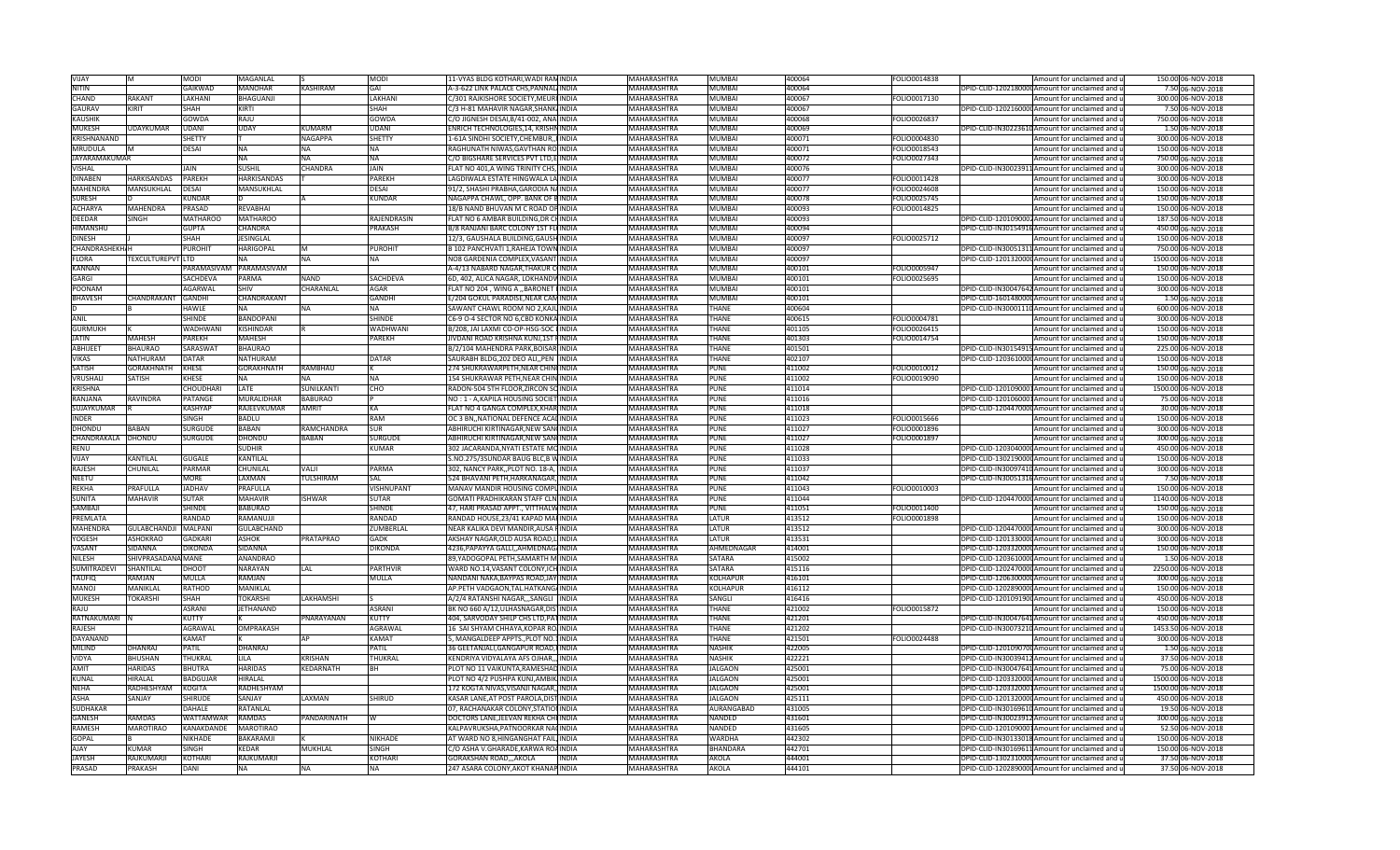| KRUSHNAKANT PRAKASH    |                 | MUNDHADA               | <b>PRAKASH</b>              |                 |                        | PLOT NO-29 NEAR RTO OFFICE, GANINDIA                                           | <b>MAHARASHTRA</b>     | <b>AMRAOTI</b>       | 444601           |                              | DPID-CLID-1303580000 Amount for unclaimed and u          | 300.00 06-NOV-2018                       |
|------------------------|-----------------|------------------------|-----------------------------|-----------------|------------------------|--------------------------------------------------------------------------------|------------------------|----------------------|------------------|------------------------------|----------------------------------------------------------|------------------------------------------|
| <b>MANISH</b>          |                 | <b>RATHI</b>           | <b>NA</b>                   | <b>NA</b>       | <b>NA</b>              | AMBER CAMP ROAD, AMRAVATI, NINDIA                                              | <b>MAHARASHTRA</b>     | <b>AMRAOTI</b>       | 444602           |                              | DPID-CLID-IN30112715 Amount for unclaimed and u          | 412.50 06-NOV-2018                       |
|                        |                 |                        |                             |                 |                        |                                                                                |                        |                      |                  |                              |                                                          |                                          |
| <b>MADHUR</b>          | <b>HARISH</b>   | RATHI                  | <b>HARISH</b>               |                 | <b>RATHI</b>           | AMBER, CAMP ROAD, NEAR DR. BARINDIA                                            | MAHARASHTRA            | <b>AMRAOTI</b>       | 444602           |                              | DPID-CLID-IN30133020 Amount for unclaimed and u          | 412.50 06-NOV-2018                       |
| SATISH                 |                 | <b>JALIT</b>           | PUNDLIKRAO                  |                 | SHANKARRA              | AT/PO, PRERNA COLONY, RADHA NAINDIA                                            | MAHARASHTRA            | <b>AMRAOTI</b>       | 444603           |                              | DPID-CLID-120390000(Amount for unclaimed and u           | 22.50 06-NOV-2018                        |
| <b>KISHOR</b>          |                 | <b>DAKSINI</b>         | <b>ANAND</b>                |                 | <b>DAKSINI</b>         | ASHRAY' BALAJI PLOT, PANNALAL NINDIA                                           | <b>MAHARASHTRA</b>     | <b>AMRAOTI</b>       | 444605           | FOLIO0025099                 | Amount for unclaimed and u                               | 150.00 06-NOV-2018                       |
| <b>MOHAN</b>           |                 | ZANWAR                 | KAMALKISHOR                 |                 | <b>ZANWAR</b>          | AT POST KOKARDA.TALUKA ANJANJINDIA                                             | <b>MAHARASHTRA</b>     | <b>AMRAOTI</b>       | 444801           |                              | DPID-CLID-IN30021410 Amount for unclaimed and u          | 75.00 06-NOV-2018                        |
| RAMESHWARI             | DEVI            | MAHESHWARI             | LATE                        | BD              | MAHESHWAR              | M.K. TYRES & AGENCIES, CIRCULARINDIA                                           | NAGALAND               | <b>DIMAPUR</b>       | 797112           |                              | DPID-CLID-1201370800 Amount for unclaimed and u          | 900.00 06-NOV-2018                       |
|                        |                 |                        |                             |                 |                        |                                                                                |                        |                      |                  |                              |                                                          |                                          |
| SAROJINI               |                 | <b>MISHRA</b>          | SATYABADI                   |                 | <b>MISHRA</b>          | PLOT NO 344 A, BHUBANESWAR, ORINDIA                                            | ORISSA                 | <b>BHUBNESHWAR</b>   | 751002           | FOLIO0007522                 | Amount for unclaimed and u                               | 300.00 06-NOV-2018                       |
| <b>KISHORE</b>         | <b>CHANDRA</b>  | <b>MISHRA</b>          | SOMANATH                    |                 | <b>MISHRA</b>          | PLOT NO 124 HIG, BDA COLONY, PO INDIA                                          | <b>ORISSA</b>          | KHURDA               | 751020           |                              | DPID-CLID-IN30125028 Amount for unclaimed and u          | 150.00 06-NOV-2018                       |
| <b>PRADIPTA</b>        | KUMAR           | <b>KAR</b>             | <b>BASUDEV</b>              |                 | KAR                    | CARE BASVDEV KAR,,,CUTTACK INDIA                                               | <b>ORISSA</b>          | <b>CUTTACK</b>       | 754208           | FOLIO0000660                 | Amount for unclaimed and u                               | 150.00 06-NOV-2018                       |
| <b>DEVINDER</b>        | <b>PALSINGH</b> | <b>TOOR</b>            |                             | GURDEV          | <b>SINGH</b>           | 582 JAWADI KALAN, LUDHIANA, , PU INDIA                                         | PUNJAB                 | <b>LUDHIANA</b>      | 141002           |                              | DPID-CLID-IN30114310 Amount for unclaimed and u          | 300.00 06-NOV-2018                       |
| <b>AJUDHYA</b>         | PARKASH         | JAIN                   | GOPI                        |                 | RAM                    | 818 GAUSHALA ROAD,,,LUDHIANA INDIA                                             | PUNJAB                 | LUDHIANA             | 141008           | FOLIO0002246                 | Amount for unclaimed and u                               | 300.00 06-NOV-2018                       |
| SUMAN                  |                 | LATA                   | <b>NARINDER</b>             |                 | SINGLA                 | W/O NARINDER SINGLA, VPO, BILASINDIA                                           | PUNJAB                 | FEROZEPUR            | 142039           | FOLIO0015832                 |                                                          | 150.00 06-NOV-2018                       |
|                        |                 |                        |                             |                 |                        |                                                                                |                        |                      |                  |                              | Amount for unclaimed and u                               |                                          |
| PARAMJIT               |                 | <b>SINGH</b>           | SURJIT                      |                 | <b>SINGH</b>           | JEETVILLA STREET,,,AMRITSAR<br><b>INDIA</b>                                    | PUNJAB                 | <b>AMRITSAR</b>      | 143001           | FOLIO0010242                 | Amount for unclaimed and u                               | 300.00 06-NOV-2018                       |
| <b>KRISHNA</b>         |                 | <b>AGGARWAI</b>        | <b>MOHINDER</b>             |                 | PAL                    | 12 A, FRIENDS MARKET BECO COMPINDIA                                            | PUNJAB                 | GURDASPUF            | 143505           |                              | DPID-CLID-IN30114310 Amount for unclaimed and u          | 150.00 06-NOV-2018                       |
| <b>SUNIL</b>           |                 | SONI                   | KAMAL                       | NARAYAN         | <b>CHOUDH</b>          | H.NO.FM-244,, MODEL HOUSE,, JALAINDIA                                          | PUNJAB                 | <b>JALANDHAR</b>     | 144003           | FOLIO0005041                 | Amount for unclaimed and u                               | 150.00 06-NOV-2018                       |
| <b>SUNIL</b>           |                 | <b>GUPTA</b>           | <b>DES</b>                  | RAJ             | <b>GUPTA</b>           | H NO.173/556A NEW SHASTARI, NA INDIA                                           | <b>PUNJAB</b>          | <b>GURDASPUR</b>     | 145001           |                              | DPID-CLID-1203440000 Amount for unclaimed and u          | 150.00 06-NOV-2018                       |
| <b>SURJIT</b>          | <b>SINGH</b>    | <b>BIMBH</b>           | <b>VATAN</b>                |                 | <b>SINGH</b>           | H.NO. 66/1,, VILL BIRAMPUR,,, HOSHINDIA                                        |                        | <b>HOSHIARPUR</b>    | 146001           |                              | DPID-CLID-IN30160410 Amount for unclaimed and u          |                                          |
|                        |                 |                        |                             |                 |                        |                                                                                | PUNJAB                 |                      |                  |                              |                                                          | 150.00 06-NOV-2018                       |
| <b>NEENA</b>           |                 | PAL                    | <b>JOGINDER</b>             |                 | PAL                    | HNO 10 D, HIRA NAGAR, PATIALA, PAINDIA                                         | PUNJAB                 | PATIALA              | 147001           |                              | DPID-CLID-IN30133020 Amount for unclaimed and u          | 300.00 06-NOV-2018                       |
| <b>JASVINDEF</b>       | SINGH           | VIRK                   | <b>HARNAM</b>               | <b>SINGE</b>    | VIRK                   | HOUSE NO.17, SEWA SINGH THIKARINDIA                                            | <b>UNJAB</b>           | PATIALA              | 147001           |                              | DPID-CLID-1203900000 Amount for unclaimed and u          | 60.00 06-NOV-2018                        |
| <b>RAKESH</b>          |                 | <b>GUPTA</b>           | JAI                         | KUMAR           | <b>GUPTA</b>           | 186, GEN. HARBAX ENCLAVE, OPPO INDIA                                           | PUNJAB                 | PATIALA              | 147002           |                              | DPID-CLID-IN30112716 Amount for unclaimed and u          | 75.00 06-NOV-2018                        |
| <b>NAFICE</b>          |                 | AHMED                  | NA                          | NA              | <b>NA</b>              | 88/5, NEAR SUB TEHSIL, DIST. SANG INDIA                                        | PUNJAB                 | SANGRUR              | 148021           | FOLIO0012508                 | Amount for unclaimed and u                               | 150.00 06-NOV-2018                       |
| RAM                    | <b>NIWAS</b>    | <b>BANSAL</b>          | SITA                        |                 | RAM                    | VEER COLONY, KOTHI NO 56, BATHI INDIA                                          | PUNJAB                 | <b>BHATINDA</b>      | 151001           | FOLIO0015824                 | Amount for unclaimed and u                               | 75.00 06-NOV-2018                        |
|                        |                 |                        |                             |                 |                        |                                                                                |                        |                      |                  |                              |                                                          |                                          |
| <b>APARAJEY</b>        |                 | <b>KUMAR</b>           | <b>RAM</b>                  | <b>AWADHESH</b> | $\mathsf{S}$           | 17 SQV DSS MI SECTION, C/O 34 WI INDIA                                         | <b>PUNJAB</b>          | <b>BHATINDA</b>      | 151001           |                              | DPID-CLID-1204470003Amount for unclaimed and u           | 1.50 06-NOV-2018                         |
| <b>KUSAM</b>           |                 | LATA                   | <b>BALDEV</b>               |                 | RAJ                    | CHC KHUIKHERA TEH FAZILKA, DIST INDIA                                          | <b>PUNJAB</b>          | <b>FEROZEPUR</b>     | 152123           |                              | DPID-CLID-IN30290248 Amount for unclaimed and u          | 225.00 06-NOV-2018                       |
| RAJNI                  |                 | <b>PURI</b>            |                             |                 | <b>PURI</b>            | HOUSE NO.3051,, SECTOR 40 D,,, CHINDIA                                         | PUNJAB                 | CHANDIGARH           | 160014           | FOLIO0024664                 | Amount for unclaimed and u                               | 150.00 06-NOV-2018                       |
| RAJ                    | KUMAF           | SINGLA                 | RAMI                        |                 | DAS                    | 1362A SECTOR 19B CHD, CHANDIGAINDIA                                            | PUNJAB                 | CHANDIGARH           | 160019           | FOLIO0007078                 | Amount for unclaimed and u                               | 300.00 06-NOV-2018                       |
| <b>SURINDEF</b>        | SINGH           | SODHI                  | <b>GURBACHAN</b>            |                 | SODH                   | H NO 3856 SECTOR 22 D, CHANDIGAINDIA                                           | PUNJAB                 | CHANDIGARH           | 160022           | FOLIO0007035                 |                                                          | 150.00 06-NOV-2018                       |
|                        |                 |                        |                             | SINGH           |                        |                                                                                |                        |                      |                  |                              | Amount for unclaimed and u                               |                                          |
| <b>PRADEEF</b>         | SINGH           | CHAUHAN                | RANBIR                      | SINGH           | CHANDAF                | H NO 80 SECTOR 21 A, CHANDIGARI INDIA                                          | PUNJAB                 | CHANDIGARH           | 160022           | FOLIO0007039                 | Amount for unclaimed and u                               | 300.00 06-NOV-2018                       |
| LUXMI                  |                 | <b>JOSHI</b>           | PARDEEF                     | KUMAR           | <b>JOSHI</b>           | HOUSE NO 2321 SECTOR 24 C, CHANINDIA                                           | PUNJAB                 | CHANDIGARH           | 160023           | FOLIO0007027                 | Amount for unclaimed and u                               | 300.00 06-NOV-2018                       |
| RAI                    | KUMAR           | <b>KOCHHAF</b>         | <b>BABU</b>                 | RAM             | <b>KOCHHAF</b>         | H NO 195 SECTOR 46 A,,,CHANDIGAINDIA                                           | PUNJAB                 | CHANDIGARH           | 160047           | FOLIO0000405                 | Amount for unclaimed and u                               | 150.00 06-NOV-2018                       |
| <b>SHYAM</b>           | <b>PRAKASH</b>  | YADAV                  | LAYAK                       | <b>SINGH</b>    | YADAV                  | VILL BIJORAWS, PO NAGAL KHORIA, INDIA                                          | RAJASTHAN              | <b>ALWAR</b>         | 301701           | FOLIO0001502                 | Amount for unclaimed and u                               | 150.00 06-NOV-2018                       |
|                        |                 | SAMDANI                |                             |                 | <b>NA</b>              | 323 SURYA CHAMBER, RADIO MKT INDIA                                             |                        |                      | 302003           |                              |                                                          |                                          |
| RANG                   | LAL             |                        | NA                          |                 |                        |                                                                                | RAJASTHAN              | <b>JAIPUR</b>        |                  | FOLIO0018839                 | Amount for unclaimed and u                               | 150.00 06-NOV-2018                       |
| <b>RANGLAI</b>         |                 | SAMDANI                |                             |                 | SAMDANI                | S.K.SAMDANI & CO., 323, SURYA CHAINDIA                                         | RAJASTHAN              | <b>JAIPUR</b>        | 302003           | FOLIO0025953                 | Amount for unclaimed and u                               | 450.00 06-NOV-2018                       |
| <b>BHAJAN</b>          | <b>DAS</b>      | SAPRA                  | TARACHAND                   |                 | SAPRA                  | 4 GA-13, JAWAHAR NAGAR, JAIPURINDIA                                            | RAJASTHAN              | <b>JAIPUR</b>        | 302004           |                              | DPID-CLID-IN30116030 Amount for unclaimed and u          | 150.00 06-NOV-2018                       |
| <b>HEMA</b>            |                 | CHAWLA                 | <b>GULSHAN</b>              |                 | CHAWLA                 | 105 ADARSH NAGAR, TANEJA BLOCHINDIA                                            | <b>RAJASTHAN</b>       | <b>JAIPUR</b>        | 302004           |                              | DPID-CLID-1203600000 Amount for unclaimed and u          | 7.50 06-NOV-2018                         |
|                        |                 | <b>KHATRI</b>          |                             |                 | KHATRI                 | 4 KHA 32, JAWAHAR NAGAR, JAIPUHNDIA                                            | RAJASTHAN              | <b>JAIPUR</b>        | 302004           | FOLIO0016701                 | Amount for unclaimed and u                               | 150.00 06-NOV-2018                       |
| <b>BRIJESH</b>         |                 | DUTT                   | <b>BADRI</b>                |                 | PRASAD                 | H NO 109 JANAK PURI SECOND, JAIHINDIA                                          | RAJASTHAN              | <b>JAIPUR</b>        | 302005           | FOLIO0008657                 | Amount for unclaimed and u                               | 150.00 06-NOV-2018                       |
|                        |                 |                        |                             |                 |                        |                                                                                |                        |                      |                  |                              |                                                          |                                          |
| <b>MADHURI</b>         |                 | <b>GAUTAM</b>          | <b>BRIJESH</b>              |                 | <b>DUTT</b>            | H NO 109 JANAK PURI SECOND, JAIHINDIA                                          | <b>RAJASTHAN</b>       | <b>JAIPUR</b>        | 302005           | FOLIO0008658                 | Amount for unclaimed and u                               | 150.00 06-NOV-2018                       |
| <b>ASHOK</b>           | <b>KUMAR</b>    | <b>SHARMA</b>          | <b>NASAIN</b>               |                 | <b>SHARMA</b>          | PLOT NO 75 LAXMI NAGAR, NR GEMINDIA                                            | RAJASTHAN              | <b>JAIPUR</b>        | 302011           |                              | DPID-CLID-IN30039414 Amount for unclaimed and u          | 30.00 06-NOV-2018                        |
|                        |                 | KANG                   | SARDAR                      | <b>BHAGAT</b>   | SINGH                  | B-111, (OLD-B-121), BALAJI MARG, HINDIA                                        | RAJASTHAN              | <b>JAIPUR</b>        | 302012           | FOLIO0000573                 | Amount for unclaimed and u                               | 150.00 06-NOV-2018                       |
| <b>URVASHI</b>         |                 |                        | KULDEEP                     | SINGH           | KANG                   | B-111 (OLD-B-121), BALAJI MARG, HINDIA                                         | RAJASTHAN              | <b>JAIPUR</b>        | 302012           | FOLIO0000579                 | Amount for unclaimed and u                               | 150.00 06-NOV-2018                       |
| <b>URVASHI</b>         |                 |                        | <b>KULDEEP</b>              | <b>SINGH</b>    | <b>KANG</b>            | B-111 (OLD-B-121), BALAJI MARG, HINDIA                                         | <b>RAJASTHAN</b>       | <b>JAIPUR</b>        | 302012           | FOLIO0000582                 |                                                          | 150.00 06-NOV-2018                       |
|                        |                 |                        |                             |                 |                        |                                                                                |                        |                      |                  |                              | Amount for unclaimed and u                               |                                          |
| <b>URVASHI</b>         |                 |                        | KULDEEP                     | <b>SINGH</b>    | KANG                   | B-111 (OLD-B-121), BALAJI MARG, HINDIA                                         | RAJASTHAN              | <b>JAIPUR</b>        | 302012           | FOLIO0001365                 | Amount for unclaimed and u                               | 150.00 06-NOV-2018                       |
| <b>CHERUB</b>          |                 |                        | KULDEEP                     | มNG⊦            | KANG                   | B-111 (OLD-B-121), BALAJI MARG, HINDIA                                         | RAJASTHAN              | <b>JAIPUR</b>        | 302012           | FOLIO0001360                 | Amount for unclaimed and u                               | 150.00 06-NOV-2018                       |
| <b>GAURI</b>           |                 | SHANKER                | BINDESHWARI                 |                 | PRASAD                 | B-129 INDUSTRIAL AREA, JHOTWAR INDIA                                           | RAJASTHAN              | <b>JAIPUR</b>        | 302012           | FOLIO0009165                 | Amount for unclaimed and u                               | 150.00 06-NOV-2018                       |
| SARWAN                 | <b>KUMARI</b>   | <b>MEENA</b>           | <b>BHARAT</b>               |                 | <b>MEENA</b>           | W/O BHARAT R MEENA, 5/4, MALVIINDIA                                            | RAJASTHAN              | <b>JAIPUR</b>        | 302017           | FOLIO0003107                 | Amount for unclaimed and u                               | 300.00 06-NOV-2018                       |
| ANUJ                   |                 | <b>JHANJHARI</b>       | <b>NA</b>                   | NA              |                        | SURESH NAGAR, RAJPUT COLONY, D INDIA                                           | RAJASTHAN              | <b>JAIPUR</b>        | 302018           |                              | DPID-CLID-IN30039411 Amount for unclaimed and u          | 1312.50 06-NOV-2018                      |
|                        |                 |                        |                             |                 |                        |                                                                                |                        |                      |                  |                              |                                                          |                                          |
| <b>JITENDRA</b>        | KUMAF           | <b>MATHUR</b>          |                             |                 | <b>MATHUR</b>          | 136/X CIVIL LINES, AJMER, AJMER   INDIA                                        | RAJASTHAN              | <b>AJMER</b>         | 305001           | FOLIO0007258                 | Amount for unclaimed and u                               | 150.00 06-NOV-2018                       |
| RAJA                   | RAM             | <b>PARASHAR</b>        | RAMNARAIN                   |                 |                        | OPPO SITLA MANDIR, DAULAT BAGHINDIA                                            | RAJASTHAN              | <b>AJMER</b>         | 305001           | OLIO0015222                  | Amount for unclaimed and u                               | 37.50 06-NOV-2018                        |
| <b>KAMLESH</b>         |                 | SHARMA                 | ROOP                        |                 | CHAND                  | OPPO SITLA MANDIR, DAULAT-BAGI INDIA                                           | RAJASTHAN              | <b>AJMER</b>         | 305001           | FOLIO0015231                 | Amount for unclaimed and u                               | 37.50 06-NOV-2018                        |
| ANITA                  |                 | PARASHAR               | <b>ROOP</b>                 | CHAND           |                        | OPPO SITLA MANDIR, DAULAT-BAGHNDIA                                             | RAJASTHAN              | <b>AJMER</b>         | 305001           | FOLIO0015232                 | Amount for unclaimed and u                               | 37.50 06-NOV-2018                        |
| <b>MURARI</b>          |                 | LAI                    | HIRALAL                     |                 |                        | 451 30 MAYO LINK ROAD, , AJMER INDIA                                           | RAJASTHAN              | <b>AJMER</b>         | 305001           |                              | DPID-CLID-IN30018313 Amount for unclaimed and u          | 375.00 06-NOV-2018                       |
| <b>GAUTAM</b>          | <b>CHAND</b>    | <b>MERATWAL</b>        | SOHAN                       | LAL.            | <b>MERATWAL</b>        | GAUTAM BAHI STORE, BHANWAR B INDIA                                             | <b>RAJASTHAN</b>       | <b>AJMER</b>         | 305624           | FOLIO0015306                 | Amount for unclaimed and u                               | 150.00 06-NOV-2018                       |
|                        |                 |                        |                             |                 |                        |                                                                                |                        |                      |                  |                              |                                                          |                                          |
| KANHIYA                | LAL             | <b>MAHESHWARI</b>      | ٢н                          | RAMANAND        | <b>MAHESH</b>          | 339MAHAJAN KA BAS, BADU, PARBAINDIA                                            | RAJASTHAN              | <b>AJMER</b>         | 305801           |                              | DPID-CLID-1201060500 Amount for unclaimed and u          | 75.00 06-NOV-2018                        |
| <b>JUGAL</b>           | <b>KISHORE</b>  | SHARMA                 | PURUSHOTTAM                 | LAL             | SHAR                   | DHAN MAND,, KISHAN GARH, DISTT-INDIA                                           | RAJASTHAN              | <b>AJMER</b>         | 305802           |                              | DPID-CLID-IN30116030 Amount for unclaimed and u          | 75.00 06-NOV-2018                        |
| <b>SURESH</b>          |                 | GOPALIYA               | <b>BHAGWAN</b>              | DAS             | GOPALIYA               | ENGINEER DISTRICT SOIL CONSERVIINDIA                                           | RAJASTHAN              | <b>SIROHI</b>        | 307001           | FOLIO0015400                 | Amount for unclaimed and u                               | 150.00 06-NOV-2018                       |
|                        |                 | <b>NAIR</b>            | <b>KUTTPPAN</b>             |                 | <b>NAIR</b>            | C/O SANGAM INDIA LTD, OPP HISHEINDIA                                           | RAJASTHAN              | <b>BHILWARA</b>      | 311001           | FOLIO0000122                 | Amount for unclaimed and u                               | 300.00 06-NOV-2018                       |
|                        |                 |                        |                             |                 |                        |                                                                                |                        |                      |                  |                              |                                                          |                                          |
| LIKHI                  | RAM             | CHOUDHARY              | <b>NA</b>                   | NA              | <b>NA</b>              | C/O RAJASHAN SYNTHETICES, GANCINDIA                                            | RAJASTHAN              | <b>BHILWARA</b>      | 311001           | FOLIO0000126                 | Amount for unclaimed and u                               | 150.00 06-NOV-2018                       |
| <b>NARESH</b>          | <b>KUMAR</b>    | SISODIYA               | KALU                        | SINGH           | SISODIYA               | C/O RAM GOPAL PANWAR, SHAM KINDIA                                              | RAJASTHAN              | <b>BHILWARA</b>      | 311001           | FOLIO0000132                 | Amount for unclaimed and u                               | 150.00 06-NOV-2018                       |
| <b>BALU</b>            | <b>RAM</b>      | RAWAT                  | RAM                         |                 | SINGH                  | C/O PWNEET SINGH, 6-D-7 HOUSIN INDIA                                           | RAJASTHAN              | BHILWARA             | 311001           | FOLIO0000144                 | Amount for unclaimed and u                               | 300.00 06-NOV-2018                       |
| RAVINDAR               |                 | <b>NAYAK</b>           | LATE                        | SANTAN          | <b>NAYAK</b>           | C/O NARESH KUMAR MAGGON, 6-DINDIA                                              | RAJASTHAN              | <b>BHILWARA</b>      | 311001           | FOLIO0000145                 | Amount for unclaimed and u                               | 300.00 06-NOV-2018                       |
| SAMPAT                 |                 | LAL                    | <b>NA</b>                   |                 | NΑ                     | 262 B SHASTRI NAGAR, BHILWARA INDIA                                            | RAJASTHAN              | BHILWARA             | 311001           | FOLIO0000265                 | Amount for unclaimed and u                               | 300.00 06-NOV-2018                       |
|                        |                 |                        |                             |                 |                        |                                                                                |                        |                      |                  |                              |                                                          |                                          |
| <b>MAHENDRA</b>        | KUMAF           | <b>JAIN</b>            | CHHIRANG                    | LAI.            | <b>JAIN</b>            | C/O PATODI TEXTILE, JYOTI HOTEL BINDIA                                         | RAJASTHAN              | <b>BHILWARA</b>      | 311001           | FOLIO0002916                 | Amount for unclaimed and u                               | 150.00 06-NOV-2018                       |
| <b>NAHAR</b>           | SINGH           | <b>JAIN</b>            | <b>JGAM</b>                 | SINGH           | <b>JAIN</b>            | PATHWARI KE PAS.SANGANAR GATIINDIA                                             | RAJASTHAN              | BHILWARA             | 311001           | OLIO0003097                  | Amount for unclaimed and u                               | 150.00 06-NOV-2018                       |
| <b>KRISHAN</b>         | <b>GOPAL</b>    | <b>DAD</b>             | SHANTI                      | LAL             | <b>DAD</b>             | 2-A-25 NEW HOUSING BOARD, SHAINDIA                                             | RAJASTHAN              | <b>BHILWARA</b>      | 311001           | FOLIO0003363                 | Amount for unclaimed and u                               | 450.00 06-NOV-2018                       |
| <b>SURENDRA</b>        |                 | AGRAWAI                | <b>OM</b>                   | PRAKASH         |                        |                                                                                | RAJASTHAN              | <b>BHILWARA</b>      | 311001           | FOLIO0003424                 | Amount for unclaimed and u                               | 150.00 06-NOV-2018                       |
|                        |                 |                        |                             |                 |                        |                                                                                |                        |                      |                  |                              |                                                          |                                          |
|                        |                 |                        |                             |                 | AGRAWAL                | 103 RAJENDRA MARG,,,BHILWARA INDIA                                             |                        |                      |                  |                              |                                                          |                                          |
| <b>SHREE</b>           | LAL             | <b>BIRLA</b>           | <b>BANSHI</b>               | LAL             | <b>BIRLA</b>           | C/O ARCHNA FABRICS, P B NO RICO INDIA                                          | RAJASTHAN              | <b>BHILWARA</b>      | 311001           | FOLIO0003426                 | Amount for unclaimed and u                               | 150.00 06-NOV-2018                       |
| <b>MAHESH</b><br>CHAND | <b>MAL</b>      | <b>RATHI</b><br>PATODI | <b>NAND</b><br><b>BIRDI</b> | LALI<br>CHAND   | <b>RATHI</b><br>PATODI | RATHI COAL COMPANY OPP PHD WINDIA<br>ADARSH MOHELLA,,,BHILWARA<br><b>INDIA</b> | RAJASTHAN<br>RAJASTHAN | BHILWARA<br>BHILWARA | 311001<br>311001 | FOLIO0003787<br>FOLIO0003281 | Amount for unclaimed and u<br>Amount for unclaimed and u | 150.00 06-NOV-2018<br>150.00 06-NOV-2018 |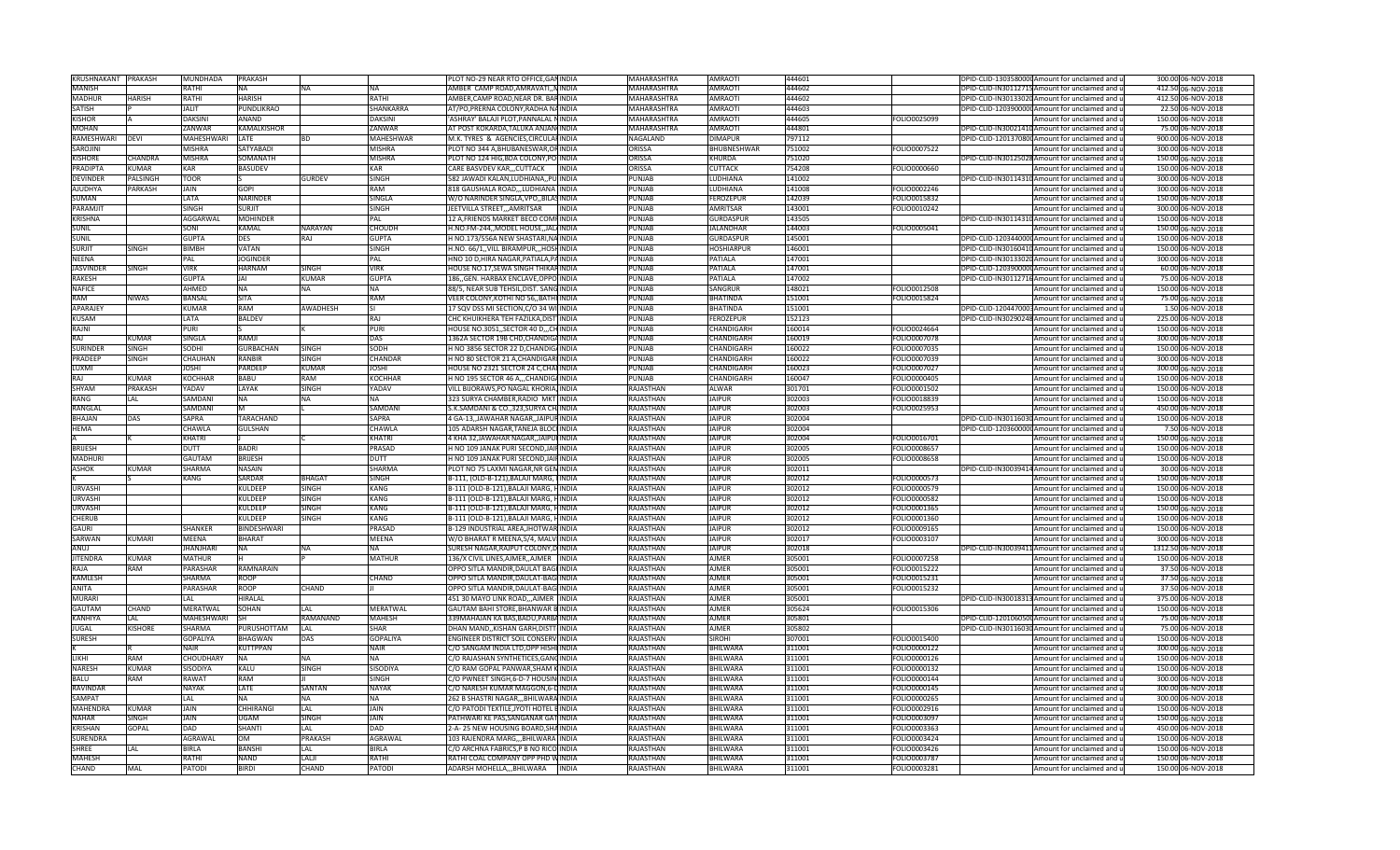| PRAVEEN           | KUMAF          | <b>JAIN</b>             | MISHRI                    | <b>LAL</b>                   | JAIN                 | C/O NIHAL CHAND AJMERA, AMLIYOINDIA                                          |              | RAJASTHAN              | BHILWARA             | 311001           | FOLIO0003175 | Amount for unclaimed and u                                                    | 150.00 06-NOV-2018                       |
|-------------------|----------------|-------------------------|---------------------------|------------------------------|----------------------|------------------------------------------------------------------------------|--------------|------------------------|----------------------|------------------|--------------|-------------------------------------------------------------------------------|------------------------------------------|
| <b>SUNDER</b>     | LAL            | <b>TOSHNIWAL</b>        | <b>GOKUL</b>              | LAL                          | <b>TOSHNIWAL</b>     | 2/135, MANIKYA NAGAR, , BHILWAR INDIA                                        |              | <b>RAJASTHAN</b>       | BHILWARA             | 311001           | FOLIO0006445 | Amount for unclaimed and u                                                    | 150.00 06-NOV-2018                       |
| <b>GANESH</b>     | <b>SINGH</b>   | RAWAT                   | RAM                       | <b>SINGH</b>                 | <b>RAWAT</b>         | C/O SANJAY SINGH RANAWAT, PRA INDIA                                          |              | <b>RAJASTHAN</b>       | BHILWARA             | 311001           | FOLIO0000167 | Amount for unclaimed and u                                                    | 150.00 06-NOV-2018                       |
| <b>DEVENDRA</b>   |                | LAHOTI                  | <b>BHANWAR</b>            | A                            | LAHOTI               | C/O CHANDMAL PATODI, ADARSH NINDIA                                           |              | <b>RAJASTHAN</b>       | <b>BHILWARA</b>      | 311001           | FOLIO0003649 | Amount for unclaimed and u                                                    | 150.00 06-NOV-2018                       |
| VIDHYA            | SAGAR          | SURANA                  | PRATAP                    | <b>SINGH</b>                 | <b>SURANA</b>        | BEHIND BHADADA BAG, BHOPAL GAINDIA                                           |              | RAJASTHAN              | BHILWARA             | 311001           | FOLIO0006407 | Amount for unclaimed and u                                                    | 150.00 06-NOV-2018                       |
| <b>KAILASH</b>    | CHANDRA        | MAHESHWARI              | <b>SHANTI</b>             | LAL                          | <b>MAHESHWAR</b>     | 114-B, SASTRI NAGAR, BHILWARA INDIA                                          |              | RAJASTHAN              | <b>BHILWARA</b>      | 311001           | FOLIO0003192 | Amount for unclaimed and u                                                    | 150.00 06-NOV-2018                       |
| MADAN             | LAL.           | MUNDRA                  | NA                        | <b>NA</b>                    | <b>NA</b>            | SRIRAM BHAWAN, ADARSH MOHAI INDIA                                            |              | RAJASTHAN              | <b>BHILWARA</b>      | 311001           | FOLIO0012152 | Amount for unclaimed and u                                                    | 300.00 06-NOV-2018                       |
| KANEHYA           | LAL            | SOMANI                  | LATE                      |                              | <b>MOTILAL</b>       | 4/107 MANIKYA NAGAR, GHODA JO INDIA                                          |              | RAJASTHAN              | <b>BHILWARA</b>      | 311001           | OLIO0012173  | Amount for unclaimed and u                                                    | 150.00 06-NOV-2018                       |
| <b>DEEPAK</b>     | KUMAR          | AGARWAI                 | SHANKAR                   | LAI                          | AGARWAL              | S-15/291 PRATAP NAGAR,,,BHILWAINDIA                                          |              | RAJASTHAN              | <b>BHILWARA</b>      | 311001           | FOLIO0012200 | Amount for unclaimed and u                                                    | 150.00 06-NOV-2018                       |
| SATYANARAYAN      |                | BAHETI                  | BALU                      | RAM                          | <b>BAHETI</b>        | M/S BALURAMN SATYANARAYAN, SINDIA                                            |              | RAJASTHAN              | <b>BHILWARA</b>      | 311001           | FOLIO0012244 | Amount for unclaimed and u                                                    | 450.00 06-NOV-2018                       |
| <b>SUBHASH</b>    |                | <b>SHARMA</b>           | <b>NA</b>                 | <b>NA</b>                    | <b>NA</b>            | SHRI RAM JIVAN SHARMA, C-145 SUINDIA                                         |              | <b>RAJASTHAN</b>       | <b>BHILWARA</b>      | 311001           | FOLIO0012341 | Amount for unclaimed and u                                                    | 150.00 06-NOV-2018                       |
| PRANAYA           |                | <b>UPADHYAYA</b>        | <b>BAL</b>                | <b>MUKUND</b>                | <b>UPADHYAYA</b>     | SHARDA PRESS BUILDING, NEAR AZ INDIA                                         |              | RAJASTHAN              | BHILWARA             | 311001           | FOLIO0012348 | Amount for unclaimed and u                                                    | 300.00 06-NOV-2018                       |
| VIMAL             | KUMAR          | <b>SURIYA</b>           | <b>BHERU</b>              | LAL                          | <b>SURIYA</b>        | SURIYA FANCY CLOTH STORE, SANG INDIA                                         |              | <b>RAJASTHAN</b>       | BHILWARA             | 311001           | FOLIO0012381 | Amount for unclaimed and u                                                    | 150.00 06-NOV-2018                       |
| <b>MADHU</b>      |                | SOMANI                  | SURESH                    |                              | SOMAN                | ARADHAVA MATCHING CENTRE, SAIINDIA                                           |              | <b>RAJASTHAN</b>       | <b>BHILWARA</b>      | 311001           | FOLIO0012402 | Amount for unclaimed and u                                                    | 237.00 06-NOV-2018                       |
| <b>GEETA</b>      | <b>DEVI</b>    | SOMANI                  | <b>PUSHPRAJ</b>           |                              | SOMANI               | ARADHANA MATCHING, CENTRE SA INDIA                                           |              | <b>RAJASTHAN</b>       | BHILWARA             | 311001           | FOLIO0012390 | Amount for unclaimed and u                                                    | 150.00 06-NOV-2018                       |
| <b>ANIL</b>       |                | <b>SURANA</b>           | NA                        | <b>NA</b>                    | <b>INA</b>           | 16/126 BEHIND BHADADA BHAG,,, INDIA                                          |              | RAJASTHAN              | <b>BHILWARA</b>      | 311001           | FOLIO0022513 | Amount for unclaimed and u                                                    | 150.00 06-NOV-2018                       |
| VIJAY             | KUMAR          | RATHI                   | NA                        | <b>NA</b>                    | <b>NA</b>            | L-16/17 NETAJI SUBHASH MARKET, INDIA                                         |              | RAJASTHAN              | BHILWARA             | 311001           | FOLIO0023093 | Amount for unclaimed and u                                                    | 150.00 06-NOV-2018                       |
| SANGEETA          |                | <b>JAIN</b>             | <b>NA</b>                 | <b>NA</b>                    | <b>NA</b>            | W/O PAWAN JAIN, PARAK NIWAS KIINDIA                                          |              | <b>RAJASTHAN</b>       | <b>BHILWARA</b>      | 311001           | FOLIO0023190 | Amount for unclaimed and u                                                    | 150.00 06-NOV-2018                       |
| SANGEETA          |                | JAIN                    | <b>NA</b>                 | <b>NA</b>                    | <b>NA</b>            | W/O PAWAN JAIN, PARAK NIWAS KINDIA                                           |              | RAJASTHAN              | BHILWARA             | 311001           | FOLIO0023191 | Amount for unclaimed and u                                                    | 150.00 06-NOV-2018                       |
| SANGEETA          |                | JAIN                    | NA                        | <b>NA</b>                    | <b>NA</b>            | W/O PAWAN JAIN, PARAK NIWAS KINDIA                                           |              | RAJASTHAN              | <b>BHILWARA</b>      | 311001           | FOLIO0023192 | Amount for unclaimed and u                                                    | 150.00 06-NOV-2018                       |
| <b>POKAR</b>      | MAL            | GURGAE                  | <b>NA</b>                 | <b>NA</b>                    | <b>NA</b>            | C/O PATODI TEXTILES,HOTLE JYOTI INDIA                                        |              | RAJASTHAN              | <b>HILWARA</b>       | 311001           | OLIO0023194  | Amount for unclaimed and u                                                    | 150.00 06-NOV-2018                       |
| SANTOSH           |                | SHARMA                  | NA                        | <b>NA</b>                    | <b>NA</b>            | 104 RAMKUNJ,RAJENDRA MARG,,BINDIA                                            |              | <b>RAJASTHAN</b>       | <b>BHILWARA</b>      | 311001           | OLIO0023640  | Amount for unclaimed and u                                                    | 150.00 06-NOV-2018                       |
| AJAY              |                | NENAWATI                |                           |                              | NENAWATI             | B-317,,R.K.COLONY,,BHILWARA                                                  | <b>INDIA</b> | RAJASTHAN              | <b>BHILWARA</b>      | 311001           | OLIO0024527  | Amount for unclaimed and u                                                    | 750.00 06-NOV-2018                       |
| <b>NAVRATAN</b>   |                | <b>NYATI</b>            |                           |                              | <b>NYATI</b>         | NEAR GOPAL DAIRY, NEHRU ROAD,, INDIA                                         |              | <b>RAJASTHAN</b>       | <b>BHILWARA</b>      | 311001           | FOLIO0024992 | Amount for unclaimed and u                                                    | 300.00 06-NOV-2018                       |
| KAMAL             |                | <b>JAIN</b>             | RAJMAL                    |                              | JAIN                 | 1B-27, SHASTRI NAGAR, BHILWARA INDIA                                         |              | <b>RAJASTHAN</b>       | <b>BHILWARA</b>      | 311001           | FOLIO0025239 | Amount for unclaimed and u                                                    | 300.00 06-NOV-2018                       |
|                   |                | <b>BABEL</b>            |                           |                              | <b>BABEL</b>         | BABEL MARKET, BAZAR NO.2,, BHILVINDIA                                        |              | RAJASTHAN              | <b>BHILWARA</b>      | 311001           | FOLIO0025263 | Amount for unclaimed and u                                                    | 1500.00 06-NOV-2018                      |
| <b>RAMESH</b>     | CHANDRA        | KHEMKA                  |                           |                              | KHEMKA               | 29 ASHOK NAGAR,,, BHILWARA                                                   | <b>INDIA</b> | RAJASTHAN              | BHILWARA             | 311001           | FOLIO0025457 | Amount for unclaimed and u                                                    | 150.00 06-NOV-2018                       |
| <b>SUMER</b>      |                | <b>JAIN</b>             |                           |                              | <b>JAIN</b>          | 144,KASHI PURI,,BHILWARA                                                     | <b>INDIA</b> | RAJASTHAN              | <b>BHILWARA</b>      | 311001           | FOLIO0025699 | Amount for unclaimed and u                                                    | 150.00 06-NOV-2018                       |
| RAM               | DAYAL          | SOMANI                  | LATF                      | <b>MOHANSINGH</b>            | KAV                  | C/O SOMANI ELECTRICALS, PURANI INDIA                                         |              | <b>RAJASTHAN</b>       | <b>BHILWARA</b>      | 311001           | FOLIO0025760 | Amount for unclaimed and u                                                    | 225.00 06-NOV-2018                       |
| RAMESH            | <b>CHANDRA</b> | <b>GOKHARU</b>          | PHOOL                     | CHAND                        | <b>GOKHARU</b>       | SEVA SADAN ROAD,,, BHILWARA   INDIA                                          |              | RAJASTHAN              | BHILWARA             | 311001           | FOLIO0025840 | Amount for unclaimed and u                                                    | 450.00 06-NOV-2018                       |
| <b>SURENDRA</b>   | <b>KUMAR</b>   | SHARMA                  |                           |                              | SHARMA               | RAM KUNJ, RAJENDRA MARG,,, BHILINDIA                                         |              | RAJASTHAN              | BHILWARA             | 311001           | FOLIO0025876 | Amount for unclaimed and u                                                    | 150.00 06-NOV-2018                       |
| <b>SUNITA</b>     |                | <b>MATHUR</b>           |                           |                              | <b>MATHUR</b>        | CAPITAL INVESTMENT CONSULTAN INDIA                                           |              | RAJASTHAN              | <b>BHILWARA</b>      | 311001           | FOLIO0025920 | Amount for unclaimed and u                                                    | 150.00 06-NOV-2018                       |
| AIAY              | PAI            | <b>SANADHYA</b>         |                           |                              | SANADHYA             | CAPITAL INVESTMENT CONSULTAN INDIA                                           |              | RAJASTHAN              | <b>BHILWARA</b>      | 311001           | FOLIO0025922 | Amount for unclaimed and u                                                    | 150.00 06-NOV-2018                       |
| <b>RAMESH</b>     | CHANDRA        | <b>GOKHARU</b>          | PHOOL                     | CHAND                        | <b>GOKHARU</b>       | SAVA SADAN ROAD,,,BHILWARA                                                   | <b>INDIA</b> | RAJASTHAN              | <b>BHILWARA</b>      | 311001           | FOLIO0025942 | Amount for unclaimed and u                                                    | 150.00 06-NOV-2018                       |
| RAMESH            | CHANDRA        | GOKHARU                 | PHOOL                     | CHAND                        | <b>GOKHARU</b>       | SEVA SADAN ROAD,,,,BHILWARA                                                  | <b>INDIA</b> | RAJASTHAN              | <b>HILWARA</b>       | 311001           | FOLIO0026101 | Amount for unclaimed and u                                                    | 450.00 06-NOV-2018                       |
| <b>NAVNEET</b>    |                | <b>JAIN</b>             | <b>IMRAO</b>              | MAL                          | <b>JAIN</b>          | 6-C-6,NEW HOUSING BOARD, SHAS INDIA                                          |              | <b>RAJASTHAN</b>       | <b>BHILWARA</b>      | 311001           | OLIO0026246  | Amount for unclaimed and u                                                    | 150.00 06-NOV-2018                       |
|                   |                |                         |                           |                              |                      |                                                                              |              |                        |                      |                  |              |                                                                               |                                          |
| RAMESH            | CHANDRA        | GOYAL                   | SHYAM                     | LAL                          | GOYAL                | A-21 R.K. COLONY,,,BHILWARA                                                  | <b>INDIA</b> | RAJASTHAN              | BHILWARA             | 311001           | OLIO0026247  | Amount for unclaimed and u                                                    | 150.00 06-NOV-2018                       |
| <b>KULDEEP</b>    | KUMAR          | <b>NAHTA</b>            | NEMCHAND                  |                              | <b>NAHTA</b>         | 3-E-21, NEW HOUSING BOARD, SHAINDIA                                          |              | RAJASTHAN              | BHILWARA             | 311001           | FOLIO0027011 | Amount for unclaimed and u                                                    | 150.00 06-NOV-2018                       |
| ULIAA             |                | LADDHA                  | NARAYAN                   |                              | <b>LADDHA</b>        | 11/20, ARYA SAMAJ ROAD, BHILW INDIA                                          |              | <b>RAJASTHAN</b>       | BHILWARA             | 311001           | FOLIO0027176 | Amount for unclaimed and u                                                    | 150.00 06-NOV-2018                       |
| <b>RAGHAV</b>     |                | SHARMA                  | SOHAN                     | LAL.                         | <b>SHARMA</b>        | 4 M 3 R C VYAS COLONY, BHILWARINDIA                                          |              | <b>RAJASTHAN</b>       | <b>BHILWARA</b>      | 311001           |              | DPID-CLID-IN30021412 Amount for unclaimed and u                               | 225.00 06-NOV-2018                       |
| <b>MANJU</b>      |                | <b>BANGER</b>           | <b>MAHAVIR</b>            | PRASAD                       | <b>BALDI</b>         | BEHIND BHADADA BAG,,,BHILWAR/INDIA                                           |              | RAJASTHAN              | BHILWARA             | 311001           |              | DPID-CLID-IN30021412 Amount for unclaimed and u                               | 1500.00 06-NOV-2018                      |
| <b>MAHESH</b>     | CHANDRA        | LAKOTIYA                | LATE                      | SHHARDAYAL                   |                      | C-22, SHASTRI NAGAR,,,BHILWARA INDIA                                         |              | RAJASTHAN              | <b>BHILWARA</b>      | 311001           |              | DPID-CLID-IN30105510 Amount for unclaimed and u                               | 6.00 06-NOV-2018                         |
| RAM               | PAL            | SOMANI                  | <b>PUSPRAJ</b>            |                              | SOMANI               | 257-K. NEAR SONI HOSPITAL BHOP INDIA                                         |              | <b>RAJASTHAN</b>       | <b>BHILWARA</b>      | 311001           |              | DPID-CLID-IN30105510Amount for unclaimed and u                                | 172.50 06-NOV-2018                       |
| <b>SURESH</b>     |                | SOMANI                  | PUSHPRAJ                  |                              | SOMANI               | 257K, NEAR SONI HOSPITAL, SANGA INDIA                                        |              | RAJASTHAN              | <b>BHILWARA</b>      | 311001           |              | DPID-CLID-IN30105510 Amount for unclaimed and u                               | 474.00 06-NOV-2018                       |
| <b>GAJENDRA</b>   | <b>SINGH</b>   | CHAUHAN                 | BHAWANI                   | SINGH                        | CHAUHA               | 503, NAVKAR RESIDENCY, KANCHIPUINDIA                                         |              | RAJASTHAN              | BHILWARA             | 311001           |              | DPID-CLID-IN30105510 Amount for unclaimed and u                               | 375.00 06-NOV-2018                       |
| <b>RIKHAB</b>     | CHAND          | <b>JAIN</b>             | KISTRUMAL                 |                              | <b>JAIN</b>          | B-386, MAIN SHASTRI NAGAR, BHILLINDIA                                        |              | <b>RAJASTHAN</b>       | <b>BHILWARA</b>      | 311001           |              | DPID-CLID-IN30105510 Amount for unclaimed and u                               | 750.00 06-NOV-2018                       |
| CHAND             | MAL            | PATODI                  | <b>SH</b>                 | <b>BARDICHAND</b>            | PATOD                | 49, ADARSH MOHALLA, BHILWARA INDIA                                           |              | <b>RAJASTHAN</b>       | <b>BHILWARA</b>      | 311001           |              | DPID-CLID-IN30105510 Amount for unclaimed and u                               | 2250.00 06-NOV-2018                      |
| <b>VISHAL</b>     |                | JAIN                    | ASHOK                     | KUMAR                        | JAIN                 | A 209, SHASTRI NAGAR, BHILWARA INDIA                                         |              | RAJASTHAN              | BHILWARA             | 311001           |              | DPID-CLID-IN30105510 Amount for unclaimed and u                               | 1.50 06-NOV-2018                         |
| <b>ASHISH</b>     |                | PARWAL                  | GOPAL                     |                              | PARWAI               | VARANDAWAN',13 - H, BHOPAL PUNDIA                                            |              | RAJASTHAN              | <b>BHILWARA</b>      | 311001           |              | DPID-CLID-IN30105510 Amount for unclaimed and u                               | 555.00 06-NOV-2018                       |
| VIJAY             | KUMAR          | SHARMA                  | NAND                      | LAI                          | <b>SHARMA</b>        | 52, GANDHI NAGAR, WARD NO 45, B INDIA                                        |              | RAJASTHAN              | <b>HILWARA</b>       | 311001           |              | DPID-CLID-IN30105510 Amount for unclaimed and u                               | 75.00 06-NOV-2018                        |
| YOGESH            |                | GURII                   | <b>SATYA</b>              | PRAKASH                      | <b>GURJI</b>         | <sup>2</sup> 74,R K COLONY,,BHILWARA                                         | <b>INDIA</b> | <b>RAJASTHAN</b>       | <b>BHILWARA</b>      | 311001           |              | DPID-CLID-IN30177411 Amount for unclaimed and u                               | 9.00 06-NOV-2018                         |
| RRII              | <b>MOHAN</b>   | LADHA                   | BHANWAR                   | LAL                          | LADHA                | 1- VAKIL COLONY, ABHINANDAN, BHINDIA                                         |              | RAJASTHAN              | BHILWARA             | 311001           |              | DPID-CLID-IN30216410 Amount for unclaimed and u                               | 750.00 06-NOV-2018                       |
| PREM              | <b>DFVI</b>    | VIJAYWARGIA             | LAXMI                     | <b>NARAYAN</b>               | <b>VIJAYW</b>        | H.NO-31, MEDATIYA BHAVAN, BHILINDIA                                          |              | <b>RAJASTHAN</b>       | <b>BHILWARA</b>      | 311001           |              | DPID-CLID-IN30226911 Amount for unclaimed and u                               | 210.00 06-NOV-2018                       |
| <b>MAHENDRA</b>   | <b>SINGH</b>   | <b>MEHTA</b>            | HARNATH                   | SINGH                        | <b>MEHTA</b>         | NEW SHAM KI SABJI.MANDIBHOPA INDIA                                           |              | <b>RAJASTHAN</b>       | <b>BHILWARA</b>      | 311001           |              | DPID-CLID-1201910100 Amount for unclaimed and u                               | 150.00 06-NOV-2018                       |
| <b>AMIT</b>       | <b>KUMAR</b>   | <b>BOONLIA</b>          | RAJENDRA                  | <b>SINGH</b>                 | <b>BOONL</b>         | G-15, SOHAN PLAZA COMPLEX, BHAINDIA                                          |              | <b>RAJASTHAN</b>       | <b>BHILWARA</b>      | 311001           |              | DPID-CLID-1202300000 Amount for unclaimed and u                               | 150.00 06-NOV-2018                       |
| <b>REKHA</b>      |                | TOSHNIWAL               | PRAHLAD                   | <b>RAM</b>                   | <b>TOSHNIWA</b>      | 577- AZAD NAGAR, BHILWARA,., BHI INDIA                                       |              | RAJASTHAN              | BHILWARA             | 311001           |              | DPID-CLID-1203790000 Amount for unclaimed and u                               | 1650.00 06-NOV-2018                      |
| RAVI              | KUMAR          | JAIN                    | SHANTI                    | LAL                          | <b>JAIN</b>          | 256, JAIN MANDIR KE SAMNE, NAGQINDIA                                         |              | <b>RAJASTHAN</b>       | <b>BHILWARA</b>      | 311001           |              | DPID-CLID-1204470000 Amount for unclaimed and u                               | 31.50 06-NOV-2018                        |
| <b>MANSINGH</b>   |                | <b>JAIN</b>             | BHERU                     | <b>SINGH</b>                 | <b>JAIN</b>          | 302-D, VIJAI SINGH PATHIK NAGAR, INDIA                                       |              | <b>RAJASTHAN</b>       | <b>BHILWARA</b>      | 311001           |              | DPID-CLID-1301760000 Amount for unclaimed and u                               | 825.00 06-NOV-2018                       |
| VIMLA             |                | PATWARI                 | SHYAM                     | LAL                          | PATWARI              | C/O R K SONI, H-729/1 NEEL KANTH INDIA                                       |              | RAJASTHAN              | <b>BHILWARA</b>      | 311001           |              | DPID-CLID-1301760000 Amount for unclaimed and u                               | 4.50 06-NOV-2018                         |
| MANISH            | KUMAR          | GAGGAR                  | <b>MUKESH</b>             | KUMAI                        | GAGGAR               | A-244, R.K.COLONY, , BHILWARA                                                | <b>INDIA</b> | RAJASTHAN              | BHILWARA             | 311001           |              | DPID-CLID-1301760000 Amount for unclaimed and u                               | 750.00 06-NOV-2018                       |
| RAI               | KUMAR          | <b>PATODI</b>           | MANOHAR                   | LAL                          |                      | PATODI BHAWAN MANKYA NAGA INDIA                                              |              | RAJASTHAN              | BHILWARA             | 311001           |              | DPID-CLID-1301760000 Amount for unclaimed and u                               | 750.00 06-NOV-2018                       |
| <b>JINEET</b>     |                | <b>NOLKHA</b>           | <b>SH</b>                 |                              | <b>NOLKHA</b>        | "VIBHA-VILA",A-267R.K.COLONY,,BIINDIA                                        |              | <b>RAJASTHAN</b>       | <b>BHILWARA</b>      | 311001           |              | DPID-CLID-1301760000 Amount for unclaimed and u                               | 37.50 06-NOV-2018                        |
| <b>HAMENT</b>     | <b>KUMAR</b>   | THARWANI                | <b>SH</b>                 | PURSHOTTAMDAS                |                      | AJAD MOHALLA, W. NO. 17, BHILW INDIA                                         |              | RAJASTHAN              | <b>BHILWARA</b>      | 311001           |              | DPID-CLID-1301760000 Amount for unclaimed and u                               | 150.00 06-NOV-2018                       |
|                   |                | SUKHALA                 | <b>RAM</b>                | DEV                          |                      | JAMNA LAL MELANA, 22/20 AZAD NINDIA                                          |              | RAJASTHAN              | <b>BHILWARA</b>      | 311001           | FOLIO0000166 | Amount for unclaimed and u                                                    | 300.00 06-NOV-2018                       |
| <b>MADHU</b>      | <b>DEVI</b>    | <b>TOSHNIWAL</b>        | <b>DILIF</b>              |                              | <b>KUMAR</b>         | C/O AKHIL MATHUR,5-I-20 R C VYAJINDIA                                        |              | <b>RAJASTHAN</b>       | <b>BHILWARA</b>      | 311001           | OLIO0017877  | Amount for unclaimed and u                                                    | 150.00 06-NOV-2018                       |
| RAJ               | KUMAR          | KOGTA                   | <b>KANAK</b>              | MAL                          |                      | C\O J.K.ENTERPRISES, NEAR CHITTO INDIA                                       |              | RAJASTHAN              | <b>BHILWARA</b>      | 311001           | FOLIO0025956 | Amount for unclaimed and u                                                    | 1500.00 06-NOV-2018                      |
| <b>SUMAN</b>      | <b>DEVI</b>    | DAGA                    | SH                        | <b>NORATMAL</b>              | <b>DAGA</b>          | G-102/8, SHYAM VIHAR, SHASTRI NAINDIA                                        |              | <b>RAJASTHAN</b>       | <b>BHILWARA</b>      | 311001           |              | DPID-CLID-1301760000 Amount for unclaimed and u                               | 150.00 06-NOV-2018                       |
| <b>NATWAF</b>     | <b>LAL</b>     | SHARMA                  | <b>BADR</b>               | LALJI                        | <b>SHARMA</b>        | C/O GIRIRAJ PRASAD SHARMA, NEA INDIA                                         |              | <b>RAJASTHAN</b>       | <b>BHILWARA</b>      | 311021           | OLIO0006405  | Amount for unclaimed and u                                                    | 150.00 06-NOV-2018                       |
| SANDEEP<br>PRABHU | <b>DAYAL</b>   | <b>TOSHNIWAL</b><br>DAD | <b>SATYA</b><br>RAMESHWAR | <b>NARAYAN</b><br><b>LAL</b> | <b>TOSHNI</b><br>DAD | SADAR BAZAR, GULABPURA,, GULAB INDIA<br>POST HURDAA VIA GULABPURA,,, H INDIA |              | RAJASTHAN<br>RAJASTHAN | BHILWARA<br>BHILWARA | 311021<br>311022 | FOLIO0008733 | DPID-CLID-1201090002 Amount for unclaimed and u<br>Amount for unclaimed and u | 150.00 06-NOV-2018<br>150.00 06-NOV-2018 |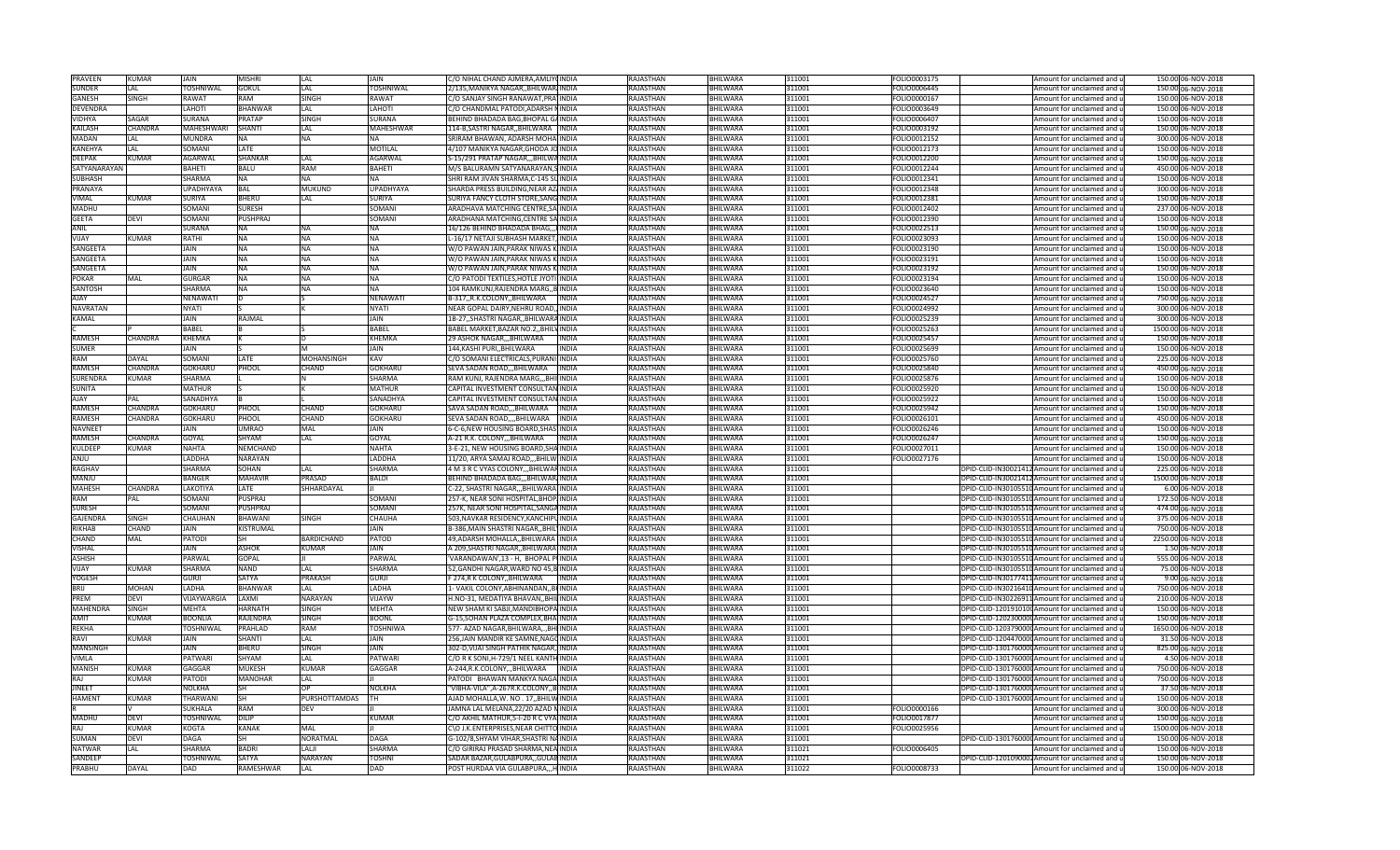| <b>MUL</b>             | CHAND          | TOSHNIWAL        | KESRI              | MAL               | TOSHNIWAL      | V & P BARDOD, VIA HAMIRGARH, DINDIA      |              | RAJASTHAN         | BHILWARA           | 311025 | FOLIO0012340 | Amount for unclaimed and u                      | 1.50 06-NOV-2018    |
|------------------------|----------------|------------------|--------------------|-------------------|----------------|------------------------------------------|--------------|-------------------|--------------------|--------|--------------|-------------------------------------------------|---------------------|
| <b>SURESH</b>          | <b>CHANDRA</b> | <b>AGARWAL</b>   | <b>RAMPAL</b>      |                   | <b>AGARWAL</b> | KOTHARI MOHALLA, GANGAPUR, DI INDIA      |              | RAJASTHAN         | <b>BHILWARA</b>    | 311801 |              | DPID-CLID-1202470000 Amount for unclaimed and u | 150.00 06-NOV-2018  |
| <b>SUNIL</b>           |                | <b>JHAVAR</b>    | SATYANARAIN        |                   |                | C/O SH. SATYANARAYAN JHAVAR, A INDIA     |              | <b>RAJASTHAN</b>  | CHITTORGARH        | 312001 | FOLIO0025302 | Amount for unclaimed and u                      | 750.00 06-NOV-2018  |
| <b>ATUL</b>            | <b>KUMAR</b>   | <b>SISODIA</b>   | <b>BHANWAR</b>     | IAI               | <b>SISODIA</b> | ANURAG STATION ROAD, CHITTOROINDIA       |              | <b>RAJASTHAN</b>  | CHITTORGARH        | 312001 |              | DPID-CLID-IN30045012 Amount for unclaimed and u | 750.00 06-NOV-2018  |
| <b>MANOHAR</b>         | LAL            | <b>MUNDRA</b>    | <b>SH</b>          | RADHESHYAM        | MUND           | A-37 SECTOR NO.5, GANDHI NAGARINDIA      |              | RAJASTHAN         | CHITTORGARH        | 312001 |              | DPID-CLID-1202570000 Amount for unclaimed and u | 150.00 06-NOV-2018  |
| <b>NIRMALA</b>         |                | KOTHARI          | lsh                | BASANTKUMAR       | KOT            | 50 A/2 GANDHI NAGAR,.,.,CHITTOR INDIA    |              | RAJASTHAN         | CHITTORGARH        | 312001 |              | DPID-CLID-1202570000 Amount for unclaimed and u | 1530.00 06-NOV-2018 |
| CHANDRA                | <b>KALA</b>    | DHAKAR           | <b>HFMRAI</b>      |                   | <b>DHAKAR</b>  | 187-A, GANDHI NAGAR, , CHITTORGA INDIA   |              | <b>RAJASTHAN</b>  | CHITTORGARH        | 312001 |              | DPID-CLID-1202570000 Amount for unclaimed and u | 150.00 06-NOV-2018  |
| SHYAM                  | SUNDER         | PORWAI           | <b>KANWAR</b>      |                   | LAL            | SHRI RAM MEDICALS, GANGRAR, , DI INDIA   |              | RAJASTHAN         | CHITTORGARH        | 312021 |              | DPID-CLID-IN30105510 Amount for unclaimed and u | 282.00 06-NOV-2018  |
| <b>SIMA</b>            |                |                  |                    |                   |                |                                          |              |                   |                    |        |              |                                                 |                     |
|                        |                | GOYAL            | SURESH             |                   | GOYAL          | 6 SHIVAJI NAGAR,,,UDAIPUR                | INDIA        | RAJASTHAN         | CHITTORGARH        | 313001 | FOLIO0003360 | Amount for unclaimed and u                      | 150.00 06-NOV-2018  |
| KAMAL                  |                | <b>JAIN</b>      |                    |                   | JAIN           | C/O PORWAL INVESTMENTS, 35-A CINDIA      |              | RAJASTHAN         | CHITTORGARH        | 313001 | FOLIO0006026 | Amount for unclaimed and u                      | 1.50 06-NOV-2018    |
| <b>KARAN</b>           | SINGH          | PORWAL           | LAXMI              | CHAND             | PORWAL         | C/O HARISH ARYA 1 K-18 SECTOR NINDIA     |              | RAJASTHAN         | CHITTORGARH        | 313001 | FOLIO0011696 | Amount for unclaimed and u                      | 1.50 06-NOV-2018    |
| <b>SUSHILA</b>         |                | PORWAL           | <b>KARAN</b>       | <b>SINGH</b>      | PORWAL         | C/O HARISH ARYA 1-K-18 SEC NO 1 INDIA    |              | RAJASTHAN         | CHITTORGARH        | 313001 | FOLIO0011701 | Amount for unclaimed and u                      | 1.50 06-NOV-2018    |
| MANJU                  |                | <b>PUROHIT</b>   |                    |                   | PALIWAL        | POKHARA U P BHOKATA BHANDAR INDIA        |              | RAJASTHAN         | CHITTORGARH        | 313001 | FOLIO0011947 | Amount for unclaimed and u                      | 150.00 06-NOV-2018  |
| LILABAI                |                | PALIWAL          |                    |                   | PALIWAL        | POKHARA U P BHOKATA BHANDAR INDIA        |              | RAJASTHAN         | CHITTORGARH        | 313001 | FOLIO0011948 | Amount for unclaimed and u                      | 150.00 06-NOV-2018  |
| <b>MUNMUN</b>          |                | <b>PUROHIT</b>   |                    |                   | PUROHIT        | POKHARANA U P BHOKATA BHAND INDIA        |              | <b>RAJASTHAN</b>  | CHITTORGARH        | 313001 | FOLIO0011953 | Amount for unclaimed and u                      | 150.00 06-NOV-2018  |
| <b>RAKESHWER</b>       |                | PUROHIT          | <b>RAM</b>         |                   | KRISHAN        | POKHARANA U P BHOKATA BHAND INDIA        |              | RAJASTHAN         | <b>CHITTORGARH</b> | 313001 | FOLIO0011954 | Amount for unclaimed and u                      | 150.00 06-NOV-2018  |
| <b>JOHNU</b>           |                | <b>BOLIA</b>     | NARENDRA           | SINGH             | <b>BOLIA</b>   | C/O DINESH PORWAL,5 SURANA STINDIA       |              | RAJASTHAN         | CHITTORGARH        | 313001 | FOLIO0011976 | Amount for unclaimed and u                      | 150.00 06-NOV-2018  |
| <b>TFK</b>             | CHAND          | PORWAL           | <b>LAL</b>         | CHAND             | PORWAL         | C/O DINESH PORWAL,5 SURANA STINDIA       |              | <b>RAJASTHAN</b>  | CHITTORGARH        | 313001 | FOLIO0011986 | Amount for unclaimed and u                      | 150.00 06-NOV-2018  |
| <b>RATAN</b>           | <b>SINGH</b>   | MEHTA            | <b>MOHAN</b>       | LAL               | MEHTA          | 2 BHUPALPURA ROAD D,,, UDAIPUR INDIA     |              | RAJASTHAN         | CHITTORGARH        | 313001 | FOLIO0015924 | Amount for unclaimed and u                      | 300.00 06-NOV-2018  |
| <b>KALPANA</b>         |                | VFRMA            |                    |                   | VERMA          | C/O RAJ PETRO SYNTHETIC LTD, SUMINDIA    |              | RAJASTHAN         | CHITTORGARH        | 313001 | FOLIO0011686 | Amount for unclaimed and u                      | 150.00 06-NOV-2018  |
| <b>AMIT</b>            |                | PORWAL           | ROSHAN             | LAL               | <b>ORWAL</b>   | C/O HARISH ARYA 1 K-18 SECTOR NINDIA     |              | RAJASTHAN         | CHITTORGARH        | 313001 | OLIO0011695  | Amount for unclaimed and u                      | 1.50 06-NOV-2018    |
| <b>SUDHIR</b>          |                | SAMDAN           |                    |                   | SAMDANI        | MAHESHWARI INVESTMENTS.8.CH/INDIA        |              | RAJASTHAN         | CHITTORGARH        | 313001 |              |                                                 |                     |
|                        |                |                  |                    |                   |                |                                          |              |                   |                    |        | OLIO0017290  | Amount for unclaimed and u                      | 300.00 06-NOV-2018  |
|                        |                | <b>PUROHI</b>    |                    | W                 | PUROHIT        | POKHARANA U P BHOKATA BHAND INDIA        |              | RAJASTHAN         | CHITTORGARH        | 313001 | FOLIO0011956 | Amount for unclaimed and u                      | 150.00 06-NOV-2018  |
| <b>AJIT</b>            |                | <b>JAIN</b>      | PRADHU             | MAN               | KUMA           | JAIN STORE, CHOWKLA BAZAR, , UDA INDIA   |              | RAJASTHAN         | CHITTORGARH        | 313001 | FOLIO0017837 | Amount for unclaimed and u                      | 150.00 06-NOV-2018  |
| <b>SUNIL</b>           |                | SAMDANI          |                    |                   | SAMDANI        | MAHESHWARI INVESTMENTS, 8, CHINDIA       |              | RAJASTHAN         | CHITTORGARH        | 313001 | FOLIO0017850 | Amount for unclaimed and u                      | 300.00 06-NOV-2018  |
| VARSHA                 |                | SAMDANI          | <b>SUDHIR</b>      |                   | SAMDANI        | MAHESHWARI INVESTMENTS, 8, CHINDIA       |              | <b>RAJASTHAN</b>  | CHITTORGARH        | 313001 | FOLIO0017852 | Amount for unclaimed and u                      | 150.00 06-NOV-2018  |
| <b>MANISHA</b>         |                | <b>TOSHNIWAL</b> | RAJ                | <b>KUMAR</b>      | <b>TOSHN</b>   | 32 SUBHASH MARG,,, UDAIPUR               | <b>INDIA</b> | RAJASTHAN         | CHITTORGARH        | 313001 | FOLIO0017869 | Amount for unclaimed and u                      | 900.00 06-NOV-2018  |
| <b>JITENDRA</b>        |                | <b>JAIN</b>      | TAJ                | PAL               |                | GIRDHARI LAL JAIN, IN SIDE CHANDHINDIA   |              | RAJASTHAN         | CHITTORGARH        | 313001 | FOLIO0017885 | Amount for unclaimed and u                      | 150.00 06-NOV-2018  |
| <b>JITENDRA</b>        |                | <b>BELAWAT</b>   | <b>NA</b>          | <b>NA</b>         | <b>NA</b>      | HEMENDRA GARMENTS, 170 BADA INDIA        |              | RAJASTHAN         | CHITTORGARH        | 313001 | FOLIO0024141 | Amount for unclaimed and u                      | 150.00 06-NOV-2018  |
| RAJ                    | KUMAR          | PANWALA          | <b>NA</b>          | <b>NA</b>         | NA             | HEMENDRA GARMENTS, 170 BADA INDIA        |              | RAJASTHAN         | CHITTORGARH        | 313001 | FOLIO0024192 | Amount for unclaimed and u                      | 150.00 06-NOV-2018  |
| <b>GULAB</b>           |                | PARIKH           | NARENDRA           |                   | PARIKH         | C/O SONEX ENTERPRISES OPP JYOT INDIA     |              | RAJASTHAN         | CHITTORGARH        | 313001 | FOLIO0011700 | Amount for unclaimed and u                      | 1.50 06-NOV-2018    |
| <b>ANIL</b>            |                | <b>JAIN</b>      | <b>NA</b>          | <b>NA</b>         |                | RISHABH PHOTO COPIER, 8 NYAY M INDIA     |              | RAJASTHAN         | CHITTORGARH        | 313001 | FOLIO0024294 | Amount for unclaimed and u                      | 150.00 06-NOV-2018  |
| <b>MAINA</b>           |                | <b>SINGHVI</b>   | LAXMI              | LAL               | <b>SINGHVI</b> | C-53 BHUPAL PURA, UDAIPUR (RAJ. INDIA    |              | RAJASTHAN         | CHITTORGARH        | 313001 | FOLIO0025400 | Amount for unclaimed and u                      | 300.00 06-NOV-2018  |
| NARANDRA               | KUMAR          | PORWAL           | <b>SH</b>          | CL.               | PORWAL         | SHRI NATH, NAYAY MARG,, UDAIPUI INDIA    |              | RAJASTHAN         | CHITTORGARH        | 313001 | FOLIO0025542 | Amount for unclaimed and u                      | 1950.00 06-NOV-2018 |
| <b>KOKILA</b>          |                | KOTHARI          | KHUB               | <b>SURATSINGH</b> |                |                                          |              |                   |                    |        |              |                                                 |                     |
|                        |                |                  |                    | <b>SINGH</b>      |                | B-68-69SECTOR-14HIRAN MAGRI,,, INDIA     |              | RAJASTHAN         | CHITTORGARH        | 313001 |              | DPID-CLID-1301760000 Amount for unclaimed and u | 225.00 06-NOV-2018  |
| <b>SUNIL</b>           |                | <b>SURANA</b>    | HARI               |                   | SURANA         | 355 AMBAMATA, MASTERS COLON INDIA        |              | RAJASTHAN         | CHITTORGARH        | 313001 |              | DPID-CLID-1601010000 Amount for unclaimed and u | 900.00 06-NOV-2018  |
| RANJANA                |                | SISODIA          | CHAITAN            |                   | KUMAR          | 87 PANCHWATI,,,UDAIPUR                   | NDIA         | RAJASTHAN         |                    | 313004 |              | DPID-CLID-IN30018310 Amount for unclaimed and u | 2250.00 06-NOV-2018 |
| <b>KAILASH</b>         |                | <b>DEVI</b>      | <b>BASANTI</b>     | LAL               |                | JATO KI BAWARI, POST RUNDERA, TEINDIA    |              | RAJASTHAN         |                    | 313006 |              | DPID-CLID-IN30105510 Amount for unclaimed and u | 150.00 06-NOV-2018  |
| VERSHA                 |                | <b>KUMARI</b>    | <b>OMPRAKASH</b>   |                   |                | C/O TRILOK SINGH MANOCHA, PLOTINDIA      |              | RAJASTHAN         | <b>BHARATPUR</b>   | 321001 | FOLIO0015259 | Amount for unclaimed and u                      | 150.00 06-NOV-2018  |
| PAWAN                  |                | <b>GUPTA</b>     | RAVI               | <b>PRAKASH</b>    | <b>GUPTA</b>   | 414/7 KESAVPURA,,,KOTA                   | INDIA        | RAJASTHAN         | <b>KOTA</b>        | 324001 |              | DPID-CLID-IN30105510 Amount for unclaimed and u | 112.50 06-NOV-2018  |
| <b>BHAWANI</b>         | <b>SHANKER</b> | SHARMA           | LAXMI              |                   | NARAYAN        | 391-A TALWANDI PVT, KOTA, RAJAS INDIA    |              | RAJASTHAN         | KOTA               | 324005 | FOLIO0007108 | Amount for unclaimed and u                      | 150.00 06-NOV-2018  |
| SANGEETA               |                | <b>JAIN</b>      | VIMAL              | KUMAR             | <b>JAIN</b>    | 2 - 405, TALWANDI, KOTA                  | <b>NDIA</b>  | RAJASTHAN         | KOTA               | 324005 |              | DPID-CLID-1201060000 Amount for unclaimed and u | 112.50 06-NOV-2018  |
| <b>JAMUNA</b>          | PRASAD         | <b>SHARMA</b>    | LATF               | SHGHASILAL        |                | 4-K-2, DADABARI EXTENSIONKOT INDIA       |              | RAJASTHAN         | KOTA               | 324009 |              | DPID-CLID-IN30105510Amount for unclaimed and u  | 262.50 06-NOV-2018  |
| ABHAY                  | KIIMAR         | <b>JAIN</b>      | <b>SH</b>          | MANSUKHLAL        | <b>JAIN</b>    | D-65, R.T. MILLS STAFF COLONY,, BH INDIA |              | RAJASTHAN         | <b>JHALAWAR</b>    | 326502 |              | DPID-CLID-1201060500 Amount for unclaimed and u | 3.00 06-NOV-2018    |
| <b>SURESH</b>          | CHAND          | KAKAN            | MOOLCHAND          |                   | KAKANI         | 53DARPAN NIWAS HEERABAGH, DOINDIA        |              | RAJASTHAN         | <b>BANSWARA</b>    | 327001 |              | DPID-CLID-1301760000 Amount for unclaimed and u | 27.00 06-NOV-2018   |
| ANUSUYA                |                | <b>DOSI</b>      | <b>KANHAIYA</b>    | LAL               | NEEMA          | 36 BAVAN DERI, TH BANSWARA,, BAINDIA     |              | RAJASTHAN         | <b>BANSWARA</b>    | 327001 |              | DPID-CLID-1304140001Amount for unclaimed and u  | 150.00 06-NOV-2018  |
| UMA                    | <b>DEVI</b>    | <b>BIYANI</b>    | SANATAN            | <b>KUMAR</b>      | BIYANI         | 96BIYANIYO KI GALI, WARD NO.1,,SHNDIA    |              | <b>RAJASTHAN</b>  | SIKAR              | 332001 |              | DPID-CLID-1201370000 Amount for unclaimed and u | 150.00 06-NOV-2018  |
|                        |                | KUMAR            | <b>HEERA</b>       |                   |                | S/O HERALAL WARD NO 7, PABANA INDIA      |              | <b>RAJASTHAN</b>  |                    |        |              |                                                 |                     |
| MANOJ                  |                |                  |                    |                   | LAL            |                                          |              |                   | UNUHLNUHL          | 333705 |              | DPID-CLID-1203600000 Amount for unclaimed and u | 45.00 06-NOV-2018   |
| <b>BALDEV</b>          |                | <b>SINGH</b>     |                    | <b>GULAB</b>      | SINGH          | C/O NEW HOPE MOPEL SCHOOL,P (INDIA       |              | RAJASTHAN         | SRIGANGANAGAF      | 335704 | FOLIO0005460 | Amount for unclaimed and u                      | 150.00 06-NOV-2018  |
| <b>GURBANS</b>         |                | KAUR             |                    | <b>BALDEV</b>     | SINGH          | C/O NEW HOPE MOPEL SCHOOL,P (INDIA       |              | RAJASTHAN         | SRIGANGANAGAR      | 335704 | FOLIO0005461 | Amount for unclaimed and u                      | 150.00 06-NOV-2018  |
| <b>MANOJ</b>           |                | RATHI            | <b>NA</b>          | <b>NA</b>         | NА             | NAGAURI PHALSA.MARWAR MUNLINDIA          |              | RAJASTHAN         | NAGAUR             | 341026 |              | DPID-CLID-1201770100 Amount for unclaimed and u | 150.00 06-NOV-2018  |
| ANNAPURNA              |                | <b>PARFFK</b>    | <b>GHAN</b>        | SHYAM             | PAREEK         | VIDYA BHAWAN,DIDWANA,RAJ,DIDINDIA        |              | RAJASTHAN         | NAGAUR             | 341303 | FOLIO0009052 | Amount for unclaimed and u                      | 150.00 06-NOV-2018  |
| <b>MURLIDHAR</b>       |                | PHALORE          | <b>BANKATLALJI</b> |                   | PHALORE        | SUBHASH NAGAR, MAKRANA, DIST. INDIA      |              | RAJASTHAN         | NAGAUR             | 341505 |              | DPID-CLID-IN30116030 Amount for unclaimed and u | 75.00 06-NOV-2018   |
| <b>PRAVEEN</b>         |                | <b>BIRLA</b>     | <b>ASHA</b>        | RAM               | <b>BIRLA</b>   | AMBA BHAWAN.GOLAR JIKI POLE, (INDIA      |              | RAJASTHAN         | <b>JODHPUR</b>     | 342001 |              | DPID-CLID-IN30148510Amount for unclaimed and u  | 37.50 06-NOV-2018   |
| <b>MANISH</b>          | DEO            | <b>KARVA</b>     | <b>NA</b>          | <b>NA</b>         | <b>NA</b>      | 196 II, POLO PAOTA, JODHPUR              | <b>INDIA</b> | RAJASTHAN         | <b>JODHPUR</b>     | 342001 |              | DPID-CLID-IN30223610 Amount for unclaimed and u | 150.00 06-NOV-2018  |
| SHITAL                 |                |                  | <b>NA</b>          | <b>NA</b>         | <b>NA</b>      | D/98, DHARAMNARAYAN JI KA HATIINDIA      |              | RAJASTHAN         | <b>JODHPUR</b>     | 342001 |              | DPID-CLID-IN30223610 Amount for unclaimed and u | 150.00 06-NOV-2018  |
| SHASHIKANT             |                | MAHESHWARI       | RAM                |                   | <b>BUX</b>     | MOTI BHAWAN MANSAGAR, BEHIN INDIA        |              | RAJASTHAN         | <b>JODHPUR</b>     | 342001 |              | DPID-CLID-120109000(Amount for unclaimed and u  | 150.00 06-NOV-2018  |
| <b>BABULAL</b>         |                | <b>JASRAJ</b>    | <b>JASRAJ</b>      |                   |                | DUNGAR CHANDLUNIA, BHARU BAZINDIA        |              | RAJASTHAN         | BARMER             | 344022 | FOLIO0013307 | Amount for unclaimed and u                      | 150.00 06-NOV-2018  |
| KISHOREKUMAR NEMICHAND |                | LOOKAD           | NEMICHAND          |                   | LOOKAD         | BEHIND HANUMANT BHAWAN, WA INDIA         |              | RAJASTHAN         | <b>BARMER</b>      | 344022 |              | DPID-CLID-IN30115113 Amount for unclaimed and u | 150.00 06-NOV-2018  |
| RAJKANWAR              |                | <b>JETHA</b>     | <b>NA</b>          | <b>NA</b>         | NA             | SUITING SPECIALS, 27 GODOWN STRINDIA     |              | TAMIL NADU        | CHENNAI            | 600001 | FOLIO0018994 | Amount for unclaimed and u                      | 150.00 06-NOV-2018  |
|                        | SURESH         | <b>KUMAR</b>     | <b>NA</b>          | <b>NA</b>         | <b>NA</b>      | C/O GAJENDRA TEX, 11 GODOWN SINDIA       |              | TAMIL NADU        | CHENNAI            | 600001 | FOLIO0019012 | Amount for unclaimed and u                      | 150.00 06-NOV-2018  |
|                        |                |                  |                    |                   | NΔ             |                                          |              |                   |                    |        |              |                                                 |                     |
| <b>GANBHIRMAL</b>      |                | <b>JETHA</b>     | <b>NA</b>          | <b>NA</b>         |                | SUITING SPECIALS, 27 GODOWN STRINDIA     |              | <b>TAMIL NADU</b> | <b>CHENNAI</b>     | 600001 | FOLIO0019024 | Amount for unclaimed and u                      | 150.00 06-NOV-2018  |
| <b>MILAP</b>           | CHAND          | <b>BARDIA</b>    | LATE               |                   | <b>JOGRAJJ</b> | C/O MAHAVEER CUTPICE STORE, 45 INDIA     |              | TAMIL NADU        | CHENNAI            | 600004 | FOLIO0002076 | Amount for unclaimed and u                      | 165.00 06-NOV-2018  |
|                        |                |                  |                    |                   | YADURAI        | 41 PANTHEM RD,,,CHENNAI                  | <b>NDIA</b>  | <b>TAMIL NADU</b> | CHENNAI            | 600008 | FOLIO0000752 | Amount for unclaimed and u                      | 150.00 06-NOV-2018  |
|                        |                | VIJAYAKUMAR      |                    |                   |                |                                          |              |                   |                    |        |              |                                                 |                     |
| ARULSWAMY              |                |                  | NA                 | <b>NA</b>         |                | C/O SANTOSH KUMAR.120 NORTH INDIA        |              | <b>TAMIL NADU</b> | CHENNAL            | 600011 | OLIO0027350  | Amount for unclaimed and u                      | 1.50 06-NOV-2018    |
| <b>MUNNA</b>           |                | LAL              | <b>NA</b>          | <b>NA</b>         | NΔ             | C/O SANTOSH KUMAR, 120 NORTH INDIA       |              | <b>TAMIL NADU</b> | CHENNAI            | 600011 | FOLIO0027351 | Amount for unclaimed and u                      | 1.50 06-NOV-2018    |
| PARASMAL               |                |                  | <b>NA</b>          | <b>NA</b>         | NA             | C/O SANTOSH KUMAR, 120 NORTH INDIA       |              | <b>TAMIL NADU</b> | CHENNAI            | 600011 | FOLIO0027352 | Amount for unclaimed and u                      | 1.50 06-NOV-2018    |
|                        |                | RAMAGIR          | M                  |                   | PANCHANATHAN   | 3/1 SUNDARESWARAR KOVIL STREEINDIA       |              | <b>TAMIL NADU</b> | CHENNAI            | 600014 |              | DPID-CLID-IN30051312 Amount for unclaimed and u | 150.00 06-NOV-2018  |
|                        |                | <b>ANANDHI</b>   | <b>NA</b>          | <b>NA</b>         | <b>NA</b>      | 15, IIND. MADLEY STREET, T.NAGAR INDIA   |              | <b>TAMIL NADU</b> | <b>CHENNAI</b>     | 600017 | FOLIO0000902 | Amount for unclaimed and u                      | 150.00 06-NOV-2018  |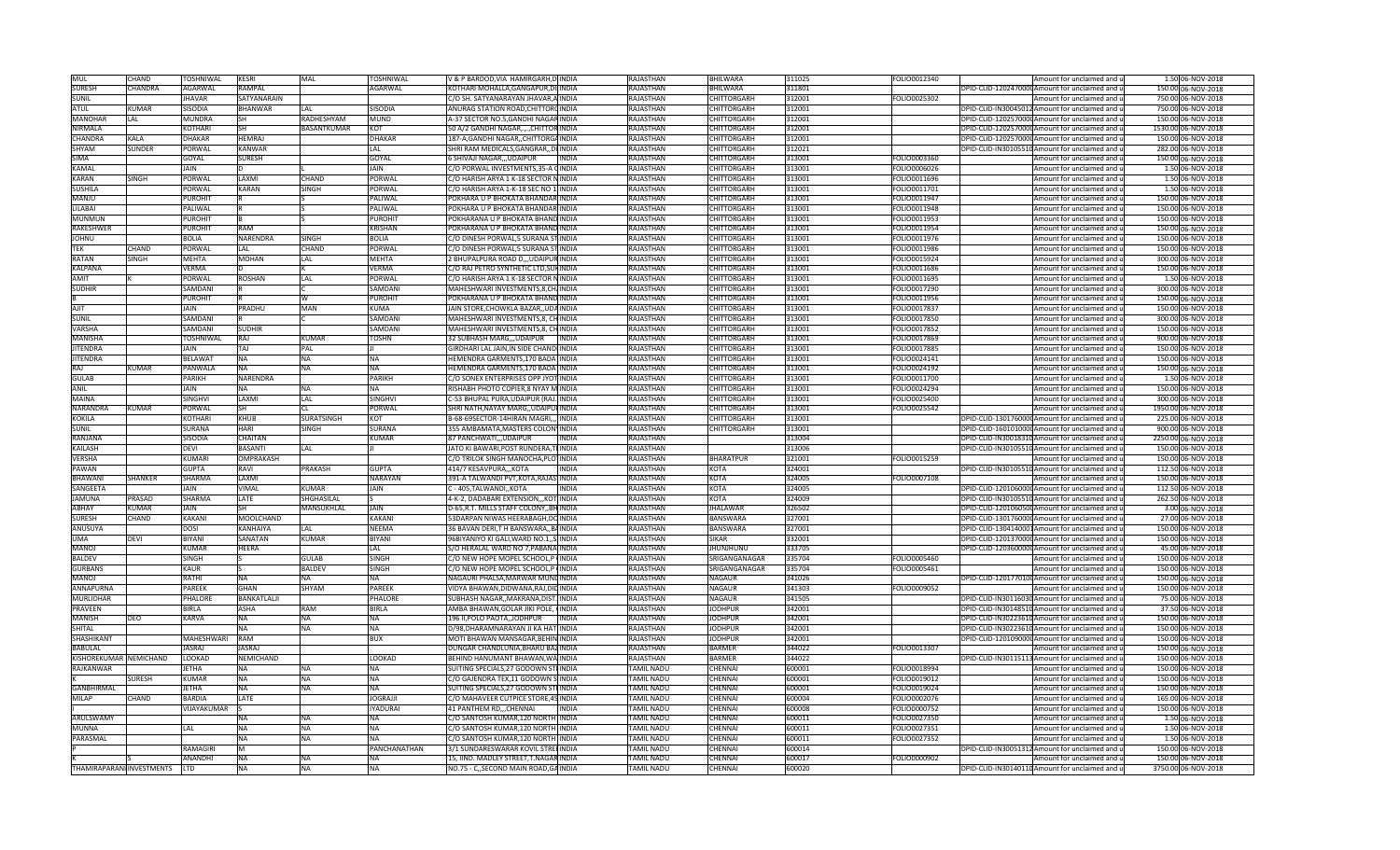|                             | SRIPAL          | CHOPDA                 |                            |                 | SHANTILAL              | SHANMUGAROYAN STREET, OLD WINDIA                                          | <b>TAMIL NADU</b>                     | CHENNAI                      | 600021           | FOLIO0001014                 | Amount for unclaimed and u                               | 150.00 06-NOV-2018                       |
|-----------------------------|-----------------|------------------------|----------------------------|-----------------|------------------------|---------------------------------------------------------------------------|---------------------------------------|------------------------------|------------------|------------------------------|----------------------------------------------------------|------------------------------------------|
|                             |                 | <b>JAYAKUMAR</b>       | THOLASI                    |                 | LINGAM                 | PLOT -1 A, BHARANI STREET, AMRITHINDIA                                    | <b>TAMIL NADU</b>                     | CHENNAI                      | 600042           |                              | DPID-CLID-IN30189510 Amount for unclaimed and u          | 7.50 06-NOV-2018                         |
|                             |                 | TAMILARASAN            | <b>NAFHIAPPAM</b>          |                 |                        | 48 PERIYAR 2ND STREET, SRINIVASA INDIA                                    | <b>TAMIL NADU</b>                     | CHENNAI                      | 600050           | FOLIO0008163                 | Amount for unclaimed and u                               | 150.00 06-NOV-2018                       |
|                             |                 | PICHAPPAN              | VINAI                      |                 | <b>THEERTHANS</b>      | ALAGU STREET AGENCIES, 123 MUGINDIA                                       | <b>TAMIL NADU</b>                     | <b>CHENNAI</b>               | 600050           | FOLIO0008167                 | Amount for unclaimed and u                               | 150.00 06-NOV-2018                       |
|                             | SUNDAR          | RAJAN                  | NARAINMAN                  |                 |                        | 48, PERIYAR II STREET, SRINIWASA NINDIA                                   | <b>TAMIL NADU</b>                     | <b>CHENNAI</b>               | 600050           | FOLIO0008168                 | Amount for unclaimed and u                               | 150.00 06-NOV-2018                       |
|                             |                 | CHEUAPPAN              | VEERAPPAN                  |                 |                        | 123, MUGAPPIAR ROAD, PADI, MAD INDIA                                      | <b>TAMIL NADU</b>                     | CHENNAI                      | 600050           | FOLIO0008175                 | Amount for unclaimed and u                               | 150.00 06-NOV-2018                       |
|                             |                 | RAMALINGAM             | NA                         | <b>NA</b>       |                        | NEW NO 5 SENGOTHIMMAN KOIL, INDIA                                         | <b>TAMIL NADU</b>                     | CHENNAI                      | 600073           |                              | DPID-CLID-IN30018310 Amount for unclaimed and u          | 15.00 06-NOV-2018                        |
|                             |                 |                        |                            |                 |                        |                                                                           |                                       |                              |                  |                              |                                                          |                                          |
|                             |                 | GHORAWAT               |                            |                 | <b>GHORAWAT</b>        | NO 6 PALLIAPPAN LANE.SOWCARPHINDIA                                        | <b>TAMIL NADU</b>                     | CHENNAI                      | 600079           | FOLIO0007846                 | Amount for unclaimed and u                               | 1.50 06-NOV-2018                         |
|                             | <b>MAHINDER</b> | KUMAR                  |                            | PARASMULL       | JAIN                   | 60 GENERAL MUTHIAH MUDALI ST. INDIA                                       | <b>TAMIL NADU</b>                     | CHENNAI                      | 600079           | FOLIO0007952                 | Amount for unclaimed and u                               | 87.00 06-NOV-2018                        |
|                             | MOTHI           | LAL                    |                            | PARASMULL       | JAIN                   | 60 GENERAL MUTHIAH MUDALI ST. INDIA                                       | <b>TAMIL NADU</b>                     | CHENNAI                      | 600079           | FOLIO0007953                 | Amount for unclaimed and u                               | 87.00 06-NOV-2018                        |
|                             | <b>INDER</b>    | CHAND                  |                            | PARASMULL       | <b>JAIN</b>            | 60 GENERAL MUTHIAH MUDALI ST. INDIA                                       | <b>TAMIL NADU</b>                     | CHENNAI                      | 600079           | FOLIO0007954                 | Amount for unclaimed and u                               | 87.00 06-NOV-2018                        |
|                             |                 | <b>JAIN</b>            | <b>IFFTMAL</b>             |                 |                        | 21 PALLIAPPAN STREET, SOWCARPE INDIA                                      | <b>TAMIL NADU</b>                     | <b>CHENNAI</b>               | 600079           | FOLIO0007967                 | Amount for unclaimed and u                               | 150.00 06-NOV-2018                       |
|                             | <b>MAHAVIR</b>  | CHAND                  |                            | PARASMULL       | <b>JAIN</b>            | 60 GENERAL MUTHIAH MUDALI ST. INDIA                                       | <b>TAMIL NADU</b>                     | <b>CHENNAI</b>               | 600079           | FOLIO0007956                 | Amount for unclaimed and u                               | 87.00 06-NOV-2018                        |
|                             | RAJENDRA        | <b>KUMAR</b>           |                            |                 | JAIN                   | C/O SHAH ELECTRICALS, 341 MINT SINDIA                                     | <b>TAMIL NADU</b>                     | CHENNAI                      | 600079           | FOLIO0017258                 | Amount for unclaimed and u                               | 1.50 06-NOV-2018                         |
| DILIF                       | <b>UMAR</b>     | SURANA                 |                            |                 | <b>SURANA</b>          | P.B.NO.1980, 3, VADAMALAI, IST.LA INDIA                                   | <b>TAMIL NADU</b>                     | CHENNAI                      | 600079           | FOLIO0025703                 | Amount for unclaimed and u                               | 4.50 06-NOV-2018                         |
| <b>JUGRAJ</b>               |                 | HARAN                  | <b>DAYALAL</b>             |                 |                        | 44, KALATHI PILLAI STREET, ELEPHAIINDIA                                   | <b>TAMIL NADU</b>                     | <b>CHENNAI</b>               | 600079           | FOLIO0026050                 | Amount for unclaimed and u                               | 150.00 06-NOV-2018                       |
|                             |                 |                        |                            |                 |                        |                                                                           |                                       |                              |                  |                              |                                                          |                                          |
|                             |                 | <b>JTHAMCHAND</b>      |                            |                 | PARASUMULL             | NO 50 GENRAL MUTHIAH STREET, I INDIA                                      | <b>TAMIL NADU</b>                     | CHENNAI                      | 600079           |                              | DPID-CLID-IN30108022 Amount for unclaimed and u          | 87.00 06-NOV-2018                        |
| <b>AMAR</b>                 | CHAND           | <b>JAIN</b>            |                            |                 | <b>JAIN</b>            | 22 CHINNA NAICKARAN ST, 1ST FLO INDIA                                     | <b>TAMIL NADU</b>                     | CHENNAI                      | 600079           | FOLIO0008092                 | Amount for unclaimed and u                               | 150.00 06-NOV-2018                       |
|                             |                 | NATARAJAN              |                            | VAVADHARAYAHL   | <b>NATA</b>            | 55-N PARK DUGAR TOWNSHIP MOUNDIA                                          | <b>TAMIL NADU</b>                     | <b>CHENNAL</b>               | 600089           | FOLIO0007992                 | Amount for unclaimed and u                               | 300.00 06-NOV-2018                       |
| SUBRAMONIAM                 |                 |                        | NA                         | <b>NA</b>       |                        | P-244, III MAIN ROAD, PALLIKARANA INDIA                                   | <b>TAMIL NADU</b>                     |                              | 600100           |                              | DPID-CLID-IN30226910 Amount for unclaimed and u          | 1.50 06-NOV-2018                         |
|                             |                 | KALYANI                |                            |                 | VIJAYARAGHAVAN         | N-15 2ND MAIN ROAD, THIRD FLOO INDIA                                      | <b>TAMIL NADU</b>                     | CHENNAI                      | 600102           | FOLIO0008165                 | Amount for unclaimed and u                               | 150.00 06-NOV-2018                       |
|                             |                 | PREETHI                | NA                         | <b>NA</b>       | <b>NA</b>              | C/O TARA CHAND JAIN 61 CHOOLAINDIA                                        | <b>TAMIL NADU</b>                     | CHENNAI                      | 600112           | FOLIO0019076                 | Amount for unclaimed and u                               | 150.00 06-NOV-2018                       |
| TAMIJSELVAM                 |                 |                        | MUTHU                      |                 |                        | NO 21 BHARATHI STREET, THIRUVALINDIA                                      | <b>TAMIL NADU</b>                     | <b>PONDICHERRY</b>           | 605003           |                              | DPID-CLID-IN30108022 Amount for unclaimed and u          | 7.50 06-NOV-2018                         |
| CHINNASWAMY                 |                 | PRABAKARAN             | CHINNASWAMY                |                 |                        | 7,2ND MAIN ROAD RAJAJI NAGAR, LINDIA                                      | <b>TAMIL NADU</b>                     | PONDICHERRY                  | 605008           |                              | DPID-CLID-IN30169611 Amount for unclaimed and u          | 15.00 06-NOV-2018                        |
| PONNUVEL                    |                 | /IJAIRAJA              | PONNUVEL                   |                 |                        | NO 12, NEHRU STREET, MUTHULING INDIA                                      | <b>TAMIL NADU</b>                     | PONDICHERRY                  | 605008           |                              | DPID-CLID-IN30177411 Amount for unclaimed and u          | 75.00 06-NOV-2018                        |
|                             |                 | <b>JAIN</b>            |                            |                 |                        |                                                                           |                                       |                              |                  |                              |                                                          |                                          |
|                             | SANJAYKUMAR     |                        |                            |                 | MANGILAL               | 20,6TH CROSS, RAINBOW NAGAR, PINDIA                                       | <b>TAMIL NADU</b>                     | <b>PONDICHERRY</b>           | 605011           |                              | DPID-CLID-IN30108022 Amount for unclaimed and u          | 75.00 06-NOV-2018                        |
| PARTHASARATHY               |                 |                        | <b>SFFTHA</b>              | <b>RAMANK</b>   |                        | 12, PERUMAL SANNATHI,,,NAGORE INDIA                                       | <b>TAMIL NADU</b>                     | THANJAVUR                    | 611002           |                              | DPID-CLID-IN30017510 Amount for unclaimed and u          | 187.50 06-NOV-2018                       |
| VENKATESAN                  |                 |                        | RAMALINGAM                 |                 |                        | 10 A, 2098, G A CANAL EAST BANK, INDIA                                    | <b>TAMIL NADU</b>                     | THANJAVUR                    | 613001           |                              | DPID-CLID-IN30017510 Amount for unclaimed and u          | 37.50 06-NOV-2018                        |
| HABEEB                      | <b>MOHAMED</b>  | <b>RMK</b>             | <b>MOHAMED</b>             | <b>DAWOOD</b>   | <b>HAME</b>            | POOMPUKAR SILK HOUSE,54 BIG SINDIA                                        | <b>TAMIL NADU</b>                     | THANJAVUR                    | 614601           |                              | DPID-CLID-IN30267930 Amount for unclaimed and u          | 150.00 06-NOV-2018                       |
|                             |                 | YOGARAJ                |                            |                 | VAIYAPUR               | C/O SRI MANICKAVINAYAGAR FINA INDIA                                       | <b>TAMIL NADU</b>                     | TIRUCHY                      | 620008           | FOLIO0007601                 | Amount for unclaimed and u                               | 150.00 06-NOV-2018                       |
| MANGALAM                    | KRISHNA         | <b>MURTHY</b>          |                            |                 | KRISHNAMURTHY          | KAILASAPURAM TOWNSHIP,,,TIRUCINDIA                                        | <b>TAMIL NADU</b>                     | TIRUCHY                      | 620010           | FOLIO0000733                 | Amount for unclaimed and u                               | 150.00 06-NOV-2018                       |
|                             |                 | SIVAKUMAR              |                            |                 | KANDASAMY              | B-5/148, BHEL TOWNSHIP, KAILASAIINDIA                                     | <b>TAMIL NADU</b>                     | TIRUCHY                      | 620014           | FOLIO0008178                 | Amount for unclaimed and u                               | 237.00 06-NOV-2018                       |
|                             |                 | <b>KOMATHYSANKA B</b>  |                            |                 |                        | SANKARANARAYANAN 116 EXTENTION, ONGARAKUDIL, THUNDIA                      | <b>TAMIL NADU</b>                     | TIRUCHY                      | 621010           |                              | DPID-CLID-IN30021411 Amount for unclaimed and u          | 15.00 06-NOV-2018                        |
|                             |                 | <b>GANDHIMATHI</b>     |                            |                 | <b>CHANDRAN</b>        | CHINNAKANI COMPLEX, HEAD POST INDIA                                       | <b>TAMIL NADU</b>                     |                              | 623506           | FOLIO0000722                 | Amount for unclaimed and u                               | 300.00 06-NOV-2018                       |
|                             |                 |                        |                            |                 |                        |                                                                           |                                       |                              |                  |                              |                                                          |                                          |
| MUTHUNARASINGAM             |                 |                        | KARUPPAIAH                 |                 |                        | 59, APPAVU PILLAI PATTI, KODANGI INDIA                                    | <b>TAMIL NADU</b>                     | D. QUIAD-E-MILLE             | 624208           |                              | DPID-CLID-IN30169610 Amount for unclaimed and u          | 150.00 06-NOV-2018                       |
| SHAMIM                      |                 | <b>IOBAL</b>           | <b>IQBAL</b>               |                 | <b>MOOSA</b>           | 4 JADAMANI KOIL STREET,,, MADURINDIA                                      | <b>TAMIL NADU</b>                     | <b>MADURAI</b>               | 625001           | FOLIO0005380                 | Amount for unclaimed and u                               | 150.00 06-NOV-2018                       |
| <b>IQBAL</b>                |                 | MOOSA                  | <b>MOOSA</b>               |                 | FRRAHIM                | 4 JADAMANI KOIL STREET,,, MADURINDIA                                      | <b>TAMIL NADU</b>                     | <b>MADURAI</b>               | 625001           | OLIO0005379                  | Amount for unclaimed and u                               | 150.00 06-NOV-2018                       |
| PIYARIDEVI                  |                 | <b>JAIN</b>            | LAL.                       | CHAND           | <b>JAIN</b>            | ODUVAR LANE, EAST CHITRAI STREEINDIA                                      | <b>TAMIL NADU</b>                     | <b>MADURAI</b>               | 625003           | FOLIO0000726                 | Amount for unclaimed and u                               | 150.00 06-NOV-2018                       |
| RAJU                        |                 |                        | KANAPATHISAMY              |                 | <b>NAICKE</b>          | 25, KASTHURI BAI STREET, NRT NAGINDIA                                     | <b>TAMIL NADU</b>                     | THENI                        | 625531           |                              | DPID-CLID-IN30023910 Amount for unclaimed and u          | 37.50 06-NOV-2018                        |
|                             | <b>ANTHONY</b>  | THAYALAN               |                            |                 | PRAGASAM               | H W P HOUSING COLONY, , TUTICOHNDIA                                       | <b>TAMIL NADU</b>                     | TIRUNELVELI                  | 628002           | FOLIO0000728                 | Amount for unclaimed and u                               | 300.00 06-NOV-2018                       |
|                             |                 |                        |                            |                 |                        |                                                                           |                                       |                              |                  |                              |                                                          |                                          |
|                             | RADHA           |                        |                            |                 |                        |                                                                           |                                       |                              |                  |                              |                                                          |                                          |
|                             |                 | KRISHNAN               |                            | MUTHU           | <b>KUMARASAMY</b>      | G 10, TAC NAGAR, MUTHIAPURAM FINDIA                                       | <b>TAMIL NADU</b>                     | TIRUNELVELI                  | 628005           |                              | DPID-CLID-IN30108022 Amount for unclaimed and u          | 75.00 06-NOV-2018                        |
|                             |                 | <b>RADHAKRISHNANA</b>  |                            |                 | RAMANUJAM              | B-92, SPIC NAGAR, MUTHIYAPURAM INDIA                                      | <b>TAMIL NADU</b>                     | TIRUNELVELI                  | 628005           |                              | DPID-CLID-IN30177412 Amount for unclaimed and u          | 75.00 06-NOV-2018                        |
|                             |                 | CHOKKANATHAN MURUGESAN |                            |                 |                        | 42 A SHANMUGA SIGAMANI NAGA INDIA                                         | <b>TAMIL NADU</b>                     | TUTICORIN                    | 628501           |                              | DPID-CLID-IN30021410 Amount for unclaimed and u          | 75.00 06-NOV-2018                        |
|                             |                 | SUNDARAMURTH MALLAN    |                            |                 | CHINNAKULANDA          | 14 BAJANAI KOIL ST, SENAGUTTAI KINDIA                                     | <b>TAMIL NADU</b>                     |                              | 635637           |                              | DPID-CLID-IN30226913 Amount for unclaimed and u          | 37.50 06-NOV-2018                        |
| <b>BALAJI</b>               |                 |                        | RAJENDRAN                  |                 |                        | OLD NO.9, NEW NO.41, KRISHNAN KINDIA                                      | <b>TAMIL NADU</b>                     | SALFM                        | 636001           |                              | DPID-CLID-IN30169610 Amount for unclaimed and u          | 600.00 06-NOV-2018                       |
| VANAIA                      |                 | KUMAR                  | KIIMAR                     |                 |                        | DOOR NO. 20, VINAYAYAR NAGAR, CINDIA                                      | <b>TAMIL NADU</b>                     | SALEM                        | 636003           |                              | DPID-CLID-1201090000 Amount for unclaimed and u          | 37.50 06-NOV-2018                        |
| SOUNDARAVALL                |                 |                        | SUBRAMANIAM                |                 |                        | 4/101A SYNDICATE BANK COLONY, IINDIA                                      | <b>TAMIL NADU</b>                     | SALEM                        | 636008           |                              | DPID-CLID-IN30017510 Amount for unclaimed and u          | 450.00 06-NOV-2018                       |
| KRISHNABABU                 |                 |                        | KRISHNAMOORTHY             |                 |                        | 71, BAZAAR STREET, PEDDANAYAKA INDIA                                      | <b>TAMIL NADU</b>                     | SALEM                        | 636109           |                              | DPID-CLID-IN30017510 Amount for unclaimed and u          | 37.50 06-NOV-2018                        |
| <b>KUMAAR</b>               |                 |                        | SENGODA                    | GOUNDER         |                        | 9/150, ERUMAPALAYAM ROAD, SEE INDIA                                       | <b>TAMIL NADU</b>                     | <b>SALEM</b>                 | 636201           |                              | DPID-CLID-IN30017510 Amount for unclaimed and u          | 75.00 06-NOV-2018                        |
|                             |                 | SAVITHRI               |                            |                 |                        |                                                                           |                                       |                              |                  |                              |                                                          |                                          |
|                             | KUMAR           |                        |                            | <b>NCHANDRA</b> | MOULEESW               | NO 2E/4 A, CHURCH COLONY, NEAR INDIA                                      | <b>TAMIL NADU</b>                     | <b>SALEM</b>                 | 636401           |                              | DPID-CLID-IN30189510 Amount for unclaimed and u          | 150.00 06-NOV-2018                       |
| SENTHIL                     |                 |                        | RAMASAMY                   |                 |                        | NO 11/103, EAST KATTUKOTTAI, BELINDIA                                     | <b>TAMIL NADU</b>                     | SALEM                        | 637402           |                              | DPID-CLID-IN30169610 Amount for unclaimed and u          | 300.00 06-NOV-2018                       |
|                             |                 | BALASUBRAMAN           |                            | RAMASAMY        | <b>GOUNDER</b>         | NORTH, PRADHAKSHNAM ROAD, , KAINDIA                                       | <b>TAMIL NADU</b>                     | PERIYAR                      | 639001           | OLIO0005439                  | Amount for unclaimed and u                               | 150.00 06-NOV-2018                       |
|                             |                 | VELUSAMY               |                            | NKARUPPANNA     | GOVND                  | 29 K V B NAGAR, , KARRUR<br><b>INDIA</b>                                  | <b>TAMIL NADU</b>                     | <b>PFRIVAR</b>               | 639002           | FOLIO0014946                 | Amount for unclaimed and u                               | 300.00 06-NOV-2018                       |
|                             |                 | NAGARANI               |                            |                 | RAMANATHAN             | <b>VYSIAL STREET,,,COIMBATORE</b><br>INDIA                                | <b>TAMIL NADU</b>                     | <b>COIMBATORE</b>            | 641001           | FOLIO0000550                 | Amount for unclaimed and u                               | 150.00 06-NOV-2018                       |
|                             |                 |                        | BALAKRISHNAN NARAYANASWAMY |                 |                        | 253 A1 KEEZH STREET, COODALUR (INDIA                                      | <b>TAMIL NADU</b>                     | COIMBATORE                   | 641002           |                              | DPID-CLID-IN30021411 Amount for unclaimed and u          | 150.00 06-NOV-2018                       |
| RAMAN                       |                 | KUTTY                  | SWAMINATHAN                |                 |                        | 204 B SASTHAA VIHAR, TEXTOOL L/(INDIA                                     | <b>TAMIL NADU</b>                     | COIMBATORE                   | 641005           |                              | DPID-CLID-IN30021410 Amount for unclaimed and u          | 15.00 06-NOV-2018                        |
| KEERTHI                     |                 | RAYINDRAN              | RAVINDRAN                  |                 | RAMANATHAN             | <b>5TH STREET TATABAD,,,COIMBATO INDIA</b>                                | <b>TAMIL NADU</b>                     | <b>COIMBATORE</b>            | 641012           | FOLIO0000551                 | Amount for unclaimed and u                               | 150.00 06-NOV-2018                       |
|                             |                 | SENGOTTUVEL            |                            | <b>MARAPPA</b>  | <b>MUDALIAR</b>        | 80 KNP ROAD,,,COIMBATORE<br><b>INDIA</b>                                  | <b>TAMIL NADU</b>                     | <b>COIMBATORE</b>            | 641101           | FOLIO0000546                 | Amount for unclaimed and u                               | 225.00 06-NOV-2018                       |
| LAKSHM                      |                 |                        | NANJAN                     |                 |                        | NO 49, ELITHORAI, YEDAPPALLI PO, NINDIA                                   | <b>TAMIL NADU</b>                     | <b>NILGIR</b>                | 643104           |                              | DPID-CLID-IN30169611 Amount for unclaimed and u          | 75.00 06-NOV-2018                        |
|                             |                 | SAHA                   |                            |                 | <b>SAHA</b>            |                                                                           |                                       |                              |                  |                              |                                                          |                                          |
| <b>BADAL</b>                |                 |                        | <b>BALAI</b>               |                 |                        | 16 OFFICE LANE, NR DAILY DESHER INDIA                                     | <b>TRIPURA</b>                        | <b>TRIPURA</b>               | 799001           |                              | DPID-CLID-IN30169611 Amount for unclaimed and u          | 300.00 06-NOV-2018                       |
| CHANDRAKANT SHAMDASANI      |                 | <b>MADHAVDAS</b>       | LATE                       | SRIMT           | <b>SHAMDAS</b>         | NL-6-7-5 SECTOR-15, OPPOSITE A P INDIA                                    | <b>UTTAR PRADESH</b>                  |                              | 200706           | FOLIO0014866                 | Amount for unclaimed and u                               | 150.00 06-NOV-2018                       |
| <b>PARKASH</b>              |                 | <b>DEVI</b>            | <b>BHAGWAN</b>             |                 | <b>DASS</b>            | III H 74 NEHRU NAGAR, GHAZIABAD INDIA                                     | <b>UTTAR PRADESH</b>                  | <b>GHAZIABAD</b>             | 201001           | FOLIO0008303                 | Amount for unclaimed and u                               | 150.00 06-NOV-2018                       |
| <b>MUSHARRAF</b>            |                 | <b>HUSAIN</b>          | <b>NA</b>                  | <b>NA</b>       | <b>NA</b>              | A-803, NEEL PADAM KUNJ, OPP. DAHNDIA                                      | <b>UTTAR PRADESH</b>                  | <b>GHAZIABAD</b>             | 201010           | FOLIO0016661                 | Amount for unclaimed and u                               | 450.00 06-NOV-2018                       |
| PREETI                      |                 | SARASWAT               | <b>SUDHINDRA</b>           |                 | SARASWAT               | A-98 SECTOR-22,,,NOIDA<br><b>INDIA</b>                                    | <b>UTTAR PRADESH</b>                  | <b>GHAZIABAD</b>             | 201301           | FOLIO0006736                 | Amount for unclaimed and u                               | 450.00 06-NOV-2018                       |
| SANJEEV                     |                 | BANSAL                 | <b>SATISH</b>              | CHAND           | <b>BANSAL</b>          | D 53 2ND FLOOR SEC 12,,, NOIDA INDIA                                      | <b>UTTAR PRADESH</b>                  | <b>GHAZIABAD</b>             | 201301           |                              | DPID-CLID-1304140004Amount for unclaimed and u           | 150.00 06-NOV-2018                       |
| MANISHA                     |                 | AGARWAL                | ATUL                       | KUMAR           | AGARWAL                | B - DASS COMPOUND, NAURANGABINDIA                                         | <b>UTTAR PRADESH</b>                  | <b>ALIGARH</b>               | 202001           |                              | DPID-CLID-IN30120910 Amount for unclaimed and u          | 2250.00 06-NOV-2018                      |
| <b>MASOODA</b>              | <b>KHATOON</b>  | WASTFF                 | MOHD                       |                 | <b>SIDDIQUE</b>        | 4/1316-A.NEW S.S.NAGAR.DODHPUINDIA                                        | UTTAR PRADESH                         | <b>ALIGARH</b>               | 202001           |                              | DPID-CLID-1202890000 Amount for unclaimed and u          | 150.00 06-NOV-2018                       |
| <b>NUPUR</b>                |                 | <b>TIWARI</b>          | RAIFFV                     |                 | <b>TIWARI</b>          |                                                                           |                                       | <b>ALIGARH</b>               | 204101           |                              |                                                          |                                          |
|                             |                 | <b>JAIN</b>            | ABHAY                      | KUMAR           |                        | VIDHYA PATI NAGAR, MURSAN GAT INDIA                                       | <b>UTTAR PRADESH</b>                  |                              |                  |                              | DPID-CLID-1202140000 Amount for unclaimed and u          | 210.00 06-NOV-2018                       |
| <b>VIVEK</b><br><b>ATUL</b> | KUMAR           | AGARWAL                |                            | N               | JAIN<br><b>AGARWAL</b> | ABHAY TRADING COMPANY, 2, SINDINDIA<br>AJIT MAL ETAWAH U P,,,ETAWAH INDIA | UTTAR PRADESH<br><b>UTTAR PRADESH</b> | <b>ETWAH</b><br><b>ETWAH</b> | 206001<br>206121 | FOLIO0027023<br>FOLIO0007504 | Amount for unclaimed and u<br>Amount for unclaimed and u | 150.00 06-NOV-2018<br>150.00 06-NOV-2018 |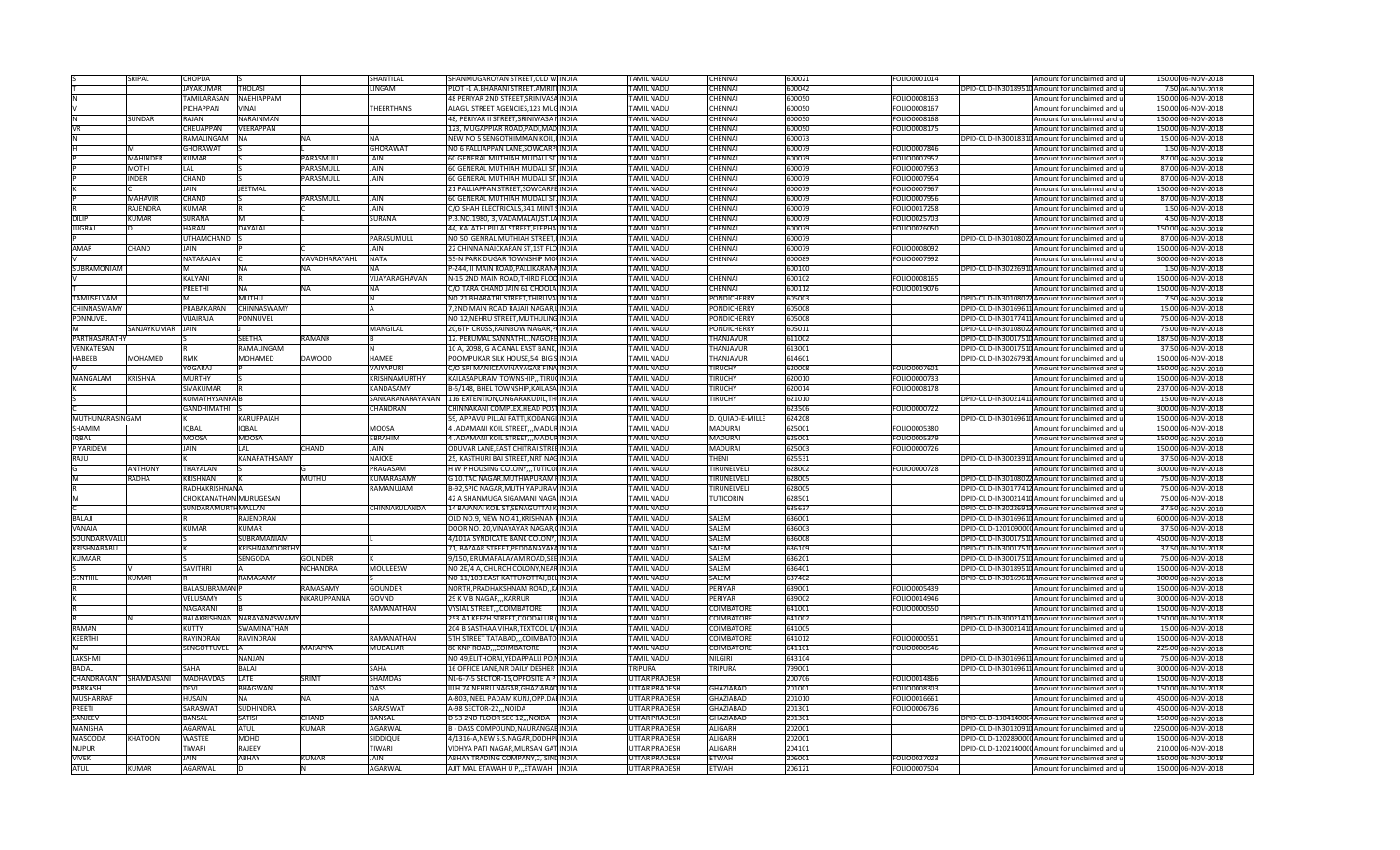| <b>RITA</b>                      |                | GOVIL                       | <b>ARUN</b>       |                     | GOVIL           | C/O KUSH INDUSTRIES, 15/200 'C' CINDIA                             |              | <b>UTTAR PRADESH</b>                     | <b>KANPUR</b>      | 208001           | FOLIO0003891 |                                                 | Amount for unclaimed and u                                                    | 150.00 06-NOV-2018                       |
|----------------------------------|----------------|-----------------------------|-------------------|---------------------|-----------------|--------------------------------------------------------------------|--------------|------------------------------------------|--------------------|------------------|--------------|-------------------------------------------------|-------------------------------------------------------------------------------|------------------------------------------|
| <b>RAM</b>                       | DAS            | <b>GUPTA</b>                | <b>NA</b>         | <b>NA</b>           | NA              | 1/26 NAWAB GANJ,,, KANPUR                                          | INDIA        | <b>UTTAR PRADESH</b>                     | KANPUR             | 208002           | FOLIO0018907 |                                                 | Amount for unclaimed and u                                                    | 150.00 06-NOV-2018                       |
| RAM                              | DAS            | <b>GUPTA</b>                | <b>NA</b>         | <b>NA</b>           | <b>NA</b>       | 1/26 NAWAB GANJ,,,KANPUR                                           | <b>INDIA</b> | <b>UTTAR PRADESH</b>                     | KANPUR             | 208002           | FOLIO0018908 |                                                 | Amount for unclaimed and u                                                    | 150.00 06-NOV-2018                       |
| <b>SAVITIRI</b>                  |                | SRIVASTAVA                  | RAJKUMAR          | LAL                 | SRIVAST         | H NO 734B N RLY LOCO COLONY, G INDIA                               |              | UTTAR PRADESH                            | KANPUR             | 208004           | FOLIO0010122 |                                                 | Amount for unclaimed and u                                                    | 150.00 06-NOV-2018                       |
| ABJINDAF                         | SINGH          | SURE                        | GORMEL            | SINGH               | SURE            | 410/6 SHASTRI NAGAR,,,KANPUR                                       | <b>INDIA</b> | <b>JTTAR PRADESH</b>                     | KANPUF             | 208005           | FOLIO0002036 |                                                 | Amount for unclaimed and u                                                    | 150.00 06-NOV-2018                       |
| <b>GORMEL</b>                    | SINGE          | <b>SURE</b>                 | <b>JOGINDAR</b>   |                     | SINGH           | 410/6SHASTRI NAGAR,,,KANPUR                                        | INDIA        | UTTAR PRADESH                            | KANPUR             | 208005           | OLIO0005821  |                                                 | Amount for unclaimed and u                                                    | 150.00 06-NOV-2018                       |
| <b>SURENDRA</b>                  | KUMAR          | PAUL                        |                   | M                   | PAUL            | 120/333 LAJPAT NAGARKANPUR INDIA                                   |              | <b>UTTAR PRADESH</b>                     | KANPUR             | 208005           | FOLIO0005823 |                                                 | Amount for unclaimed and u                                                    | 150.00 06-NOV-2018                       |
| <b>ASHOK</b>                     |                | NIRMAL                      | <b>NA</b>         | <b>NA</b>           | NA              | 14/4, SITE NO. 2 "KIDWAI NAGAR", INDIA                             |              | UTTAR PRADESH                            | KANPUR             | 208011           | FOLIO0002027 |                                                 | Amount for unclaimed and u                                                    | 300.00 06-NOV-2018                       |
| HARI                             | <b>SHANKAR</b> | TRIPATH                     | <b>CHOTTE</b>     |                     | TRIPATHI        | 128/2/98 OPP CBI, YASODA NAGAR, INDIA                              |              | <b>UTTAR PRADESH</b>                     | KANPUR             | 208011           | FOLIO0010148 |                                                 |                                                                               | 150.00 06-NOV-2018                       |
|                                  |                |                             |                   | LAL                 |                 |                                                                    |              |                                          |                    |                  |              |                                                 | Amount for unclaimed and u                                                    |                                          |
| <b>JYOTI</b>                     |                | <b>AGARWAI</b>              | <b>NA</b>         | <b>NA</b>           | <b>NA</b>       | 128/12 C BLOCK.KIDWAI NAGARKIINDIA                                 |              | <b>UTTAR PRADESH</b>                     | KANPUR             | 208011           |              |                                                 | DPID-CLID-IN30001110Amount for unclaimed and u                                | 150.00 06-NOV-2018                       |
| <b>AMAR</b>                      | <b>NATH</b>    | <b>DIXIT</b>                | LATE              | SADHARILAL          | <b>DI</b>       | 126 A/2A,, USMANPUR, KANPUR                                        | <b>INDIA</b> | <b>UTTAR PRADESH</b>                     | KANPUR             | 208014           |              |                                                 | DPID-CLID-IN30133018 Amount for unclaimed and u                               | 450.00 06-NOV-2018                       |
|                                  |                | PORWAL                      | <b>BADRI</b>      |                     | PRASAD          | 8M/15 DABOULI,,,KANPUR                                             | <b>NDIA</b>  | <b>UTTAR PRADESH</b>                     | KANPUR             | 208022           | FOLIO0015765 |                                                 | Amount for unclaimed and u                                                    | 150.00 06-NOV-2018                       |
| <b>JAGDISH</b>                   | CHANDRA        | ANAND                       | LATE              | <b>BODHRAJ</b>      | ANAND           | H.NO.-27/H-1/12,DABAULI,,KANPU INDIA                               |              | UTTAR PRADESH                            | KANPUR             | 208022           |              |                                                 | DPID-CLID-IN30155720 Amount for unclaimed and u                               | 150.00 06-NOV-2018                       |
| SANJAY                           |                | <b>JAISWAL</b>              | LATE              | <b>KRISHANKUMAR</b> |                 | 253.ANANDPURIKANPUR                                                | INDIA        | <b>UTTAR PRADESH</b>                     | KANPUR             | 208023           |              |                                                 | DPID-CLID-1306130000 Amount for unclaimed and u                               | 300.00 06-NOV-2018                       |
| <b>RASHMI</b>                    |                | <b>MISHRA</b>               | VIDHU             | SHEKHAR             | <b>MISHRA</b>   | 30, CHHAKKA NAZIR STREET, FARRUINDIA                               |              | <b>UTTAR PRADESH</b>                     | FARUKHABAD         | 209625           |              |                                                 | DPID-CLID-IN30165310 Amount for unclaimed and u                               | 300.00 06-NOV-2018                       |
| RAM                              | PRASAD         | VERMA                       | <b>HARIDAS</b>    |                     |                 | UNION BANK OF INDIA, STATION ROINDIA                               |              | <b>UTTAR PRADESH</b>                     | BANDA              | 210001           | FOLIO0010164 |                                                 | Amount for unclaimed and u                                                    | 150.00 06-NOV-2018                       |
| <b>SUNITA</b>                    |                | NARAYAN                     | <b>CHAITANYA</b>  |                     | NARAYAN         | 3 7 SUKRITI VIHAR INFRONT OF NATINDIA                              |              | <b>UTTAR PRADESH</b>                     | ALLAHABAD          | 211001           |              |                                                 | DPID-CLID-IN30021411Amount for unclaimed and u                                | 75.00 06-NOV-2018                        |
| <b>UMESH</b>                     | CHANDRA        | <b>MISHRA</b>               | VAGISH            | <b>CHANDRA</b>      | <b>MISHR</b>    | 984/2B, MEERA PUR, ALLAHABAD  INDIA                                |              | <b>UTTAR PRADESH</b>                     | ALLAHABAD          | 211003           |              |                                                 | DPID-CLID-1201910100 Amount for unclaimed and u                               | 75.00 06-NOV-2018                        |
| SANDEEP                          |                | <b>AGRAWAI</b>              |                   |                     | <b>GUPTA</b>    | 90 ROOP RANJAN STUDIO, AUSANG INDIA                                |              | UTTAR PRADESH                            | VARANASI           | 221001           |              |                                                 | DPID-CLID-IN30133019 Amount for unclaimed and u                               | 150.00 06-NOV-2018                       |
| <b>AZARA</b>                     |                | <b>BEGUM</b>                | <b>NA</b>         | <b>NA</b>           |                 | S-8/416 C-1,M A ROAD,,VARANASI INDIA                               |              | <b>JTTAR PRADESH</b>                     | <b>/ARANASI</b>    | 221002           | FOLIO0027896 |                                                 | Amount for unclaimed and u                                                    | 300.00 06-NOV-2018                       |
| SANGEETA                         |                | AGRAWAL                     |                   |                     | AGRAWAL         | PLOT NO 1 MA SHARDA NAGAR, NA INDIA                                |              | <b>UTTAR PRADESH</b>                     | <b>/ARANASI</b>    | 221010           |              |                                                 | DPID-CLID-IN30018311 Amount for unclaimed and u                               | 432.00 06-NOV-2018                       |
| LILAWATI                         |                | SINGH                       | AMAR              | <b>BAHADUR</b>      | SINGH           | B-37/170 - 8, GIRINAGAR EXTN, BIR INDIA                            |              | UTTAR PRADESH                            | VARANASI           | 221010           |              |                                                 | DPID-CLID-IN30055610 Amount for unclaimed and u                               | 37.50 06-NOV-2018                        |
| KARUNESH                         |                | <b>GUPTA</b>                | RAMAKANT          |                     | <b>GUPTA</b>    | 78, PURANA CHAUK, SHAHGANJ, JAINDIA                                |              | UTTAR PRADESH                            |                    | 223001           |              |                                                 | DPID-CLID-IN30226911 Amount for unclaimed and u                               | 825.00 06-NOV-2018                       |
| UMESH                            | KUMAR          | AGARWAL                     | <b>NA</b>         | <b>NA</b>           | <b>NA</b>       | 1271, DELHI DARWAZA,,,FAIZABAD INDIA                               |              | <b>UTTAR PRADESH</b>                     | FAIZABAD           | 224001           |              |                                                 | DPID-CLID-IN30155710 Amount for unclaimed and u                               | 3.00 06-NOV-2018                         |
| <b>MANIK</b>                     | LAL            | <b>GUPTA</b>                | RAM               | <b>DULAREY</b>      | <b>GUPTA</b>    | 895 FATEH GANJFAIZABAD                                             | <b>INDIA</b> |                                          | FAIZABAD           | 224001           |              |                                                 |                                                                               |                                          |
|                                  |                |                             |                   |                     |                 |                                                                    |              | <b>UTTAR PRADESH</b>                     |                    |                  |              |                                                 | DPID-CLID-1201060600 Amount for unclaimed and u                               | 75.00 06-NOV-2018                        |
| ANJALI                           |                | <b>BHATIA</b>               | THAKUR            | <b>DASS</b>         | BHATIA          | 17/6 TYPE III PWD COLONY, JAIL RO INDIA                            |              | <b>UTTAR PRADESH</b>                     | <b>LUCKNOW</b>     | 226002           | FOLIO0001465 |                                                 | Amount for unclaimed and u                                                    | 150.00 06-NOV-2018                       |
|                                  | VIOAR          | HUSAIN                      |                   | <b>IFTIKHAR</b>     | HUSAIN          | MODEL COLONY, RUSTOM NAGAR, INDIA                                  |              | <b>UTTAR PRADESH</b>                     | <b>LUCKNOW</b>     | 226003           | FOLIO0001455 |                                                 | Amount for unclaimed and u                                                    | 300.00 06-NOV-2018                       |
| <b>ARVIND</b>                    | KUMAR          | VISHWAKARMA KUMAR           |                   |                     |                 | ARVIND KUMAR VISHWAKARMA.9/INDIA                                   |              | <b>UTTAR PRADESH</b>                     | <b>LUCKNOW</b>     | 226016           |              |                                                 | DPID-CLID-1201320001Amount for unclaimed and u                                | 300.00 06-NOV-2018                       |
| 7AKIA                            |                | KHAN                        | <b>GAUHAR</b>     | <b>AHMAD</b>        | KHAN            | 180/19, TAKIA AZAM BEG, BAROOD INDIA                               |              | <b>UTTAR PRADESH</b>                     | LUCKNOW            | 226018           |              |                                                 | DPID-CLID-IN30177411 Amount for unclaimed and u                               | 375.00 06-NOV-2018                       |
| VIPUL                            |                | KHANDELWAL                  | <b>VIRENDRA</b>   | <b>KUMAR</b>        | KHAND           | 20/4DHARMSHALA WARD, AJIT NACINDIA                                 |              | <b>UTTAR PRADESH</b>                     | PRATAPGARH         | 230001           |              |                                                 | DPID-CLID-1201910100 Amount for unclaimed and u                               | 75.00 06-NOV-2018                        |
| <b>ASHISH</b>                    | KUMAR          | KHANDELWAL                  | <b>VIRENDER</b>   | <b>KUMAR</b>        | KHAND           | 20/4DHARAMSHALA, WARDPRATAPINDIA                                   |              | <b>UTTAR PRADESH</b>                     | PRATAPGARH         | 230001           |              |                                                 | DPID-CLID-120191010(Amount for unclaimed and u                                | 75.00 06-NOV-2018                        |
| <b>MEENA</b>                     |                | <b>TYAGI</b>                | <b>VED</b>        | <b>PRAKASH</b>      | <b>TYAGI</b>    | B-527/NTPC/NCPS, VIDYUT NAGAR, INDIA                               |              | <b>UTTAR PRADESH</b>                     | MIRZAPUR           | 231222           | FOLIO0010112 |                                                 | Amount for unclaimed and u                                                    | 150.00 06-NOV-2018                       |
| RAJ                              | KUMAR          | <b>GUPTA</b>                | <b>SH</b>         | RAMDHANI            | <b>GUPTA</b>    | NEAR RIVER BANK COLONY, MALER INDIA                                |              | <b>UTTAR PRADESH</b>                     | GHAZIPUR           | 233001           |              |                                                 | DPID-CLID-1202060000 Amount for unclaimed and u                               | 300.00 06-NOV-2018                       |
| <b>SUSHIL</b>                    |                | <b>KUMAR</b>                |                   | SRISURAJ            | PARKASH         | C/O HAR MILAD STORE, 22 SHASTRI INDIA                              |              | UTTAR PRADESH                            | BAREILLY           | 243001           | FOLIO0001769 |                                                 | Amount for unclaimed and u                                                    | 300.00 06-NOV-2018                       |
| <b>GEETA</b>                     |                | SRIVASTAVA                  | <b>HARIHAI</b>    | PRASAD              | <b>RIVA</b>     | 8 NORTH CITY PANCHAL COLONY, SHINDIA                               |              | <b>JTTAR PRADESH</b>                     | BAREILLY           | 243001           |              | DPID-CLID-IN30021413 Amount for unclaimed and u |                                                                               | 105.00 06-NOV-2018                       |
|                                  |                |                             |                   |                     |                 |                                                                    |              |                                          |                    |                  |              |                                                 |                                                                               |                                          |
| <b>VIRENDRA</b>                  | KUMAR          | AGARWAL                     | RAM               | <b>SWAROOR</b>      | AGARWAL         | C/O KOTHI KHUNNI LAL.BRIJ MOHAINDIA                                |              | <b>UTTAR PRADESH</b>                     | BAREILLY           | 243001           |              |                                                 | DPID-CLID-1206120000 Amount for unclaimed and u                               |                                          |
| <b>ARUNABH</b>                   |                | PRABHAKAE                   |                   |                     |                 |                                                                    |              |                                          |                    | 243005           |              |                                                 |                                                                               | 37.50 06-NOV-2018                        |
|                                  |                |                             | RAGHUNANDAN       | <b>SINGH</b>        |                 | D/21 TIBRINATH BDA COLONY,,, BALINDIA                              |              | UTTAR PRADESH                            | BAREILLY           |                  | FOLIO0014320 |                                                 | Amount for unclaimed and u<br>DPID-CLID-1206120000 Amount for unclaimed and u | 150.00 06-NOV-2018                       |
| <b>HARISH</b>                    | CHANDRA        | SAWHNEY                     | <b>SO</b>         | LATEJR              | <b>SAWHNE</b>   | 95NORTH CITY, PILIBHIT ROAD,., BARINDIA                            |              | <b>UTTAR PRADESH</b>                     | <b>BAREILLY</b>    | 243122           |              |                                                 |                                                                               | 519.00 06-NOV-2018                       |
| <b>HARKIRTAN</b><br><b>RILAI</b> | <b>SINGH</b>   | NARANG                      | <b>RAM</b>        | <b>SINGH</b>        | NARANG          | S/O LATE R S NARANG, 39 DEPUTY (INDIA                              |              | <b>UTTAR PRADESH</b>                     | MORADABAD          | 244001           |              |                                                 | DPID-CLID-IN30021411Amount for unclaimed and u                                | 150.00 06-NOV-2018                       |
|                                  | AHMAD          | SHAMSI                      | <b>MASHKOOR</b>   | AHMAD               | <b>SHAMS</b>    | 176, LAJPAT NAGAR,,, MORADABAD INDIA                               |              | <b>UTTAR PRADESH</b>                     | MORADABAD          | 244001           |              |                                                 | DPID-CLID-IN30021412 Amount for unclaimed and u                               | 375.00 06-NOV-2018                       |
| <b>SUBHASH</b>                   |                | <b>CHANDRA</b>              | RAM               | <b>GOPAL</b>        | <b>GUPTA</b>    | MOH THERGANJ, P.O.SAMBHAL,, MOINDIA                                |              | <b>UTTAR PRADESH</b>                     | MORADABAD          | 244302           | FOLIO0004526 |                                                 | Amount for unclaimed and u                                                    | 300.00 06-NOV-2018                       |
| BEER                             |                | SINGH                       | BAL               |                     | KISHAN          | RADHA BIHAR,NUMAISH CAMP,,SA INDIA                                 |              | UTTAR PRADESH                            | SAHARANPUR         | 247001           |              |                                                 | DPID-CLID-1201640400 Amount for unclaimed and u                               | 64.50 06-NOV-2018                        |
| TAJINDER                         | <b>SINGH</b>   | <b>BFDI</b>                 | <b>MANDHEER</b>   | <b>SINGH</b>        | <b>BFDI</b>     | H.NO - 39 BERI BAGH KHAND - 2,,,SINDIA                             |              | <b>UTTAR PRADESH</b>                     | SAHARANPUR         | 247001           |              |                                                 | DPID-CLID-1202890000 Amount for unclaimed and u                               | 75.00 06-NOV-2018                        |
| USHA                             |                | BHARGAVA                    | <b>DWARKA</b>     | <b>NATH</b>         | <b>BHARGAVA</b> | 347 CHAVAMANDI,,,ROORKEE                                           | <b>INDIA</b> | UTTAR PRADESH                            | SAHARANPUR         | 247667           |              |                                                 | DPID-CLID-1201060400 Amount for unclaimed and u                               | 225.00 06-NOV-2018                       |
| ZARRAF                           |                | SHAMSI                      | SHAMSI            |                     |                 | H NO 129, MD SOT ROORKEE, ROOFINDIA                                |              | <b>UTTAR PRADESH</b>                     | SAHARANPUR         | 247667           |              |                                                 | DPID-CLID-1201320001Amount for unclaimed and u                                | 300.00 06-NOV-2018                       |
| <b>VIBHAV</b>                    |                | <b>GUPTA</b>                | <b>ISH</b>        | <b>KRIPA</b>        | <b>GUPTA</b>    | C/O ISH MEDICOS, 15 KANWALI ROINDIA                                |              | <b>UTTAR PRADESH</b>                     | DEHRA DUN          | 248001           |              |                                                 | DPID-CLID-1304140000 Amount for unclaimed and u                               | 60.00 06-NOV-2018                        |
| LEELA                            |                | <b>PANT</b>                 | <b>MOHAN</b>      | <b>CHANDRA</b>      | PANT            | 189-E GARHI CANTT, DEHRADUN INDIA                                  |              | <b>UTTAR PRADESH</b>                     | <b>DEHRA DUN</b>   | 248003           | FOLIO0012506 |                                                 | Amount for unclaimed and u                                                    | 150.00 06-NOV-2018                       |
| <b>SHASHI</b>                    |                | <b>BANSAL</b>               |                   |                     | BANSAL          | F 2, MEENA ENCLAVE, YOGI VIHAR, HINDIA                             |              | <b>UTTAR PRADESH</b>                     | <b>HARDWAR</b>     | 249401           |              |                                                 | DPID-CLID-IN30070810 Amount for unclaimed and u                               | 2250.00 06-NOV-2018                      |
|                                  |                | <b>GUPTA</b>                | <b>NARAIN</b>     |                     | PRASAD          | 22-RAMNAGAR,,,MEERUT CITY                                          | <b>INDIA</b> | UTTAR PRADESH                            | MEERUT             | 250002           | FOLIO0006743 |                                                 | Amount for unclaimed and u                                                    | 150.00 06-NOV-2018                       |
| VED                              |                | PRAKASH                     | PYARE             |                     | LAL             | C/O V K GARG 186/1,ARYA PURI LAIINDIA                              |              | <b>JTTAR PRADESH</b>                     | MUZAFFARNAGAF      | 251001           | FOLIO0014495 |                                                 | Amount for unclaimed and u                                                    | 150.00 06-NOV-2018                       |
| <b>SACHIN</b>                    |                | RAI                         | <b>GULSHAN</b>    |                     | RAI             | 731,LADDHAWALA,HANUMANPURIINDIA                                    |              | <b>UTTAR PRADESH</b>                     | MUZAFFARNAGAR      | 251001           |              |                                                 | DPID-CLID-IN30155721 Amount for unclaimed and u                               | 37.50 06-NOV-2018                        |
| PANKAJ                           |                | SHARMA                      | NARENDER          | <b>KUMAR</b>        | SHARM           | MOH-MUTFARIK, NAI BASTI,, KHATA INDIA                              |              | UTTAR PRADESH                            | MUZAFFARNAGAR      | 251201           |              |                                                 | DPID-CLID-IN30282210 Amount for unclaimed and u                               | 150.00 06-NOV-2018                       |
| LALIT                            | MOHAN          | <b>JOSHI</b>                | <b>HARISH</b>     | <b>CHANDRA</b>      | <b>JOSHI</b>    | V-KWARSINGH (CHANDPUR), PO-ANINDIA                                 |              | <b>UTTAR PRADESH</b>                     | PITHORAGARH        | 262523           |              |                                                 | DPID-CLID-1201910101Amount for unclaimed and u                                | 15.00 06-NOV-2018                        |
| <b>MAYA</b>                      |                | <b>VASISHT</b>              |                   |                     | <b>VASISHT</b>  | W/O MR.D.D.VASHISTH( CHIEF ENGINDIA                                |              | <b>UTTAR PRADESH</b>                     | <b>NAINITAL</b>    | 263148           | FOLIO0004661 |                                                 | Amount for unclaimed and u                                                    | 450.00 06-NOV-2018                       |
| <b>KEWAL</b>                     | <b>KRISHAN</b> | <b>BATRA</b>                | SATYARAM          |                     | DASS            | BATRA TEXTILIS AGANCY B 35, NEAT INDIA                             |              | <b>UTTAR PRADESH</b>                     | NAINITAL           | 263153           | FOLIO0004552 |                                                 | Amount for unclaimed and u                                                    | 150.00 06-NOV-2018                       |
| <b>ARCHANA</b>                   |                | <b>MISHRA</b>               |                   |                     | RAJAN           | VILL KASAILA, POST MANKAPUR, GOINDIA                               |              | <b>UTTAR PRADESH</b>                     | GONDA              | 271001           |              |                                                 | DPID-CLID-IN30177410 Amount for unclaimed and u                               | 150.00 06-NOV-2018                       |
| <b>KOMAL</b>                     |                | SARAF                       | PAWAN             |                     | SARAF           | TRILOKI BAKERS,RANI BAZAR,GONDINDIA                                |              | UTTAR PRADESH                            | GONDA              | 271001           | FOLIO0025719 |                                                 | Amount for unclaimed and u                                                    | 150.00 06-NOV-2018                       |
| <b>JOHNEY</b>                    |                | MAHAJAN                     | VED               | PRAKASH             | MAHAJAN         | 36, RAM NAGAR COLONY, CIVIL LINI INDIA                             |              | <b>UTTAR PRADESH</b>                     | AGRA               | 282002           |              |                                                 | DPID-CLID-IN30155721 Amount for unclaimed and u                               | 150.00 06-NOV-2018                       |
| <b>MITHLESH</b>                  |                | YADAV                       | <b>SUGHAR</b>     | SING                | YADAV           | 26, PRIYANKA PURAM SARLA BAGHINDIA                                 |              | <b>UTTAR PRADESH</b>                     | AGRA               | 282005           |              |                                                 | DPID-CLID-IN30226910 Amount for unclaimed and u                               | 120.00 06-NOV-2018                       |
| SURESH                           | CHANDRA        | SHARMA                      | SHEO              | CHARANLAL           | SHAR            | KENDRIYA VIDYALAYA O E F, HAZAR INDIA                              |              | <b>UTTAR PRADESH</b>                     | AGRA               | 283103           | FOLIO0009444 |                                                 | Amount for unclaimed and u                                                    | 450.00 06-NOV-2018                       |
| PRAMOD                           | KUMAR          | DIXIT                       | PREM              | <b>NARAYAN</b>      | <b>DIXIT</b>    | NEW MARKET, TUNDLA,, FIROZABAL INDIA                               |              | <b>UTTAR PRADESH</b>                     | <b>AGRA</b>        | 283204           | FOLIO0001488 |                                                 | Amount for unclaimed and u                                                    | 150.00 06-NOV-2018                       |
|                                  | PD             |                             |                   |                     |                 |                                                                    |              |                                          |                    |                  |              |                                                 |                                                                               |                                          |
| <b>JAGDISH</b>                   |                | KHANDELWAL                  | LATE              | SRIRAM              | <b>NATH</b>     | NEW MARKET, TUNDLA,, FIROZABAL INDIA                               |              | <b>UTTAR PRADESH</b>                     | AGRA               | 283204           | FOLIO0001490 |                                                 | Amount for unclaimed and u                                                    | 150.00 06-NOV-2018                       |
| NEELAM                           |                | AGARWAL                     | AGARWAL           |                     |                 | 63 JUGIYANA,,,JHANSI                                               | INDIA        | UTTAR PRADESH                            | <b>JHANSI</b>      | 284001           |              |                                                 | DPID-CLID-1201320000 Amount for unclaimed and u                               | 15.00 06-NOV-2018                        |
| <b>JEYA</b>                      | LAKSHMI        | RAMANATHAN                  | LAKSHMI           |                     |                 | 2/5 SATISH NAGAR, REFUJI COLONY INDIA                              |              | UTTAR PRADESH                            | <b>HANSI</b>       | 284003           |              |                                                 | DPID-CLID-1201320000 Amount for unclaimed and u                               | 300.00 06-NOV-2018                       |
| <b>KAMALA</b>                    |                | ARORA                       | <b>BISWA</b>      | <b>NATH</b>         | ARORA           | SUNDARI MOHAN AVENUECALCUINDIA                                     |              | <b>WEST BENGAL</b>                       | KOLKATA            | 00001            | OLIO0004141  |                                                 | Amount for unclaimed and u                                                    | 150.00 06-NOV-2018                       |
| <b>ABHAY</b>                     |                | LAKHOTIA                    | <b>KESHAN</b>     | <b>DEV</b>          | LAKHOTIA        | C/O J K ENTERPRISES, 83/85 N S RO/INDIA                            |              | <b>WEST BENGAL</b>                       | KOLKATA            | 00001            | FOLIO0027547 |                                                 | Amount for unclaimed and u                                                    | 150.00 06-NOV-2018                       |
| <b>ARCHANA</b>                   |                | AGARWAL                     | <b>SUSHIL</b>     | <b>KUMAR</b>        | AGARWAL         | 26/1,ARMENIAN STREET,2ND FLOOINDIA                                 |              | <b>WEST BENGAL</b>                       | KOLKATA            | 700001           |              |                                                 | DPID-CLID-IN30223610 Amount for unclaimed and u                               | 1.50 06-NOV-2018                         |
| <b>SUDHA</b>                     | <b>DEVI</b>    | <b>JAISWAL</b>              | <b>BALRAM</b>     |                     | <b>JAISWAL</b>  | 1/1B BARICK LANE, ,CALCUTTA                                        | <b>INDIA</b> | <b>WEST BENGAL</b>                       | KOLKATA            | 700006           | FOLIO0013912 |                                                 | Amount for unclaimed and u                                                    | 300.00 06-NOV-2018                       |
| SAMAR<br><b>BAJRANG</b>          | LAL            | <b>DHAR</b><br><b>GOYAL</b> | LATE<br><b>NA</b> | KN<br><b>NA</b>     | <b>DHAR</b>     | 7B, JADU NANDA GOSWAMI LANE,, INDIA<br>18 COTTON STREET,,,CALCUTTA | <b>INDIA</b> | <b>WEST BENGAL</b><br><b>WEST BENGAL</b> | KOLKATA<br>KOLKATA | 700006<br>700007 | FOLIO0023689 |                                                 | DPID-CLID-IN30039415 Amount for unclaimed and u<br>Amount for unclaimed and u | 150.00 06-NOV-2018<br>150.00 06-NOV-2018 |